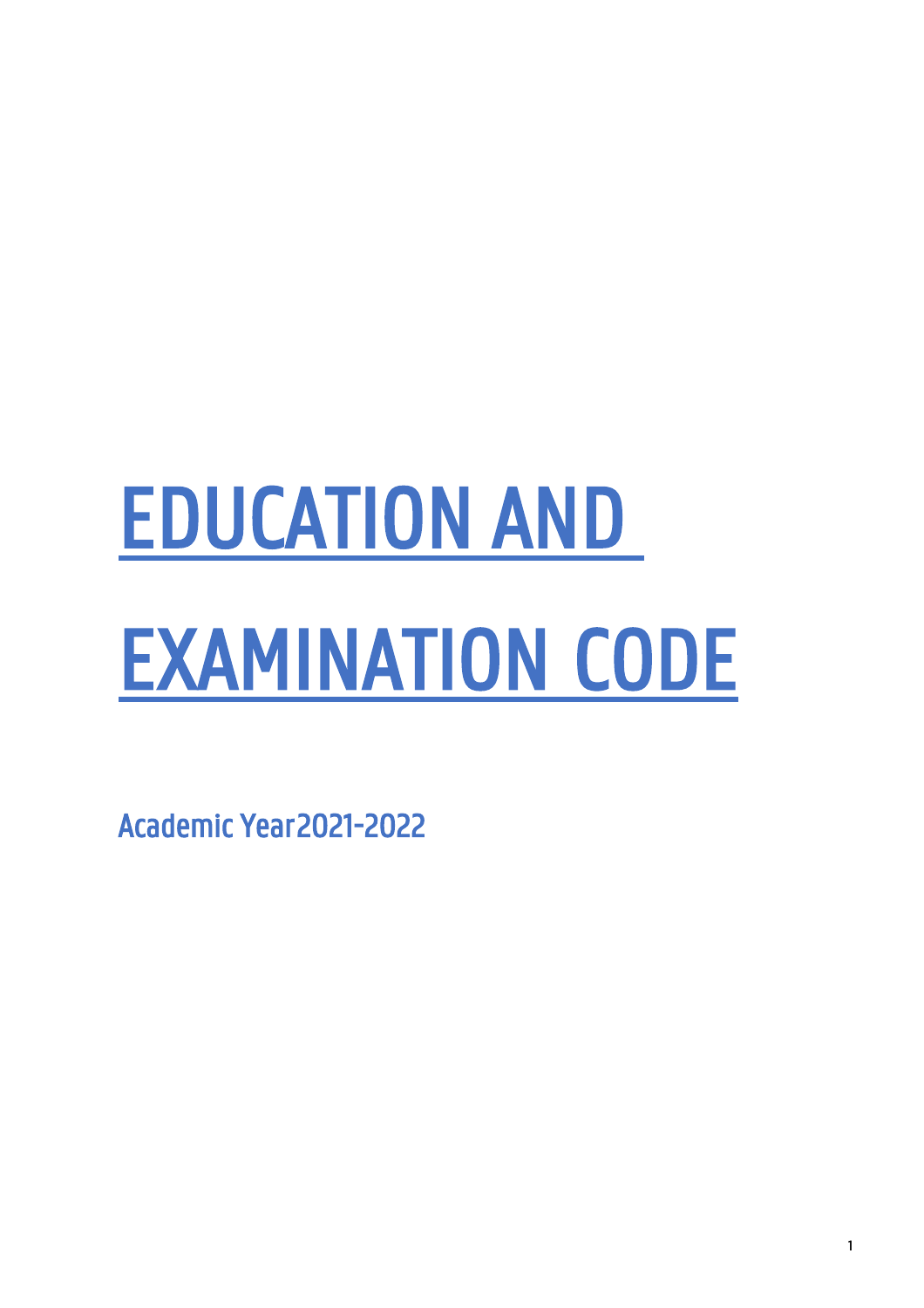The study guide of Ghent University is available for consultation at **[studiekiezer.ugent.be](/Users/swbosman/OneDrive%20-%20UGent/WG%20OER%202021-2022/studiekiezer.ugent.be).** 

This English translation of the Education and Examination Code is provided as a service to the foreign-language students and staff of Ghent University. No warranty of any kind, either expressed or implied, is made as to the accuracy, correctness, or reliability of this translation. Discrepancies in this translation are not binding and have no legal effect for compliance or enforcement purposes. If any questions arise related to the accuracy of the information contained in this translation, please refer to the **official Dutch version** that was approved by the Board of Governors on 7 May 2021.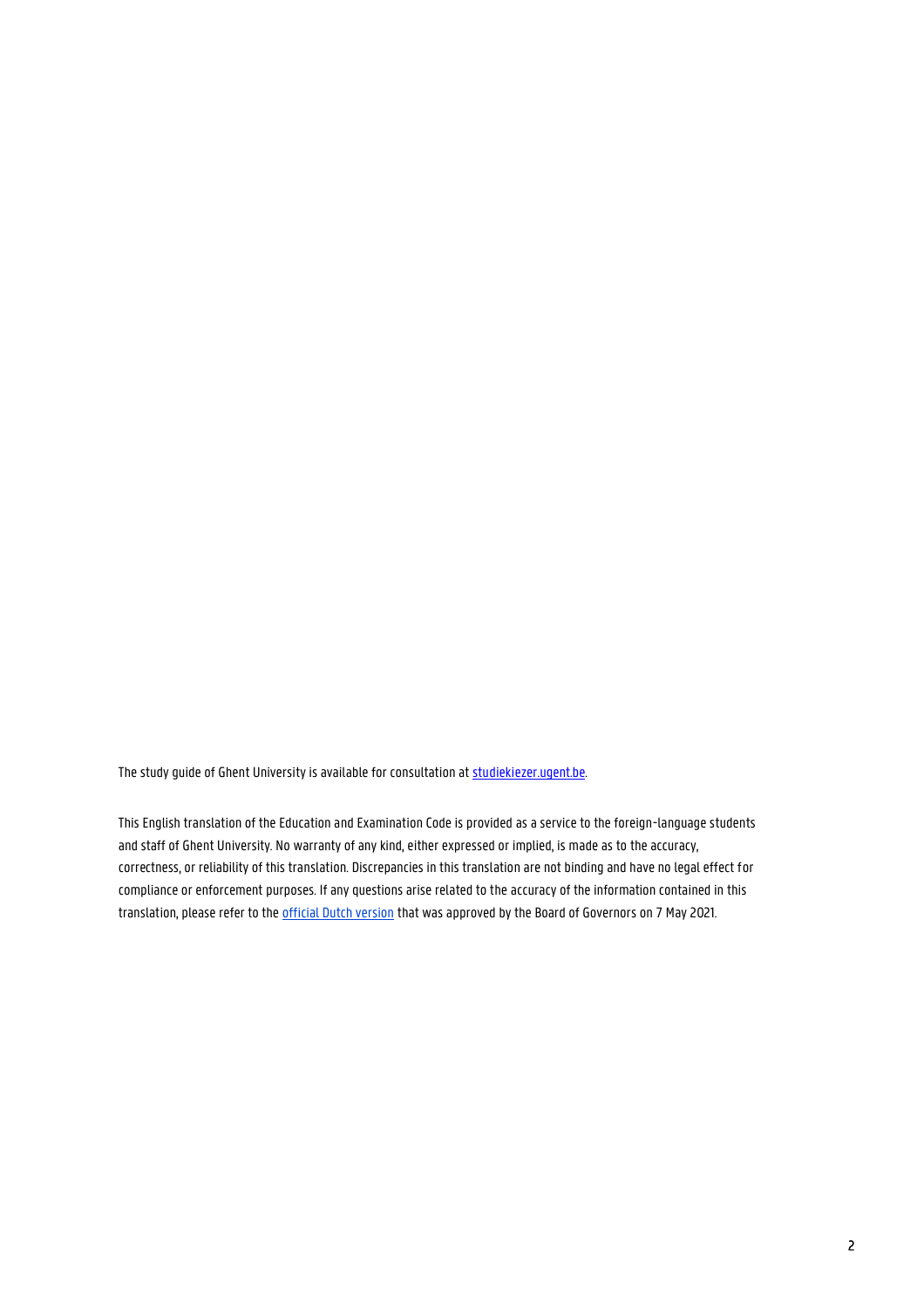# **Index**

| <b>PART I</b>       |  |
|---------------------|--|
| <b>PREAMBLE</b>     |  |
|                     |  |
| <b>SECTION I</b>    |  |
|                     |  |
|                     |  |
| <b>SECTION II</b>   |  |
| LIST OF DEFINITIONS |  |
|                     |  |

### **PART II**

### **EDUCATION REGULATIONS**

**SECTION I** 

| <b>ARTICLE 1</b> |  |
|------------------|--|
| <b>ARTICLE 2</b> |  |
| <b>ARTICLE 3</b> |  |
| <b>ARTICLE 4</b> |  |
| <b>ARTICLE 5</b> |  |
| <b>ARTICLE 6</b> |  |
| <b>ARTICLE 7</b> |  |
| <b>ARTICLE 8</b> |  |

### **SUBSECTION II**

| <b>ARTICLE 10</b> |  |
|-------------------|--|

### **SUBSECTION III**

| <b>ARTICLE 11</b> | Эq |
|-------------------|----|

### **SUBSECTION IV**

| <b>ARTICLE 12</b> | ADMISSION PROCEDURE FOR HOLDERS OF A DIPLOMA AWARDED BY AN EDUCATIONAL INSTITUTION |  |
|-------------------|------------------------------------------------------------------------------------|--|
|                   |                                                                                    |  |
| ARTICLE 13        | ADMISSION PROCEDURE FOR HOLDERS OF A DIPLOMA AWARDED BY AN EDUCATIONAL INSTITUTION |  |
|                   | RECOGNIZED BY THE FRENCH OR GERMAN COMMUNITY                                       |  |
| <b>ARTICLE 14</b> |                                                                                    |  |

### **SECTION III**

| <b>ENROLMENT.</b> |  |
|-------------------|--|
| <b>ARTICLE 15</b> |  |
| <b>ARTICLE 16</b> |  |
| <b>ARTICLE 17</b> |  |
| <b>ARTICLE 18</b> |  |
| <b>ARTICLE 19</b> |  |
| <b>ARTICLE 20</b> |  |

 $20$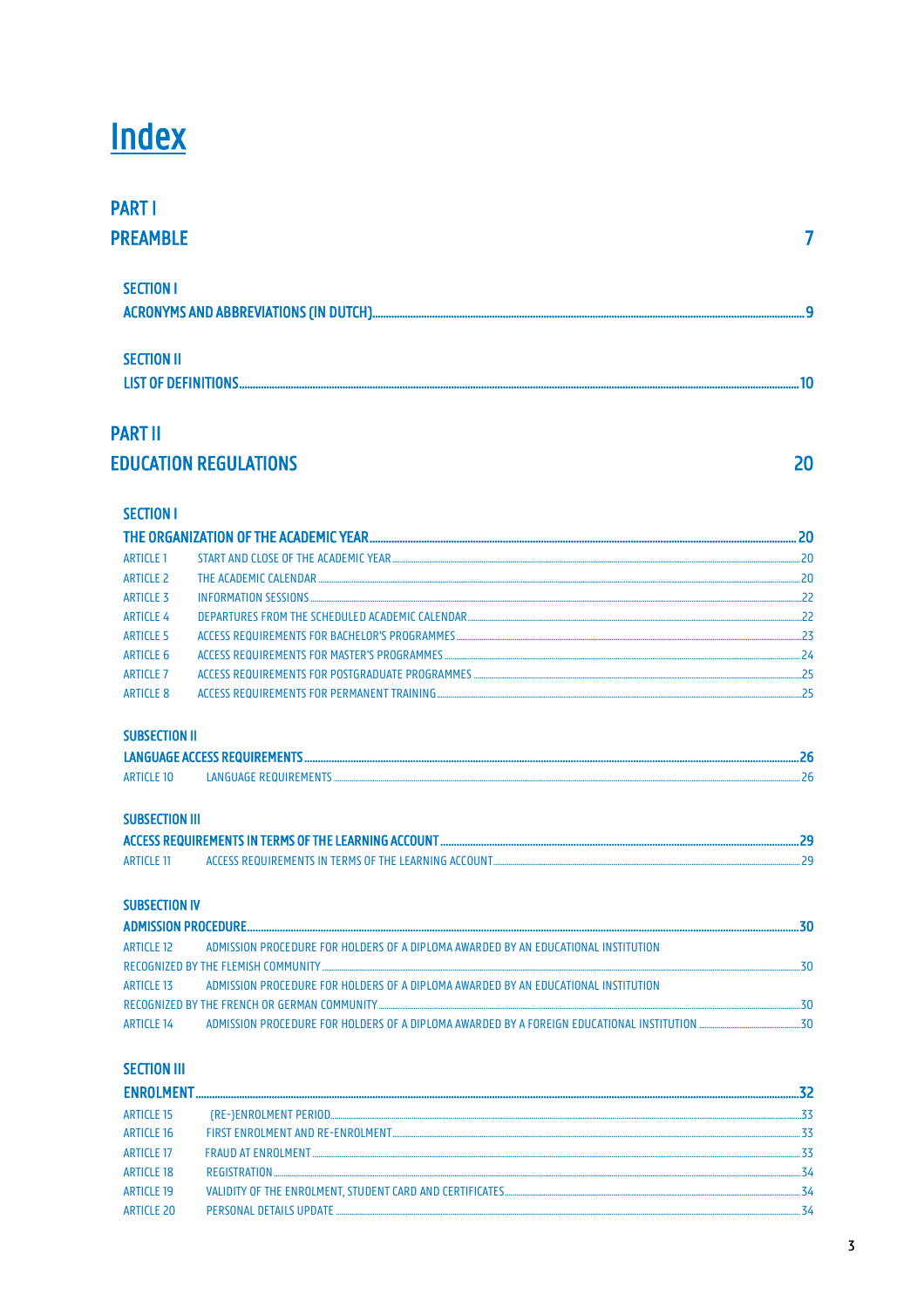| ARTICLE 21        |  |
|-------------------|--|
| ARTICLE 22        |  |
| <b>ARTICLE 23</b> |  |
| ARTICLE 24        |  |
| <b>ARTICLE 25</b> |  |
| <b>ARTICLE 26</b> |  |

### **SECTION IV**

| <b>CONTRACTS</b>  |                             |  |
|-------------------|-----------------------------|--|
| <b>ARTICLE 27</b> |                             |  |
| <b>ARTICLE 28</b> |                             |  |
| <b>ARTICLE 29</b> |                             |  |
| <b>ARTICLE 30</b> |                             |  |
| <b>ARTICLE 31</b> |                             |  |
| <b>ARTICLE 32</b> | <b>CURRICULUM COMMITTEE</b> |  |
| <b>ARTICLE 33</b> |                             |  |
| <b>ARTICLE 34</b> |                             |  |

### **SECTION V**

### **SUBSECTION I**

| <b>ARTICLE 35</b> |  |
|-------------------|--|

### **SUBSECTION II**

| ARTICLE 36 |  |
|------------|--|
| ARTICLE 37 |  |
| ARTICLE 38 |  |
| ARTICLE 39 |  |

### **SUBSECTION III**

### **PART III**

| <b>EXAMINATION CODE</b> |  |
|-------------------------|--|
| ARTICI F 48.            |  |

### **SECTION I**

| ARTICI F 49 |  |
|-------------|--|
| ARTICLE 50  |  |
| ARTICLE 51  |  |
| ARTICLE 52  |  |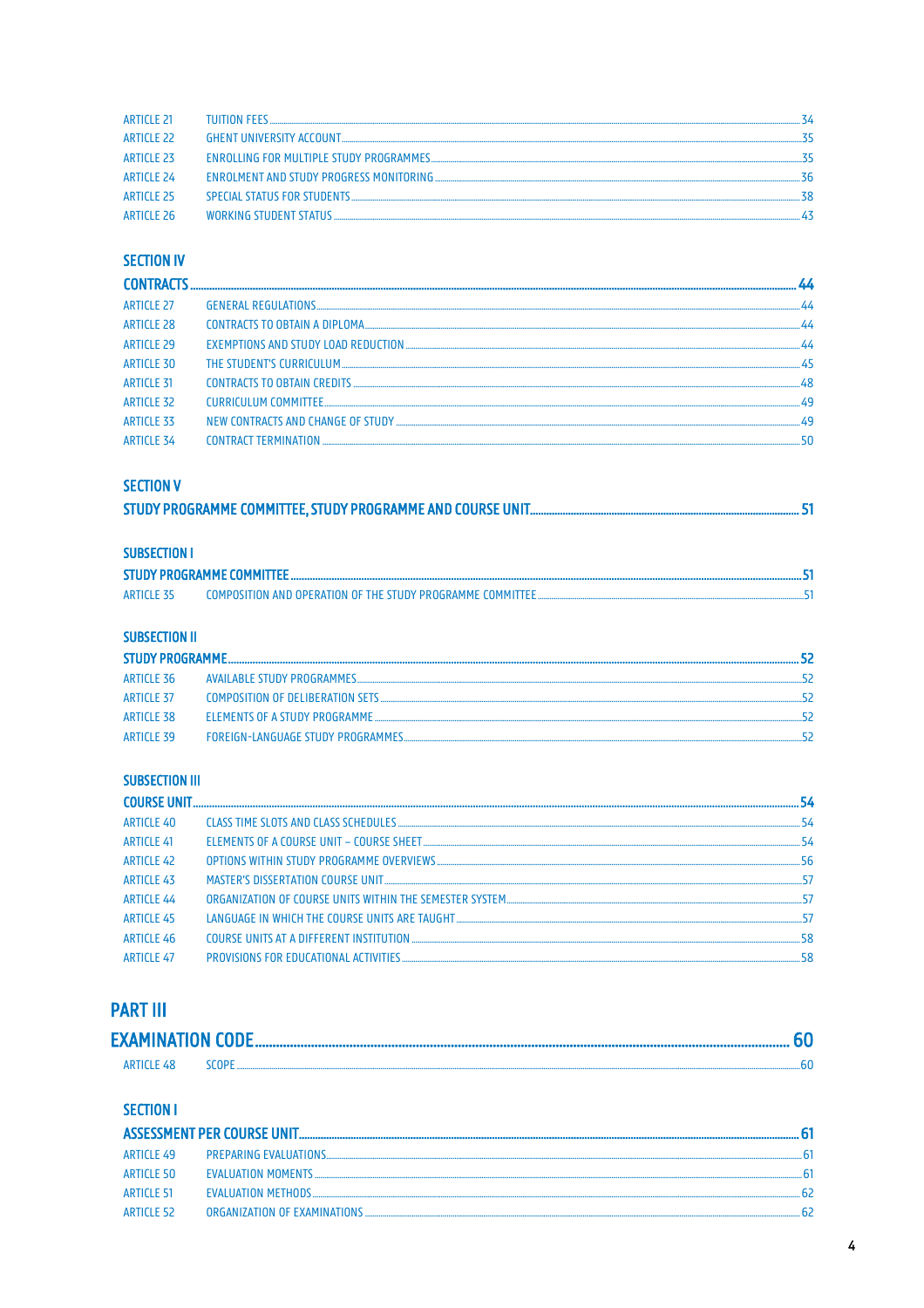| <b>ARTICLE 53</b> | 62 |
|-------------------|----|
| <b>ARTICLE 54</b> |    |
| <b>ARTICLE 55</b> |    |
| <b>ARTICLE 56</b> |    |
| <b>ARTICLE 57</b> |    |
| <b>ARTICLE 58</b> |    |
| <b>ARTICLE 59</b> |    |
| <b>ARTICLE 60</b> |    |

### **SECTION II**

|  |  | <b>EXAMINATION BOARDS</b> |  |
|--|--|---------------------------|--|
|--|--|---------------------------|--|

| ARTICLE 61        | -68 |
|-------------------|-----|
| <b>ARTICLE 62</b> | -68 |
| <b>ARTICLE 63</b> | -68 |
| <b>ARTICLE 64</b> |     |
| <b>ARTICLE 65</b> |     |

### **SECTION III**

| ARTICLE 66 | COMPOSITION OF THE EXAMINATION BOARD PER DELIBERATION SET AND ITS AUTHORITY TO DELIBERATE <b>COMPOSITION</b> OF THE EXAMINATION BOARD PER DELIBERATION SET AND ITS AUTHORITY TO DELIBERATE |      |
|------------|--------------------------------------------------------------------------------------------------------------------------------------------------------------------------------------------|------|
| ARTICLE 67 |                                                                                                                                                                                            | - 70 |
| ARTICLE 68 | VOTING IN THE EXAMINATION BOARD PER DELIBERATION SET <b>CONTRACTMENT IN A CONTRACT OF A CONTRACT OF A CONTRACT OF A</b>                                                                    |      |
| ARTICLE 69 | EXAMINATION RESULTS ANNOUNCEMENT OF EXAMINATION MARKS AND DELIBERATION SETS <b>CONTRACT AND ACCEPT</b> 71                                                                                  |      |

### **SECTION IV**

| ARTICLE 70  |                                                                                                                          |  |
|-------------|--------------------------------------------------------------------------------------------------------------------------|--|
| ARTICLE 71  |                                                                                                                          |  |
| ARTICLE 72  |                                                                                                                          |  |
| ARTICLE 73  | GRADE OF MERIT <b>CONSUMING THE CONSUMING TO A RELATED AS A RELATIVE CONSUMING TO A RELATION CONSUMING TO A RELATION</b> |  |
| ARTICI F 74 |                                                                                                                          |  |

### **SECTION V**

### SPECIAL CIRCUMSTANCES.

| ARTICLE 75  |  |
|-------------|--|
| ARTICLE 76  |  |
| ARTICI F 77 |  |
| ARTICLE 78  |  |

### **PART IV**

| <b>ARTICLE 79</b> | 80 |
|-------------------|----|
| ARTICLE 80        |    |

### **PART V**

| ARTICLE 81 | INSTITUTIONAL APPEALS COMMITTEE |  |
|------------|---------------------------------|--|

### **PART VI**

|--|--|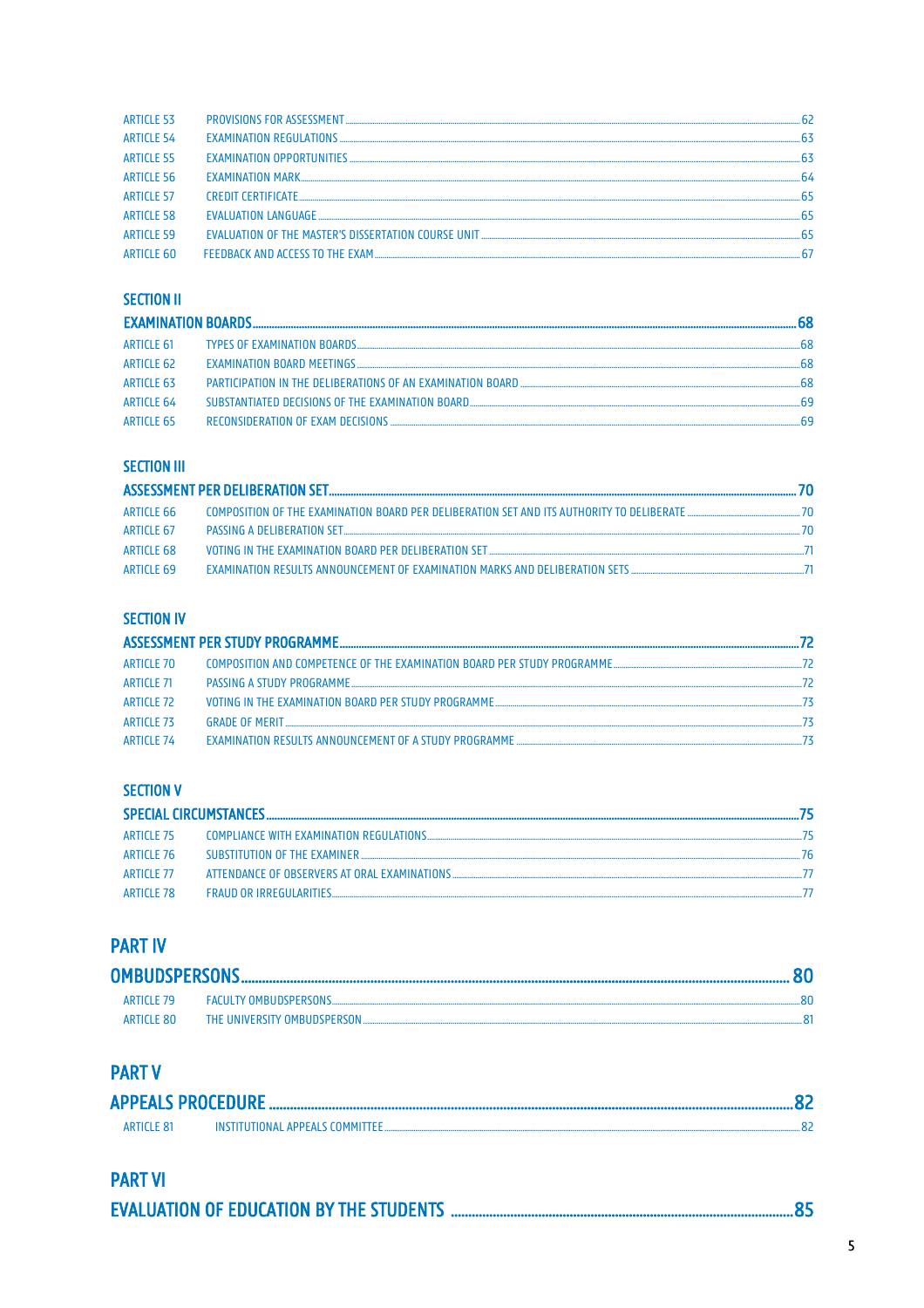| ARTICLE 82 |  |
|------------|--|
| ARTICLE 83 |  |
| ARTICLE 84 |  |

### **PART VII**

| ARTICLE 85        |                                                                         |  |
|-------------------|-------------------------------------------------------------------------|--|
| ARTICLE 86        |                                                                         |  |
| <b>ARTICLE 87</b> | SPECIFIC EXAMINATION CODE FOR STUDY PROGRAMMES ORGANIZED IN CONJUNCTION |  |
|                   |                                                                         |  |
| ARTICLE 88        |                                                                         |  |
|                   |                                                                         |  |

### **PART VIII**

| <b>SECTION L</b> |  |
|------------------|--|
|                  |  |

### **PART IX**

### **PART X**

|--|--|--|

### **PART XI**

| REGULATIONS PERTAINING TO THE APPOINTMENT OF LECTURERS IN CHARGE AN CO-LECTURERS |  |     |
|----------------------------------------------------------------------------------|--|-----|
|                                                                                  |  | 99  |
| <b>ARTICLE 1</b>                                                                 |  | 100 |
| ARTICLE 2                                                                        |  | 100 |
| <b>ARTICLE 3</b>                                                                 |  | 100 |
| <b>ARTICLE 4</b>                                                                 |  |     |
| <b>ARTICLE 5</b>                                                                 |  |     |
|                                                                                  |  |     |
|                                                                                  |  |     |

### **PART XII**

| <b>SECTION L</b>  |  |
|-------------------|--|
| CENTRAL LEVEL.    |  |
|                   |  |
| <b>SECTION II</b> |  |

| <b>FACULTY LEVEL</b> |
|----------------------|
|----------------------|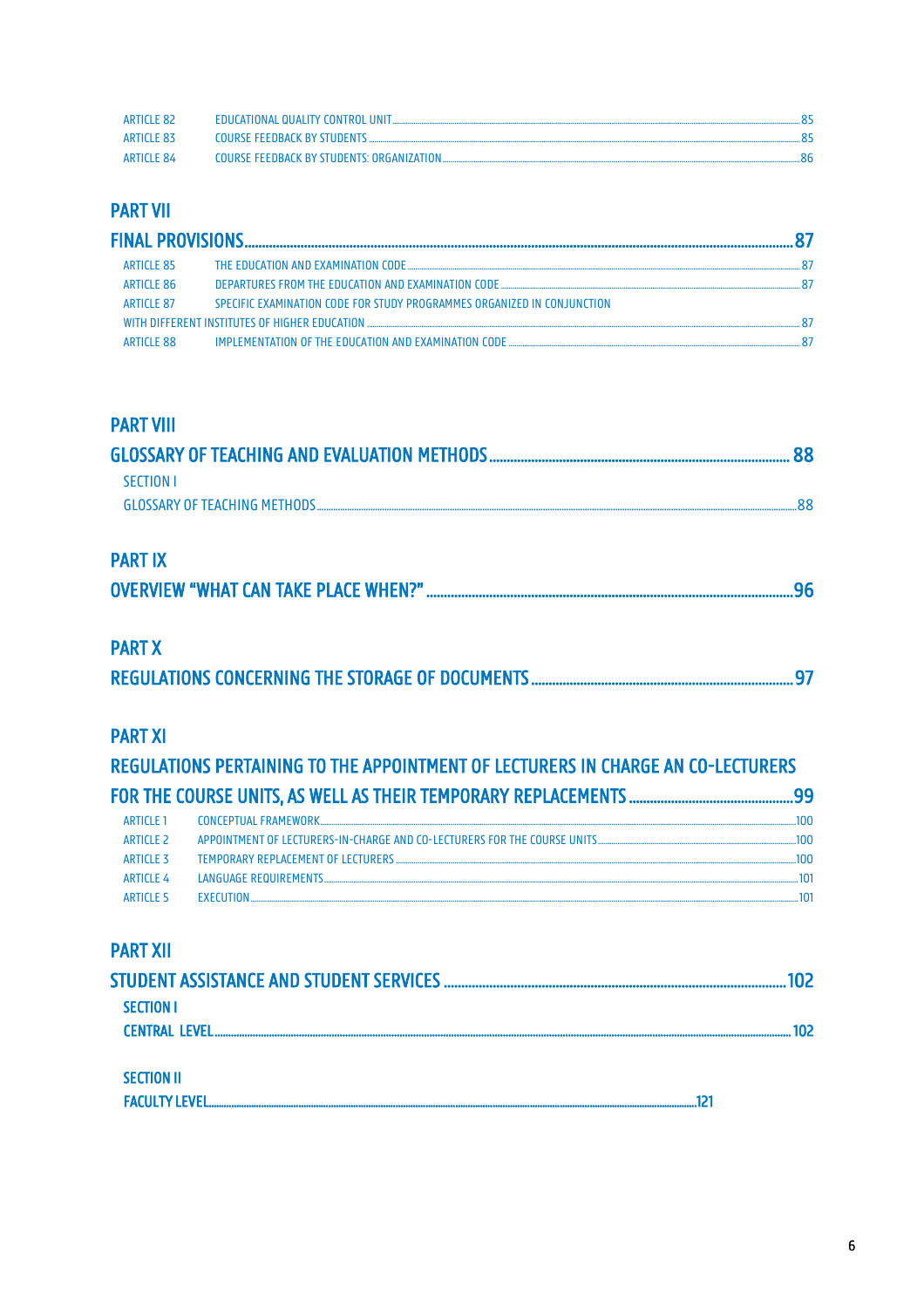# PART I PREAMBLE

§1. On the date of approval of the Education and Examination Code 2020-2021 by the Board of Governors, the education and examination regulations at Ghent University - in addition to the aforementioned Code - are also governed by:

- The [2021-2022 online study guide;](https://studiekiezer.ugent.be/en/zoek)
- [The regulations pertaining to the appropriate use of the ICT network at Ghent University](https://helpdesk.ugent.be/account/en/regels.php) as approved by the Executive Board at its meeting on 15 May 2017;
- Th[e Code of Conduct for educational data](https://codex.ugent.be/?regid=REG000233&lang=en) at Ghent University as approved by the Board of Governors at its meeting on 9 March 2021;
- The regulations pertaining to the appointment of the lecturers and co-lecturers for the course units and their temporary replacement, as approved by the Board of Governors (See Part XI);
- The regulations concerning research and collaboration at Ghent University ("[Valorisatiereglement](https://codex.ugent.be/?regid=REG000101)"), as approved by the Executive Board at its meeting on 18 November 2016;
- Th[e higher education admissions](https://onderwijs.vlaanderen.be/nl/toelatingsvoorwaarden-hoger-onderwijs) policy, as approved by the Board of Governors at its meeting on 15 April 2005;
- The procedure on [previously acquired competencies,](http://augent.be/wp-content/uploads/files/EVC_KAND_2_GidsVoorDeKandidaat.pdf) as approved by the Board of Governors of Ghent University Association on 7 June 2005;

The resolution pertaining to co-operation agreements that are negotiated in order to supervise and certificate a doctorate together ('[Gezamenlijk](https://codex.ugent.be/?regid=REG000084) doctoraat' / 'Jointly Supervised PhD'/ 'Cotutelle'), as approved by the Executive Board at its meeting on 28 September 2018;

- The resolution pertaining to awarding combined doctoral degrees for interdisciplinary doctorates [\('Interdisciplinary Doctorate'\)](https://codex.ugent.be/?regid=REG000089) as approved by the Executive Board at its meeting on 29 April 2016;
- The [examination code pertaining to interuniversity Master's programme](https://codex.ugent.be/?regid=REG000069)s for which students can enrol at multiple universities, as approved by the Board of Governors on 21 September 2012;
- The [Disciplinary Regulations for Students,](https://codex.ugent.be/?regid=REG000152) as approved by the Board of Governors at its meeting on 19 September 2008;
- Ghent University Association regulations on the special access requirements, as approved by Ghent University Association's Management Committee on 25 April 2007;
- The regulations concerning the [offer lifelong learning](https://codex.ugent.be/?regid=REG000228&lang=en) at Ghent University as approved by the Board of Governors at its meeting on 8 January 2021;
- The [resolution pertaining to the organization of the doctoral training programme at Ghent University,](https://codex.ugent.be/?regid=REG000083&lang=NL) as approved by the Executive Board at its meeting on 16 December 2010;
- The [Regulations concerning the Doctoral Schools,](https://codex.ugent.be/?regid=REG000087&lang=NL) as approved by the Executive Board at its meeting on 17 February 2017;
- The [General Research and Collaboration Regulations,](https://codex.ugent.be/?regid=REG000057&lang=NL) as approved by the Board of Governors of the Ghent University Association at its meeting on 18 December 2020.
- The [Regulations pertaining to the procedure to investigate breaches of academic integrity,](https://www.ugent.be/nl/univgent/waarvoor-staat-ugent/onderzoeksbeleid/integriteit/cwi-procedure.pdf/at_download/file) as approved by the Executive Board at its meeting on 4 May 2015.
- Th[e generic code of conduct for processing personal information and confidential information,](https://codex.ugent.be/?regid=REG000155&lang=NL) as approved by the Executive Board at its meeting on 18 May 2018;
- Th[e Policy of Ghent University pertaining to inappropriate behaviour,](https://www.ugent.be/intranet/nl/op-het-werk/welzijn/psychosociaal-welzijn) as approved by the Board of Governors at its meeting on 28 September 2018..
- The Non-discrimination declaration, as approved by the Board of Governors at its meeting of 27 May 2011.

§2. The Education and Examination Code is subject to the Codex of 11 October 2013 concerning Higher Education, ratified by the decree of 20 December 2013 [\(Codex Higher Education\)](https://data-onderwijs.vlaanderen.be/edulex/document.aspx?docid=14650), and to the following decrees adopted by the Flemish Parliament and resolutions adopted by the Flemish Government:

- The [special decree pertaining to Ghent University and Antwerp University Centre,](http://data-onderwijs.vlaanderen.be/edulex/document.aspx?docid=12847) as approved on 26 June 1991;
- The resolution of the Flemish Government establishing the list of the Bachelor's and Master's programmes for each institution [in Flemish higher education,](http://data-onderwijs.vlaanderen.be/edulex/document.aspx?docid=15050) as approved on 30 March 2018;
- The resolution of the Flemish Government establishing the form of the higher education diploma and the contents of the [accompanying diploma supplement that is awarded by higher education institutions in Flanders,](http://data-onderwijs.vlaanderen.be/edulex/document.aspx?docid=14770) as approved on 12 December 2014.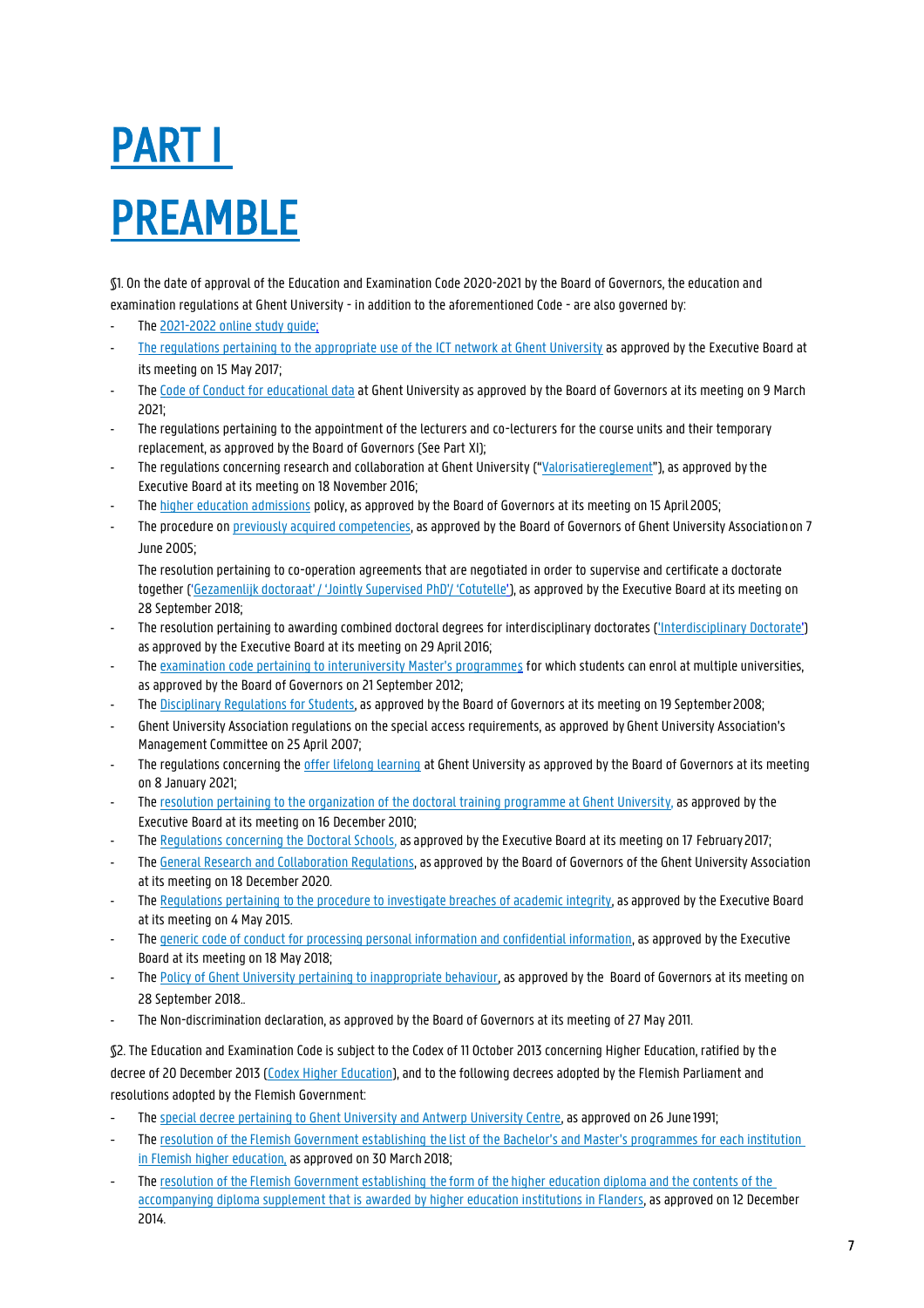§3. The Education and Examination Code follows the recommendations on student mobility as described in the ECTS User's Guide [2015 of the European Commission,](https://op.europa.eu/en/publication-detail/-/publication/da7467e6-8450-11e5-b8b7-01aa75ed71a1) approved by the European Ministers of Education at the conference of Yerevan in May 2015.

§4. The Education and Examination Code is supplemented by the **Faculty requlations**.

§5. By requesting (re-) enrolment, students declare themselves to be in agreement with the stipulations of the current education and examination code.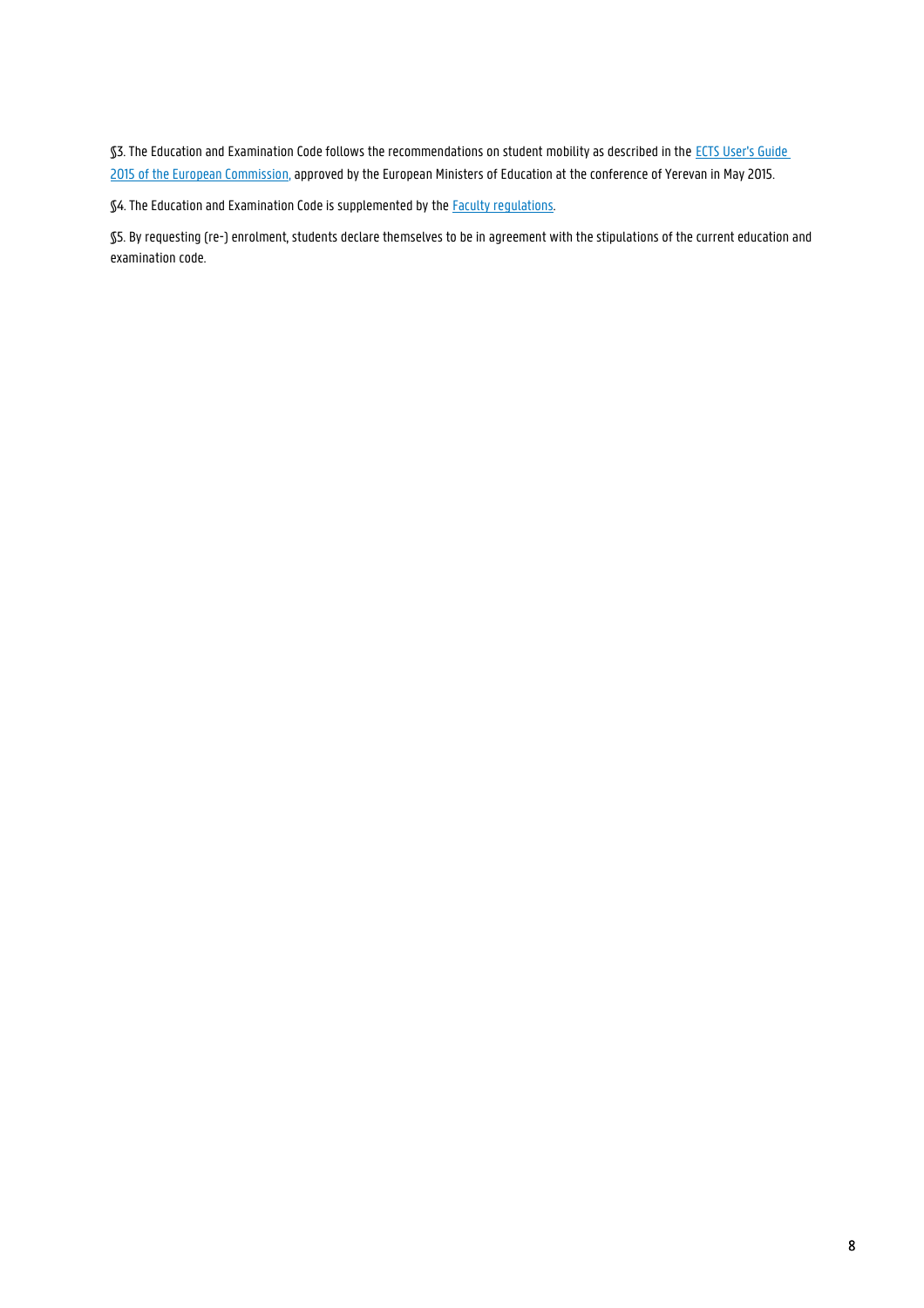# **SECTION I** ACRONYMS AND ABBREVIATIONS (IN DUTCH)

ASSISTANT ACADEMIC STAFF Assisterend academisch personeel (AAP)

### ADVANCED MASTER'S PROGRAMME

Master opleiding die volgt op een master-nabacheloropleiding (MANAMA)

### BACHELOR'S PROGRAMME

Bachelor (Ba)

### CoP

Commissie Programma's - Institutional Programmes Committee

### ECTS

European Credit Transfer and Accumulation System Educational Quality Control Unit

COMMISSIE KWALITEITSZORG ONDERWIJS (CKO)

ELECTRONIC LEARNING ENVIRONMENT (ELE) Elektronische leeromgeving (ELO)

FACULTY OFFICE OF EDUCATIONAL SUPPORT Facultaire Dienst Onderwijsondersteuning (FDO)

FACULTY STUDENT ADMINISTRATION

Facultaire Studentenadministratie (FSA)

GHENT UNIVERSITY ASSOCIATION Associatie Universiteit Gent (AUGent)

HIGHER EDUCATION DATABASE Databank Hoger Onderwijs (DHO)

### HIGHER EDUCATION REGISTER

Hogeronderwijsregister (HOR) ICP International Course Programme MASTER'S PROGRAMME

Master (MA)

### MASTER'S PROGRAMME

Masteropleiding die aansluit bij een academische bacheloropleiding (MANABA)

OTHER ACADEMIC STAFF Overig academisch personeel (OAP)

PERSONALIZED LEARNING TRACK Geïndividualiseerd traject (GIT)

POSTGRADUATE PROGRAMME Postgraduaatsopleiding (PGOP)

PREVIOUSLY ACQUIRED COMPETENCIES Eerder verworven competenties (EVC)

PREVIOUSLY ACQUIRED QUALIFICATIONS

Eerder verworven kwalificaties (EVK)

SIMON Studievaardigheden en Interesse MONitor

STANDARD LEARNING TRACK Modeltraject (MOT)

PROFESSORIAL STAFF Zelfstandig academisch personeel (ZAP)

UNIVERSITY LANGUAGE CENTRE Universitair Centrum voor Talenonderwijs (UCT)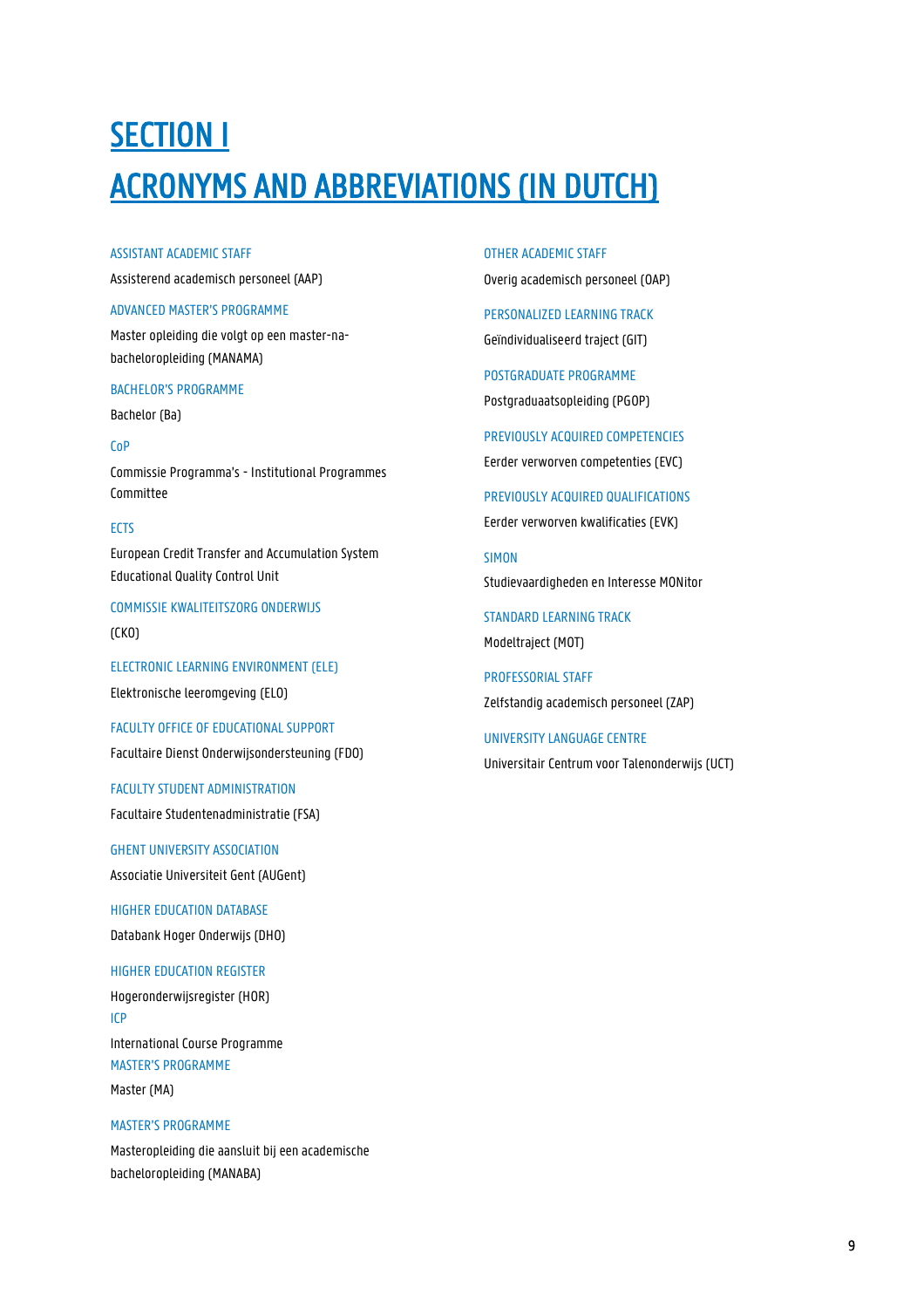# **SECTION II** LIST OF DEFINITIONS

# A

### ACADEMIC STUDY PROGRAMMES (ACADEMISCH GERICHTE OPLEIDINGEN)

Higher education programmes based on scientific research, designed to offer students the required general training, as well as academic knowledge and competencies that are inherent to operating within a specific scientific domain.

### ACCREDITING BODY (VALIDERENDE INSTANTIE)

The body of Ghent University Association that is assigned with the task of conducting aptitude and admission tests and awarding the corresponding aptitude and admission certificates (for the latter, see article 5 §6).

### ADVANCED MASTER'S PROGRAMME (MANAMA)

Master's programme subsequent to another Master's programme.

### ALTERNATING COURSE UNIT (ALTERNEREND OPLEIDINGSONDERDEEL)

Course unit which is not taught on an annual basis.

### ALTERNATING STUDY PROGRAMME (ALTERNERENDE OPLEIDING)

A study programme which is not taught on an annual basis or a study programme with a standard learning track involving alternating courses.

### APTITUDE CERTIFICATE (BEWIJS VAN BEKWAAMHEID)

The certificate that a student has acquired, on the grounds of previously acquired competencies or qualifications, the competencies that are attached to the Bachelor's level in higher professional or academic education, or to the Master's level, or to a well-defined study programme, course unit or cluster of course units.

### APTITUDE TEST (BEKWAAMHEIDSONDERZOEK)

The examination of a person's competencies, prior to awarding him/her with an aptitude certificate.

### B

#### BACHELOR'S PROGRAMME (BACHELOROPLEIDING, BA)

A study programme in higher education that is subsequent to secondary education and contains 180 ECTS credits.

#### BRIDGING PROGRAMME/COURSE (BRUGPROGRAMMA)

A standard personalized learning track of a specific study programme for students who have been granted exemptions and a reduction in study load on the basis of (a) previously acquired degree(s).

C

#### CATCH-UP ACTIVITIES (INHAALACTIVITEITEN)

Educational activities which could not take place during the scheduled time period.

#### CATCH-UP WEEK (INHAALWEEK)

A week in the academic calendar in which catch-up activities may be held.

### CERTIFICATE (GETUIGSCHRIFT)

The document that is awarded upon completion of a postgraduate study programme, a doctoral training programme, a preparatory course, a linking course or a lifelong learning programme approved by the University Board.

#### CERTIFICATE SUPPLEMENT (GETUIGSCHRIFTSUPPLEMENT)

Supplement to the certificate which describes the nature, level, context, contents and status of a postgraduate study programme, a doctoral training programme, a preparatory course or a linking course.

### CO-LECTURER (MEDELESGEVER)

Lecturer appointed by the Faculty Council, who does not have the ultimate responsibility for the course unit concerned.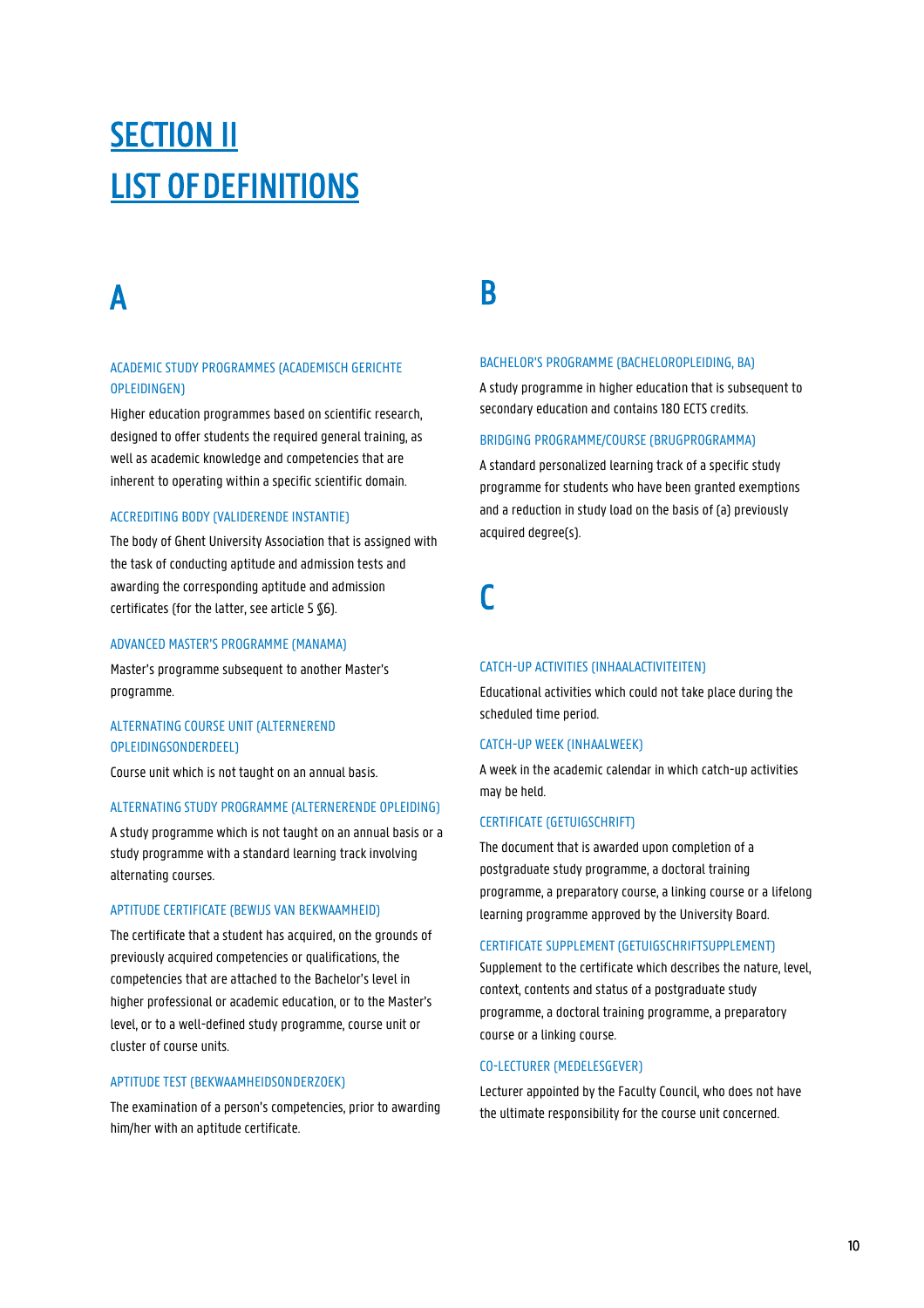### COMPLEMENTARY STUDY PROGRAMMES (AANSLUITENDE OPLEIDINGEN)

Study programmes for which the resulting degree meets the degree requirements to be admitted to another programme.

### CONTINUOUS ASSESSMENT (NIET-PERIODEGEBONDEN EVALUATIE)

(Usually several) evaluation(s) of the students' study performance throughout the term or the academic year (cf. article 2).

### CONTRACT TO OBTAIN CREDITS (CREDITDOELCONTRACT)

A contract to obtain a credit certificate for a particular course unit. There are two types of contracts to obtain credits: a credit contract and an exam contract to obtain a credit certificate.

### CONTRACT TO OBTAIN A DIPLOMA (DIPLOMADOELCONTRACT)

A contract to obtain a diploma or certificate for a particular study programme. There are two types of contracts to obtain a diploma: a diploma contract and an exam contract to obtain a diploma.

### COURSE SHEET (STUDIEFICHE)

The description of a course unit in the study guide in accordance with the classification under article 41.

### COURSE UNIT (OPLEIDINGSONDERDEEL/VAK)

A clear-cut set of educational, study and evaluation activities, aimed at acquiring well-defined competencies in terms of knowledge, insight, competencies and attitudes. Each course unit is identified by a code listed in the study guide.

### **CREDITS**

The acquired ECTS credits that are linked to a particular course unit.

### CREDIT CERTIFICATE (CREDITBEWIJS)

An acknowledgement that, after an evaluation, a student has proven to master the competencies of a particular course unit. This acknowledgement is recorded in a document or is established by means of an electronic registration.

### CREDIT CONTRACT (CREDITCONTRACT)

A contract which the university board enters into with a student who enrols in order to obtain a credit certificate for a course unit by means of full participation in the educational activities.

### CURRICULUM

A list of course units per student per academic year. Curriculum Committee (Curriculumcommissie)

Committee with decision-making authority with regard to awarding exemptions, elective course units and contracts to obtain credits (cf. article 32).

# D

#### DEGREE (GRAAD)

The specification of 'Bachelor', 'Master' or 'Doctor', awarded when obtaining a diploma.

### DELIBERATION (DELIBERATIE)

A formal discussion by an Examination Board per deliberation set or by an Examination Board per study programme.

### DELIBERATION SET (DELIBERATIEPAKKET)

A cluster of course units, credits and exemptions of in principle 60 ECTS credits, determined for each student and each study programme. These course units have been grouped within the framework of a contract to obtain a diploma, and the Examination Board per deliberation set can make study progress decisions on them.

#### DIPLOMA

The document that is awarded to students upon the successful completion of a Bachelor's programme, a Master's programme, a teacher training programme or a doctorate.

### DIPLOMA CONTRACT (DIPLOMACONTRACT)

A contract which the university board enters into with a student who enrols in order to obtain a diploma, degree or certificate for a particular study programme or who enrols for a linking or preparatory course, with the intent to fully participate in the educational activities.

### DIPLOMA SUPPLEMENT (DIPLOMASUPPLEMENT)

Supplement to the diploma describing the nature, level, context, contents and status of a study programme, in accordance with the relevan[t resolution of the Flemish](https://data-onderwijs.vlaanderen.be/edulex/document.aspx?docid=14770) [Government.](https://data-onderwijs.vlaanderen.be/edulex/document.aspx?docid=14770)

### DISCIPLINE (VAKGEBIED)

A branch of science on which the academic staff provide education, conduct scientific research or provide scientific services.

#### DISTANCE LEARNING (AFSTANDSONDERWIJS)

Mode of study in which students go through a learning process for a comprehensive self-contained course or study programme. Distance learning allows the student and the supervisor/organizer of the learning process to be in different locations, and it can involve a very considerable or very small degree of individual guidance, as well as extensive communication with fellow students. Distance learning often requires using an electronic learning environment.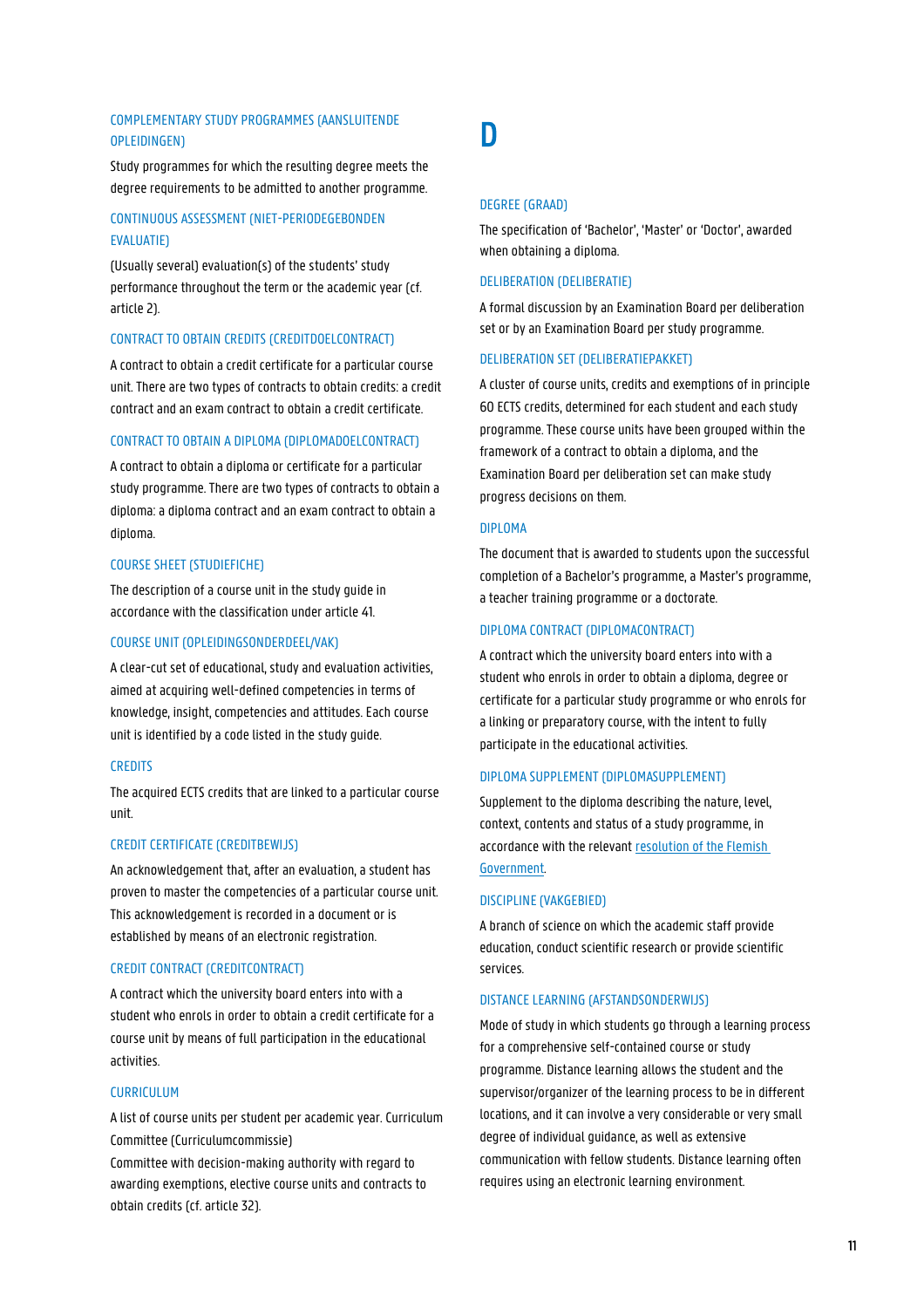### DOCTORAL ADVISORY COMMITTEE (DOCTORAATSBEGELEIDINGSCOMMISSIE)

Committee that was created by the Faculty Council and is in charge of the support, follow-up and assessment of doctoral students throughout the course of their study and research period.

### DOCTORAL DISSERTATION (DOCTORAATSPROEFSCHRIFT)

The dissertation is a text document that demonstrates the doctoral student's ability to generate scientific knowledge on the basis of independent scientific research, either in one specific discipline (the Arts included) or across various disciplines. It is submitted in the number of copies required by the Faculty (cf. article 93) in a text file, in which at least the research question, the theoretical framework, the methodology and the obtained results are presented. The doctoral dissertation should be able to lead to scientific publications. Preparing a doctoral dissertation is part of the doctoral examination.

### DOCTORAL SCHOOL

A Doctoral School is an interdisciplinary facilitating body that offers a clear-cut framework for all matters related to doctoral studies. Within the doctoral training programme of Ghent University, the Doctoral Schools provide a variety of programmes aimed at developing more in-depth knowledge and broadening existing competencies. They organize several workshops in transferable skills, set up international cooperation schemes and partnerships with third parties, and offer a wide range of other activities, which are all aimed at coaching doctoral students during their research period, ensuring quality care and lending international appeal to their doctoral research. Ghent University has five **Doctoral Schools**, each with their own director.

### DOCTORAL TRAINING PROGRAMME (DOCTORAATSOPLEIDING)

The doctoral training programme is designed to prepare students for a doctoral dissertation. It is a programme type which aims to provide more in-depth knowledge and broaden the competencies that have been acquired upon completion of a Master's programme. The details of the study programme are determined by the university board.

# E

### ECTS CREDIT (STUDIEPUNT)

An international unit, accepted within the Flemish Community, which corresponds to a minimum of 25 and a maximum of 30 hours of prescribed educational, study and evaluation activities and which is used to express the study load of each study

programme or each course unit.

#### EDUCATIONAL ACTIVITIES (ONDERWIJSACTIVITEITEN)

Activities provided by the academic staff that are aimed at the transfer, processing, practice, assisted application and integration of subject matter.

### EDUCATIONAL MASTER'S PROGRAMME (EDUCATIEVE MASTEROPLEIDING)

This refers to a teacher training programme at a Master's level with a study load of 90 or 120 ECTS credits and which can be followed immediately after the Bachelor's programme. Each educational Master's programme consists of a subject-specific component and a teaching component of each 45 ECTS credits.

A student can only be awarded the diploma of educational Master if that student has successfully completed a full teaching component of 60 ECTS credits.

A student can acquire the 15 remaining ECTS credits in the following ways:

1° as a set of elective course units in an academic Bachelor's degree;

2° in a preparatory programme that is followed before or at the same time as the educational Master's programme; 3° only in the educational Master in cultural sciences and languages: as a set of elective course units in the educational Master's programme.

Students who have a Master's degree can register for a shortened learning track of an educational Master's programme with a study load of 60 ECTS credits.

The educational Master's programme leads to a full Master's degree. All provisions in these regulations that relate to the Master's programme also apply to the educational Master's programme, unless stated otherwise.

### ELECTIVE COURSE UNIT (KEUZEVAK)

Course unit that students select according to their own personal interpretation of their study programme overview.

### ELECTRONIC LEARNING ENVIRONMENT (ELEKTRONISCHE LEEROMGEVING, ELO)

Web-based environment that students may consult for information, and that allows them to do exercises and communicate with lecturers and/or fellow students. The electronic learning environment for Ghent University is called Ufora.

### END-OF-TERM ASSESSMENT (PERIODEGEBONDEN EVALUATIE)

Any evaluation during the examination periods, as scheduled in the academic calendar, of the extent to which students, based on their studies, have acquired the competencies related to a course unit.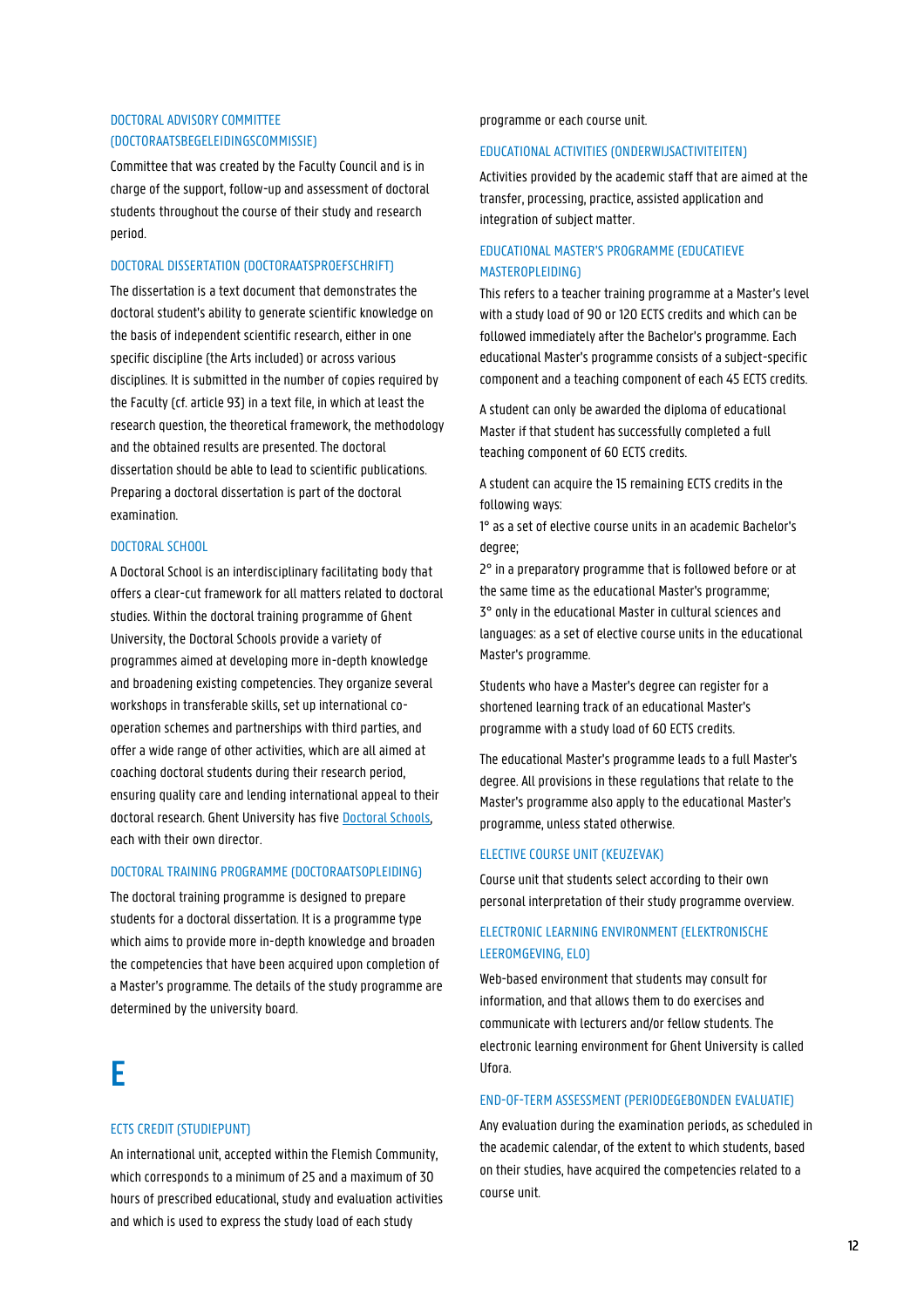#### ENROL (INSCHRIJVEN)

To enter into a contract to obtain a diploma or credits that is renewable every year.

### EVALUATION (EVALUATIE)

Testing the extent to which students, based on their studies, have acquired the competencies that are set out in a course unit.

### EVALUATION MOMENT (EVALUATIEMOMENT)

Specification of the period in which students can be evaluated for a particular course unit.

#### EXAM CONTRACT (EXAMENCONTRACT)

A contract which the university board enters into with a student who, under the terms and conditions laid down by the university board, enrols for exams, in order to obtain a diploma or certificate for a programme or a credit certificate for a course unit.

### EXAMINATION BOARD PER DELIBERATION SET (EXAMENCOMMISSIE PER DELIBERATIEPAKKET)

A body composed by the Faculty Council which is authorized to take exam decisions regarding a deliberation set and to formulate study advice.

### EXAMINATION BOARD PER STUDY PROGRAMME (EXAMENCOMMISSIE PER OPLEIDING)

A body composed by the Faculty Council which is authorized to take examination-related disciplinary decisions and exam decisions on the whole of the study programme with a view to awarding diplomas and grades of merit.

#### EXAMINATION DECISION (EXAMENBESLISSING)

All decisions which, whether on the grounds of a deliberation round or not, involve a final judgement as to whether a student meets the requirements to pass a course unit, several course units of a study programme, or a study programme as a whole.

#### EXAMINATION MARK (EXAMENCIJFER)

The assessment of a student's study performance as tested per course unit. This examination mark is expressed as a whole number from 0 up to and including 20.

### EXAMINATION OFFICE (EXAMENSECRETARIAAT)

Notification, registration and information cell per Faculty open to all parties involved in the end-of-term assessment.

### EXAMINATION-RELATED DISCIPLINARY DECISION (EXAMENTUCHTBESLISSING)

Decision that is imposed due to fraud or other irregularities during (continuous or end-of-term) assessment.

EXAMINATION-RELATED DISCIPLINARY MEASURE (EXAMENTUCHTSANCTIE)

Penalty that is imposed as a result of an examination-related disciplinary decision.

#### EXAMINATION RESULTS ANNOUNCEMENT (PROCLAMATIE)

The public announcement of exam results and/or deliberation decisions, either publicly or electronically by means of the transcript of records in Oasis.

#### EXAMINER (EXAMINATOR)

A lecturer-in-charge or a co-lecturer who is responsible for the evaluation of a particular course unit. Alternatively, in accordance with article 76, an examiner could be any other professorial staff member and/or a post-doctoral assistant or visiting professor or a research fellow who is employed at Ghent University or the Research Foundation Flanders on a temporary or permanent basis.

#### EXEMPTION (VRIJSTELLING)

Lifting the obligation to sit an exam for a particular course unit.

F

#### **FEEDBACK**

Feedback involves a review and explanation of students' evaluation(s). As part of this process, students are also provided with recommendations intended to advance, improve or adjust study performance in view of future evaluations.

#### FIELD OF STUDY (STUDIEGEBIED)

A field of study as defined by decree in which study programmes that are related in terms of contents are assembled.

### FIRST-TERM COURSE UNIT (EERSTESEMESTERVAK)

Course unit that is scheduled in the first term of the academic year.

### FULL-TIME STANDARD LEARNING TRACK YEAR (VOLTIJDS MODELTRAJECTJAAR)

A standard learning track year of in principle 60 ECTS credits.

#### FULL-YEAR COURSE UNIT (JAARVAK)

Course unit which is scheduled over the two terms of one academic year, interrupted by a catch-up week and the examination period of the first term.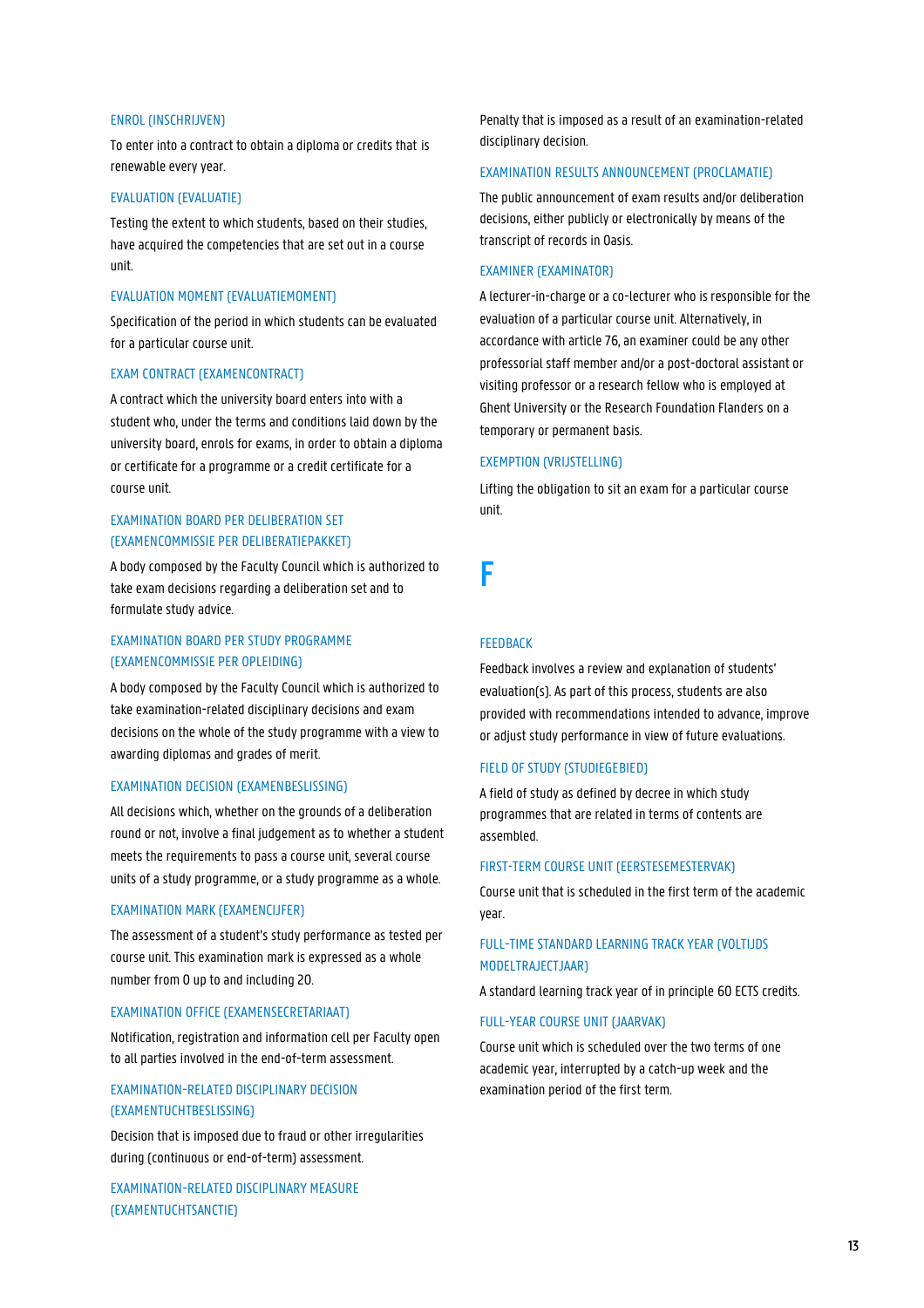# G

#### GRADE OF MERIT (GRAAD VAN VERDIENSTE)

Special citation (passed cum fructu, cum laude, magna cum laude, summa cum laude) awarded by the Examination Board per study programme upon completion of a second-cycle study programme, a Bachelor's or Master's programme.

### GUEST STUDENT (GASTSTUDENT)

A student who is enrolled at a different institute of higher education while taking a number of course units at Ghent University or enjoying educational guidance at Ghent University, as part of an interuniversity study programme or another type of interuniversity co-operation or as part of a co-operation scheme with university colleges. Guest students are registered at Ghent University.

## H

#### HIGHER EDUCATION DATABASE (DATABANK HOGER ONDERWIJS)

The database managed by the Flemish government that is aimed at collecting and processing data - or coordinating data streams - in order to follow up on study careers in different ways (e.g. by means of the learning account, by implementing the funding of Higher Education, by gathering statistical data, and by preparing, monitoring and assessing government policies.

### HORIZONTAL INTAKE (HORIZONTALE INSTROOM)

The direct intake of students in a study programme without them holding the degree which is normally required under applicable access requirements. They enter the study programme via a degree for which they can be granted exemptions and study load reduction.

I

### INCOMING EXCHANGE STUDENT (INKOMENDE UITWISSELINGSSTUDENT)

A student enrolled at an institute of higher education abroad or in a different Community who takes course units at Ghent University as part of his/her studies at the institution in question, within a previously determined framework (cf. Learning Agreement) between the institution, the student and Ghent University.

#### INTEGRATION COURSE UNIT (INTEGRATIEVAK)

Course unit in which the students apply and further develop the knowledge, insight, competencies and attitudes that they acquired in other course units. Examples of integration course units include the Master's dissertation, projects, seminar projects and work placements.

### INTERDISCIPLINARY DOCTORATE (INTERDISCIPLINAIR DOCTORAAT)

Doctorate that is interdisciplinary in nature and that is taken under the joint supervision of two or more supervisors from different fields at Ghent University, resulting in a combined doctoral degree in accordance with th[e resolution pertaining to](https://www.ugent.be/intranet/nl/reglementen/onderwijs/reglementen/gecombineerde_doctorstitels_interdisciplinaire_doctoraten/at_download/file)  [awarding combined doctoral degrees for interdisciplinary](https://www.ugent.be/intranet/nl/reglementen/onderwijs/reglementen/gecombineerde_doctorstitels_interdisciplinaire_doctoraten/at_download/file)  [doctorates](https://www.ugent.be/intranet/nl/reglementen/onderwijs/reglementen/gecombineerde_doctorstitels_interdisciplinaire_doctoraten/at_download/file) as approved by the Executive Board.

J

### JOINT DOCTORATE (GEZAMENLIJK DOCTORAAT)

A doctorate that is completed under the joint supervision of Ghent University and one or several other partner institutions in accordance with th[e resolution of the Executive Board of](https://codex.ugent.be/?regid=REG000084&lang=NL)  [Ghent University pertaining to co-operation agreements that](https://codex.ugent.be/?regid=REG000084&lang=NL)  [are negotiated in order to supervise and certificate a doctorate](https://codex.ugent.be/?regid=REG000084&lang=NL)  [together](https://codex.ugent.be/?regid=REG000084&lang=NL) ('Gezamenlijk doctoraat' / 'Jointly Supervised PhD' / 'Cotutelle').

L

### LANGUAGE COACHING MEASURES (TAALBEGELEIDINGSMAATREGELEN)

These include the following:

- − General language course units, for example the university-wide elective course unit AcademicEnglish.
- − Specific language courses, for example Economic English, which focus mainly on the knowledge ofjargon.
- − "Supportive sessions" embedded in the foreign-language course units. These may focus on language skills in a specific context (e.g. a number of sessions aimed at reading legal texts in French for law students). These sessions are best integrated into the first course that requires these specific skills.
- − Monolingual, explanatory vocabulary lists of standard terminology, both for specific course units and for the entire study programme. This will enable students to learn specific jargon, in Dutch as well as the standard language of the discipline concerned.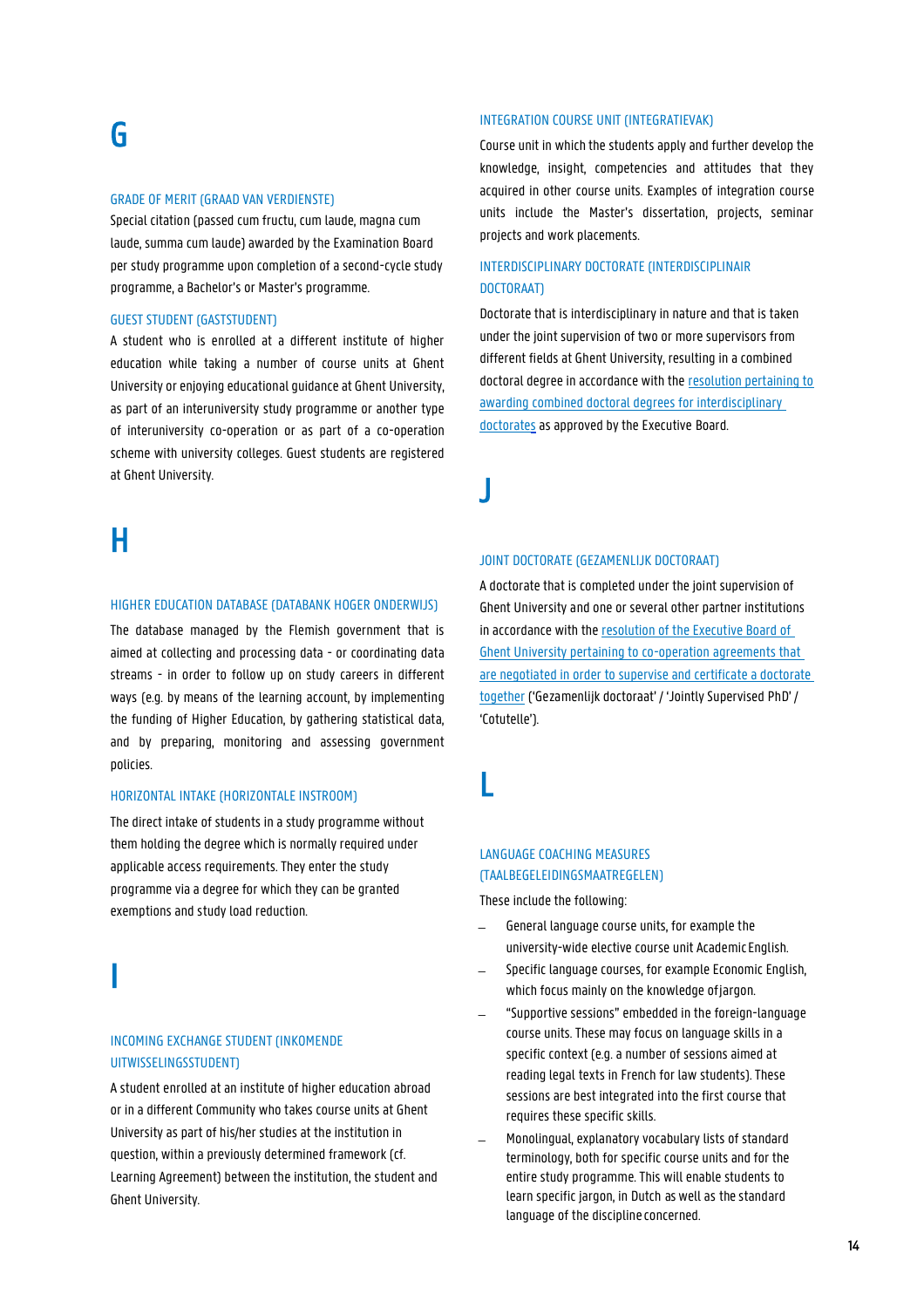#### LEARNING ACCOUNT (LEERKREDIET)

The total set of ECTS credits a student can take up during his/her student career to enrol for an initial Bachelor or Master's programme under a diploma contract or for a course unit under a credit contract. This set of credits may develop depending on the number of credits for which the student is enrolling and how many credits are obtained. The learning account is managed by the Higher Education Database and can be consulted by the student via th[e student portal](http://studentenportaal.be/) of the [Ministry of Education and Training.](http://studentenportaal.be/)

#### LEARNING AGREEMENT

A formal agreement between the three parties involved in student mobility (i.e. the students, the sending institution and the receiving institution (or organization or company)), who facilitate the organization of student mobility and the recognition of credits obtained in this context. The Learning Agreement stipulates all the course units and other educational or research activities associated with student mobility. As such, it provides students with legal certainty that the credits they obtained at the receiving institution will also be acknowledged at the sending institution.

#### LEARNING TRACK (STUDIETRAJECT)

The way in which the study is arranged for a student, i.e. the terms and conditions governing study progress (the order and the number of course units within a particular time span) of a curriculum. A learning track can be organized according to a standard learning track or a personalized learning track.

### LEARNING TRACK COUNSELLOR (TRAJECTBEGELEIDER)

A member of the Faculty Student Counselling Service within the Faculty Office of Educational Support who provides students with information, advice, and assistance with regard to the various aspects of their study career: study progress, selection processes, reorientation and personalized learning tracks. S/he also acts as contact persons between students and academic staff and, if necessary, can refer students to the appropriate services or bodies.

### LECTURER-IN-CHARGE (VERANTWOORDELIJK LESGEVER)

The lecturer appointed by the Faculty Council who is ultimately responsible for a course unit.

#### LINKING COURSE (SCHAKELPROGRAMMA)

Study programme that is imposed as an access requirement on holders of a professional Bachelor's degree.

# M

#### MAIN SUBJECT (AFSTUDEERRICHTING)

A differentiation of at least 30 ECTS credits in a study programme which may include the Master's dissertation or any final projects.

### MAJOR

A cluster of course units to develop more in-depth knowledge within a given study programme. Students can choose among a variety of different majors (if available). The official name of the major is stated in the diploma supplement.

#### MANDATORY COURSE UNIT (VERPLICHT OPLEIDINGSONDERDEEL)

Course unit that needs to be taken by all students who have enrolled under a contract to obtain a diploma, with the exception of students who have been awarded an exemption or a study load reduction.

#### MASTER'S DISSERTATION (MASTERPROEF)

Final paper completing a Master's programme. The study load of a Master's dissertation expressed in ECTS credits equals at least one fifth of the total number of ECTS credits of the study programme, with a minimum of 15 ECTS credits and a maximum of 30 ECTS credits. In the Master's dissertation, the student should demonstrate the ability to analyse and synthesize information, to solve problems independently at an academic level, or to create art. The project is to reflect the student's critical, reflective attitude or his/her disposition towards research.

#### MASTER'S PROGRAMME (MASTEROPLEIDING)

Study programme subsequent to an academic Bachelor's programme or another Master's programme, with a study load of 60 ECTS credits or a multiple of 60. A Master's programme is concluded with a Master's dissertation and is authenticated with a Master's degree.

#### MASTER'S PROGRAMME (MANABA)

Master's programme subsequent to an academic Bachelor's programme.

### MINOR

Cluster of course units to develop broader knowledge within a given study programme. Students can choose among a variety of different minors (if available). The official name of the minor is stated in the diploma supplement.

#### STUDENT COUNSELLING SERVICE (MONITORAAT)

Central contact within the Faculty Office of Educational Support where student counsellors and learning track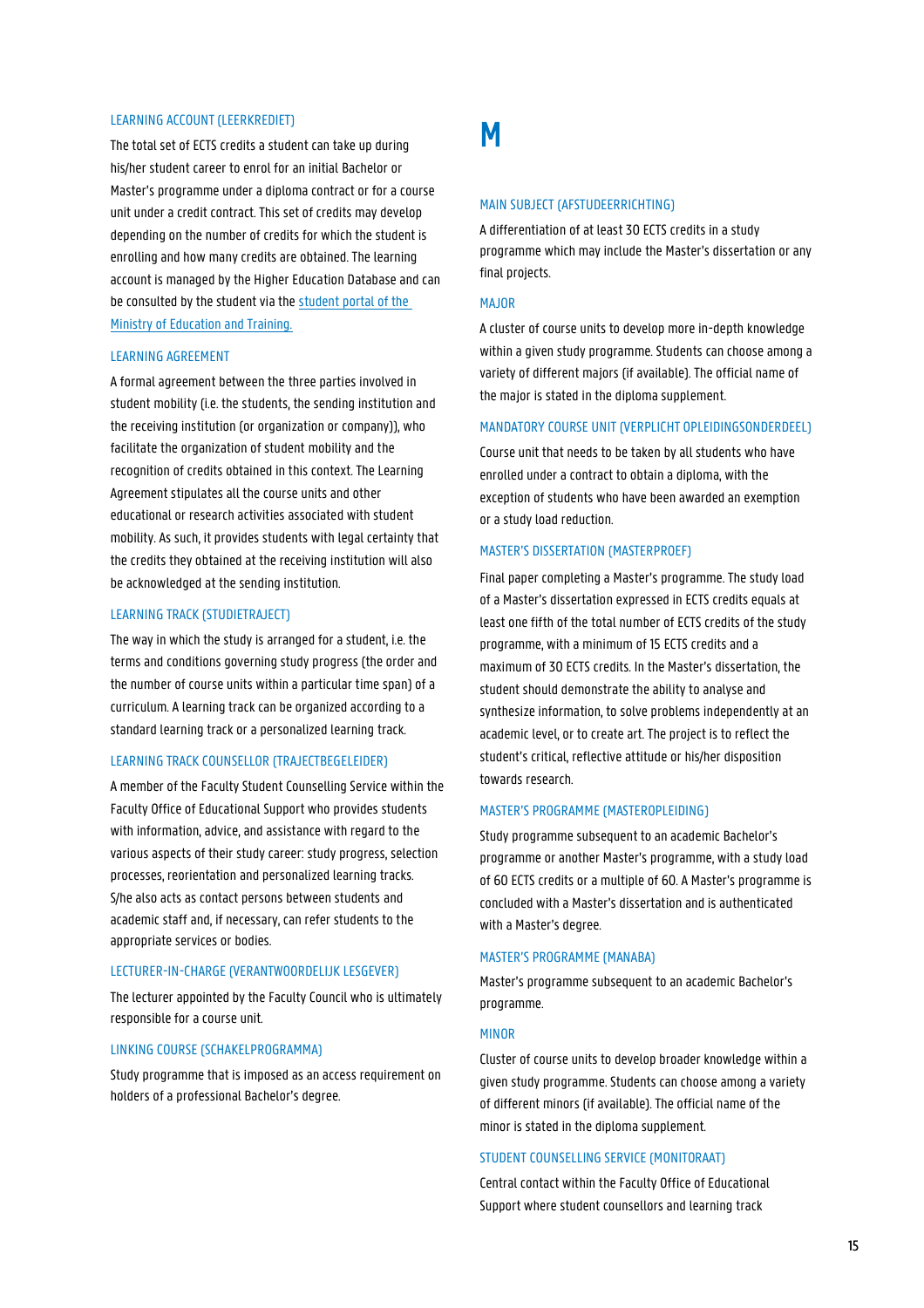counsellors work together to provide maximum support to students for a wide range of study and learning track-related issues.

# O

#### OASIS (OPEN ACADEMIC STUDENT INFORMATION SYSTEM)

The IT-system that supports the processes and activities concerning the education and student administration. By means of this web application (available at http://oasis.UGent.be), students can consult information on their enrolment(s) and curriculum and upload data themselves.

### OUTGOING EXCHANGE STUDENT (UITGAANDE UITWISSELINGSSTUDENT)

A student who spends a period of time abroad or in another Community within the context of his/her study programme. This period is acknowledged within the student's total curriculum at Ghent University, within a previously determined framework (cf. Learning Agreement) between the institution, the student and Ghent University.

# P

#### PARTIAL EXAMINATION (DEELEXAMEN)

An examination dealing with only part of the study material.

### PART-TIME STANDARD LEARNING TRACK YEAR (DEELTIJDS MODELTRAJECTJAAR)

A standard learning track year of less than 54 ECTS credits.

### PERSONALIZED LEARNING TRACK (GEÏNDIVIDUALISEERD TRAJECT, GIT)

Learning track which deviates from the standard learning track.

### PLAGIARISM (PLAGIAAT)

Plagiarism is considered to be a form of fraud and an irregularity at Ghent University. To commit plagiarism is to present (parts of) a source as original and your own, without adding any acknowledgements. It can relate to different forms of production, such as texts (written, oral), images (photographs, film, graphs, diagrams, figures, etc), music, databases, a structure, a line of reasoning, or ideas.

### POSTGRADUATE PROGRAMMES (POSTGRADUAATSOPLEIDING, PGOP)

A study programme involving a study load of at least 20 ECTS

credits. It is a learning track devised to provide more in-depth knowledge and broaden the competencies that have been acquired upon completion of a Bachelor's or Master's programme, as part of the students' further professional training.

Postgraduate programmes are authenticated with a postgraduate certificate or a diploma conferring a legally recognized occupational title.

### PREDOCTORAL TRAINING PROGRAMME (PREDOCTORALE OPLEIDING)

A study programme that the Faculty can or is required to impose on prospective doctoral students who hold a foreign diploma or who do not hold a Master's degree, respectively, after an evaluation of their file. This predoctoral programme is an additional access requirement to enrol for the doctorate, as determined in article [8 and the resolution concerned.](https://codex.ugent.be/?regid=REG000074&lang=NL) The programme is authenticated with a postgraduate certificate.

#### PREPARATORY COURSE (VOORBEREIDINGSPROGRAMMA)

A programme that may be imposed on students who do not hold any of the required diplomas that would entitle them to be admitted directly to the study programme for which they wish to enrol.

### PREVIOUSLY ACQUIRED COMPETENCIES (EERDER VERWORVEN COMPETENTIES, EVC)

Knowledge, competencies and attitudes acquired by (prospective) students outside of university as part of their profession, voluntary work, hobbies or social life. This kind of experience is not authenticated by any formal study qualifications but may correspond with particular competencies from a Bachelor's and/or Master's programme, in which case it can be recognized as a "previously acquired competency". If (prospective students) with such competencies pass an aptitude test, they may be awarded exemptions for specific course units.

### PREVIOUSLY ACQUIRED QUALIFICATIONS (EERDER VERWORVEN KWALIFICATIES, EVK)

Every domestic or foreign study certificate which shows that the student has successfully completed a formal learning track, whether as part of an educational programme or otherwise, insofar as it is not a credit certificate obtained within the institution or programme where the (prospective) student wishes to assert this qualification.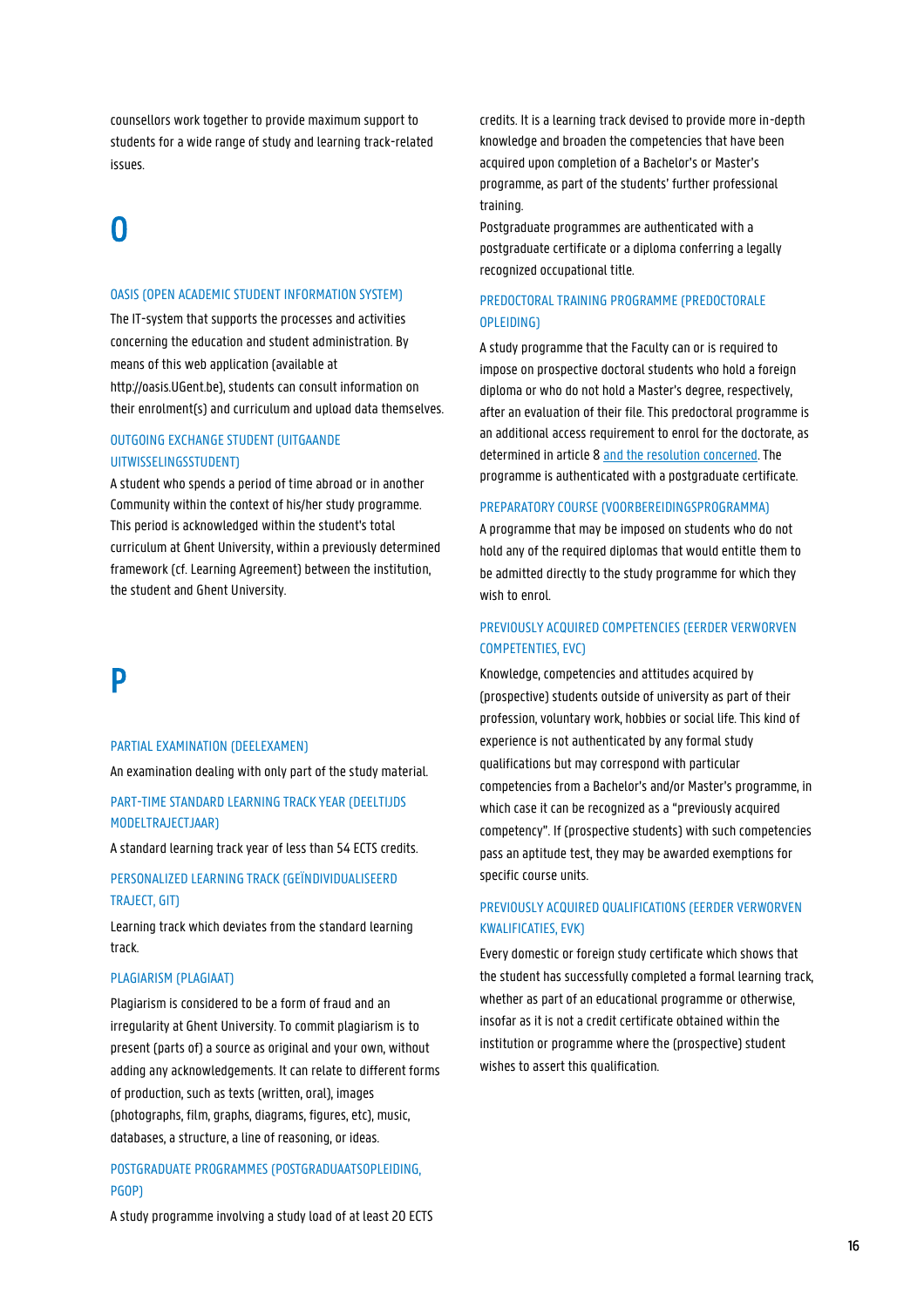### PROFESSIONAL STUDY PROGRAMMES (PROFESSIONEEL GERICHTE OPLEIDINGEN)

Study programmes designed to offer students the required general training, as well as professional knowledge and competencies, based on the application of scientific or artistic knowledge, creativity and practical knowledge.

### PUBLIC ANNOUNCEMENT OF EXAM RESULTS (OPENBARE BEKENDMAKING VAN STUDIERESULTATEN)

Announcement that makes it possible for all the parties concerned to inspect their individual examination results, for example by calling out the results publicly, through Oasis or the electronic learning environment.

# R

### RECESS (RECES)

Time period in which educational activities and evaluations organized by University are suspended, cf. the time spans specified in the academic calendar (see article 2).

### REGISTER (REGISTREREN)

Individuals who are enrolled at a different higher education institution (guest students) are registered at Ghent University. Registrations only serve administrative purposes, as it allows Ghent University top know the identity of the individuals in question, while also allowing these individuals to use a number of facilities that are available to Ghent University students.

### REGULAR COURSE UNIT (REGULIER OPLEIDINGSONDERDEEL)

Course unit approved by the Executive Board (or by the Doctoral School Board, if the course unit is taught by a Doctoral School) and for which the student is awarded a credit certificate upon successful completion.

### RESEARCH RESULTS (ONDERZOEKSRESULTATEN)

The results of research or development efforts, accomplished by the researchers as part of their relation with Ghent University and/or by means of Ghent University resources or equipment [\(Valorisatiereglement\)](https://codex.ugent.be/?regid=REG000101). These do not comprise literary works or works of art as intended under the Law on Copyright and Neighbouring Rights of 30 June 1994 ('Copyright Act'). However, they are considered to comprise computer software or databases which are protected under the Copyright Act and/or the Act of 31 August 1998 which transposed into Belgian law the European Directive of 11 March 1996 on the Legal Protection of Databases ('Database Act').

### RESEARCH RESULTS THAT CAN CREATE VALUE (VALORISEERBARE ONDERZOEKSRESULTATEN)

The research results that at first sight appear to offer viable prospects for exploitation, commercialization and/or social implementation and which are the property of Ghent University or to which Ghent University can assert certain rights.

S

### SECOND-TERM COURSE UNIT (TWEEDESEMESTERVAK)

Course unit that is scheduled in the second term of the academic year.

### SEQUENTIALITY (VOLGTIJDELIJKHEID)

The regulations approved by the Committee for Programmes on the requirement to have followed, (been declared as) passed, or exempted from a particular course unit before a student can take up another course unit in his/her curriculum.

#### SIMON

SIMON stands for Study skills and Interest MONitor and has various applications.

SIMON can be used to help students choose a study programme. Prospective students can use www.vraaghetaansimon.be to find out which academic and professional programmes (within the Ghent University Association) match their interests and skills. "SIMON says" gives targeted and repeated advice on study progress, opportunities and remedial options to students who start a Bachelor's programme at Ghent University throughout

their first year (at the start, after the first term and after the resit examination period).

### SPECIAL TUITION FEE (BIJZONDER STUDIEGELD)

Increased tuition fee for some of the Master's programmes.

### STANDARD LEARNING TRACK (MODELTRAJECT, MOT)

Standard learning track within a given study programme, as determined by the provisions of article 38, 4°, in which the optimal succession of courses (in view of the starting competencies cf. article 41,10°) is pursued, as well as the optimal feasibility and organization of the education offered in this programme.

### STANDARD LEARNING TRACK YEAR (MODELTRAJECTJAAR)

Part of a standard learning track that is offered within one academic year, as determined in the study guide.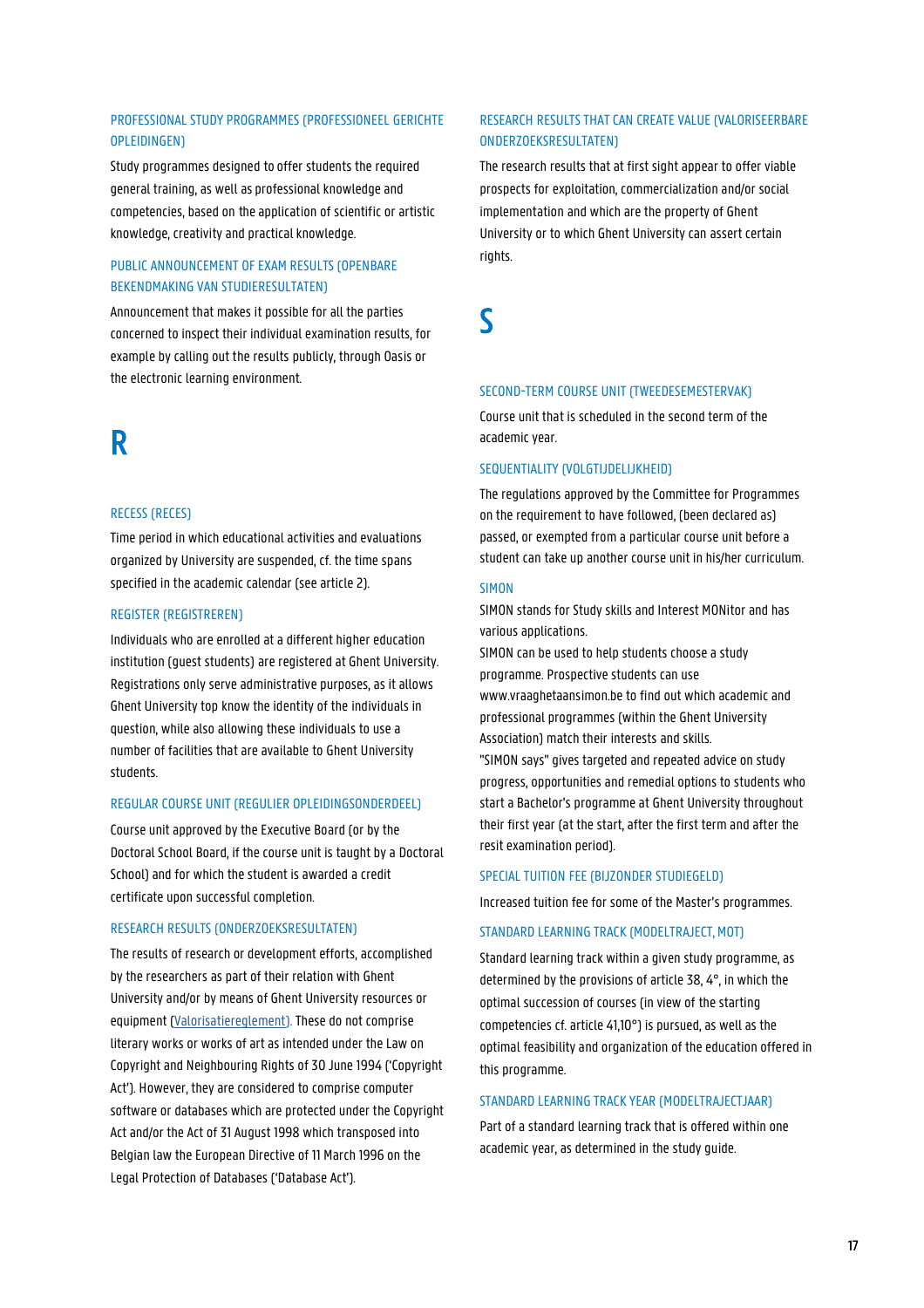#### **STUDENT**

An individual who is enrolled at Ghent University for the current academic year.

### STUDENT COUNSELLOR (STUDIEBEGELEIDER)

A member of the Faculty Student Counselling Service within the Faculty Office of Educational Support who coaches students to ensure a smooth study process. A student counsellor offers content-specific and/or general coaching about the relevant study programme. S/he works together with lecturers and teaching assistants to set up new coaching schemes and offers feedback with regard to recurrent field-related problems.

#### STUDY LOAD (STUDIEOMVANG)

The number of ECTS credits that are assigned to a course unit or a study programme.

### STUDY PROGRAMME (OPLEIDING)

The structuring unit of higher education, i.e. a set of coherent educational, study and evaluation activities that are authenticated with a diploma or certificate upon successful completion.

### STUDY PROGRAMME CHARACTERISTICS (OPLEIDINGSKENMERKEN)

The defining characteristics of a study programme, arising from (a) the qualification and/or specification of the degree that is awarded upon completion of the study programme, and/or (b) the study load of the study programme, and/or (c) a specific main subject within a study programme.

#### STUDY PROGRAMME OVERVIEW (OPLEIDINGSPROGRAMMA)

The full set of course units that make up a study programme.

#### STUDY TIME (STUDIETIJD)

The amount of time, expressed in hours, that an average student needs in order to successfully complete the prescribed educational and evaluation activities of a course unit or study programme.

#### SUCCESS RATE (STUDIERENDEMENT)

The proportion between the number of acquired credits and the number of ECTS-credits in the personal enrolment curriculum.

### SUMMER SCHOOL (ZOMERPROGRAMMA)

(Group of) course unit(s) that may be offered from the summer recess to the end of the academic year.

This may be the case for regular course units as part of a Master's programme or postgraduate programme.

#### SUPERVISOR (PROMOTOR)

Person in charge of steering and guiding Master's and doctoral students.

#### SUPERVISOR OF STUDIES (MENTOR)

(Outside) student counsellor who monitors students during their extramural work placement or predoctoral training programme.

### SUPERNUMERARY COURSE UNIT (SURNUMERAIR OPLEIDINGSONDERDEEL)

Course unit taken under a contract to obtain a diploma which is added to the regular study load of the study programme as part of the student's curriculum.

T

### TEACHING METHOD (DIDACTISCHE WERKVORM)

The way in which the educational activities are given shape, so that students can acquire the envisaged competencies as efficiently as possible. Examples of teaching methods include lectures, practicals, the Master's dissertation, guided selfstudy, online discussion forums, independent work, etc (see Section III).

#### TECHNOLOGY TRANSFER OFFICE (VALORISATIECEL)

The body charged with the protection and exploitation of Ghent University research results, for the benefit of and under the authority of Ghent University.

### TRANSCRIPT OF RECORDS (PUNTENLIJST)

An enumeration of the examination marks obtained by an individual student for the course units that are listed on this report.

#### TUITION FEE (STUDIEGELD)

The amount in Euros that the student is to pay upon enrolment in order to take part in educational activities and/or exams. The tuition fee consists of a fixed amount and a variable amount, depending on the number of ECTS credits for which the student is enrolling.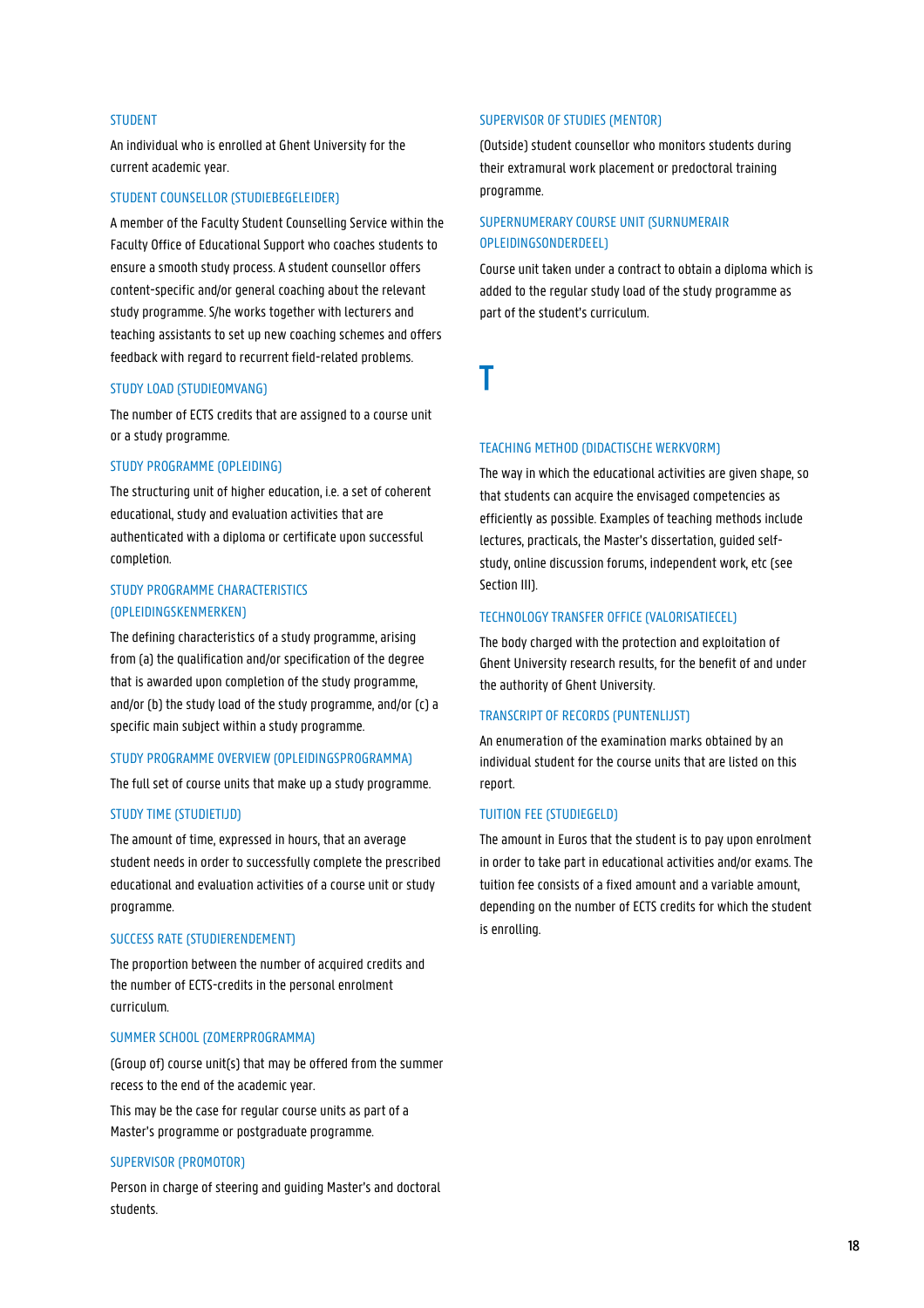V

### UFORA

The official electronic learning environment (ELO) of Ghent University.

### VERTICAL AND HORIZONTAL CONSISTENCY (VERTICALE EN HORIZONTALE COHERENTIE)

Synchronizing the contents of the course units within a specific learning track (horizontally) and across the various learning tracks (vertically), aimed at preventing gaps in the initial competencies of students and overlap between course units.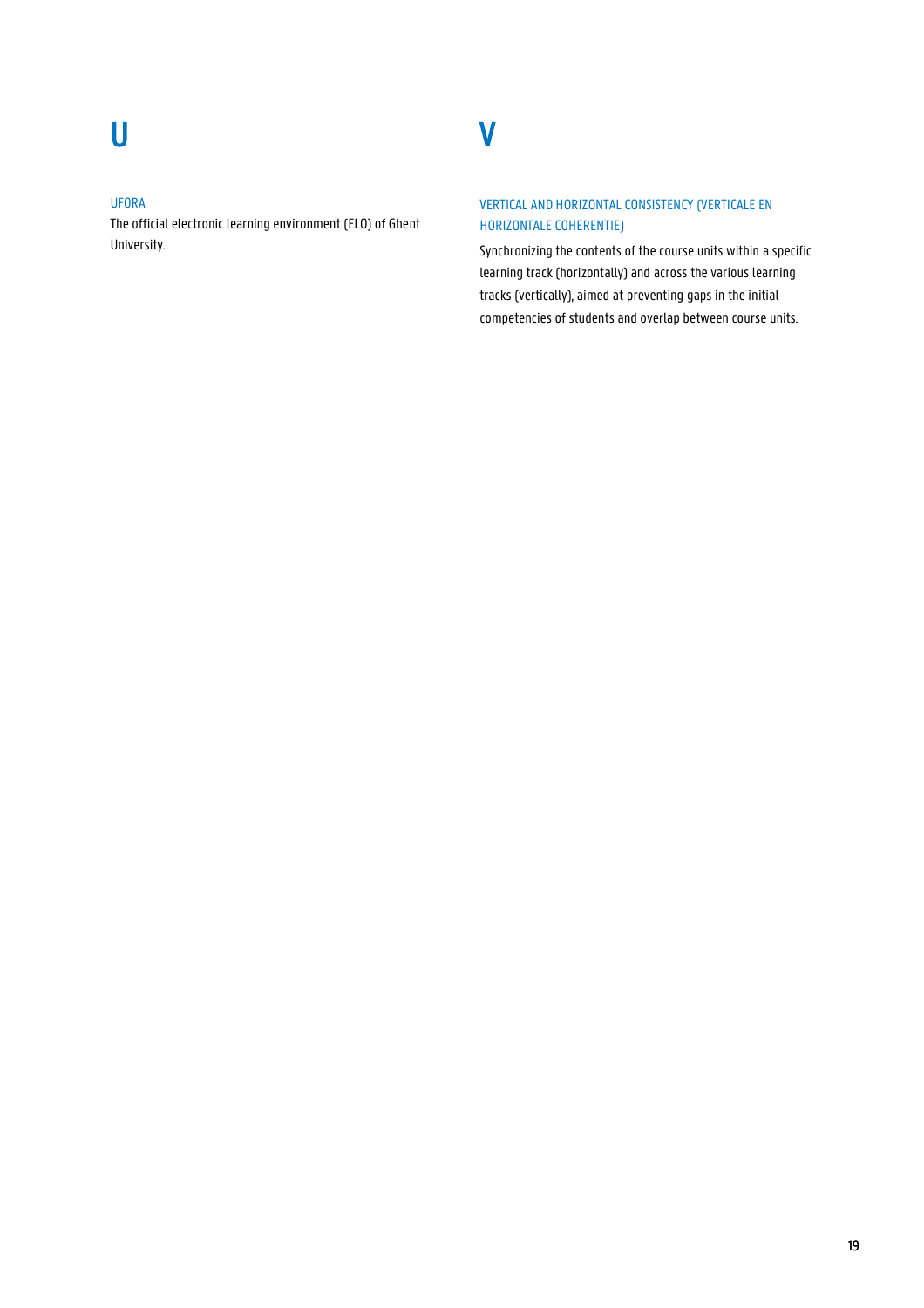# **PART II** EDUCATION REGULATIONS

### SECTION I THE ORGANIZATION OF THE ACADEMIC YEAR

### ARTICLE 1 START AND CLOSE OF THE ACADEMIC YEAR

The 2021-2022 academic year starts on 27 September 2021 and closes on 24 September 2022.

### ARTICLE 2 THE ACADEMIC CALENDAR

§1. The [academic calendar](https://www.ugent.be/student/en/class-exam-exchange-intern/class-exam/academiccalendar) is compiled annually and publicized by the Board of Governors, before 1 January preceding the start of the academic year concerned. The Faculties are free to complement the academic calendar with specific provisions of their own.

| <b>Standard calender</b>                                            |                                                                                   |
|---------------------------------------------------------------------|-----------------------------------------------------------------------------------|
| Fri. 24/09/2021<br>Inauguration of the academic year 2021-2022      |                                                                                   |
| Mon. 27/09/2021                                                     | Start of the academic year 2021-2022                                              |
| Mon. 27/09/2021 through Sat. 18/12/2021                             | 12 weeks of first-term educational activities                                     |
| Mon. 20/12/2021 through Fri. 24/12/2021                             | 1 week of catch-up activities                                                     |
| Mon. 27/12/2020 through Sat. 08/01/2022                             | 2 weeks of Christmas recess                                                       |
|                                                                     | 4 weeks of first-term examination period, including:                              |
|                                                                     | preparation time for the exams<br>$\qquad \qquad -$                               |
| Mon. 10/01/2021 through Sat. 05/02/2022                             | deliberations                                                                     |
|                                                                     | examination results announcements up to and including                             |
|                                                                     | Sat. 19/02/2022                                                                   |
|                                                                     |                                                                                   |
| Mon. 07/02/2022 through Sat. 12/02/2022                             | 1 week inter-term recess                                                          |
| Mon. 14/02/2022 through Sat. 02/04/2022                             | 7 weeks of second-term educational activities, including feedback                 |
|                                                                     | on first-term examination period up to and including 25/02/2022                   |
| 2 weeks of Easter recess<br>Mon. 04/04/2022 through Sat. 16/04/2022 |                                                                                   |
| Thuu. 19/04/2022 through Sat. 21/05/2022                            | 5 weeks of second-term educational activities                                     |
| Mon. 23/05/2022 through Sat. 28/05/2022                             | 1 week of catch-up activities                                                     |
|                                                                     | 6 weeks of second-term examination period, including:                             |
|                                                                     | preparation time for the exams<br>М                                               |
| Mon. 30/05/2022 through Sat. 09/07/2022                             | deliberations<br>$\overbrace{\phantom{1232211}}$                                  |
|                                                                     | examination results announcements up to and including<br>$\overline{\phantom{0}}$ |
|                                                                     | Thu. 07/07/2022                                                                   |
|                                                                     | feedback on the second-term examination period                                    |
| Mon. 11/07/2022 through Sat. 20/08/2022                             | 6 weeks of summer recess                                                          |
|                                                                     | 5 weeks of resit examination period, including:                                   |
| Mon. 22/08/2022 through Sat. 17/09/2022                             | deliberations                                                                     |
|                                                                     | examination results announcements                                                 |
| Mon. 19/09/2022 through Sat. 24/09/2022                             | 1 week of feedback on all examination periods and reorientations                  |
| Mon. 26/09/2022                                                     | Start of the academic year 2022-2023                                              |

§2. The academic year is divided into two terms.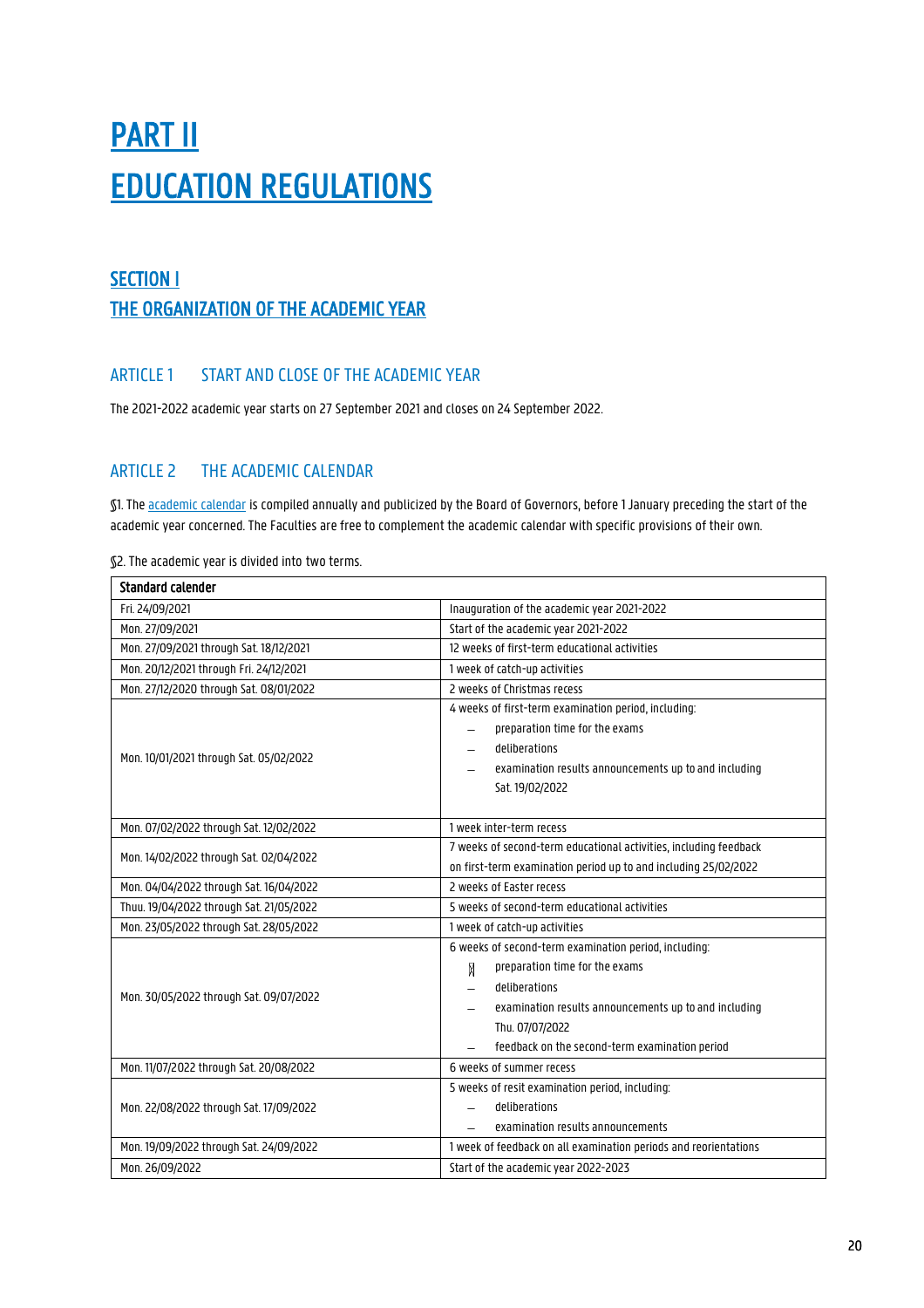| <b>Flexible content</b>                 |                                                                    |
|-----------------------------------------|--------------------------------------------------------------------|
| Fri. 24/09/2021                         | Inauguration of the academic year 2021-2022                        |
| Mon. 27/09/2021                         | Start of the academic year 2021-2022                               |
| Mon. 27/09/2021 through Sat. 05/02/2022 | First-term: educational activities, examination period, feedback,  |
|                                         | deliberations and examination results announcements                |
|                                         | Christmas recess from Mon. 27/12/2021 through Sat. 08/01/2022      |
| Mon. 07/02/2022 through Sat. 12/02/2022 | 1 week inter-term recess                                           |
|                                         | Second-term: educational activities, examination period, feedback, |
| Mon. 14/02/2022 through Sat. 09/07/2022 | deliberations and examination results announcements                |
|                                         |                                                                    |
|                                         | Easter recess from Mon. 04/04/2022 through Sat. 16/04/2022         |
| Mon. 11/07/2022 through Sat. 20/08/2022 | 6 weeks of summer recess                                           |
| Mon. 22/08/2022 through Sat. 17/09/2022 | 4 weeks of resit examination period, including:                    |
|                                         | deliberations                                                      |
|                                         | examination results announcements                                  |
| Mon. 19/09/2022 through Sat. 24/09/2022 | 1 week of feedback on all examination periods and reorientations   |
| Mon. 26/09/2022                         | Start of the academic year 2022-2023                               |

§3. During the catch-up periods, the following activities may be organized:

- educational activities, if they were unable to be held in the scheduled period due to force majeure;
- − revision lessons and/or extra exercises, provided that no new subject matter istaught;
- the evaluations intended under articles 50§4.

§4. Educational activities and evaluations are suspended during Christmas recess, inter-term recess, Easter recess, summer recess, from 19/09/2022 through 24/09/2022, as well as on the following closing days:

- − Monday 1 November 2021 (All Saints' Day, holiday determined bydecree)
- − Tuesday 2 November 2021 (All Souls' Day, holiday determined bydecree)
- − Thursday 11 November 2021 (Armistice Day, bank holiday)]
- − Saturday 25 December 2021 up to and including Saturday 1 January 2022 (Christmas and New Year's Day) (bank holidays and fixed days of leave)
- − Friday 18 March 2022 (Dies Natalis)
- − Monday 18 April 2022 (Easter Monday, bank holiday)
- − Thursday 26 May 2022 (Ascension, bank holiday)
- − Friday 27 May 2022 (fixed day of leave)
- − Monday 6 June 2022 (Whit Monday, bank holiday)
- − Monday 11 July (Day of the Flemish Community, holiday determined by decree)
- − Monday 18 July 2022 up to and including Friday 22 July 2022 (National Holiday, holiday determined by decree) (working days of the Ghent Festival, fixed days of leave)
- − Monday 15 August 2022 (Assumption, bank holiday)

§5. The following activities may be held during the periods listed under §4, with the exception of the closing days:

- student reception and preparation activities,
- − admission procedures,
- − coached educational activities for postgraduate programmes, lifelong learning programmes, predoctoral training programmes and the doctoral training programmes
- − work placements, clinics and multi-day study visits, after approval by the Faculty Council; these may take place on closingdays;
- − educational activities and evaluation moments within the context of the summer schools (see article 44).

§6. Exceptionally – except on the closing dates mentioned in §4 – examinations may be organized outside the examination periods in the following cases:

- − for students at other institutions, as well as incoming and outgoing exchange students, in execution of the Learning Agreement signed by all parties.
- − for examinations on practical classes or exercises. These may be organized in the periods that are reserved for catch-up activities and the summer recess.
- − for examinations on preparatory programmes, linking programmes, Erasmus Mundus programmes, postgraduate programmes,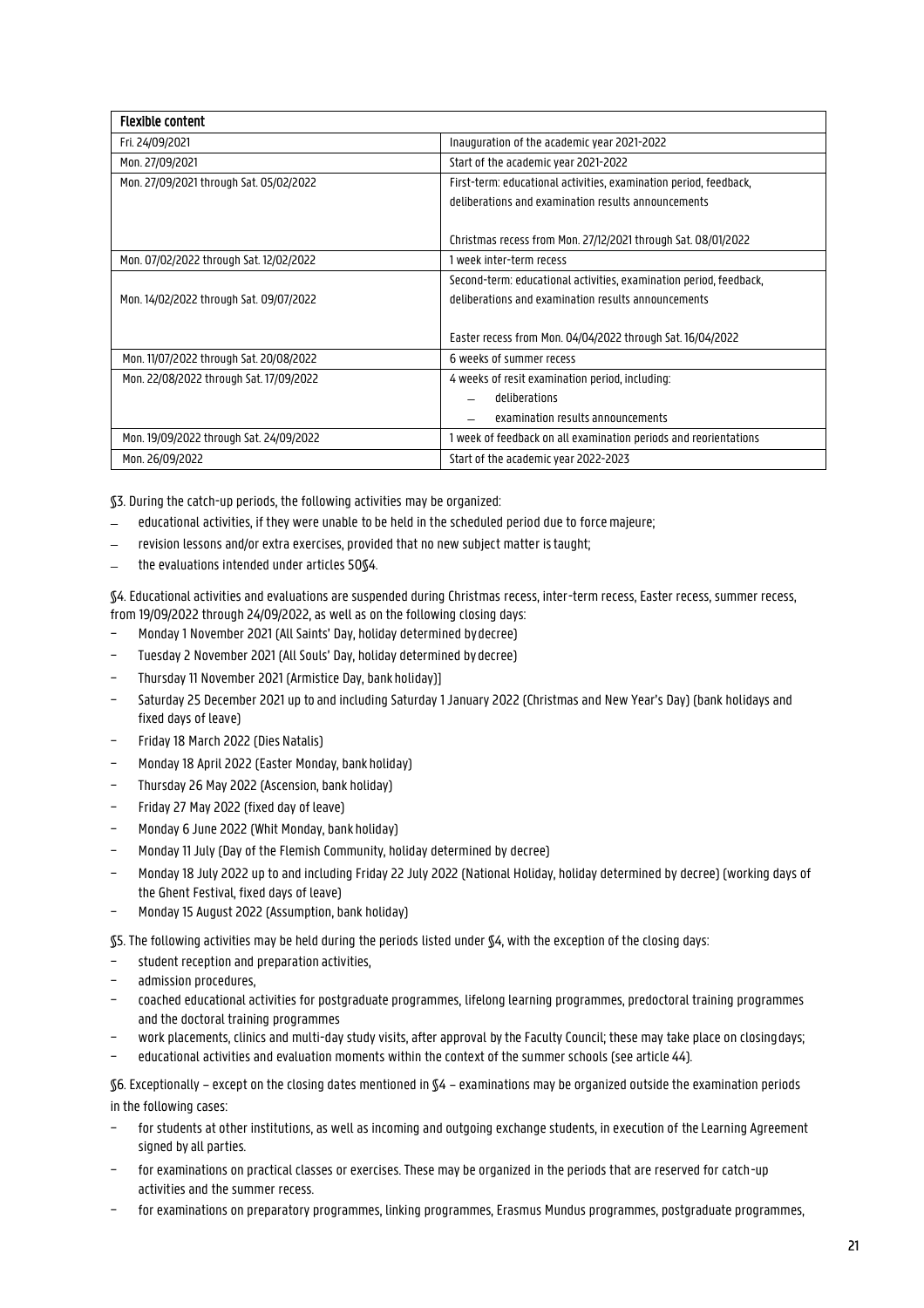and summer schools (see article 44).

students who, in accordance with article 25, can request to "move one or more exams to another time within the same academic year, if necessary in a different exam form."

The decision should be taken by the Faculty Council, on the recommendation of the study programme committee, and the students should be informed of this decision at the start of the academic year.

§7. Prior to the academic year in which they are to be included as part of the student's curriculum, work placements and clinics may be held during the summer recess, the resit examination period and feedback week (i.e. from 11 July 2022 through 24 September 2022), after Faculty approval and provided the student is enrolled at Ghent University. The Faculty is to notify the Director of Educational Policy of this arrangement before 1 April preceding the academic year concerned, by sending an e-mail to [onderwijs@ugent.be.](mailto:onderwijs@ugent.be)

### ARTICLE 3 INFORMATION SESSIONS

Before the start of the academic year, the Faculties stage their own specific information and introductory sessions, intended first and foremost for prospective students seeking to enrol at Ghent University for the first time.

### ARTICLE 4 DEPARTURES FROM THE SCHEDULED ACADEMICCALENDAR

Departures from the provisions set out under articles 1 through 3, as well as the request for a flexible implementation of the academic calendar, can only be granted by the director of the Department of Educational Policy in response to a substantiated request from a Faculty Council, after the recommendation of the Director of Studies

(and for the flexible parts of the academic calendar also includes the Study Programme Committee and the Educational Quality Control Unit).

A request covering the flexible parts of the academic calendar must include any deviations regarding examination periods, the publication of examination results and deadlines (conform art 25, 52§2, 54, 55§1, 69).

Any such requests are to be submitted with the Department of Educational Policy (by e-mail to onderwijs@ugent.be) before 1 January of the preceding academic year. The director of the Department of Educational Policy is to explicitly determine the term of validity of any departures granted.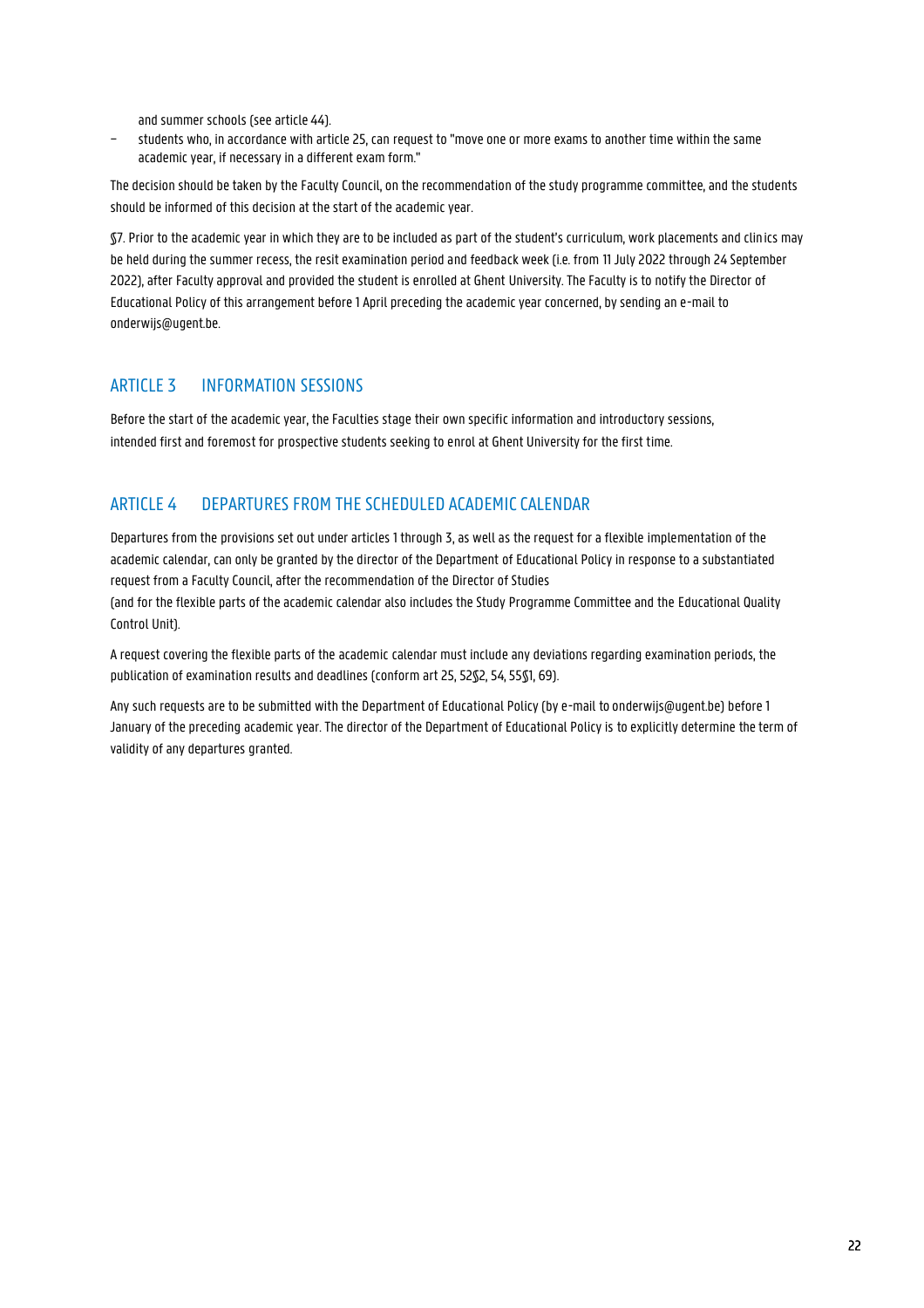# **SECTION II** ACCESS REQUIREMENTS

### SUBSECTION I DEGREE ACCESS REQUIREMENTS

### ARTICLE 5 ACCESS REQUIREMENTS FOR BACHELOR'S PROGRAMMES

§1. Holders of a diploma awarded by an educational institution that is recognized by the Flemish Community:

- As an access requirement, students who intend to enrol for a Bachelor's programme with a contract to obtain a diploma need to hold one of the following degrees:
- a secondary school diploma awarded by (an educational institution that is recognized by) the Flemish Community;
- an Associate degree short cycle programme (graduate programme) awarded by an educational institution that is recognized by the FlemishCommunity
- a short-type higher education diploma with a full curriculum;
- a higher education diploma for social promotion, with the exception of the Certificate of Teaching Competence
- a certificate which, pursuant to a statutory standard, a European Directive or an international convention, is recognized as being equivalent at a minimum to one of the diplomas listed above. This applies to the following certificates, among others:
	- a certificate of complementary secondary vocational education;
	- a First Prize diploma, awarded by a school of music or the Lemmens Institute, with the exception of a First Prize diploma in music theory;
	- a technical engineering diploma;
	- a diploma of first-grade higher music education with full curriculum, awarded by a school of music;
	- a diploma of higher technical education of the third grade;
	- a certificate showing that the student has successfully passed at least 2 study years in one and the same subject in higher vocational education, or (a) (partial) certificate(s) of modules from one and the same subject in higher vocational
	- education which the candidate successfully completed with a total number of contact hours of at least two-thirds of the total;
	- a certificate showing that the student has successfully passed at least 2 study years with a full curriculum of a study programme resulting in the diploma of higher art education with a full curriculum of the second grade, a diploma of higher art education with a full curriculum of the third grade, a diploma of higher technical education of the third grade oran interior design diploma;
	- a degree of candidature (or equivalent);
	- a Bachelor's degree (or equivalent);
	- a Master's degree (or equivalent).

§2. Holders of a degree awarded by an educational institution that is recognized by the French or German Community

As an access requirement, students who intend to enrol for a Bachelor's programme with a contract to obtain a diploma need to hold one of the following degrees:

- a secondary school diploma awarded by an educational institution that is recognized by the French or German Community;
- a degree of candidature (or equivalent);
- a Bachelor's degree (or equivalent);
- a Master's degree (or equivalent).

§3. Holders of a degree awarded by a foreign educational institution:

As an access requirement, students who intend to enrol for a Bachelor's programme with a contract to obtain a diploma need to hold one of the following degrees: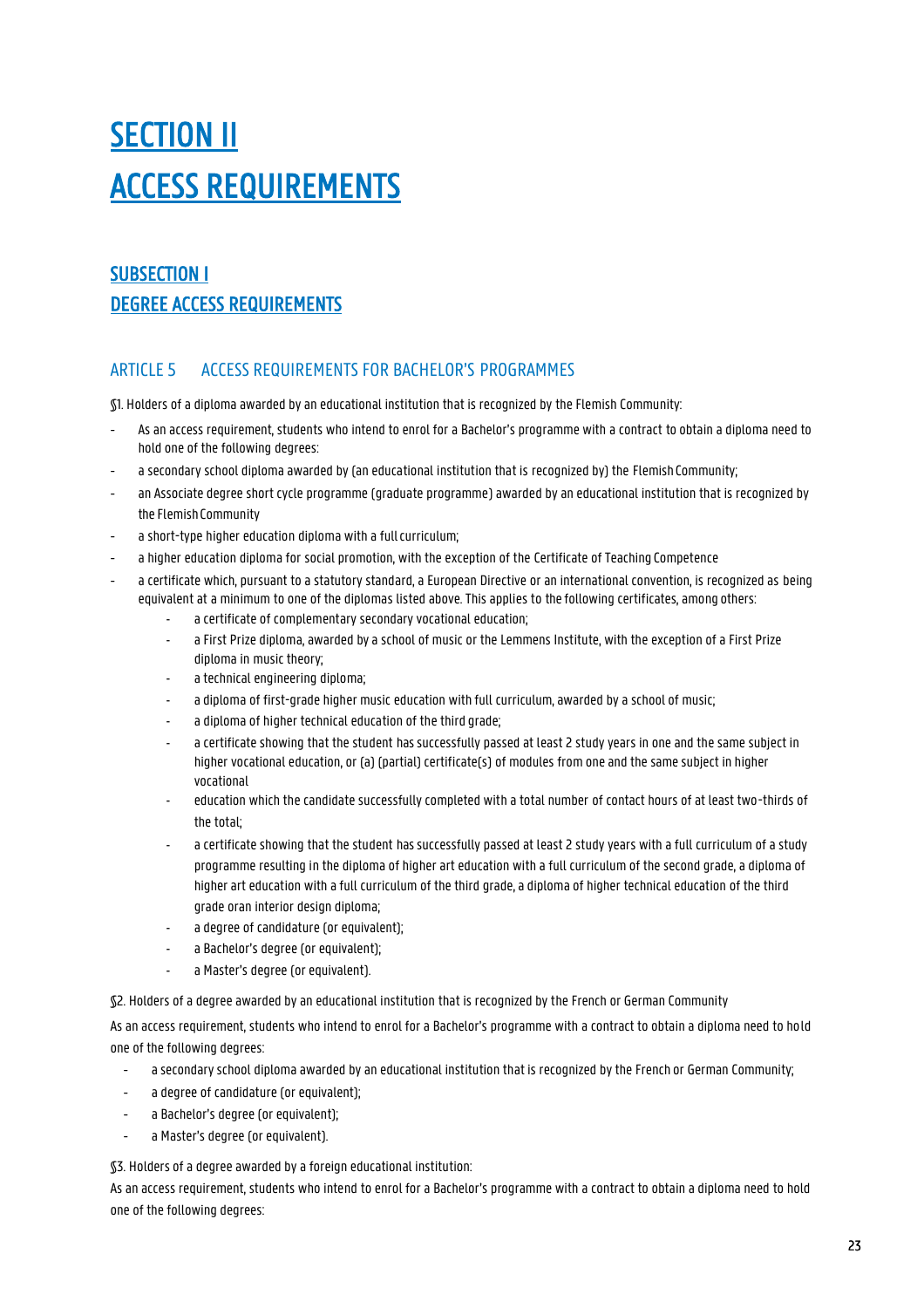- a "European Baccalaureate" awarded by the European Schools in Belgium or abroad;
- a "Diplôme du Baccalauréat international" awarded by the Office du Baccalauréat International in Geneva;
- a diploma awarded by the SHAPE school (NATO);
- a Luxembourg "diplôme de Fin d'Etudes secondaires" or a "diplôme de Fin d'Etudes secondaires techniques";
- a Dutch "Voorbereidend Wetenschappelijk Onderwijs (VWO)" diploma;
- a Dutch "Getuigschrift van met goed gevolg afgelegd propedeutisch examen" certificate;
- a Dutch "Getuigschrift Propedeuse Hoger Beroepsonderwijs" certificate;
- a French "Baccalauréat Général", "Baccalauréat Technologique" or "Baccalauréat Professionnel" diploma;
- a German "Zeugnis der allgemeinen Hochschulreife/Abitur" diploma;
- a true and certified "High School Diploma"(USA) with a "transcript of records", listing at least 4 Advanced Placements (APs);
- a foreign diploma declared equivalent by NARIC;
- a true and certified foreign Bachelor's or Master's degree;
- a diploma with an accompanying certificate stating that, on the grounds of said diploma, the student is to be admitted to university studies of the country in which said diploma was awarded, if said country has ratified the Lisbon Recognition Convention(LRC).

### §4. Access requirements for the Dentistry/Medicine study programmes

For students wishing to enrol for a Bachelor's programme in Medicine or Dentistry, an additional access requirement applies. These students are required to pass an [entrance exam,](http://toelatingsexamenartstandarts.be/) organized by the Examination Board 'Medical School and Dentistry Entrance Exams', and have a good ranking.

Students in the Master's programme in Medicine (or graduates with a Master's degree in Medicine) can be exempted from the entrance examination of Dentistry by the Dean of the Faculty of Medicine and Health Sciences under the conditions determined by the faculty when registering for the Bachelor's programme in Dentistry.

Students in the Master's programme in Dentistry (or graduates with a Master's degree in Dentistry) can be exempted from the entrance examination of Medicine by the Dean of the Faculty of Medicine and Health Sciences under the conditions determined by the Faculty when registering for the Bachelor's programme in Medicine.

In these last two situations, the faculty determines the modalities and procedure within the decree framework.

§5. Compulsory non-binding admission tests (calibration tests): for enrolments in the Bachelor Bioscience Engineering Technology, Bachelor Bioindustrial Sciences, Bachelor Veterinary Medicine, Bachelor Engineering Technology, Bachelor of Engineering and Engineering: Architecture, the additional access requirement is the compulsory prior participation in a non-binding admission test (i.e. a calibration test). In the supplementary faculty regulations, the faculty determines the specific modalities, the possible deviations from the compulsory participation for the study programme(s) involved and, if applicable, the non-binding conditions.

### §6. Special access requirements for Bachelor's programmes

Prospective students who fail to comply with the conditions specified under §1 and §2 may be allowed to enrol for a Bachelor's programme after a[n admission enquiry.](http://augent.be/toelatingsonderzoek/) This type of enquiry is governed by a specific procedure. Provided that the applicable language requirements are met, an admission enquiry may be requested by:

- prospective students who fail to meet the aforesaid access requirements: on condition that they have reached the minimum age of 21.
- prodigies (people with an exceptional command of a specific discipline): without any age restrictions;
- refugees and displaced persons: without any age restriction.

### ARTICLE 6 ACCESS REQUIREMENTS FOR MASTER'S PROGRAMMES

§1. For holders of a diploma awarded by an institute of higher education that is recognized by the Flemish Community, the following applies:

Students who wish to enrol for a Master's programme (i.e., a Master's programme subsequent to a Bachelor's programme, an educational Master's programme or an Advanced Master's programme) are to meet the access requirements as approved by the Institutional Programmes Committee (CoP) and stipulated in the study guide. This implies that they may be required to attend a preparatory or linking course. Students may file an appeal against any such decision which obligates them to take a preparatory or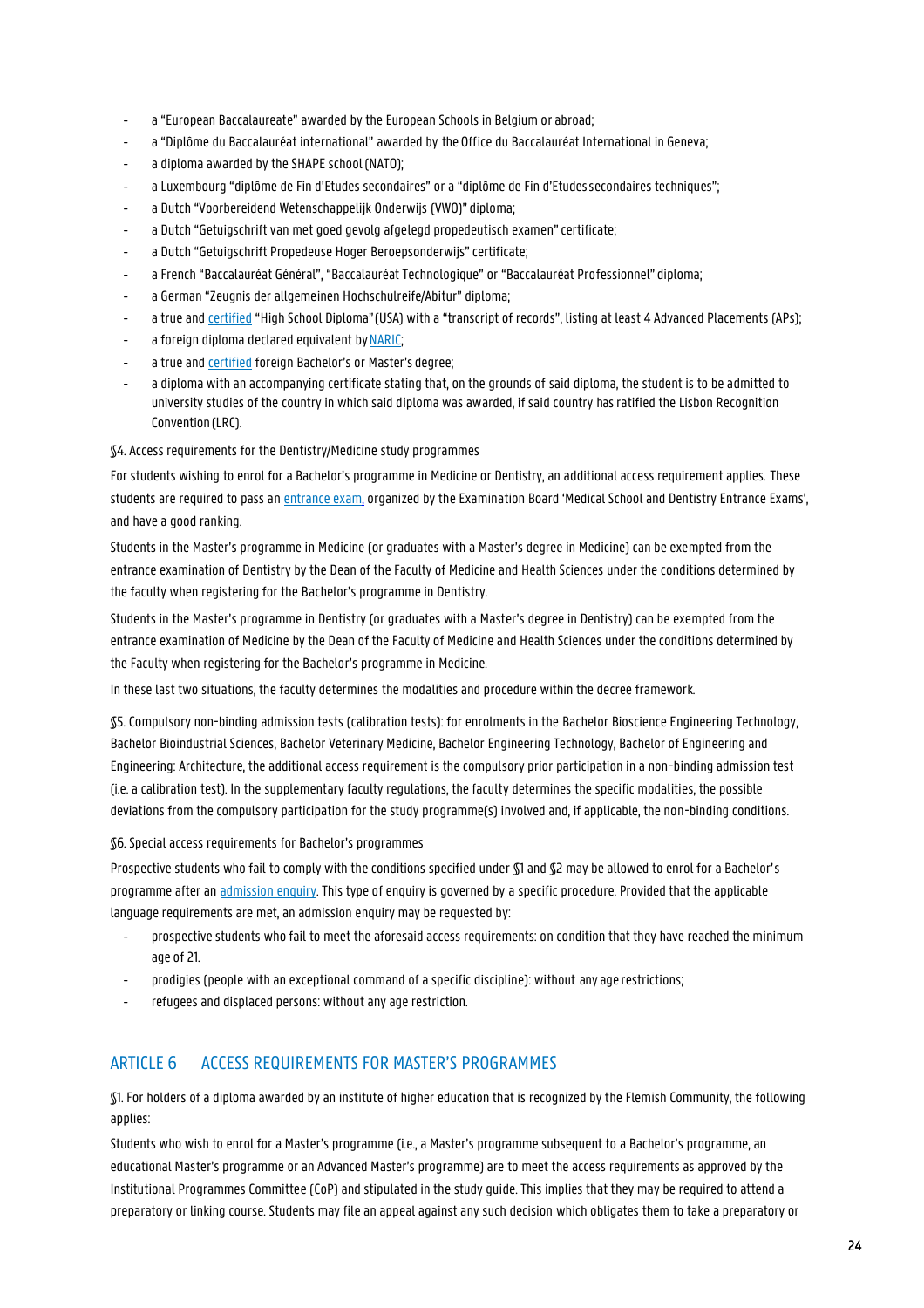linking course with the Institutional Appeals Committee (Interne Beroepscommissie), as specified under article 81.

§2. For holders of a diploma awarded by another educational institution, the following applies:

1° Master's Programme (not an International Course Programme[, ICP;](https://www.vliruos.be/en/projects/20) no[t Erasmus Mundus\)](https://www.ugent.be/en/ghentuniv/principles/internationalisation/eu-funding/jointmaster.htm):

The general access requirement is for students to hold a Bachelor's degree. After a favourable [admission procedure](https://www.ugent.be/en/education/degree/practical/application), these prospective students are granted admission to a Master's programme or a preparatory course.

2° Advanced Master's Programme (ManaMa) (not [ICP,](https://www.vliruos.be/en/projects/20) no[t Erasmus Mundus\)](https://www.ugent.be/en/ghentuniv/principles/internationalisation/eu-funding/jointmaster.htm):

These students are to hold a Master's degree or, in special cases, a Bachelor's degree. After an admission procedure, these students may be granted admission to an Advanced Master's programme or a preparatory course. If students are required to take a preparatory course to be admitted to an English-language Advanced Master's programme, the preparatory programme is to be taught in English.

§3. Prospective students who do not meet the requirements mentioned in §1 and §2 (they cannot present any certificates) may be admitted to the continuation course by the rector for humanitarian reasons, after an investigation into their aptitude to follow this course. The prospective student in question is required to submit a substantiated request with the institutional ombudsperson.

### ARTICLE 7 ACCESS REQUIREMENTS FOR POSTGRADUATE PROGRAMMES

§1. Prospective students who want to enrol for postgraduate programmes need to meet the access requirements as approved by the Institutional Lifelong Learning Committee and stipulated in the study guide.

§2. Holders of a non-Belgian diploma may be admitted to postgraduate programmes after a[n admission procedure.](https://www.ugent.be/en/education/degree/practical/application)

### ARTICLE 8 ACCESS REQUIREMENTS FOR LIFELONG LEARNING PROGRAMMES

§1. Prospective participants need to meet the access requirements as approved by the Academy and the Lifelong Learning Committee concerned.

§2. Holders of a non-Belgian diploma may be admitted after an [admission procedure.](https://www.ugent.be/en/education/degree/practical/application)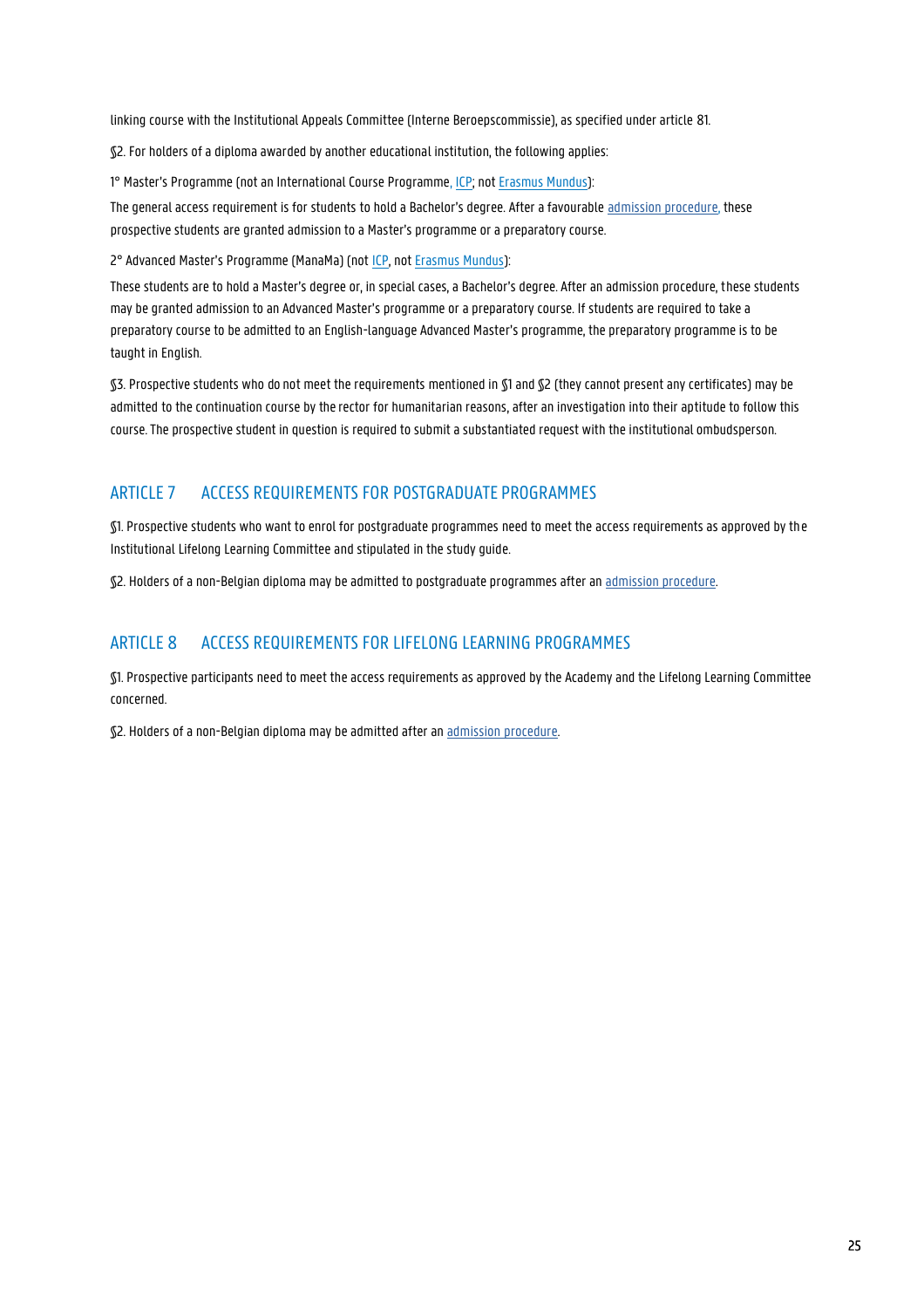### SUBSECTION II LANGUAGE ACCESS REQUIREMENTS

### ARTICLE 10 LANGUAGE REQUIREMENTS

§1. Exemption from applicable language requirements:

1° Prospective students are exempted from the language requirements for Dutch, if they hold any of the following certificates:

- a secondary education diploma awarded by (an educational institution that is recognized by) the Flemish Community;
- a higher education diploma of a Dutch-language study programme, awarded by an institute of higher education that is recognized by the Flemish Community;
- a certificate confirming that the student passed one year of study in secondary education;
- a certificate confirming that the student has already obtained 60 credits for Dutch-language course units at an institute of higher education.
- a European Baccalaureate diploma (with Dutch L1 or L2).

2° Prospective students are exempted from the language requirements for English, if they hold any of the following certificates:

- a diploma of secondary education awarded by (an educational institution that is recognized by) the Flemish Community;
- a higher education diploma awarded by an institute of higher education that is recognized by the Flemish Community;
- if the prospective student has already passed an English-language study programme, either in secondary education or at an institute of higher education in Belgium or abroad (i.e. the student needs to have obtained 60 credits, whether it be in one academic year or several);
- a certificate establishing that the student has taken the predoctoral training programme at Ghent University, provided that this programme primarily consisted of course units taught in English;
- only applicable to students enrolling for the doctorate and the (pre)doctoral training programme: a written statement from the supervisor or mentor, respectively, confirming that the prospective doctoral student has a sufficient command of English.

3° Prospective students are exempted from the language requirements for Dutch and/or English, if they are admitted to a study programme on the basis of a selection procedure within the framework of an Erasmus Mundus Action 1 or Action 2, International Course Programmes, EU-US Atlantis, EU-Canada, which take language proficiency as one of the selection criteria.

4° At the motivated request of the chair of the Programme Committee, the head of student administration and study programmes can in exceptional cases exempt students from the language requirements for Dutch and/or English.

§2. Language requirements for Bachelor's programmes:

1° Prospective students for a Dutch-language Bachelor's programme are required to provide proof of their proficiency in Dutch, which is considered to be equivalent to level B2 of the European Reference Framework by Ghent University (cf. §9).

2° In contravention of the first section of this paragraph, prospective students for the Bachelor's programme Bachelor of Arts in Applied Linguistics are required to show that they have reached the C1 level for Dutch (cf. §9).

3° Under no circumstances can prospective students enrol for a Bachelor's programme if they do not have the required language skills.

§3. Language requirements for preparatory and linking programmes:

- for a preparatory or linking programme with Dutch as the language of instruction:
	- required level of Dutch: B2. In contravention of this rule, prospective students for the preparatory or linking programme to the Master's programmes in Applied Linguistics are required to show that they have reached the C1 level of Dutch (cf. §9).
	- required level of English: 0
- for a preparatory or linking programme with English as the language of instruction:
	- required level of Dutch: 0
	- required level of English: B2

§4. Language requirements for Master's programmes:

At the recommendation of the study programme committee, the Faculty lays down whic[h level of proficiency](https://www.ugent.be/nl/opleidingen/masteropleidingen/toelating/master/aangepastetaalvoorwaarden20202021.pdf/at_download/file) (cf. §9) in Dutch and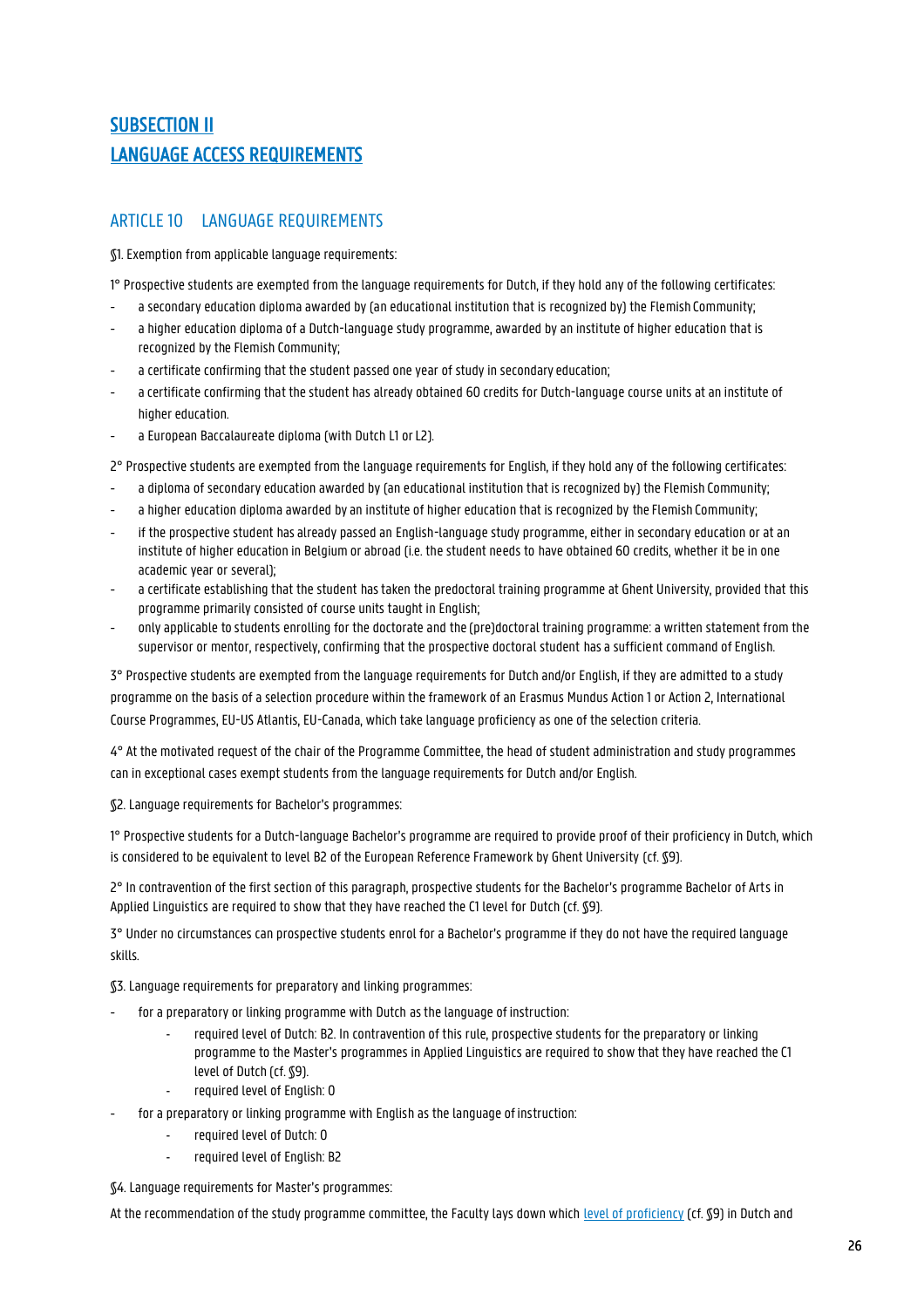English is required upon enrolment for each Master's programme. For an interuniversity co-operation, which has included specific language requirements in the agreement concerned, the Faculty may use these requirements instead of a level of proficiency. Any changes for academic year X - X + 1 must be communicated before 01/07/X-1 to the Registrar's Office of the Department of Educational Policy, via onderwijs@ugent.be.

Any amendments must be reported to the Department of Educational Policy (by e-mail to onderwijs@ugent.be) before 1 January preceding the academic year concerned.

If the Faculty fails to specify the language requirements for the Master's programme, the following applies:

- for Master's programmes with Dutch as the language of instruction:
	- required level of proficiency in Dutch: B2
		- required level of proficiency in English: 0
- for Master's programmes with English as the language of instruction:
	- required level of proficiency in Dutch: 0
	- required level of proficiency in English: B2

§5. Language requirements for postgraduate programmes:

For postgraduate programmes, the coordinator/person in charge of the study programme specifies which level of proficiency (cf. §9) in Dutch and English is required upon enrolment. Any amendments must be reported to the Registrar's Office of the Department of Educational Policy (by e-mail to onderwijs@ugent.be) before 1 April preceding the academic year concerned. If the language requirements fail to be specified, the B2 level is the required level of proficiency in English and Dutch, for the postgraduate programmes depending on the language(s) of instruction.

§6. Levels of proficiency:

All certificates mentioned below need to be valid at the time of the first enrolment for a study programme: this means that, if a term of validity is specified, it should not have lapsed and that language certificates without term of validity should not be older than 4 academic years (counting from the academic year after the certificate was obtained).

| <b>LEVEL</b>   | ADEQUATE PROOF OF DUTCH PROFICIENCY AS ACCEPTED BY GHENT UNIVERSITY                                                                                                                                                                                                                                                                                                                                                                                                                                                                                                                                                                                                                                                                                                                                                                                                                                                                                                                                                                                                                                                                |
|----------------|------------------------------------------------------------------------------------------------------------------------------------------------------------------------------------------------------------------------------------------------------------------------------------------------------------------------------------------------------------------------------------------------------------------------------------------------------------------------------------------------------------------------------------------------------------------------------------------------------------------------------------------------------------------------------------------------------------------------------------------------------------------------------------------------------------------------------------------------------------------------------------------------------------------------------------------------------------------------------------------------------------------------------------------------------------------------------------------------------------------------------------|
| $\mathbf 0$    | Everyone is accepted                                                                                                                                                                                                                                                                                                                                                                                                                                                                                                                                                                                                                                                                                                                                                                                                                                                                                                                                                                                                                                                                                                               |
| B <sub>2</sub> | a ITNA B2 certificate for the Interuniversity Language Test of Dutch (Interuniversitaire Taaltest Nederlands voor<br>$\overline{\phantom{0}}$<br>Anderstaligen), awarded by the Ghent University Language Centre (Universitair Centrum voor Talenonderwijs, UCT),<br>Linguapolis (University of Antwerp), the Leuven Language Institute (Instituut voor Levende Talen, ILT), or the<br>Academic Language Centre (ACTo - VUB)<br>a B2 certificate of a Belgian or Dutch university language centre<br>$\overline{\phantom{0}}$<br>the STRT Educatief Startbekwaam certificate (formerly known as the Higher Education Language Proficiency Profile<br>$\overline{\phantom{0}}$<br>or Profiel Taalvaardigheid Hoger Onderwijs, PTHO) under the Dutch as a Foreign Language Certificate (Certificaat<br>Nederlands als Vreemde Taal, CnaVT), awarded by the Language Union (Taalunie)<br>passing the entrance exam for the Dentistry/Medicine study programmes<br>$\overline{\phantom{0}}$<br>passing the 'Staatsexamen NT2 Programma II' (awarded by the 'College voor Toetsen en Examens in Nederland')<br>$\overline{\phantom{0}}$ |
| C <sub>1</sub> | the Educatief Professioneel certificate (formerly known as the Academic Language Proficiency Profile or Profiel<br>-<br>Academische Taalvaardigheid, PAT) under the Dutch as a Foreign Language Certificate, awarded by the Language<br>Union<br>a C1 certificate for the Interuniversity Language Test of Dutch (Interuniversitaire Taaltest Nederlands voor<br>Anderstaligen, ITNA), awarded by the Ghent University Language Centre (Universitair Centrum voor Talenonderwijs,<br>UCT), Linguapolis (University of Antwerp), the Leuven Language Institute (Instituut voor Levende Talen, ILT), or the<br>Academic Language Centre (ACTo - VUB)<br>a C1 certificate from a Belgian or Dutch language centre                                                                                                                                                                                                                                                                                                                                                                                                                     |
| C <sub>2</sub> | a C2 certificate from a Belgian or Dutch language centre                                                                                                                                                                                                                                                                                                                                                                                                                                                                                                                                                                                                                                                                                                                                                                                                                                                                                                                                                                                                                                                                           |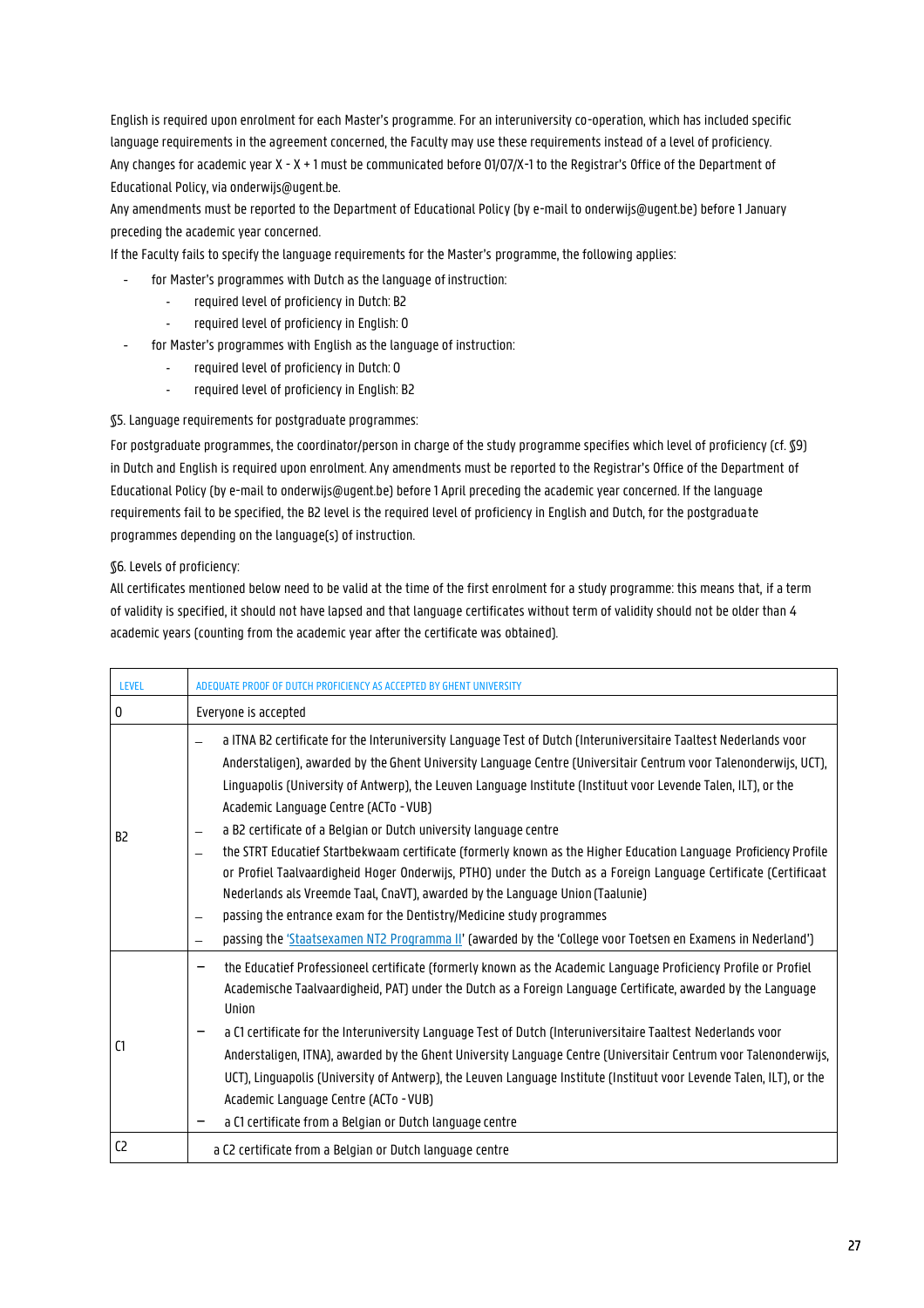| <b>LEVEL</b>   | ADEQUATE PROOF OF ENGLISH PROFICIENCY AS ACCEPTED BY GHENT UNIVERSITY                                                                                                                                                                                                                                                                                                                                                                                                                                                                                                                                                                                                                                                                                                                                                                                                                                                                                                                                                                                                                                                                                                                                                                                                                                                                                                                                                                                                                                                |  |
|----------------|----------------------------------------------------------------------------------------------------------------------------------------------------------------------------------------------------------------------------------------------------------------------------------------------------------------------------------------------------------------------------------------------------------------------------------------------------------------------------------------------------------------------------------------------------------------------------------------------------------------------------------------------------------------------------------------------------------------------------------------------------------------------------------------------------------------------------------------------------------------------------------------------------------------------------------------------------------------------------------------------------------------------------------------------------------------------------------------------------------------------------------------------------------------------------------------------------------------------------------------------------------------------------------------------------------------------------------------------------------------------------------------------------------------------------------------------------------------------------------------------------------------------|--|
| 0              | Everyone is accepted                                                                                                                                                                                                                                                                                                                                                                                                                                                                                                                                                                                                                                                                                                                                                                                                                                                                                                                                                                                                                                                                                                                                                                                                                                                                                                                                                                                                                                                                                                 |  |
| B2             | a TOEFL TEST, with a score ranging from at least 510 up to and including 559 (paper-based), or ranging from at<br>$-$<br>least 72 up to and including 94 (Internet-based) or above. Participants are to specify "institution code" 2643 if<br>they want the test results to be communicated directly to Ghent University<br>an original 'Academic Test Report Form' (TRF) from IELTS, with a score of at least 6.0<br>$-$<br>a B2 ITACE for students certificate awarded by the Ghent University Language Centre (Universitair Centrum voor<br>$\overline{\phantom{0}}$<br>Talenonderwijs, UCT), Linguapolis (University of Antwerp), the Leuven Language Institute (Instituut voor<br>Levende Talen, ILT), or the Academic Language Centre (ACTo - VUB)<br>a B2 certificate awarded by a university language centre<br>-<br>the final test certificate for the course Practical English 5 or English for Written Academic Purposes, issued by<br>$\overline{\phantom{0}}$<br>the Ghent University Language Centre<br>a B2 First certificate Cambridge Assessment English (former First certificate in English (FCE))<br>-<br>Pearson Test of English Academic (PTE Academic), with a score of 59 up to and including 75<br>$\qquad \qquad -$<br>International Baccalaureate in English B (SL, level 5, 6 & 7); International Baccalaureate in English B (HL, level 5<br>$\overline{\phantom{0}}$<br>& 6); International Baccalaureate in English A (SL, level 5 & 6); Baccalaureate in English A (HL, level 5 & 6). |  |
| C1             | a TOEFL TEST, with a score ranging from at least 560 up to and including 676 (paper-based), or ranging from at<br>$\overline{\phantom{0}}$<br>least 95 up to and including 119 (Internet-based) or above. Test participants are to specify "institution code"<br>2643, if they want the test results to be communicated directly to Ghent University<br>an original 'Academic Test Report Form' (TRF) from IELTS, with a score of 7.0 or above<br>$\qquad \qquad -$<br>an C1 ITACE for students certificate awarded by the Ghent University Language Centre (Universitair Centrum<br>$\overline{\phantom{0}}$<br>voor Talenonderwijs, UCT), Linguapolis (University of Antwerp), the Leuven Language Institute (Instituut voor<br>Levende Talen, ILT), or the Academic Language Centre (ACTo - VUB)<br>a certificate for Advanced Practical English, Proficient Practical English or Advanced Academic English: Writing<br>-<br>Skills issued by the Ghent University Language Centre<br>a C1 certificate from a university language centre<br>-<br>a C1 Advanced certificate Cambridge Assessment English (former: certificate in Advanced English (CAE))<br>$\overline{\phantom{0}}$<br>Pearson Test of English Academic (PTE Academic), with a score of 76 up to and including 84.<br>$\overline{\phantom{0}}$<br>International Baccalaureate English B (HL, level 7); International Baccalaureate in English A (SL, level 7)<br>$\overline{\phantom{0}}$                                                         |  |
| C <sub>2</sub> | a TOEFL TEST, with the highest score of 677 (paper-based), or 120 (Internet-based). Test participants are to<br>$\overline{\phantom{0}}$<br>specify "institution code" 2643 if they want the test results to be communicated directly to Ghent<br>University<br>an original 'Academic Test Report Form' (TRF) from IELTS, with a score of 7.5 or above (maximum score =<br>9.0<br>an ITACE certificate for students with a CEF C2 score, awarded by the Ghent University Language Centre<br>-<br>(Universitair Centrum voor Talenonderwijs, UCT), Linguapolis (University of Antwerp), the Leuven Language<br>Institute (Instituut voor Levende Talen, ILT), or the Academic Language Centre (ACTo - VUB)<br>a C2 certificate from a university language centre<br>-<br>a C2 Proficiency certificate Cambridge Assessment English (former certificate of Proficiency in English<br>-<br>(CPE)<br>Pearson Test of English Academic (PTE Academic), with a score of 85 and up.<br>-                                                                                                                                                                                                                                                                                                                                                                                                                                                                                                                                    |  |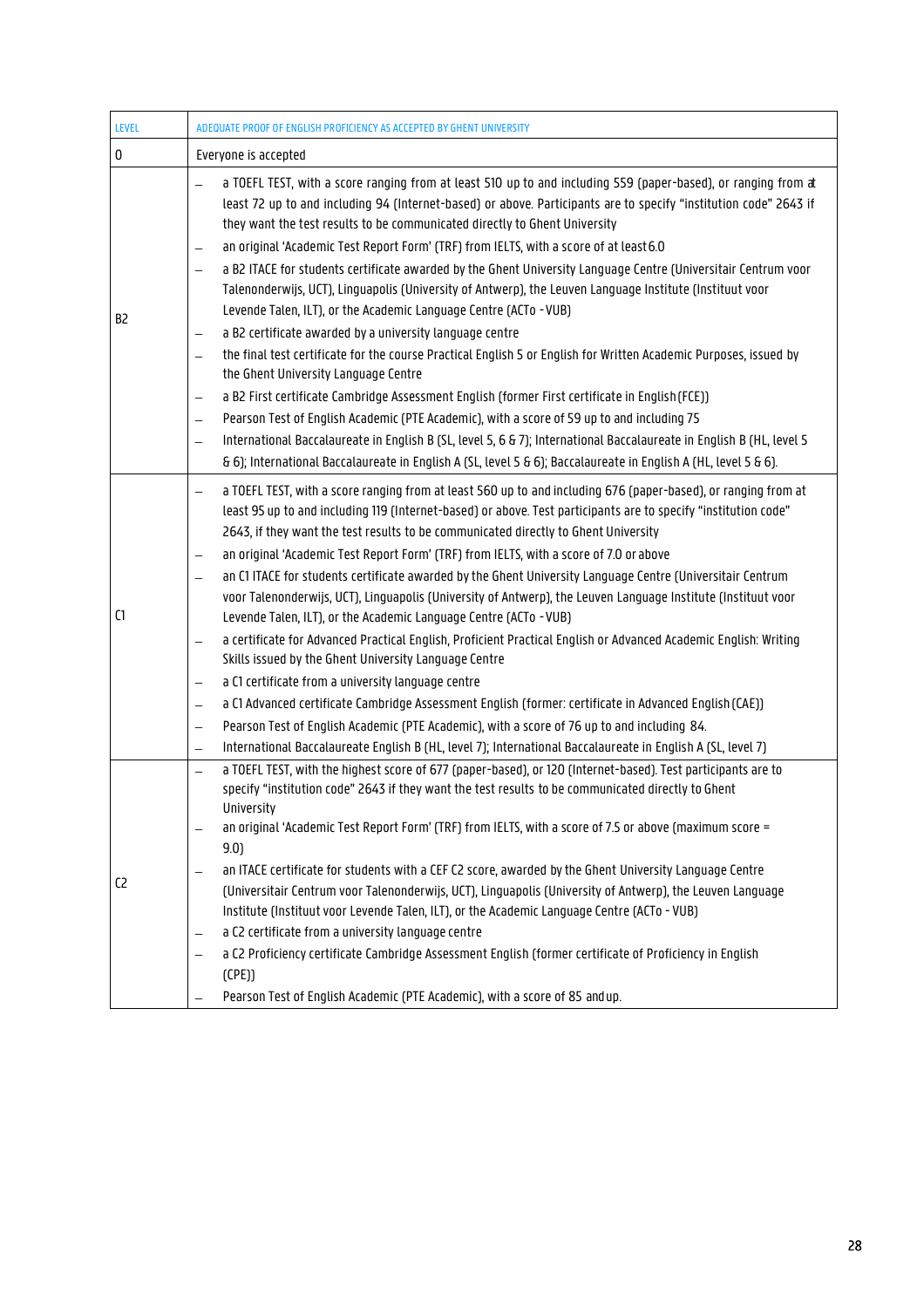### **SUBSECTION III** ACCESS REQUIREMENTS IN TERMS OF THE LEARNING ACCOUNT

### ARTICLE 11 ACCESS REQUIREMENTS IN TERMS OF THE LEARNING ACCOUNT

§1. Students can enrol for the remaining learning account if they enrol under a diploma contract or an exam contract to obtain a diploma in a Bachelor's programme or Master's programme (subsequent to a Bachelor's programme) and if they enrol under a credit contract or an exam contract to obtain a credit certificate. This is not applicable to students who have not yet passed the first deliberation set of the Bachelor's programme for which they want to enrol: they can only enrol for the Bachelor's programme in question if their learning account still allows them to take up all remaining ECTS-credits of the first standard learning track year, also when enrolling late. If their learning account is insufficient, they can request an exception in accordance with §2. Students who have obtained a Bachelor's degree can enrol for the consecutive Master's programme under a diploma contract (whether or not preceded by a linking or preparatory programme) and for all course units from the consecutive Master's programme under a credit contract, regardless of the condition of their learning account.

Students who have obtained a Master's degree can enrol regardless of the condition of their learning account.

### §2. Exceptional permission to enrol in case of an insufficient learning account

If a student has an insufficient learning account, individual exceptions may be granted by the director of the Department of Educational Activities. The student in question is required to submit a substantiated request with the Department of Educational Policy, Registrar's Office, by e-mail t[o leerkrediet@ugent.be. T](mailto:leerkrediet@ugent.be)he student is required to pay the tuition fee as anticipated. Students may file an internal appeal against the decision of the director of the Department of Educational Activities with the Institutional Appeals Committee in accordance with article 81.

### §3. Reclamation of learning account due to force majeure

For students who believe that they could not participate in (part of) the examinations for which they were enrolled due to force majeure, and who cannot make use of any more examination opportunities within the academic year at hand, may submit a [request](http://onderwijs.vlaanderen.be/nl/terugvordering-van-leerkrediet-wegens-overmacht)  [to reclaim their lost learning account](http://onderwijs.vlaanderen.be/nl/terugvordering-van-leerkrediet-wegens-overmacht) with the Council for Disputes concerning Decisions on Study Progress (Council for Disputes concerning Decisions on Study Progress).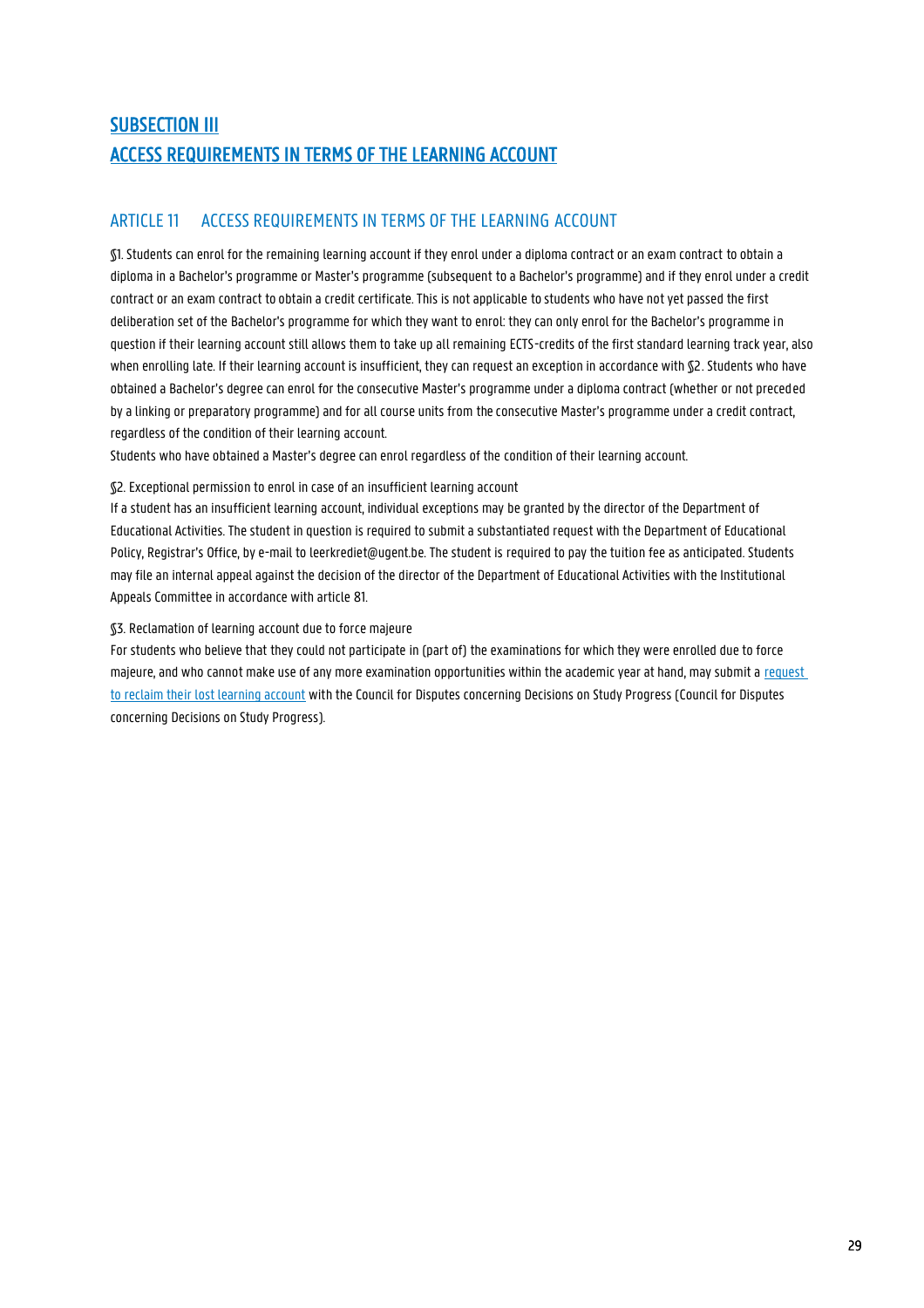### SUBSECTION IV ADMISSION PROCEDURE

### ARTICLE 12 ADMISSION PROCEDURE FOR HOLDERS OF A DIPLOMA AWARDED BY AN EDUCATIONALINSTITUTION RECOGNIZED BY THE FLEMISH COMMUNITY

The admission procedure for holders of a diploma awarded by an educational institution that is recognized by the Flemish Community consists of reporting vi[a ugent.be/enrolment](https://www.ugent.be/student/en/administration/enrolment) and following the enrolment procedure. For some study programmes, the prior permission of the faculty is required (after an examination of the student's file).

For the actual enrolment, all required diplomas and certificates need to be presented. Final enrolment date: in accordance with the regular period of enrolment, cf. article 15.

### ARTICLE 13 ADMISSION PROCEDURE FOR HOLDERS OF A DIPLOMA AWARDED BY AN EDUCATIONAL INSTITUTION RECOGNIZED BY THE FRENCH OR GERMAN COMMUNITY

### §1. Enrolling for a Bachelor's programme

The admission procedure for holders of a diploma awarded by an educational institution that is recognized by the Flemish Community consists of reporting vi[a ugent.be/enrolment](https://www.ugent.be/student/en/administration/enrolment) and following the enrolment procedure.

For the actual enrolment, all required diplomas and certificates need to be presented. Final enrolment date: in accordance with the regular period of enrolment, cf. article 15.

### §2. Enrolling for another study programme

If holders of a diploma awarded by an educational institution that is recognized by the French or German Community wish to enrol for a Master's programme (whether or not preceded by a preparatory programme) or the doctorate and the doctoral training programme, they need to report via [ugent.be/enrolment](https://www.ugent.be/student/en/administration/enrolment) and follow the enrolment procedure.

In addition, these prospective students need to request the faculty involved for permission to enrol. To this end, they will contact the [learning track counsellor.](http://ugent.be/monitoraat)

For the actual enrolment, all required diplomas and certificates need to be presented. Final enrolment date: in accordance with the regular period of enrolment, cf. article 15.

### ARTICLE 14 ADMISSION PROCEDURE FOR HOLDERS OF A DIPLOMA AWARDED BY A FOREIGN EDUCATIONALINSTITUTION

§1. If holders of a diploma awarded by a foreign educational institution wish to enrol for a Bachelor's programme, a Master's programme (whether or not preceded by a preparatory programme), a postgraduate programme or the doctorate and the doctoral training programme, they need to report via the procedure outlined on [ugent.be/admission](http://www.ugent.be/admission) and follow the enrolment procedure. All requests based on a foreign diploma need to be accompanied by a legalized copy of this diploma, except diplomas awarded in a country which has ratified the Lisbon Recognition Convention (LRC).

§2. Final enrolment date for full admission file to enrol from the academic year 2022-2023 onwards:

- − Prospective students subject to a visa requirement need to submit their admission file before 1 April 2022.
- − Prospective students who are not subject to a visa requirement need to submit their admission file before 1 June2022.
- − For the enrolment for the doctorate and the doctoral training programme, there is no final enrolment date.

§3. The Registrar's Office of the Department of Educational Policy is in charge of investigating whether the submitted file is complete and the prospective student is admissible. To this end, they will follow the guidelines of the Lisbon Recognition Convention (LRC) for admission requests based on a diploma awarded in a country that has ratified the LRC.

After they have confirmed that the file is complete, they will proceed as follows:

− If the prospective student is admitted based on the similar level of the diploma in question and holds a diploma awarded in a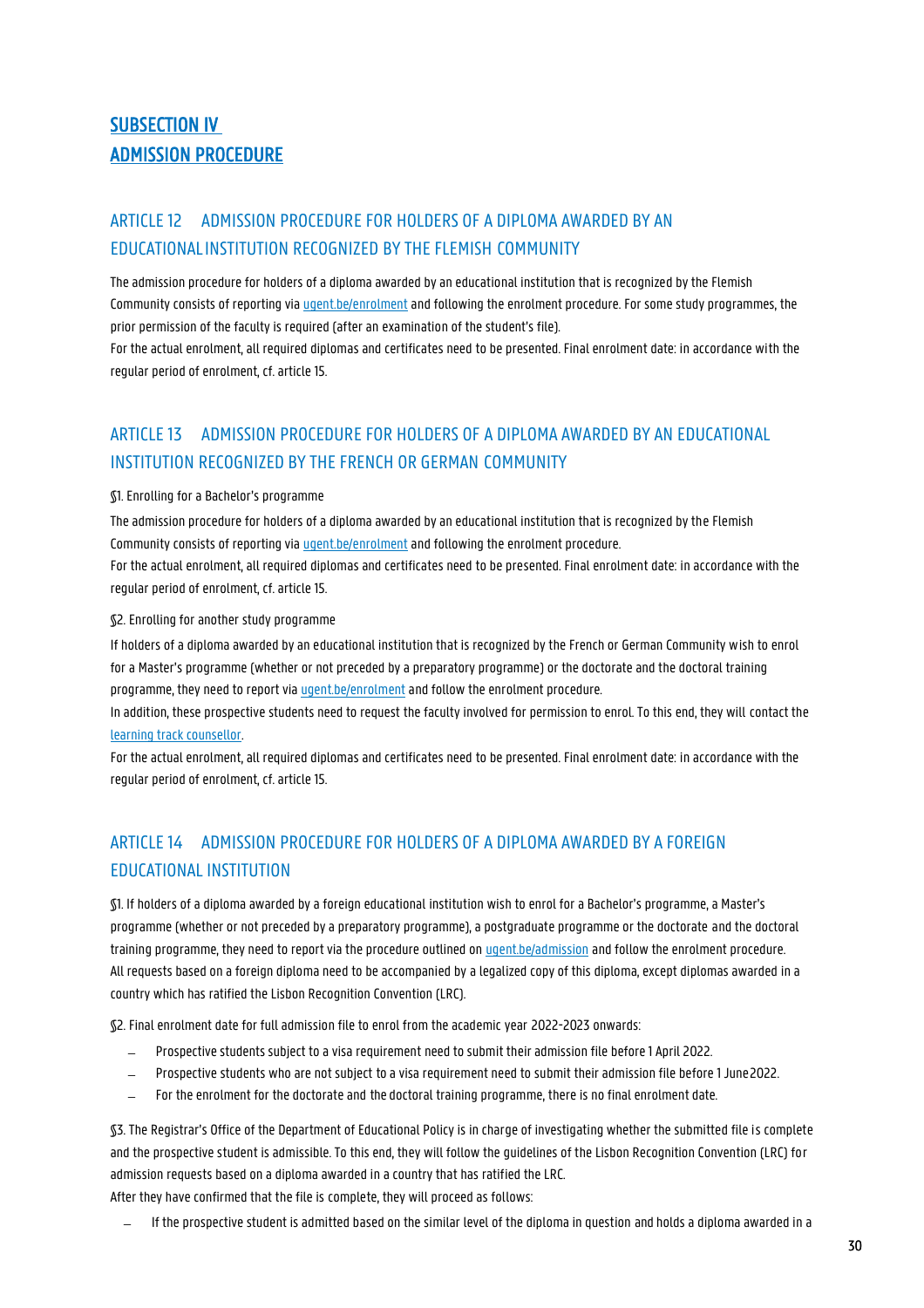country which has ratified the LRC, then s/he is admitted;

- If the prospective student's file corresponds with an entry in the database of precedents from the Registrar's Office, then the decision that was taken in the precedent is upheld;
- In all other cases, the file is transferred to the study programme committee in question.
	- − If students can only be admitted to the study programme after an individual aptitude test, the study programme committee will formulate a positive/negative recommendation within a six-week period.
	- − If this is not the case, the study programme committee may advise against admitting the prospective student on the grounds of substantial differences between the prospective student's diploma and the access requirements that are in place for holders of a degree awarded by an educational institution recognized by the Flemish Community. In case of a negative recommendation, the study programme committee will indicate clearly what these substantial differences are (in terms of the level of the foreign certificate, the learning results of the study programme, study load, the quality of the study programme) and it will describe why the diploma at hand cannot be regarded as equivalent to one of the diplomas listed in the access requirements. This negative recommendation is to be given as soon as possible, and if this is not done within six weeks, the student will be admitted.

Taking into account the recommendations of the study programme committee, the head of the Registrar's Office will then decide whether or not to admit the prospective student to Ghent University.

Any admissions and refusals, except for those that were preceded by an individual aptitude test, will be added to a database of precedents. At regular intervals, the Registrar's Office will submit the contents of this database to the study programmes, which may then suggest any amendments.

§4. If prospective students have been denied admission by the head of the Registrar's Office, they cannot request admission to the same study programme again, unless they can add new and substantial information to their file.

§5. Ghent University will not check the (prospective) students' solvency and never assumes any financial liability with respect to (prospective) students. Through their request, all (prospective) students formally declare that they will not turn to Ghent University for any material or financial aid during their stay in Belgium.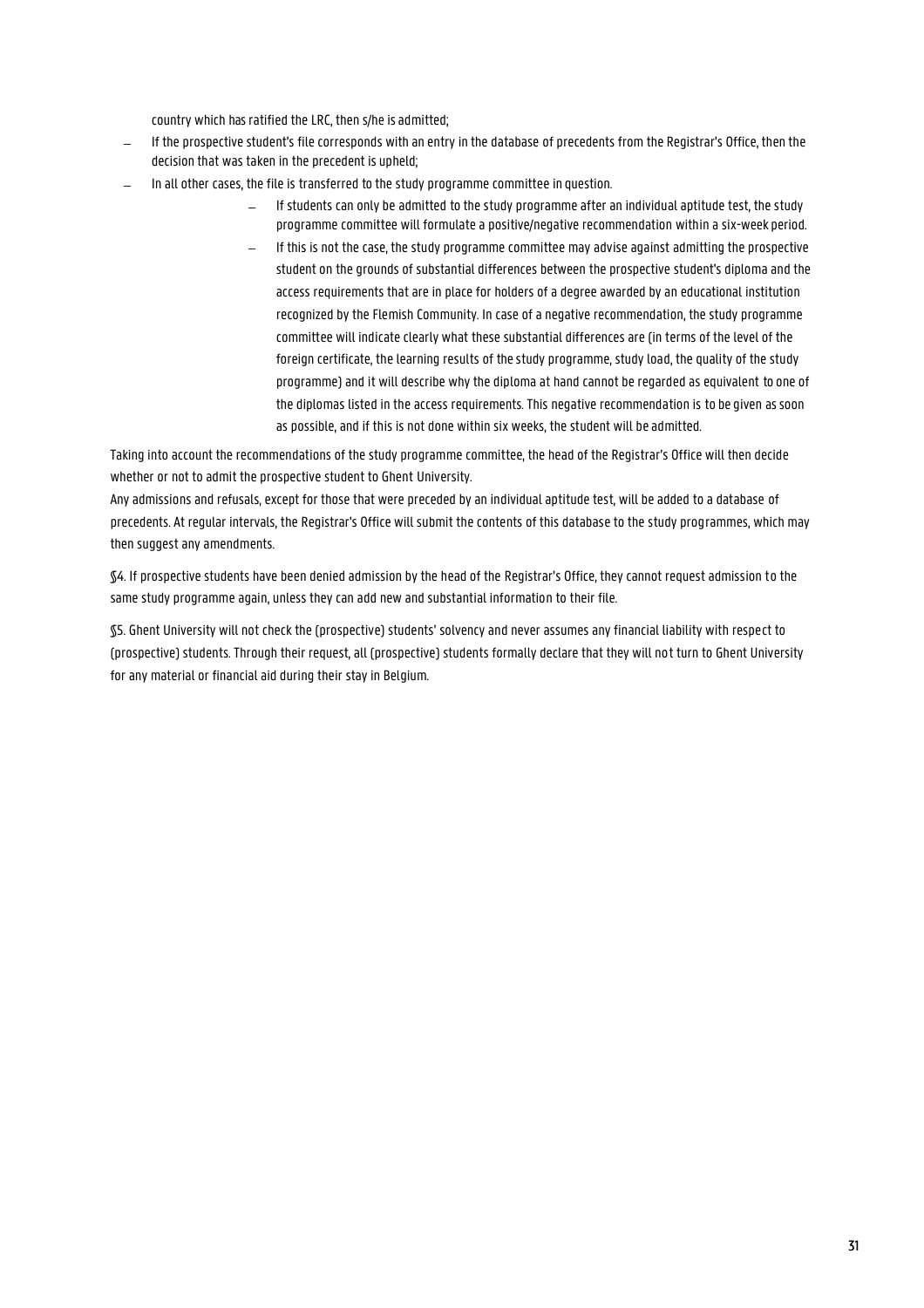# **SECTION III** ENROLMENT

### ARTICLE 15 (RE-)ENROLMENT PERIOD

### §1. For contracts to obtain a diploma:

For Bachelor's programmes, Master's programmes, preparatory programmes and linking programmes: The enrolment period runs from 9 August 2021 through 30 September 2021. All practical guidelines and closing days for first enrolments are announced on the Ghent University [portal site.](https://www.ugent.be/student/nl/administratie/inschrijven)

In exceptional cases, late enrolments are allowed:

for Bachelor's programmes, Master's programmes, Advanced Master's programmes, preparatory programmes and linking programmes:

- − As from 1 October 2021, (prospective) students are to request the Curriculum Committee for permission to enrol late through the Faculty Student Administration. The Curriculum Committee may prohibit students from taking up particular course units in their curriculum.
- − After 1 March 2022, no enrolments are accepted.

§2. For contracts to obtain a credit certificate:

1° For first-term course units, students may enrol from 9 August 2020 through 30 September 2020. In exceptional cases, late enrolments are allowed:

- − As from 1 October 2021, (prospective) students are to request the Curriculum Committee for permission to enrollate.
- − After 15 November 2021, no enrolments are accepted.

2° For full-year course units, students may enrol from 9 August 2020 through 30 September 2020. In exceptional cases, late enrolments are allowed:

- − As from 10 October 2021, (prospective) students are to request the Curriculum Committee for permission to enrollate.
- − After 1 March 2022, no enrolments are accepted.

3° For second-term course units, students may enrol from 9 August 2021 through 28 February 2022. After 1 March 2022, no enrolments are accepted.

§3. The enrolment period for postgraduate study programmes and predoctoral training programmes is determined by the Faculty. After 1 March 2022, no enrolments are accepted for postgraduate programmes and predoctoral training programmes.

§4. Timeliness: the timeliness of (prospective) students' requests to (re-)enrol is determined by the date on which they report to the Registrar's Office of the Department of Educational Policy with the required permissions and authorizations (either in person, or electronically, or by means of a re-enrolment form (cf. article 16)).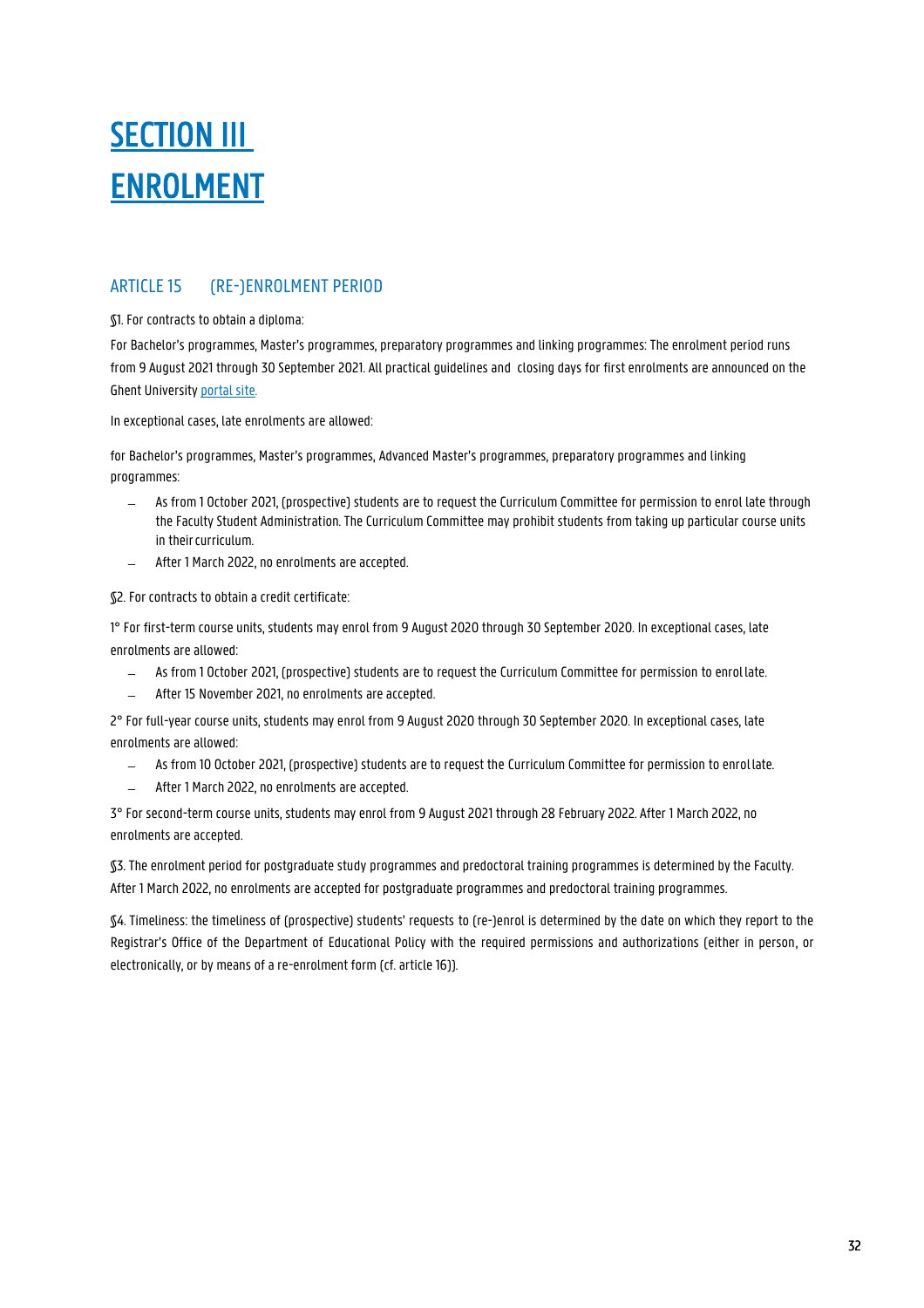### ARTICLE 16 FIRST ENROLMENT AND RE-ENROLMENT

### §1. First enrolment at Ghent University

A prospective student who wishes to enrol for the first time at Ghent University first fills out an enrolment application online and then finalizes the enrolment online.

If it is not possible to register online, the prospective student must report in person to finalize the enrolment. All practical guidelines are published on www.ugent.be/inschrijven.

A prospective student can only enrol if the access requirements are (minimally) met (cf. Section II of the Education Regulations), the identity of the student has been validated and the required documents have been submitted.

The identity of a prospective student is validated in the following ways:

- − Online: prospective students register with Authenticatie Vlaanderen. This provides us with their national registration number, first name and surname. The national registration number also gives access to their date and place of birth, gender, nationality and domicile address.
- − In person: the following data is retrieved from the identity card: surname, first name, gender, date of birth, nationality, national registration number, domicile address and passport photo;

The documents to be submitted by a prospective student are the following:

- − the diploma on the basis of which the prospective student is admissible, to be found in the Higher Education Database;
- − for enrolment to the Dentistry/Medicine study programme: proof of passing the entrance exam with a good ranking, retrieved from lists obtained from the Flemish Government;
- − for enrollments to the Bachelor Bioscience Engineering Technology, Bachelor Bioindustrial Sciences, Bachelor Veterinary Medicine, Bachelor Engineering Technology, Bachelor of Engineering and Engineering: Architecture: proof of participation in the non-binding admission test (calibration test), retrieved from lists obtained from the Flemish Interuniversity Council (Vlaamse Interuniversitaire Raad - VLIR);
- − if required: proof of language proficiency.

### §2. SIMON says

First-time students starting a Bachelor's programme must fill out 'SIMON says'. This tool gives them an overview of their skills and chances of success as well as of the remedial initiatives organized centrally and by the faculties. These initiatives are offered to them to brush up on certain skills with a view to increasing their chances of success. SIMON provides targeted and repeated advice on their study progress throughout the first academic year (at the start, after the first term and after the resit examination period).

### §3. Re-enrolment

Students already enrolled at Ghent University during the 2020-2021 academic year will be sent electronic instructions concerning reenrolment by the Registrar's Office of the Department of Educational Policy.

Students are to submit their application for re-enrolment as soon as possible, preferably before the start of the 2021-2022 academic year, by logging on to the web page designed for that purpose: [oasis.ugent.be](http://oasis.ugent.be/). Students who did not acquire credits or exemptions for all the course units in their curriculum are automatically registered for the resit examination period (cf. article 55) and cannot reenrol until the end of this examination period.

In application of articles 11 and 24, any re-enrolment may automatically be rejected.

Tuition fees are to be paid by bank transfer. Requests for re-enrolment are denied to students who have not or who have only partially paid the tuition fees for earlier enrolments (cf. article 21).

### ARTICLE 17 FRAUD AT ENROLMENT

§1. If a prospective student makes use of forged certificates or diplomas in order to enrol for a study programme or course unit, any admission procedures that have been started will be aborted and the student will be denied admission.

§2. It is considered a disciplinary offence to use forged certificates or diplomas in order to (re-)enrol at Ghent University for a study programme or course unit or within the context of an exemption procedure or a procedure on previously acquired competencies. Therefore, it may lead to a disciplinary measure as provided in the Disciplinary Regulations for Students.

The disciplinary measure is imposed in application of the procedure described in the Disciplinary Regulations for Students by the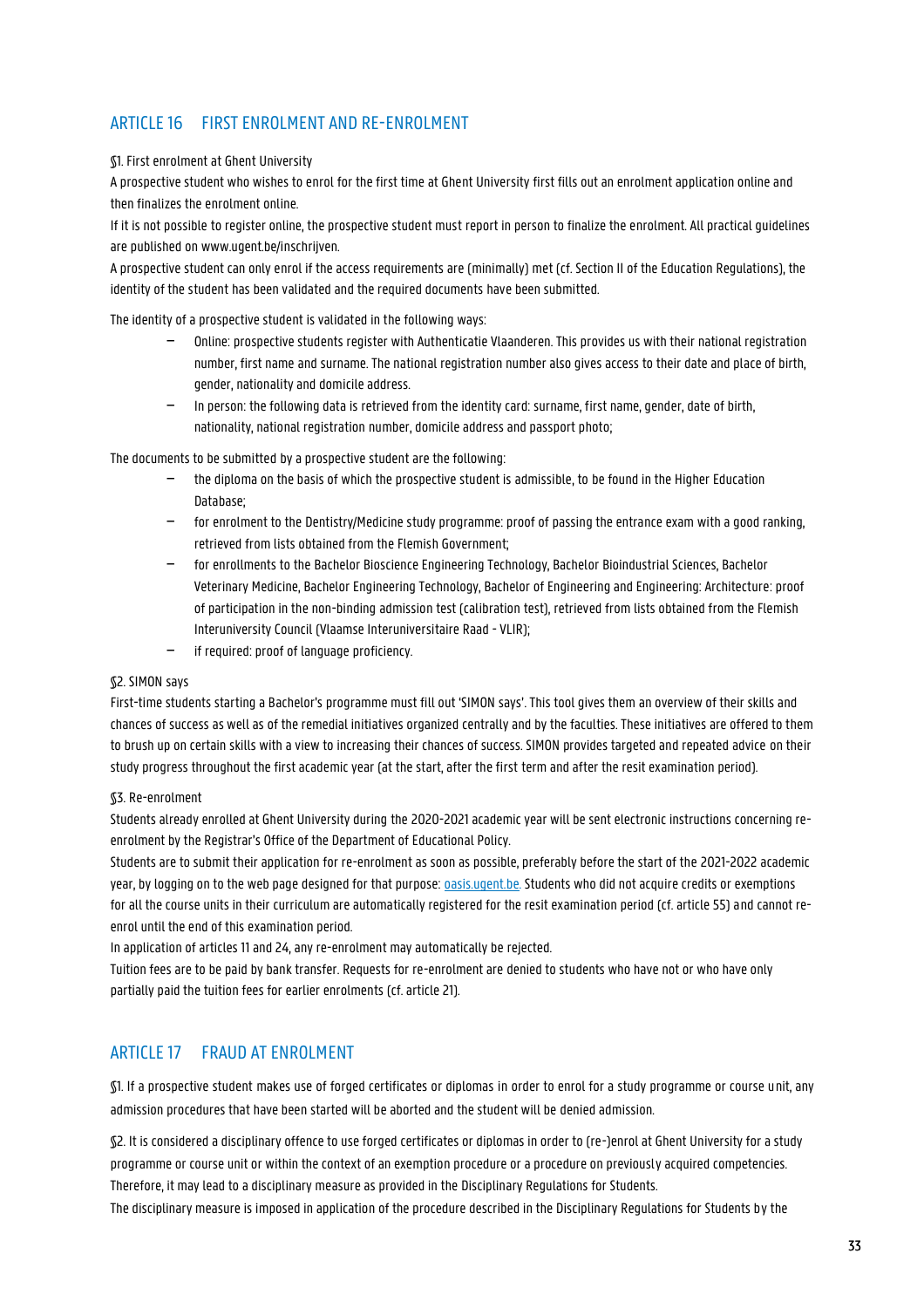disciplinary bodies referred to in those regulations.

In anticipation of the completion of the disciplinary procedure, a disciplinary measure may be imposed in application of the Disciplinary Regulations for Students.

If the disciplinary measure involves the dismissal of the party involved, the tuition fee still needs to be paid, and any amount that has already been paid will not be reimbursed.

§3. If the fraud in question is not discovered until after the student has obtained a credit certificate for one or several course units, these may be declared null and void by the disciplinary measure and may be re-claimed. If appropriate, the diploma or certificate that was awarded for the study programme involved may also be declared null and void and re-claimed.

### ARTICLE 18 REGISTRATION

The following students who are enrolled at their educational institution of origin, are required to register at Ghent University:

- − [incoming exchange](https://www.ugent.be/prospect/en/administration/enrolment-or-registration/registration.htm) students;
- [students who are enrolled at a different university](https://www.ugent.be/student/nl/administratie/inschrijven/gaststudentandereinstelling) or university college that is recognized by the Flemish or French Community, and who are taking course units under a co-operation agreement or as part of an interuniversity study programme.

Through their registration, the students declare themselves to be in agreement with the provisions that are laid down in the present Education and Examination Code for the registration period concerned.

### ARTICLE 19 VALIDITY OF THE ENROLMENT, STUDENT CARD AND CERTIFICATES

§1. Students are enrolled as soon as their electronic or written application for (re-)enrolment has been processed by the student information system. Students are sent a(n electronic) confirmation of enrolment specifying their enrolment date. This confirmation serves as proof of the contract between the student and Ghent University on the enrolment date. The enrolment takes force from the enrolment date to the end of the academic year, unless the student decides to invoke article 34.

§2. After the enrolment has been processed and as soon as Ghent University has a digital photograph of the student56, students (with the exception of those who have enrolled by way of an exam contract) will receive a student card (valid for 6 academic years). In the event of loss or theft, students can apply for a duplicate with the Registrar's Office (by e-mail to [studentenadministratie@ugent.be](mailto:studentenadministratie@ugent.be) ). Unless the student can present a police report in which s/he has reported the theft, a 10-euro administrative fee will be charged (to be paid on site by bank card).

§3. Following payment of the initial tuition fee, and if applicable, students can print out their own certificate of enrolment to present to third parties and a certificate to purchase a School Train card at the Belgian National Railways (NMBS/SNCB) by logging on to [oasis.ugent.be.](http://oasis.ugent.be/)

### ARTICLE 20 PERSONAL DETAILS UPDATE

Students commit themselves to immediately notifying the Registrar's Office of the Department of Educational Policy or the Faculty Students Administration of any changes to their personal details. Students can change their address, contact details or bank account number themselves through **pasis.ugent.be.** 

Name changes can only be processed if the student in question contacts the Student Administration by e-mail [\(studentadministration@ugent.be\)](mailto:studentadministration@ugent.be).

### ARTICLE 21 TUITION FEES

§1. The enrolment makes it mandatory upon students to pay the owed tuition fee.

§2. Upon enrolment, an initial tuition fee needs to be paid, which may be recalculated afterwards based on the data available at the time. The [tuition fee](http://ugent.be/studiegeld) is calculated in accordance with the relevant decision of the director of the Department of Educational Policy, which is taken every year before 1 December preceding the academic year concerned.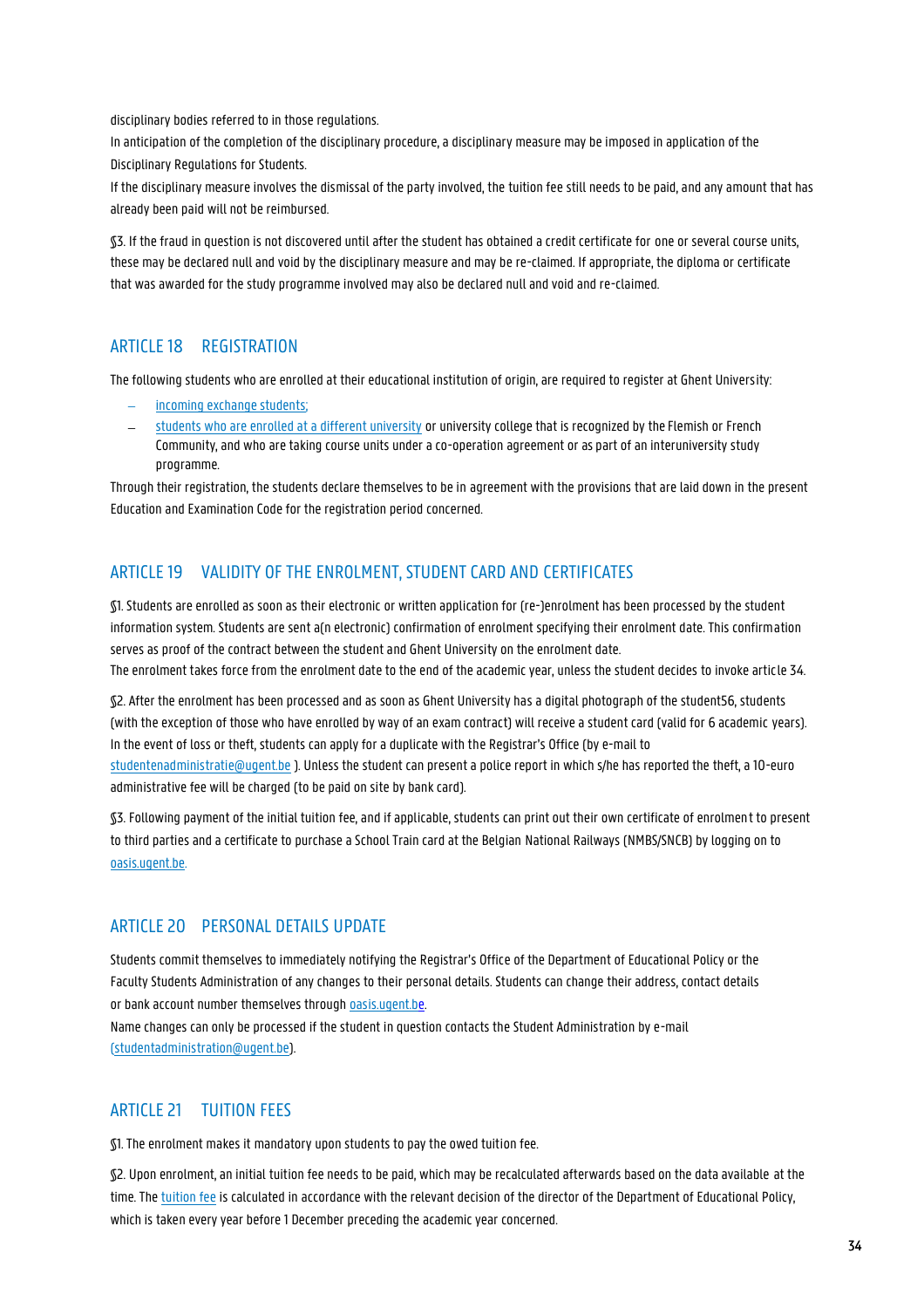For the variable surplus amount of the special tuition fees of Advanced Master's programmes and postgraduate programmes, a decision is taken by the Executive Board for each course unit before 1 December preceding the academic year concerned, at the request of the authorized study programme committee and after the recommendation of the Director of Studies and the Faculty Council.

The tuition fee consists of a fixed and a variable amount that is calculated for each study programme in proportion to the number of ECTS credits involved in the curriculum, with the exception of any exemptions and previously acquired credits. For some study programmes, the tuition fee can also be affected by the students' scholarship status.

§3. If a student fails to pay the owed tuition fee or only pays part of it, s/he will not be not allowed to re-enrol in a following academic year (cf. article 16), and any credit certificates, diplomas and other certificates (including their supplements) will be withheld as long as the full amount has not been paid (cf. articles 57 and 74).

§4. See also articles 16, 19, 30 and 34 for additional provisions concerning tuition fees.

### ARTICLE 22 GHENT UNIVERSITY ACCOUNT

### §1. Diploma contract and credit contract

All students who are enrolled under a diploma or a credit contract are given a Ghent University account with matching e-mail address. This account offers access to the electronic learning environment and the Ghent University intranet and all the applications that are available there. Ghent University accounts are valid for the duration of the enrolment and lapse on 15 October of the subsequent academic year.

### §2. Exam contract

Students enrolled under an exam contract and, after payment of a non-refundable sum of € 500, are given access to the electronic learning environment for the course units for which they are enrolled. In exceptional and substantiated cases, students may apply for a discharge by addressing a letter to the rector.

§3. The login and password are sent to the student after enrolment. Ghent University e-mail addresses ending in @ugent.be are used as an official channel of communication. Students are required to read the official e-mails sent to their Ghent University e-mail address on a regular basis.

Students are required to register on the electronic learning environment for each course unit for which they are enrolled in the academic year at hand. The lecturer-in-charge may refuse access to the website of the course unit taught by him to students who are unable to demonstrate they are enrolled at Ghent University under a contract that includes the course unit concerned. Students are also expected to register on the electronic learning environment for the information sites that are relevant to them. Students are expected to consult the course and information sites sites on the electronic learning environment on a regular basis. All information that is disseminated on these sites with regard to the study programme or course units taken by students is considered to have been legitimately announced.

### ARTICLE 23 ENROLLING FOR MULTIPLE STUDY PROGRAMMES

§1. Students may enrol for more than one study programme during one and the same academic year provided they meet the access requirements of each of these study programmes.

§2. Students may enrol for two (or more) consecutive study programmes, or for a Bachelor's programme and a consecutive preparatory programme, or for a linking or preparatory programme and a consecutive Master's programme or for the linking programme and the preparatory programme of the educational Master. However, they do need to obtain the approval of the Curriculum Committee(s) concerned. Awaiting this approval, students may still enrol in a consecutive programme under a resolutive condition. This means that the enrolment for the consecutive programme is rescinded if the Curriculum Committee does not give its approval for this enrolment.

§3. Students who are enrolled at an institution other than Ghent University can enrol at Ghent University for one or more consecutive programmes, or for a consecutive linking or preparatory programme in one and the same academic year. Without prejudice to the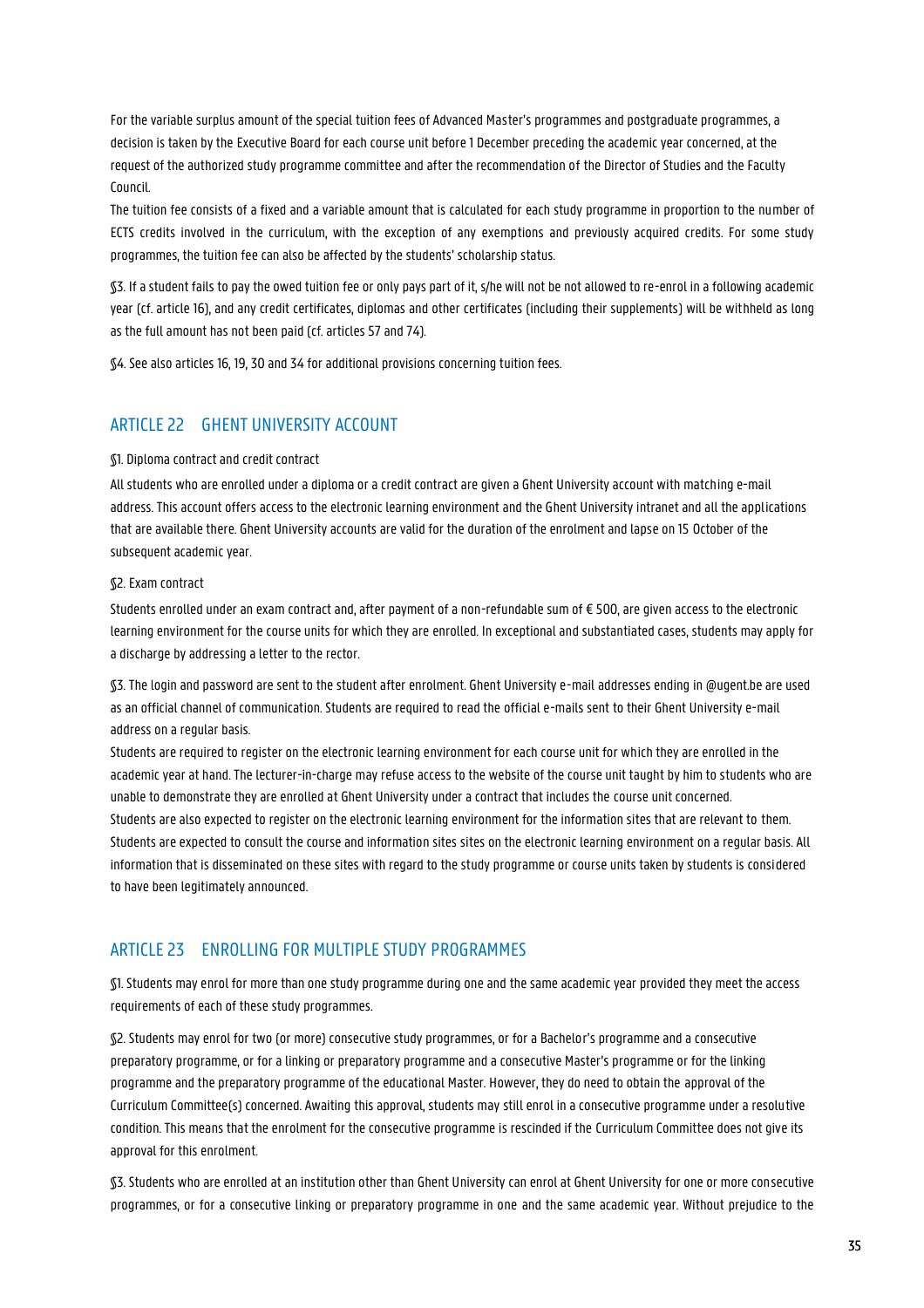provisions in article 9, students do need to have the approval of the Curriculum Committee(s) concerned and are to present this Committee with proof of enrolment at the other institution, proof of the study results already obtained as part of the first programme and the course sheet of the course units concerned.

### ARTICLE 24 ENROLMENT AND STUDY PROGRESS MONITORING

§1. Binding conditions and refusal to enrol for contracts to obtain a diploma:

1° If a student has obtained credits for less than 50% of the personal enrolment curriculum (i.e. a success rate below 50%), a binding condition will be imposed upon the next enrolment for the same study programme (regardless of the language variety). Study progress is calculated separately per study programme (Bachelor's, Master's, linking programme, etc.) in accordance with the study programmes catalogue as laid down in Article 36.

2° The contents of the binding condition referred to in 1° will be determined in the Education and Examination Code of the academic year in which the student enrols again for the same study programme (regardless of the language variety).

For the academic year 2021-2022, there is a binding condition that the student needs to have obtained credits for at least 50% of the personal enrolment curriculum. Moreover, if the student has obtained credits for less than 50% of the ECTS-credits of the first deliberation set, s/he is required to obtain credits for at least 75% of the personal enrolment curriculum belonging to the first deliberation set of the Bachelor's programme.

In the academic year 2022-23, there is a binding condition that the student needs to have obtained credits for at least 50% of the personal enrolment curriculum. If the student obtained credits for less than 50% of the ECTS-credits of the first deliberation set, s/he is required to obtain credits for all ECTS-credits of the personal enrolment curriculum belonging to the first deliberation set of the Bachelor's programme, except for a maximum of 8 ECTS-credits.

Study progress is calculated separately per study programme (Bachelor's, Master's, linking programme, etc.) in accordance with the study programmes catalogue as laid down in Article 36.

3° If the student does not meet the above-mentioned condition, s/he is not allowed to enrol with a contract to obtain a diploma for the same study programme again (regardless of the language variety), nor is s/he allowed to enrol for the general introduction preparing students for different study programmes.

§2. Regardless of the contract type and any previously imposed binding conditions and whether or not these conditions were met, enrolment for the study programmes at Ghent University will be refused for students who, after 3 years of enrolment, have obtained less than one third of the ECTS credits that they took up during those enrolments.

§3. For contracts to obtain credits, enrolment is refused for students who have enrolled twice for said course unit without obtaining the credit certificate. This provision is valid irrespective of whether or not the previous enrolment was under a contract to obtain credits or a contract to obtain a diploma.

§4. For students who are terminating their contract (cf. article 34) or are removing course units from an established curriculum (cf. article 30), the following applies:

In case of a request to revise the curriculum before 15 November or a termination of contract before 1 December, the relevant course units are not taken into account for the calculation;

In case of a request to revise the curriculum after 15 November or a termination of contract before 15 March, the second-term and full-year course units are not given any weight in the calculation; first-term course units do count, though; In case of a termination of contract after 15 March, all course units are given weight in the calculation.

§5. Ghent University acknowledges any decisions to refuse enrolment that are taken by partnering institutions, within the context of study progress monitoring for an interuniversity Master's programme that is subject to the "[Examination Code for the benefit of the](http://www.ugent.be/student/nl/studeren/regelgeving/interuniversitairoer.pdf)  interuniversity Master's programme[s for which students can enrol at multiple universities](http://www.ugent.be/student/nl/studeren/regelgeving/interuniversitairoer.pdf)".

§6. Ghent University acknowledges any decisions to impose a binding condition or to refuse enrolment that are taken by a university college within the context of study progress monitoring for the study programmes that were integrated into Ghent University as from the academic year 2013-2014.

§7. Ghent University may impose the same binding conditions in accordance with §1 or even refuse or cancel the enrolment on the basis of prospective students' history at other educational institutions. The cancellation of the enrolment must take place before November 15 or, if the prospective student enrolled after October 14, within the month following the enrolment.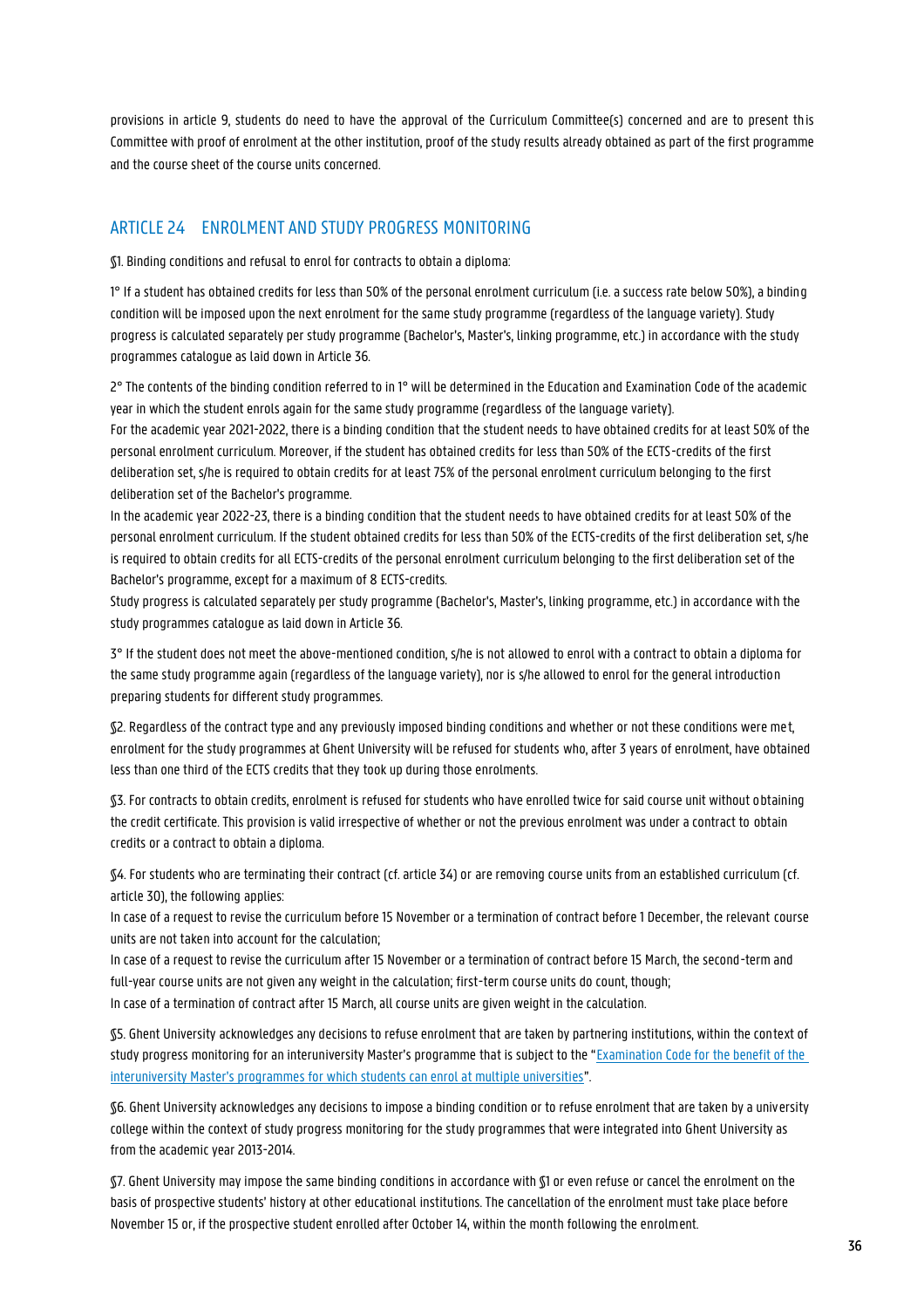§8. When binding conditions are imposed or an enrolment is refused, students are notified through their transcript of records, in accordance with the provisions in article 69.

Students are warned by means of their transcript of records that upon next enrolment binding conditions will be imposed or enrolment will be refused.

The decision to refuse enrolment or to impose binding conditions will be taken at the moment of next enrolment. The regulations of the education and examination code of the academic year of that time of enrolment will be applicable.

The decision to refuse enrolment applies for one academic year and will be extended annually as long it is not lifted by the Institutional Appeals Committee after an appeal as stipulated in §9.

§9. Students may annually file an appeal against the decision to impose binding conditions as well against the decision to refuse enrolment, by means of a substantiated request with the Institutional Appeals Committee (as specified under article 81). In exceptional circumstances, enrolment may still be granted.

§10. In special cases and on objective grounds, the Examination Board per study programme may terminate the work placement or another practical course unit early, if the student involved has exhibited behaviour that makes him/her unqualified to execute the profession for which the study programme is training him/her.

In application of this previous statement, any student whose work placement or practical course unit has been terminated early, will not have the right to a second examination opportunity. This decision needs to be extensively substantiated by the Examination Board per study programme. The student in question may file an appeal against this decision with the Institutional Appeals Committee (as specified under article 81).

§11. The provisions of §1 up to and including §8 of this article apply to Bachelor's and Master's programmes, preparatory and linking courses and postgraduate programmes.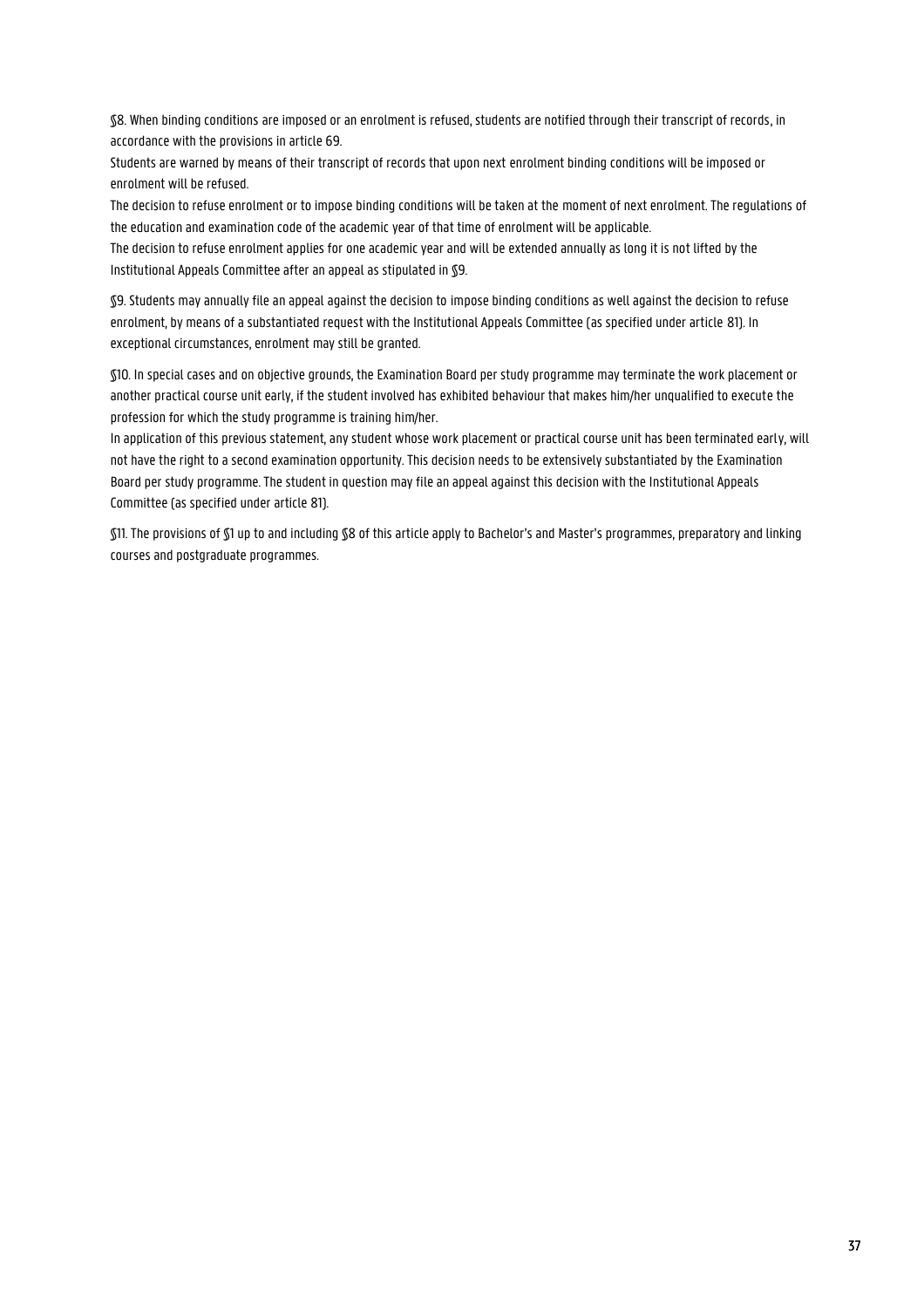## ARTICLE 25 SPECIAL STATUS FOR STUDENTS

§1. Students may be granted a special status on the grounds of a disability (cf. §2), approved top-level sports activities (cf. §3), professional artistry (cf. §4), holding office (cf. §5), exceptional social or personal circumstances (cf. §6), student entrepreneurship (cf. §7), or being a foreign-language speaker (cf. §8).

In accordance with the provisions of the present article, one or more facilities may be granted, depending on the grounds on which the special status was given.

For interuniversity courses, Ghent University accepts the recognition of the functional limitation by the student's home university. These facilities are allocated by the educational institution where the student is taking the course.

If a student with a special status has been granted the facility to move an assessment or exam to another time within the same academic year, it does not suffice to refer this student to a possible catch-up exam being organized for the relevant course in accordance with article 75. In consultation with the student involved, the lecturer-in-charge will set an alternative examination or assessment time, taking into account as far as possible the specific needs of the student in accordance with his or her special status.

Exceptionally, a different evaluation method can be used for the alternative examination or evaluation moment, in consultation between the lecturer-in-charge and the student with notification to the Examination Office. If the student does not agree with the changed evaluation method, he or she will renounce the catch-up exam.

#### §2. Special status on the grounds of a disability

1° Requirements: Students registered with the Flemish Agency of Persons with a Disability (Vlaams Agentschap voor Personen met een Handicap - [VAPH\)](https://www.vaph.be/) or students afflicted by permanent or long-term loss of one or several bodily functions as listed in the International Classification of Functioning (ICF) (e.g. learning disorders, chronic disease, motor, visual, hearing, psychiatric, and other or multiple disabilities).

2° Application procedure:

- − Deadlines:
	- − No later than 5 November 2021 for the first-term examinationperiod
	- − No later than 25 March 2022 for the second-term examinationperiod
	- − No later than 1 July 2022 for the resit examination period
- − Exceptions may be allowed if the disability occurs suddenly and/or was not diagnosed until after the deadline.
- − Students who believe that they are eligible for a special status on the grounds of a disability are to submit a substantiated request with the director of the Department of Educational Policy via **oasis.ugent.be.** The request needs to be supplemented with the required documentation and official certificates.
- − Disability office (Aanspreekpunt Student & Functiebeperking, Department of Educational Policy) arranges all follow-up and communicates its advice to the director of the Department of Educational Policy. This document also mentions whether the special status is granted for one or more academic years or for the entire student career at Ghent University.
- The director of the Department of Educational Policy takes a decision based on the advice of the Disabilty office, the submitted documentation and the official certificates.
- The decision is electronically communicated to the student applicant. The special status is only granted for the academic year in which it was awarded and starting from the decision date, unless decided otherwise by the director of the Department of Educational Policy.

3° Facilities: The Disability office (Department of Educational Policy) annually grants particular education and examination facilities to students who have been given special status. To this end, the students in question are required to contact the Contact Point in good time, in accordance with the deadlines and guidelines communicated via the Ghent University email account. In this annual process of allocating facilities, the Contact Point applies the principle of equal treatment and guarantees students the right to fair adjustments that respect the requirements of the study programme. In accordance with the deadlines mentioned in §9, the student in question needs to inform the lecturer(s) in charge vi[a oasis.ugent.be](http://oasis.ugent.be/) which of the awarded education and/or examination facilities s/he wishes to invoke for the course unit at hand.

In dialogue with the faculty director of studies or the chair of the study programme committee, the lecturer-in-charge may refuse a facility if duly justified. S/he may do so if the essential programme competences are impaired as a result of the facility or if it is practically not feasible to grant the facility. The Disability office may mediate in this procedure if necessary. Medical diagnoses will not be provided, in order to guarantee the student's privacy.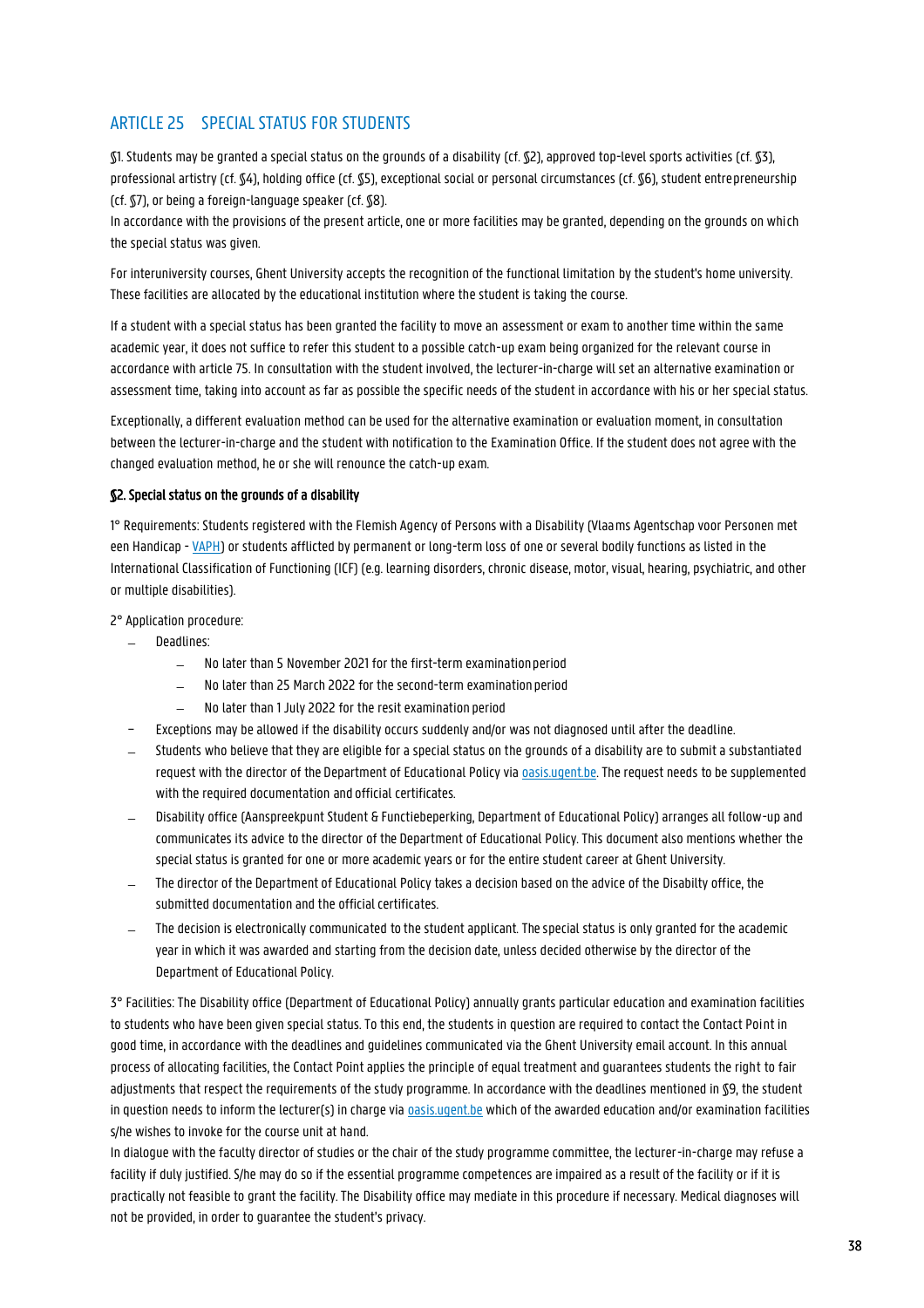#### §3. Special status on the grounds of approved top-level sports activities

1° Requirements: Regardless of the sports discipline involved, students qualify for special status if they first and foremost meet one of the following requirements:

- − the student in question can prove that s/he received the special status as a student athlete at another institution of the Ghent University Association;
- − the student is recognized as a top athlete by the Belgian Olympic and Interfederal Committee (BOIC) or the Flemish sports agency (Sport Vlaanderen);
- s/he is considered as a top athlete or as a promising young athlete by their own sport federation;
- − s/he meets the standards held out for taking part in the Universiade or the University World Championships.

Moreover, these students are required to complete at least 5 training or competition sessions on a weekly basis. There are additional minimum requirements for each individual sports discipline.

#### 2° Application procedure:

- Unless this is impossible due to exceptional circumstances, the application needs to be submitted to the chair of the Study Group Top Sports and Studies via **pasis.ugent.be** before 15 October 2021 and needs to be supplemented with the required documentation and official certificates. After consultation with the club or federation in question, the Study Group will communicate its advice to the director of the Department of Educational Policy.
- The director of the Department of Educational Policy takes a decision based on the advice of the Study Group, the submitted documentation and the official certificates.
- The decision is electronically communicated to the student applicant. The special status is only granted for the academic year in which it was awarded and starting from the decision date.

3° Facilities: In accordance with the provisions of §9 and on condition that the education and examination activities do directly conflict with the grounds for this special status, students with a special status on the grounds of approved top-level sports activities may request the following facilities on the grounds of their special status:

- having an exemption from or an adjustment of educational activities requiring student attendance. In this case, a task may be imposed instead or the educational activity may be organised at a different time within the same academic year for this student;
- having one or several examinations rescheduled to a different time in the same academic year and, if necessary, with a different evaluation method, but an examiner cannot be required to provide more than one alternative time slot per student;
- being given an alternative time for feedback.

Lecturers-in-charge may consult the Study Group Top Sports and Studies for additional advice.

#### §4. Special status on the grounds of professional artistry

1° Requirements: Students need to be able to demonstrate that they are professional artists.

2° Application procedure:

Unless this is impossible due to exceptional circumstances, students who believe that they are eligible for a special status on the grounds of professional artistry are to submit a substantiated request with the director of the Department of Educational Policy via oasis.ugent.be before 15 October 2021. The request needs to be supplemented with the required documentation and official certificates.

- The director of the Department of Educational Policy takes a decision based on the advice of the submitted documentation and the official certificates.
- The decision is electronically communicated to the student applicant. The special status is only granted for the academic year in which it was awarded and starting from the decision date.

3° Facilities: In accordance with the provisions of §9 and on condition that the education and examination activities do not directly conflict with the grounds for this special status, students with a special status on the grounds of professional artistry may request the following facilities on the grounds of their special status:

having an exemption from or an adjustment of educational activities requiring student attendance. In this case, a task may be imposed instead or the educational activity may be organised at a different time within the same academic year for this student;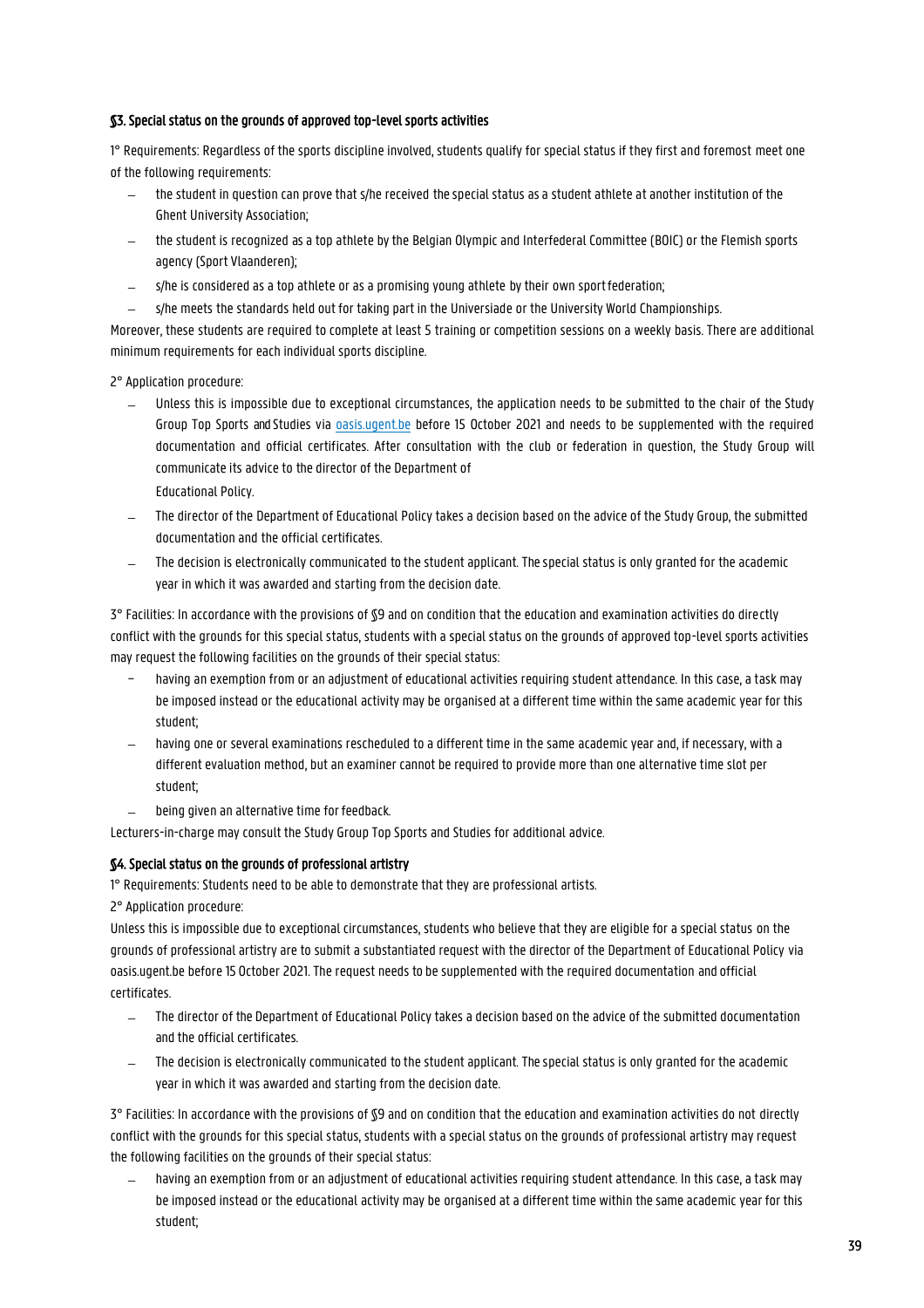- having one or several examinations rescheduled to a different time in the same academic year and, if necessary, with a different evaluation method, but an examiner cannot be required to provide more than one alternative time slot per student;
- being given an alternative time for feedback.

#### §5. Special status on the grounds of holding office

1° Requirements: Students needs to hold at least one of the following offices:

- − in a Faculty Council at Ghent University;
- − in a central administration or advisory body of Ghent University: the Board of Governors, Executive Board, Educational Council, Social Council;
- in a central administration or advisory body of Ghent University Association;
- in student associations as specified in the [decree pertaining to the subsidization of student and pupil associations](http://data-onderwijs.vlaanderen.be/edulex/document.aspx?docid=12410) dated 30 March 1999 and/or the student council as determined in the [Codex Higher](https://data-onderwijs.vlaanderen.be/edulex/document.aspx?docid=14650) Education;
- as the chair of a collection of student organizations recognized by the Student Activities Office;
- as a member of the Study Programme Committee;
- as a member of the Educational Quality Control Unit;
- as a member of the Education Quality Assurance Office;
- as a member of the Faculty Committee for Internationalisation;
- as a member of the Curriculum Committee;
- as a member of the Institutional Programmes Committee;

2° Application procedure:

- − Unless this is impossible due to exceptional circumstances, students who believe that they are eligible for a specialstatus on the grounds of holding office are to submit a substantiated request with the director of the Department of Educational Policy vi[a oasis.ugent.be](http://oasis.ugent.be/) before 15 October 2021. The request needs to be supplemented with the required documentation and official certificates. This is not required if the request pertains to an office in a Faculty Council or a central administration or advisory body of Ghent.
- The director of the Department of Educational Policy takes a decision based on the advice of the submitted documentation and the official certificates.
- The decision is electronically communicated to the student applicant. The special status is only granted for the academic year in which it was awarded and starting from the decision date.

3° Facilities: In accordance with the provisions of §9, students with a special status on the grounds of holding office may request the following facilities on the grounds of their special status, exclusively in order to attend official meetings of the administration bodies of which they are a member:

- having an exemption from or an adjustment of educational activities requiring student attendance. In this case, a task may be imposed instead or the educational activity may be organised at a different time within the same academic year for this student;
- having one or several examinations rescheduled to a different time in the same academic year and, if necessary, with a different evaluation method, but an examiner cannot be required to provide more than one alternative time slot per student;
- being given an alternative time for feedback.

#### §6. Special status on the grounds of exceptional social or personal circumstances

1° Requirements: Students can demonstrate that they face exceptional social or individual circumstances.

2° Application procedure:

- Unless this is impossible due to exceptional circumstances, students who believe that they are eligible for a special status on the grounds of exceptional social or personal circumstances are to submit a substantiated request with the director of the Department of Educational Policy via oasis.ugent.be before 15 October 2020.The request needs to be supplemented with the required documentation and official certificates.
- The director of the Department of Educational Policy takes a decision based on the advice of the submitted documentation and the official certificates. S/he cannot make a negative decision without having gained the prior advice of a faculty director of studies and a student representative from the Educational Council.
- The decision is electronically communicated to the student applicant. The special status is only granted for the academic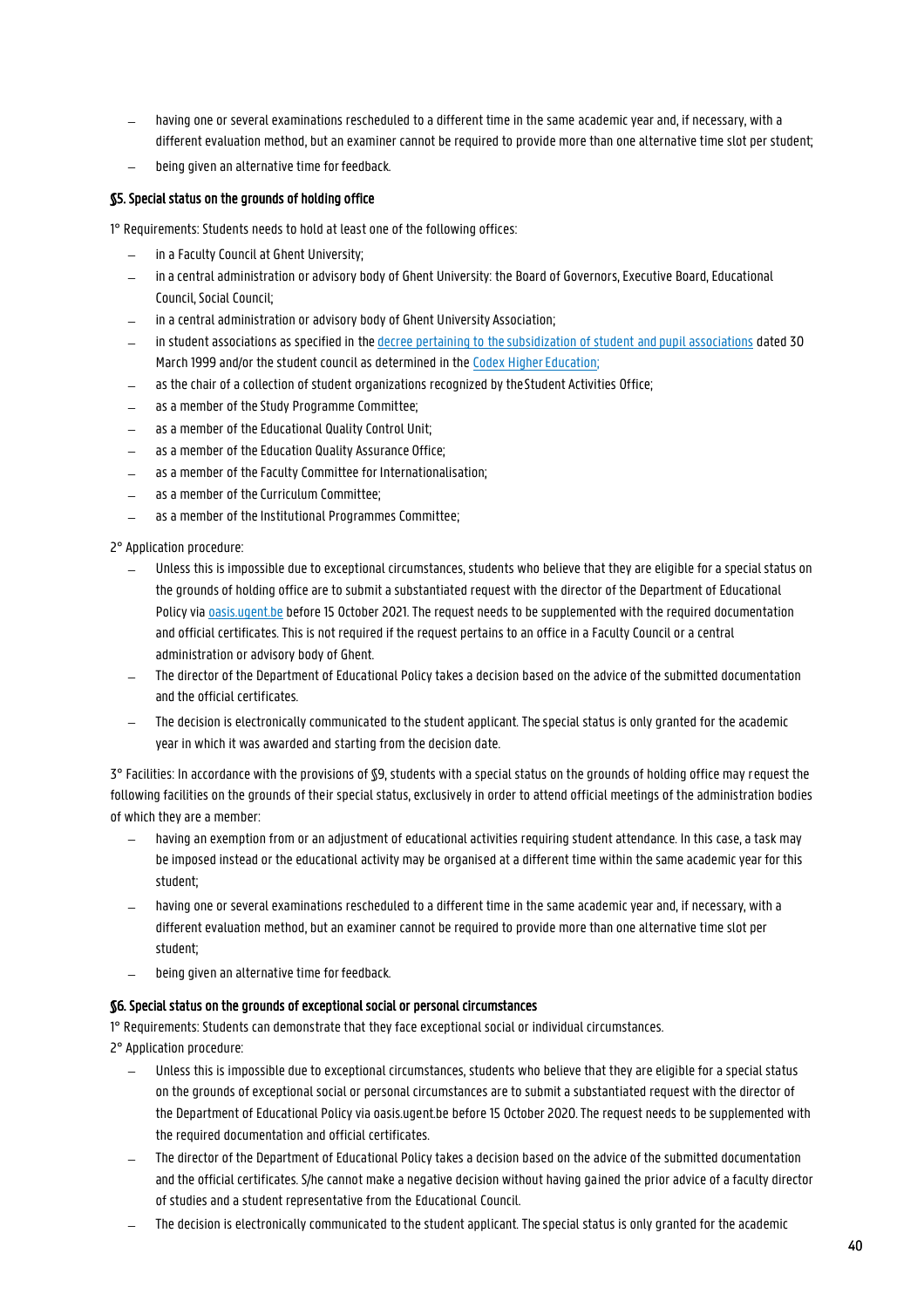year in which it was awarded and starting from the decision date.The director of the Department of Educational Policy may impose an end date of the special status which is earlier than the end of the academic year in question, depending on the reason why the special status was granted. In that case, the student will no longer be able to use the facilities after the end date.

3° The director of the Department of Educational Policy grants the student who has been granted special status on the basis of exceptional social or individual circumstances one or more of the following educational and examination facilities:

- − having an exemption from or an adjustment of educational activities requiring student attendance. In this case, a task may be imposed instead or the educational activity may be organised at a different time within the same academic year for this student;
- having one or several examinations rescheduled to a different time in the same academic year and, if necessary, with a different evaluation method, but an examiner cannot be required to provide more than one alternative time slot per student;
- having one or several examinations rescheduled to a different time within the same examination period, if necessary, with a different evaluation method but an examiner cannot be required to provide more than one alternative time slot per student;
- taking the examination in a smaller group;
- taking the examination in a separate room;
- taking the examination online:
- being given an alternative time for feedback;

The director of the Department of Educational Policy applies the principle of equal treatment when granting the facilities and guarantees the student the right to reasonable facilities that are compatible with the study programme requirements. In accordance with the deadlines stated in §9, the student must inform the lecturer-in-charge (s) concerned via oasis.ugent.be which of the allocated facilities s/he wishes to use for the relevant course units.

The lecturer-in-charge can – in consultation with the faculty Director of Education or with the chair of the Study Programme Committee – refuse an allocated facility, only if it affects the essential study programme competencies or if it is practically impossible to provide the facility.

#### §7. Special status on the grounds of student entrepreneurship

1° Requirements: Students need to meet the following cumulative requirements:

- − S/he needs to have obtained credit certificates of at least 60 ECTS credits from an academic programme or needs to run an existingenterprise.
- The student needs to have obtained credit certificates for at least half of the personal enrolment curriculum in the academic year preceding the year for which the special status is requested, unless s/he is enrolling for the first time in higher education.
- The student needs to submit a description of his/her current business activity or a plan showing that s/he intends to offer a product or service that can create value within 12 months. This should demonstrate that the activity has a clear growth perspective.

2° Application procedure:

- Unless this is impossible due to exceptional circumstances, students who believe that they are eligible for a special status on the grounds of student entrepreneurship are to submit a substantiated request with the director of the Department of Educational Policy via **pasis.ugent.be** before 15 October 2021. The request needs to be supplemented with the required documentation and officialcertificates.
- The director of the Department of Educational Policy takes a decision based on the advice of the submitted documentation, the official certificates and the substantiated advice of Durf Ondernemen (the Department of Educational Policy, Educational Quality Assurance Office).
- The decision is electronically communicated to the student applicant. The special status is only granted for the academic year in which it was awarded and starting from the decision date.

3° Facilities: In accordance with the provisions of §9 and on condition that the education and examination activities do not directly conflict with the grounds for this special status, students with a special status on the grounds of student entrepreneurship may request the following facilities on the grounds of their special status: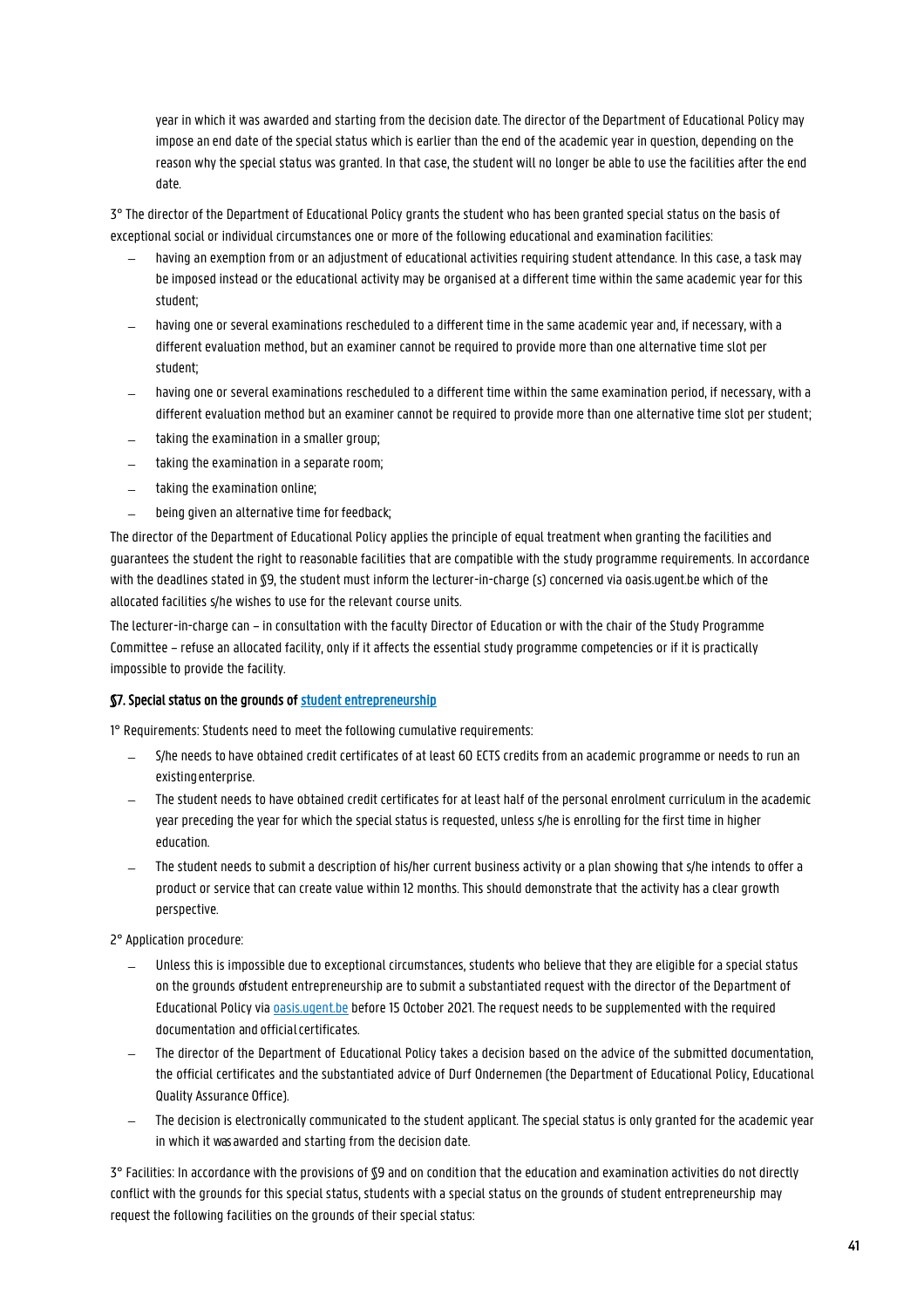having an exemption from or an adjustment of educational activities requiring student attendance. In this case, a task may be imposed instead or the educational activity may be organised at a different time within the same academic year for this student; having one or several examinations rescheduled to a different time in the same academic year and, if necessary, with a different evaluation method, but an examiner cannot be required to provide more than one alternative time slot per student; being provided with an alternative time slot for feedback.

#### §8. Special status on the grounds of being a foreign-language speaker

1° Requirements:

- − Having been registered for a maximum of one academic year in Flemish higher education (including others than Ghent University) in a Dutch-language study programme;
- − Having followed a maximum of three years of secondary education in Dutch.

2° Application procedure:

- Unless this is impossible due to exceptional circumstances, students who believe that they are eligible for a special status on the grounds of being a foreign-language speaker are to submit a substantiated request with the director of the Department of Educational Policy via pasis.ugent.be by 5 November 2021. The request needs to be supplemented with the required documentation and officialcertificates.
- The director of the Department of Educational Policy takes a decision based on the advice of the submitted documentation and the official certificates.
- The decision is electronically communicated to the student applicant. The special status is only granted for the academic year in which it was awarded and starting from the decision date, and it can be granted for no more than the first two consecutive years at Ghent University .

3° Facilities: In accordance with the provisions of §9, students with a special status on the grounds of being a foreign-language speaker may request the following facilities on the grounds of their special status:

- − 25% more time for an evaluation;
- using a translating dictionary during an evaluation;
- − clarification of a question asked during an assessment.

§9. The student in question needs to inform the lecturer(s) in charge via oasis.ugent.be which of the awarded education and/or examination facilities s/he wishes to invoke for the course unit at hand:

- − No later than 10 December 2021 for the first-term examinationperiod
- − No later than 29 April 2022 for the second-term examinationperiod
- − No later than 5 August 2022 for the resit examination period

If the special status is awarded later than the above-mentioned deadlines, the student in question needs to inform the lecturer(s) in charge as soon as possible via **pasis.ugent.be which of the awarded education and/or** examination facilities s/he wishes to invoke for the course unit at hand.

Facilities are always granted in joint consultation with the lecturer-in-charge. In dialogue with the faculty director of studies or the chair of the study programme committee, the lecturer-in-charge may refuse a facility if duly justified. S/he may do so if the essential programme competences are impaired as a result of the facility or if it is practically not feasible to grant the facility. The faculty and/or institutional ombudspersons may mediate in this procedure if necessary.

For special status on the basis of disability (§2), the Disability office may automatically grant approved facilities on the basis of the student's individual file. Under no circumstances can they be refused to the student.

§10. Special status students who are denied any education or examination facilities may appeal against this decision with the Institutional Appeals Committee, as stipulated in article 81.

§11. If the special status is awarded, the student's name and the grounds on which the special status was awarded (i.e. the category of the special status, as listed in §2 and §3), will be made available to the relevant lecturers-in-charge and co-lecturers and the Faculty Education Service (FDO) that is responsible for organising the study programme (or course units) taken by the student. Moreover, the lecturers-in-charge and co-lecturers will be given access to an overview of the requested and awarded facilities for each student. The complete personal files, however, may only be consulted by the advisory parties, the director of the Department of educational Policy and the account managers.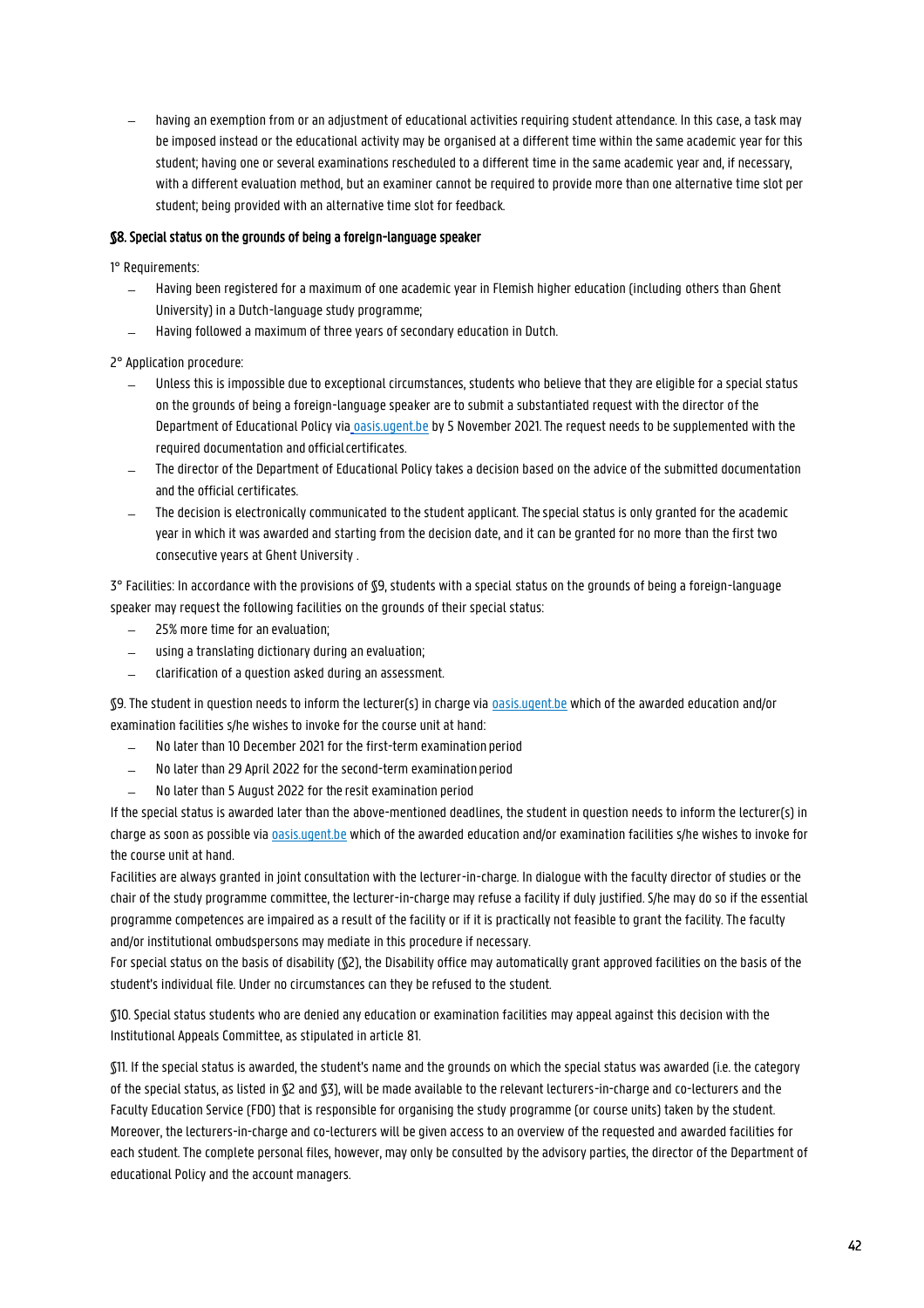## ARTICLE 26 WORKING STUDENT STATUS

For each academic year, students can be registered as working students with the Registrar's Office of the Department of Educational Policy, via **oasis.ugent.be.** In doing so, they need to present a supporting document or certificate confirming that they are employed for at least 80 hours per month or at least half-time (i.e. 50% of what counts as full-time employment within their sector) or that they are self-employed and work at least 80 hours per month. They are to submit their request at the start of the academic year, unless exceptional circumstances prevent them from doing so.

Under the Faculty regulations, the Faculties specify which facilities may be awarded to students who have working student status. The Faculty may choose to do so for each individual study programme or they may make the same arrangements for the Faculty as a whole.

The Faculties inform the director of the Department of Educational Policy of any amendments to their regulations in this respect by sending an e-mail to **onderwijs@ugent.be** before 1 April prior to the academic year concerned.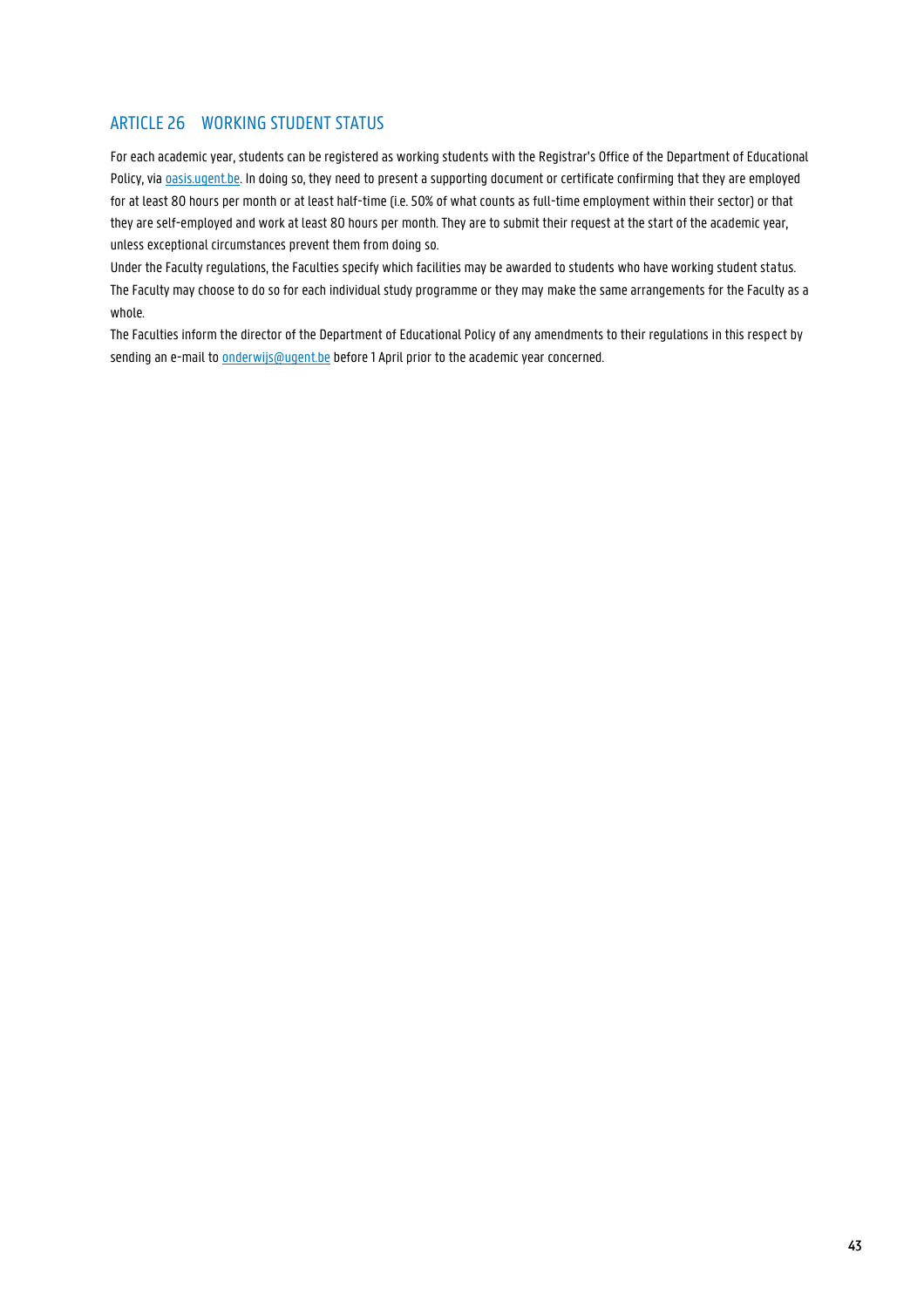## **SECTION IV CONTRACTS**

## ARTICLE 27 GENERAL REGULATIONS

Students may simultaneously take out several enrolments under various contracts which may be different types of contracts. However, students cannot enrol more than once for one and the same course unit per academic year.

## ARTICLE 28 CONTRACTS TO OBTAIN A DIPLOMA

#### §1. Diploma contract:

When opting for a diploma contract, students enrol to obtain a diploma or a certificate for a specific study programme, linking programme or preparatory programme. Enrolling under a diploma contract involves the right to take part in the regular educational activities, to enjoy educational support facilities and to sit examinations for course units that are part of the curriculum described in article 30, with the exception of any exemptions and/or previously obtained credits. The following enrolments are only available under a diploma contract:

− doctorate and doctoral training programme;

− predoctoral training programme.

#### §2. Exam contract to obtain a diploma:

With an exam contract to obtain a diploma for a specific study programme, students only have the right to sit examinations for course units that are part of the curriculum described in article 30, with the exception of any exemptions and/or previously obtained credits. It does not allow students to take part in educational activities or to enjoy educational support facilities. Subject to payment of an extra fee, however, students may acquire access to the electronic learning environment, as specified in article 22, §2. If the study programme involves course units which, by their very nature (e.g. for reasons of continuous assessment, collective and/or individual coaching), require the students' attendance at the educational activities, or if the study programme involves integration course units, students are required to enrol for said course unit(s) by way of a diploma contract.

The following types of enrolment are not possible by way of an exam contract:

- − a postgraduate programme;
- − the doctorate and doctoral training programme;
- − the predoctoral training programme.

§3. Specifications of contracts to obtain a diploma

The terms and contents of the contract consist of the curriculum awarded to the student on the basis of his enrolment for a particular study programme, which is laid down in accordance with the terms and conditions specified in article 30.

## ARTICLE 29 EXEMPTIONS AND STUDY LOAD REDUCTION

§1. Holders of credit certificates, of previously acquired qualifications (Eerder Verworven Kwalificaties, EVK) or of an aptitude certificate on the grounds of previously acquired competencies (Eerder Verworven Competenties, EVC), may request the Curriculum Committee to be exempted from certain course units of the study programme in question, in accordance with the procedures and rules determined by the Faculty Council. The following dates need to be taken into account, however:

- For first-term course units: requests for exemptions only possible until 14 November 2021.
- For second-term or full-year course units: requests for exemptions only possible until 28 February 2022.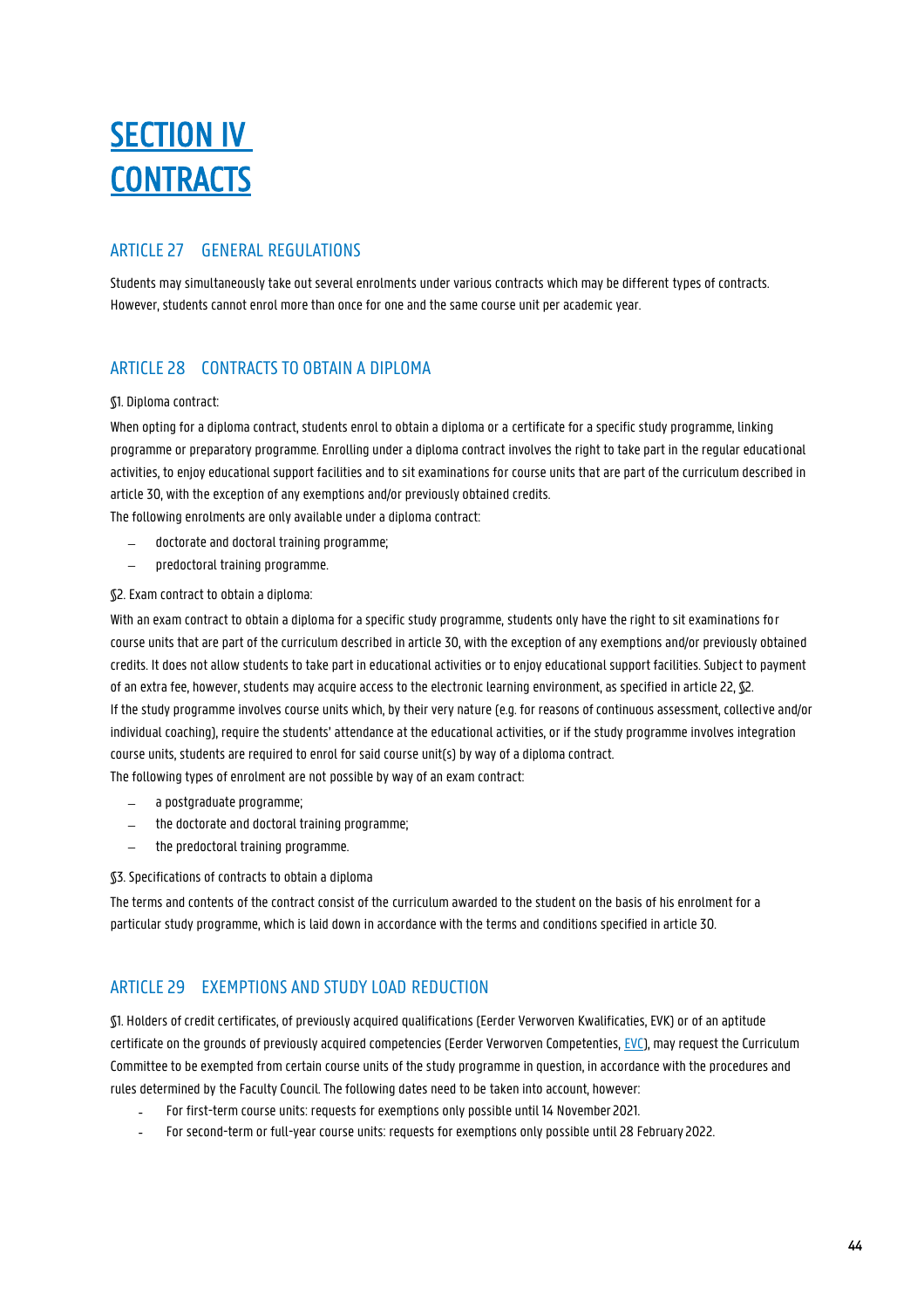§2. The number of ECTS credits for which the student is exempted is equal to the study load of the course unit for which the exemption was awarded.

§3. Students may file an appeal against the decision to refuse an exemption with the Institutional Appeals Committee, as specified in article 81. This appeal may not contain any new elements or documentary evidence. The decision can therefore only be challenged in an admissible manner on the basis of the elements submitted to the Curriculum Committee. If necessary, the student is free to ask the Curriculum Committee to reconsider the application.

§4. If a student enrols under a contract to obtain a diploma for a Bachelor's or Master's programme for which s/he already holds a diploma (e.g. for another main subject), the Faculty sees to it that s/he still takes up course units with a study load of at least 30 ECTS credits. In this case, no exemptions will be awarded on the basis of previously acquired qualifications, but the previously acquired credits within the same study programme at Ghent University will remain valid. The acquired examination marks will be included when the grade of merit is determined (cf. article 73).

§5. No examination results will be copied when previously acquired qualifications have been awarded. The examination results can only be copied in the event of a contract type change from a contract to obtain credits to a contract to obtain a diploma in the same academic year.

## ARTICLE 30 THE STUDENT'S CURRICULUM

§1. The curriculum is an integral part of the contract concluded between the university board and the student. The curriculum is awarded and approved by the Curriculum Committee cf. article 32) per academic year. Students are expected to take cognizance of the determined curriculum.

§2. Curriculum in the event of a contract to obtain a diploma

The student's curriculum may be established on the basis of the standard learning track (modeltraject, MOT) specified in the study guide or as a personalized learning track (geïndividualiseerd traject, GIT), insofar as the Curriculum Committee agrees to this (cf. §4). The curriculum comprises the course units for which ECTS credits are taken up, the student's exemptions and any previously obtained credits.

(Part of- the curriculum may consist of exchange courses, which are determined in the Learning Agreement prior to the period of student mobility. An entire set of course units may be taken up, in combination with a work placement and/or (part of) the Master's dissertation or not.

§3. Curriculum in the event of a contract to obtain credits

1° The curriculum is determined per academic year and per Faculty by the Curriculum Committee, on the basis of the provisions of article 31.

2° The curriculum comprises the course units for which ECTS credits are taken up.

§4. Establishing the curriculum under a contract to obtain a diploma

Students submit a curriculum proposal via OASIS according to the Faculty guidelines and deadlines.

When composing the curriculum, the Curriculum Committee will take the following stipulations into account:

1° Students who have enrolled in a Bachelor's programme always need to take up all the course units of the first year of the standard learning track (BA1).

The Curriculum Committee is obliged to grant exceptions to students with a special status or a working student status and students who have already obtained a Bachelor's diploma.

In addition, substantiated exceptions are granted on an individual basis by the director of the Department of Educational Policy. If such a request is dismissed, the director of the Department of Educational Policy is first required to seek the substantiated recommendation of the Faculty Director of Studies as well as a student representative from the Educational Council. If students wish to reduce their curriculum for the second term, the Curriculum Committee decides whether this request may be granted, taking into account the general guidelines concerning study progress.

2° Students who have not yet passed all the course units of the first year of the standard learning track of a Bachelor's programme are required to take up all remaining course units of that first year when they enrol for the same programme again. This will guarantee that they may still pass the first deliberation set of the Bachelor's programme.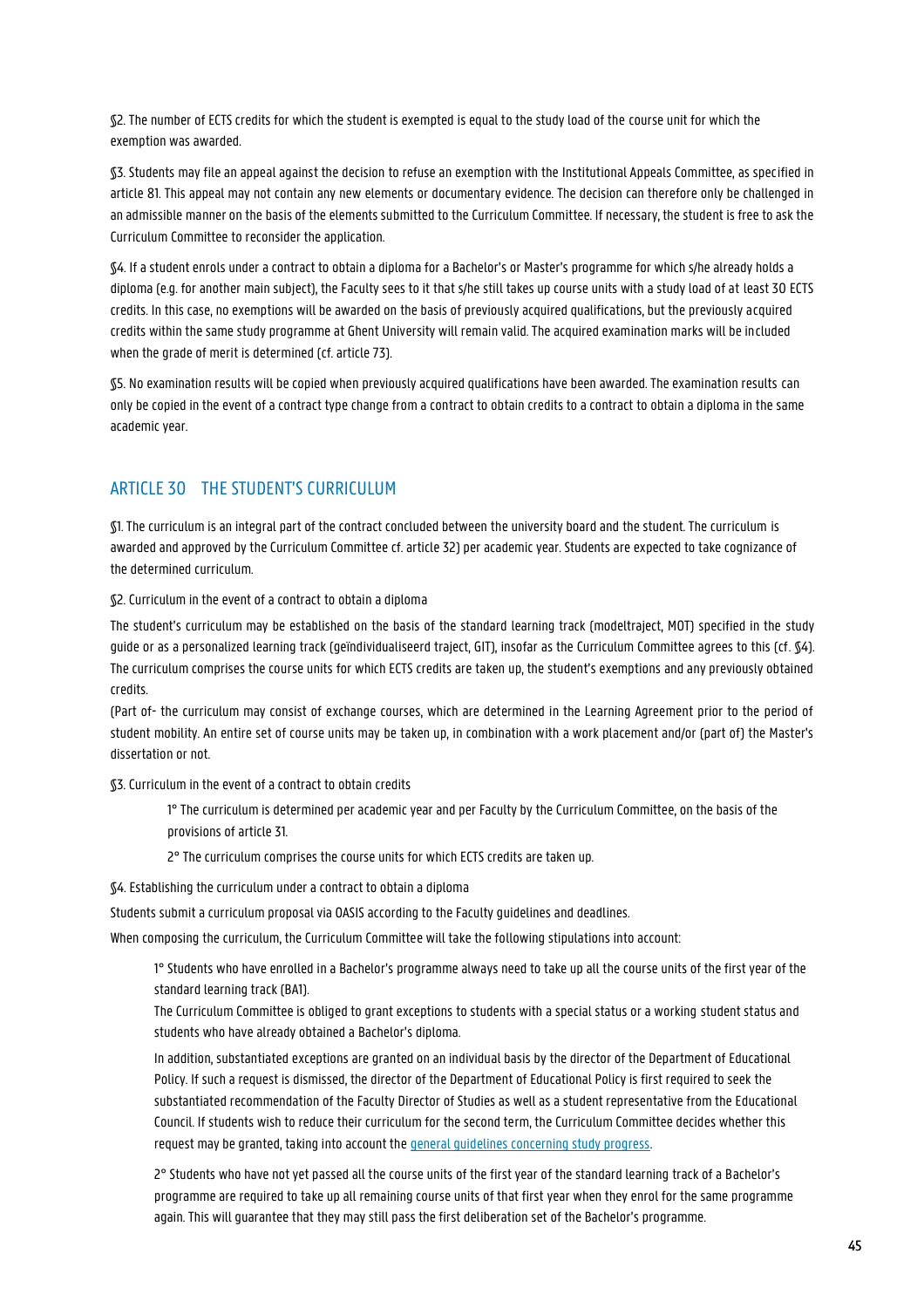The Curriculum Committee is obliged to grant exceptions to students with a special status or a working student status. In addition, substantiated exceptions are granted on an individual basis by the director of the Department of Educational Policy. If such a request is dismissed, the director of the Department of Educational Policy is first required to seek the substantiated recommendation of the Faculty Director of Studies as well as a student representative from the Educational Council.

3° Students can only get a personalized learning track combining course units from the first and second (or later) year of the standard learning track of the Bachelor's programme, if they have acquired at least 30 ECTS-credits (or have been exempted) in the first year of the standard learning track. If sufficient study progress has been made in the first term, or in exceptional cases that have been sufficiently substantiated, the Curriculum Committee may add course units to the curriculum if the student so desires. From the academic year 2022-2023, an personalized learning track with a combination of course units programmed in the first and second (or a higher) standard learning trackyear of the Bachelor's programme is possible, regardless of whether the student has acquired (or is exempted from) at least 30 ECTS-credits in the first year of the standard learning track, provided that from that academic year the binding condition for students who failed for half of the ECTS-credits taken up in the first deliberation set of a Bachelor's programme is adjusted as determined in Article 24, § 1, 2°, third paragraph.

4° Students can only get a personalized learning track combining the Bachelor's programme and consecutive Master's programme (or linking or preparatory programme) if they have acquired credits for all course units from the first year of the standard learning track, if they have been declared to have passed course units (cf. art. 67) or if they have obtained exemptions.

5° The Curriculum Committee will take into account the optimal order of the course units in accordance with the standard learning track and any required sequentiality (in accordance with the stipulations of article 41, 10°) governing the course units in the suggested learning track, as well as its expediency and suitability.

6° All students are allowed to compose a curriculum consisting of at least 60 ECTS-credits, unless

- − the student has not yet passed for 30 ECTS-credits of the first year of the standard learning track of the Bachelor's programme. From the academic year 2022-2023, students who have not yet passed 30 ECTS-credits may compose a curriculum of at least 60 ECTS-credits, provided that from that academic year the binding condition for students who have not passed half of the ECTS-credits taken up in the first deliberation set of a Bachelor's programme is adjusted as determined in Article 24, § 1, 2°, third paragraph;
- the student cannot yet take up a personalized learning track combining a Bachelor's programme and a consecutive Master's programme (or a consecutive linking or preparatory programme) because they have not yet acquired credits for all course units from the first year of the standard learning track;
- sequentiality is applied (cf. article 41, 10°;
- the Curriculum Committee decides that the student cannot yet start the Master's dissertation. This decision can only be made in exceptional cases and must be motivated.

7° With regard to the composition of individualized learning tracks, the Curriculum Committee pursues a policy in which it avoids students incurring unnecessary study duration delays by allowing them, where feasible, to take sufficiently large curricula so that they can make up for delays in their studies as quickly as possible.

8° From the second year of the standard learning track onwards, a student who obtained at least 750/1000 in the first year of the standard learning track can submit a motivated request to the Curriculum Committee to take up an accelerated learning track by means of an extended curriculum.

9° For students taking a consecutive programme based on a diploma from another educational institution, the Curriculum Committee may adjust the personalized learning track depending on how similar the contents of the study programmes at Ghent University and the other institution are. However, the total study load must not be altered.

10° Unless there are exceptional circumstances, which need to be assessed by the Curriculum Committee, supernumerary course units are not allowed.

11° The total number of ECTS-credits of the obtained credit certificates, exemptions and tolerated fail marks that are shown in the diploma supplement may only deviate from the total study load of the programme as a consequence of

the impact of the ECTS-credits from elective courses that were taken up within the study programme. A negative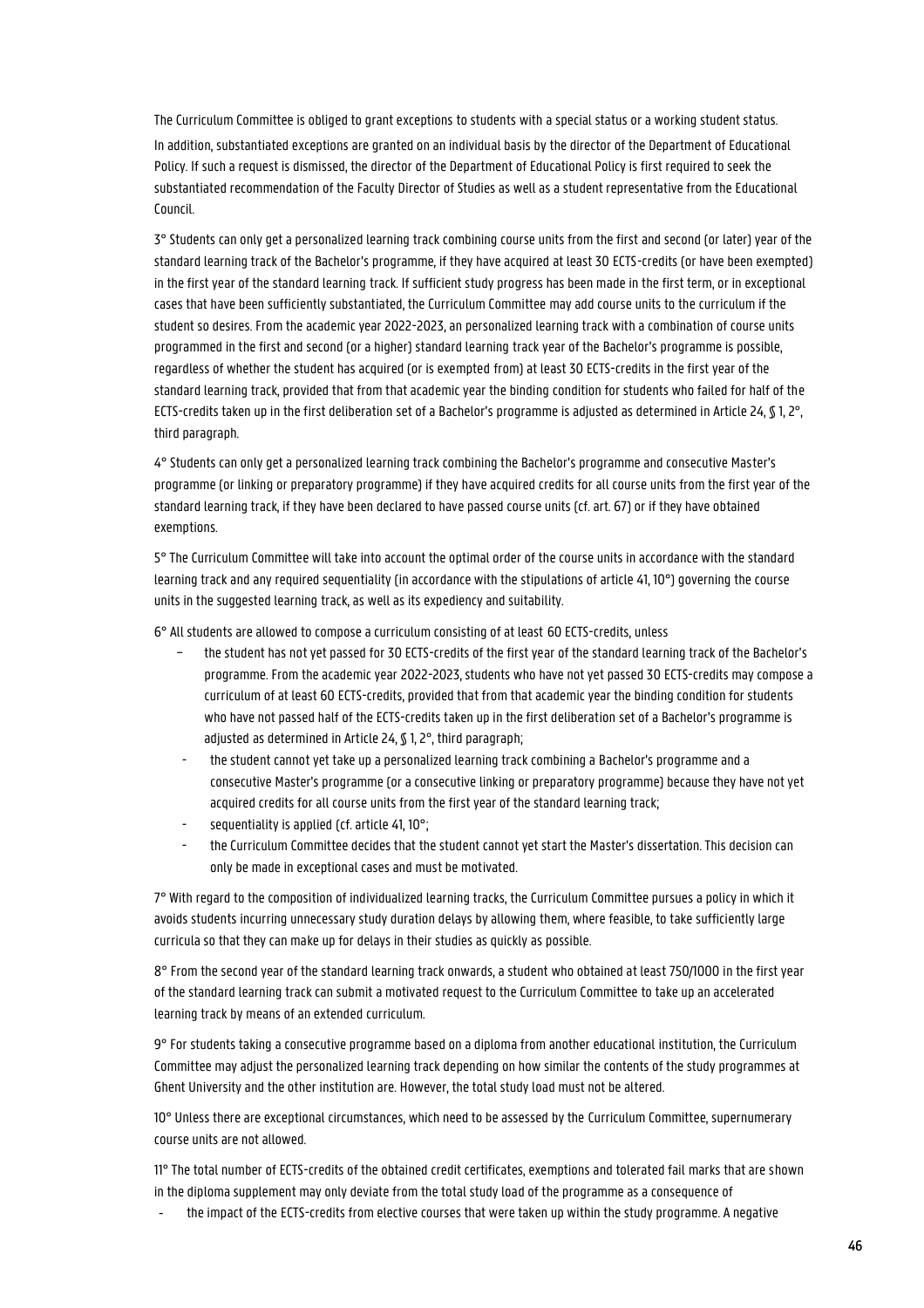deviation cannot be allowed;

- study programme revisions: in the event of programme changes, the faculty established transitional measures for students in a standard learning track. For students in a personalized learning track first and second (or later) year, the Curriculum Committee is authorized to take the necessary transitional measures for these students;
- exchange (cf. 12°)

12° For outgoing students, the Curriculum Committee will determine the exchange courses based on the content of the Learning Agreement. In this process, the committee aims to substitute a set of course units from the study programme at Ghent University for another set of exchange courses offered at the receiving institution, instead of substituting separate course units. Substituting the set of course units from Ghent University with the set of exchange courses offered by the receiving institution may cause deviations (in a positive or negative sense) from the total study load of the Ghent University programme. The negative deviation may only amount to a maximum of 2 ECTS-credits.

13° If an outgoing exchange student has not passed a particular exchange course from such a set at the end of the academic year, the Curriculum Committee will decide which course unit taught at Ghent University the student should add to his/her curriculum instead in one of the following academic years. This will allow the student to still acquire the programme competences that s/he has not yet acquired.

The Curriculum Committee then notifies them of their fixed curriculum before 15 November at the latest via OASIS. If a student has not submitted a curriculum proposal before 15 November, the Curriculum Committee will determine one itself, and inform the student of the fixed curriculum before 1 December at the latest. In accordance with §6, s/he is then entitled to appeal against this decision of the Curriculum Committee.

#### §5. Changing an established curriculum

Any requests to change an established curriculum (i.e. adding and/or removing course units under any contract type) need to be submitted by the students to the Curriculum Committee before 4 November at the latest for first-term course units and before 28 February at the latest for second-term and full-year course units, respectively. If students wish to change their main subject, they may submit such requests past this final submission date for first-term courses.

In exceptional circumstances and with adequate motivation, the Curriculum Committee can remove course units from an already approved curriculum of a student on its own initiative, before 14 November for first-term courses and before 28 February for secondterm and full-year courses, on the understanding that this change on the initiative of the Curriculum Committee is always possible up to 10 calendar days after approval of the inclusion of the course unit in the student's curriculum.

These above-mentioned changes will be executed by the Curriculum Committee – if it has agreed to do so – before 1 December for first-term course units and before 15 March for second-term and full-year course units, respectively. Under no circumstances do changes to a curriculum established by the Faculty and the student permit a student to switch to a different study programme. If students wish to switch to a different study programme, article 33 applies.

Changes to an established curriculum usually have an impact on the following:

1° the tuition fee:

- − If the volume of the student's curriculum is increased, the student will receive an additionalclaim.
- − If the volume is reduced, the claim will be adjusted accordingly if need be and the student may get a refund in accordance with the following stipulations:
	- For all course units involved, the tuition fee will be refunded if the request was made before 15 November.
	- − For second-term course units, the tuition fee will be refunded if the request was made after 15 November and before 1 March. For full-year course units, the tuition fee will remain payable.
- The above refund policy
	- − only applies to diploma contracts and credit contracts. Upon changes to the curriculum of an exam contract to obtain a diploma or an exam contract to obtain a credit certificate, the tuition fee remains owed in full: there cannot be any discharge of tuition fees under anycircumstances.
	- − does not apply to the surplus amount of some Advanced Master's programmes and postgraduate programmes for which a special tuition fee is charged: here too, the surplus amount remains owed in full, unless the Faculty concerned decides to allow a partial discharge in specific cases.
	- − does not apply to lifelong learning programmes.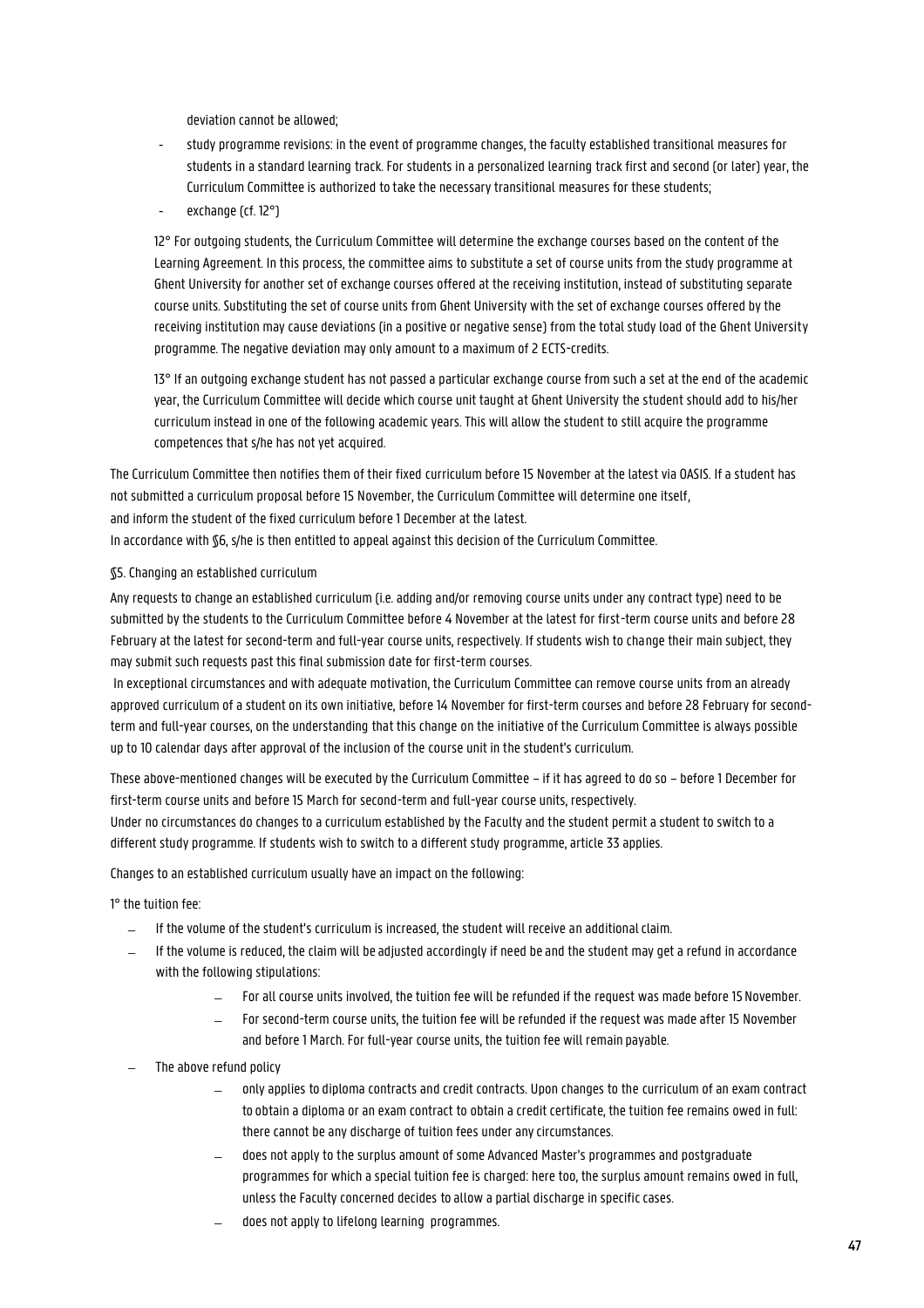2° the learning account (if this is applicable to the programme in question and/or the course units and the contract type):

- − For all course units involved, the learning account will be returned if the request was made before 15 November.
- − For second-term course units, the learning account will be returned if the request was made after 15 November and before 1 March. For full-year course units, the tuition fee will remain payable.

3° the calculation of the study progress measures in accordance with article 24 §4.

#### §6. Possibility of appeal:

Students may file an appeal against an unfavourable decision on their application concerning the composition of a curriculum. They may file this appeal with the appeals body designated for this purpose by the Faculty Council. The composition of said appeals body shall differ from that of the Curriculum Committee, is presided by the dean, contains professorial staff members who are not members of the Curriculum Committee, and is mentioned together with its contact details in the supplementary faculty regulations. Students may seek the advice of a legal adviser, who is to hold a written power of attorney on pain of inadmissibility of the appeal, except if s/he is registered with the Bar or on the list of trainee lawyers.

The appeal is to be filed with the Dean by means of a dated and signed petition that is sent by registered post on pain of inadmissibility of the appeal. At a minimum, this document is to specify the student's identity, the disputed decision(s) and a description of the facts and arguments, on pain of inadmissibility. At the same time, the student should inform the Dean by sending him an electronic version of this letter by e-mail.

The appeal is to be filed within a peremptory time limit of 7 calendar days, counting from the calendar day after the one on which the student was informed of the decision concerned.

The appeals body deals with the appeal based on documentary evidence. However, it may also invite anyone whom they may need to hear and whose testimony may be useful for the further development of the case.

The decision of the appeals body is to be communicated to the student (and, if appropriate, to his/her legal adviser) within 20 calendar days, counting from the day after the one on which the appeal was filed. This notification is to be made by e-mail and by registered post. If the competent faculty body cannot reach a decision on the petition on time, this will be reported to the student and his/her legal adviser within the same term of 20 calendar days, in which case a date is set by which the student must be given notice of the decision.

## ARTICLE 31 CONTRACTS TO OBTAIN CREDITS

#### §1. Credit contract:

1° Enrolling under a credit contract involves the right to take part in educational activities, to enjoy educational support facilities and to sit examinations for the course unit to which the contract applies.

2° A credit contract enables students to take the course units that are taught at Ghent University (except Bachelor's dissertations and Master's dissertations) from the Bachelor's and Master's programmes. Work placements may only be taken through a credit contract, complementary to a (prior) enrolment via a contract to obtain a diploma for the study programme organizing the work placement.

For Ghent University course units from the postgraduate, preparatory or linking programmes, the Faculty itself can determine which course units can be taken under a credit contract, cf. article 41, 12°.

Course units offered by another institution cannot be followed under a contract to obtain credits at Ghent University. Course units from the predoctoral and doctoral programmes cannot be taken under a credit contract.

#### §2. Exam contract to obtain credits:

1° Enrolling under an exam contract involves the right to sit exams. It does not allow students to take part in educational activities or to enjoy educational support facilities for the course unit to which the contract applies. By paying an extra fee, however, students may acquire access to the electronic learning environment, as specified in article 22, §2.

2° The Ghent University course units (except integration course units) of the Bachelor's and Master's programmes can be taken under an exam contract to obtain credits. However, this does not apply to the course units which, by their very nature (e.g., for reasons of continuous assessment, collective and/or individual coaching), require the students' attendance at the educational activities: the faculty needs to substantiate why these course units cannot be taken under an exam contract to obtain credits, cf. article 41, 13°. For Ghent University course units of the preparatory and linking programmes, the faculty itself can determine which course units can or cannot be taken under an exam contract to obtain credits, cf. article 41, 13°.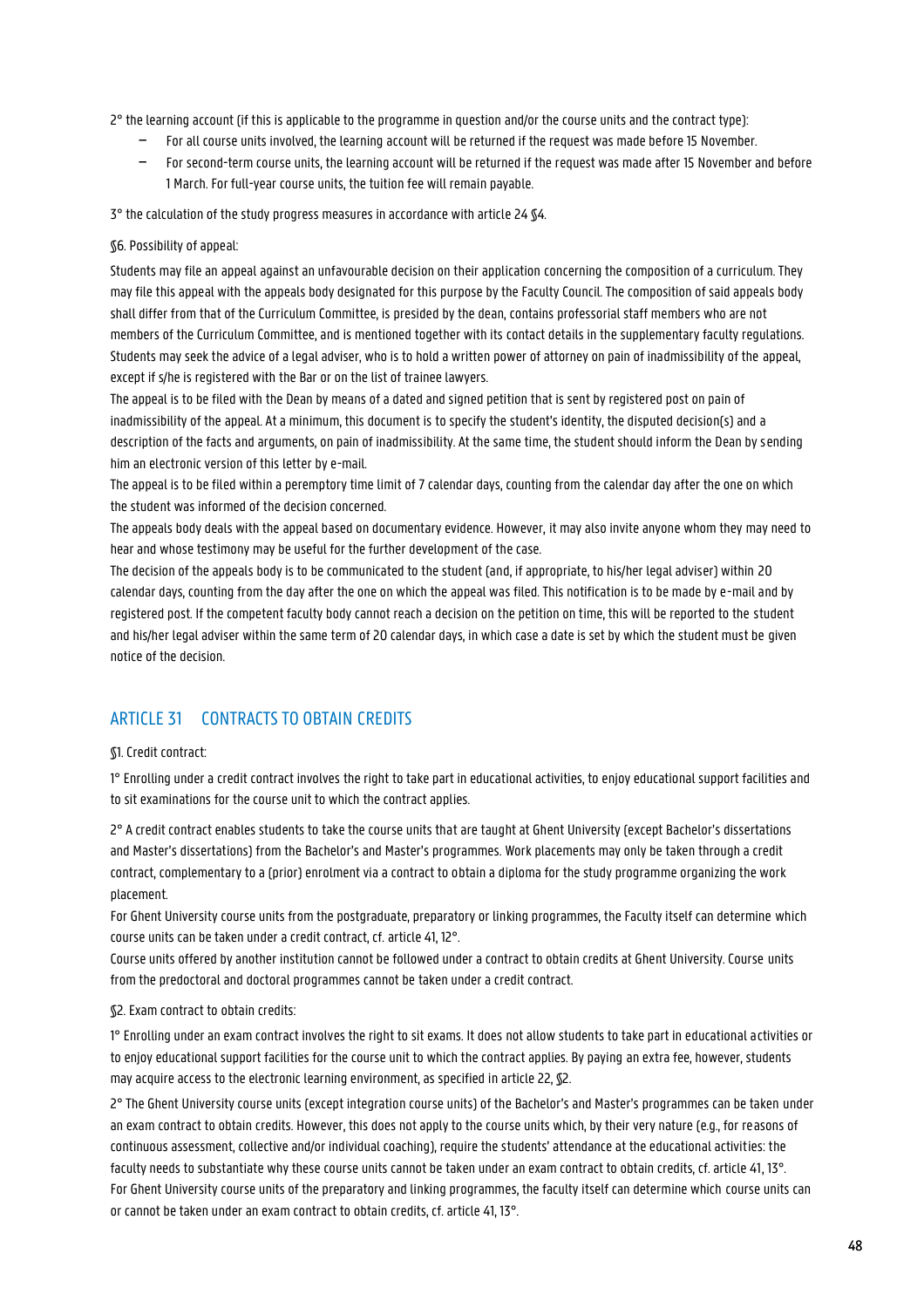Course units of the postgraduate, predoctoral and doctoral programmes cannot be taken under an exam contract to obtain credits.

§3. Requirements to enrol for contracts to obtain credits

In order for (prospective) students to be able to enrol under a contract to obtain credits, they need to meet the following requirements:

- − the access requirements for the study programme which the course units belong to. With the exception of the Master's dissertation, (prospective) students that fail to meet the access requirements (incl. the language requirements) may still be admitted for maximum 24 ECTS credits per academic year if an inquiry indicates that they are qualified to follow the course unit. This will be evaluated by the Curriculum Committee (cf. article 32), after it has consulted the lecturer-in-charge and the learning track counsellor, on the basis of a test, an interview or records.
- possible specific access requirements for the course unit. The course sheet (cf. article 41, 12° and 13°) specifies whether admission to the course unit is open, or if students are required to meet specific access requirements. In the latter event, the required starting competencies are tested by the Curriculum Committee after it has consulted the learning track counsellor and the lecturer-in-charge.

If permission of the Curriculum Committee is required, the (prospective) student can enrol under a resolutive condition. This means that the enrolment for a contract to obtain credits is rescinded if the Curriculum Committee decides not to grant permission for the enrolment.

Students can take out several contracts to obtain credits for an unlimited number of ECTS credits. The course units do not have to belong to the same study programme. The contract always mentions the relevant course unit.

A student who has enrolled under contract to obtain a diploma, may additionally enrol under a contract to obtain credits, provided that this does not detract from the provisions in article 27. Such a request for enrolment in a course unit through a contract to obtain credits may be refused if the Curriculum Committee has already decided that the course unit in question cannot be taken up in the student's curriculum.

Students cannot take up a course unit for which they have already obtained a credit certificate for a period of 5 academic years, counting from the academic year after the one in which the credits were obtained.

## ARTICLE 32 CURRICULUM COMMITTEE

The Faculty Council establishes (a) Curriculum Committee(s) with the authority to award exemptions, personalized learning tracks, elective course units and contracts to obtain credits. The Curriculum Committee may be set up per study programme, per cluster of study programmes or per faculty. It is presided by the Director of Studies and contains at least the chair(s) of the study programme committee(s) involved, as well as the learning track counsellor(s), with the right to vote or not. The learning track counsellor(s) is/are also responsible for counselling students on how to put together a file. The Curriculum Committee may consult any person, council or committee that it deems relevant.

## ARTICLE 33 NEW CONTRACTS AND CHANGE OF STUDY

Students are free to conclude several (different types of) contracts, provided that this does not detract from the provisions in article 27.

Students may change their study programme during the enrolment period (cf. article 15) and during the course of the academic year, provided that they comply with the regulations for late enrolment. In order to change study programme, students are required to terminate the first contract in accordance with article 34 and conclude a new contract.

When concluding this new contract, the University administration ensures that course units are not charged twice in terms of tuition fee and learning account when they feature in both the curriculum of the terminated contract and the curriculum in the new contract. Changing the main subject of one's study programme does not constitute a change of study. If the student wishes to change his/her main subject, article 30 §5 applies.

The termination of a contract has no impact on any results which may have been obtained under this contract. Any examination that a student took for a course unit still counts as a used exam opportunity, even when the student is changing contracts. Students are not entitled to any additional exam opportunities for course units within the same academic year merely because they entered into a new contract or changed studies.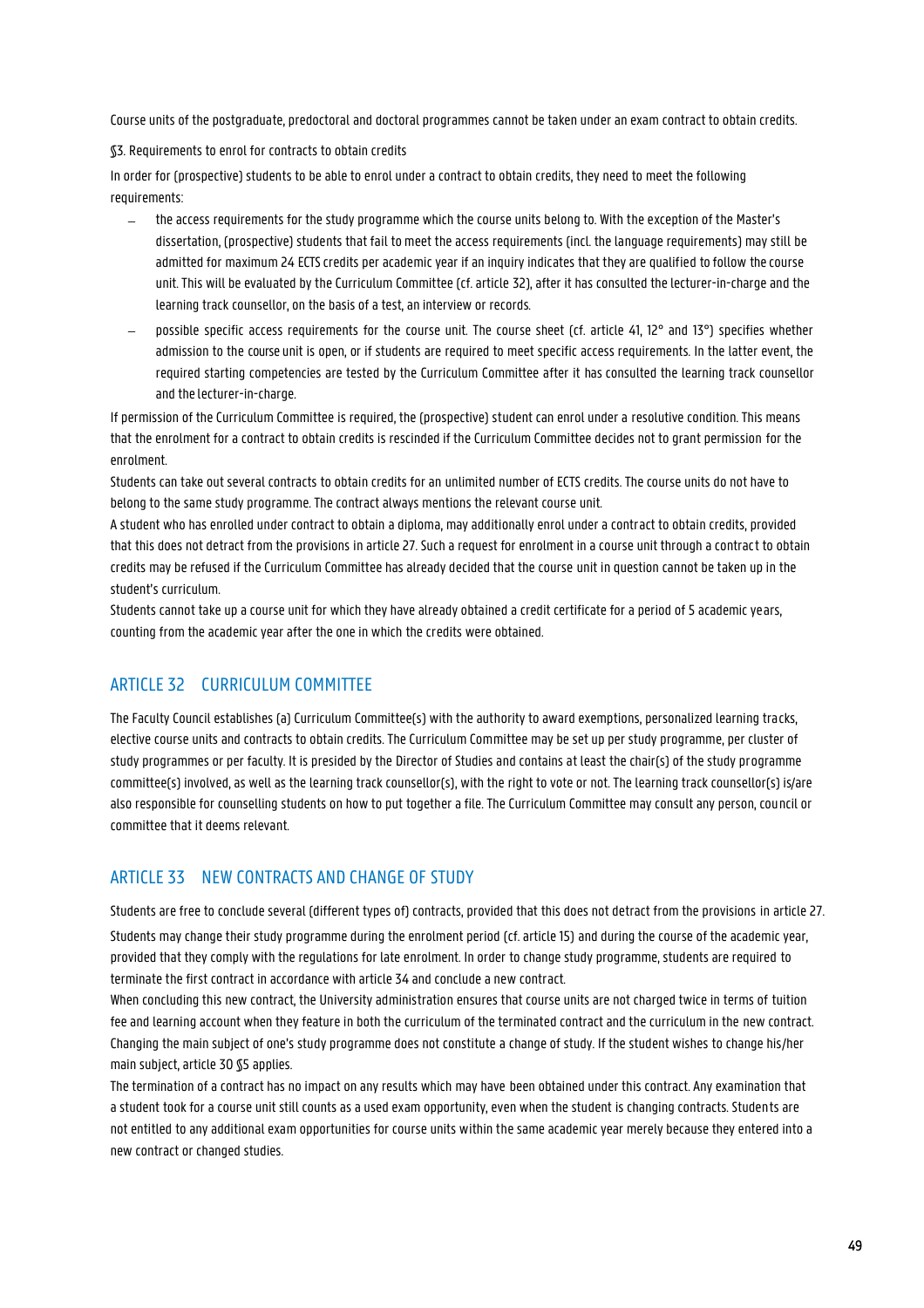## ARTICLE 34 CONTRACT TERMINATION

§1. Students may terminate their contract through oasis.ugent.be, preferably after a prior meeting with the learning track counsellor. Former students are free to conclude a new contract at a later stage in the same academic year – whether it be for the same course units in the form of a contract type change – provided that they comply with the regulations for late enrolments that are stipulated in article 15 and without prejudice to the provisions of articles 27 and 55.

Contract termination does not absolve the student from paying the tuition fee owed. Non-payment does not constitute contract termination. When the student has not paid anything yet or has only paid a partial amount of the tuition fee owed, Ghent University will continue to claim payment for the owed tuition fees upon termination of the contract.

Failing to sit the exams (in part or in full) does not constitute contract termination. When a student discontinues a series of examinations, s/he is to report this to the Examination Office. This does not necessarily mean that the student is terminating his contract permanently.

Failing to complete the curriculum does not constitute contract termination either. When the contract is terminated from 15 November onwards, and if no curriculum was fixed, a lump sum is charged amounting to the fixed amount and the tuition fee for 30 ECTS credits.

§2. In certain cases, students may get a refund for part of the tuition fee if they are taking a Bachelor's programme, a Master's programme, a preparatory course, a linking course or a postgraduate programme under a diploma contract or course units under a credit contract:

- qet a tuition fee refund, including the fixed amount
	- students who terminate their contract before the start of the academic year (no later than 27 September 2021)
	- students who terminate their contract within fourteen days of enrolment
- − students who terminate their contract before 1 December at the latest get a tuition fee refund, except for the fixed amount.
- − students who terminate their contract after 1 December and before 15 March at the latest do not get a tuition fee refund for first-term and full- year course units. They do, however, get a tuition fee refund for second-term course units. The fixed amount is not refunded.
- students who terminate their contract on 15 March or later owe the tuition fee in full for the study programme or for the credit contract concerned.

The above arrangements:

- − only apply to diploma contracts and credit contracts. Upon termination of an exam contract to obtain a diploma or an exam contract to obtain credits, the tuition fee remains owed in full: there cannot be any discharge of tuition fees under any circumstances;
	- − do not apply to the special tuition fees at the level of the study programme of some Advanced Master's programmes and postgraduate programmes. This special tuition fee at the level of the study programme is an amount that is not charged per ECTScredit, but in its entirety and remains due unless the programme coordinator decides that this can be waived.

§3. Students who are enrolled for the doctorate, the doctoral training programme or the predoctoral training programme will have their tuition fee refunded, except for the fixed amount, if they terminate their contract within 4 months following the date of their enrolment.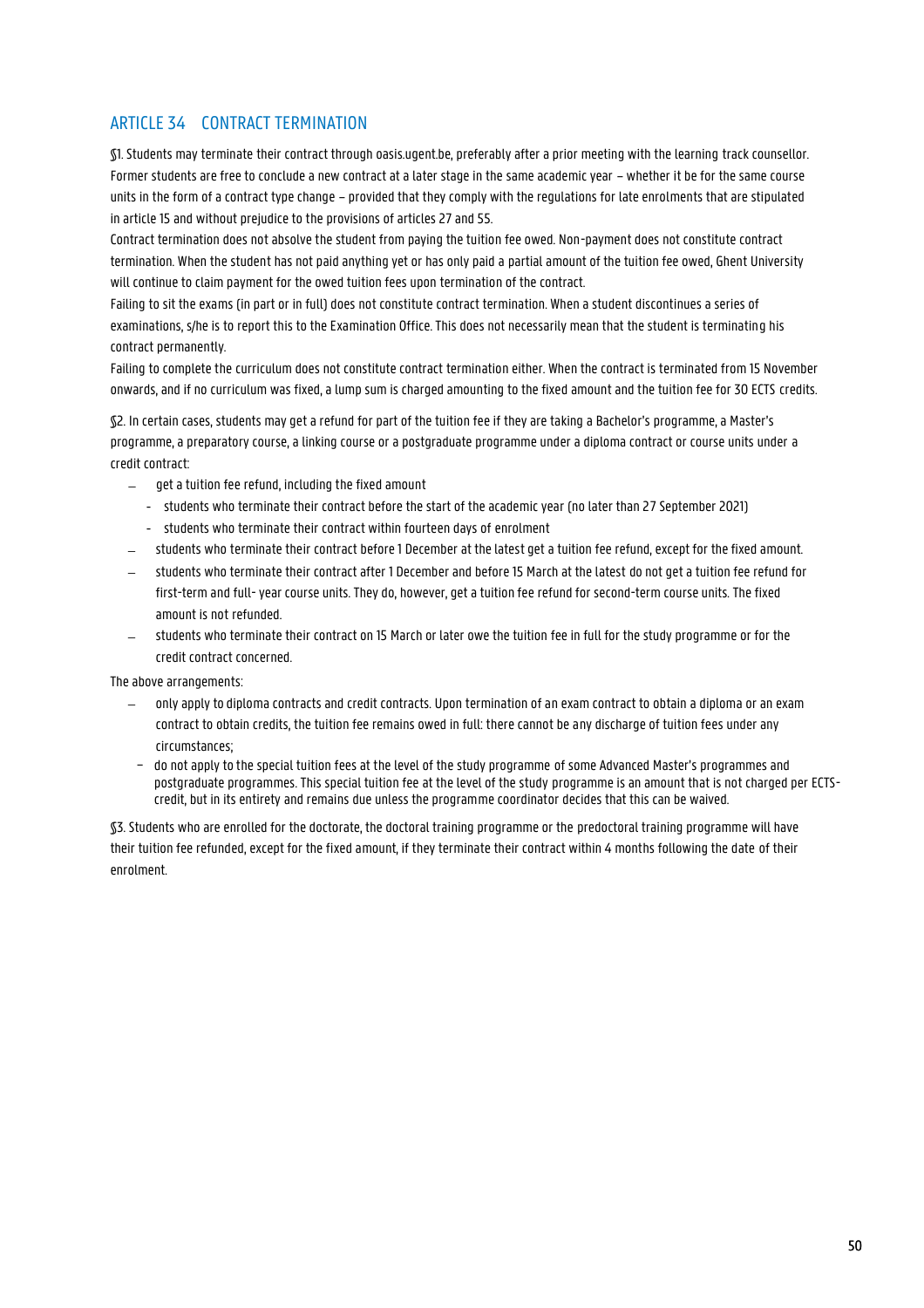## **SECTION V** STUDY PROGRAMME COMMITTEE, STUDY PROGRAMME AND COURSE UNIT

## SUBSECTION I STUDY PROGRAMME COMMITTEE

## ARTICLE 35 COMPOSITION AND OPERATION OF THE STUDY PROGRAMME COMMITTEE

§1. For each study programme or group of related study programmes, each Faculty is to establish a study programme committee, which may also include professorial or assistant academic staff from other Faculties who are involved in educational activities (with the inclusion of temporary research staff). A study programme committee has a chair and a secretary, assigned by the Faculty Council. The chair is required to be a professorial staff member. The secretary does not need to be a member of the study programme committee.

At least half of each study programme committee is to be made up of professorial staff involved in educational activities. For the application of this article, the lecturers-in-charge and co-lecturers within the integrated university college programmes who belong to the integration staff are considered as professorial staff members if they were already appointed as lecturers-in-charge or colecturers before 1 February 2013 (within the programme involved).

At least one third of each study programme committee is to be made up of students.

The assistant academic staff, other academic staff and administrative and technical staff involved in educational activities together are to be represented by at least one member of the study programme committee.

For postgraduate programmes, the faculty may appoint a steering committee or a person responsible, if they cannot join in with a study programme committee of a related Bachelor's or Master's programme. Every Faculty is at liberty to issue additional general guidelines that need to be observed by all its study programme committees.

It is the responsibility of the chair of the study programme committee to actively attract students to join the study programme committee if not enough students have signed up to become a student representative before 1 December. It is also the responsibility of the chair of the study programme committee to inform the student representatives about the current and relevant items on the agendas of the study programme committee, the Educational Quality Control Unit and the faculty.

§2. The study programme committees act as permanent advisory bodies to the Faculties with regard to general policy and the organization of the way in which the study programme(s) are to be taught. They are in charge of setting the objectives, overseeing the way in which the educational and learning activities are organized and given shape, supervising the guidance during and smooth working of the educational learning processes, and they are responsible for the results of these learning processes.

In addition, they are responsible for the continuous optimization of the quality of the education on offer, as well as documenting this optimization in the programme monitor. They are charged with the task of developing, implementing and evaluating the entire study programme overview for one or several study programmes.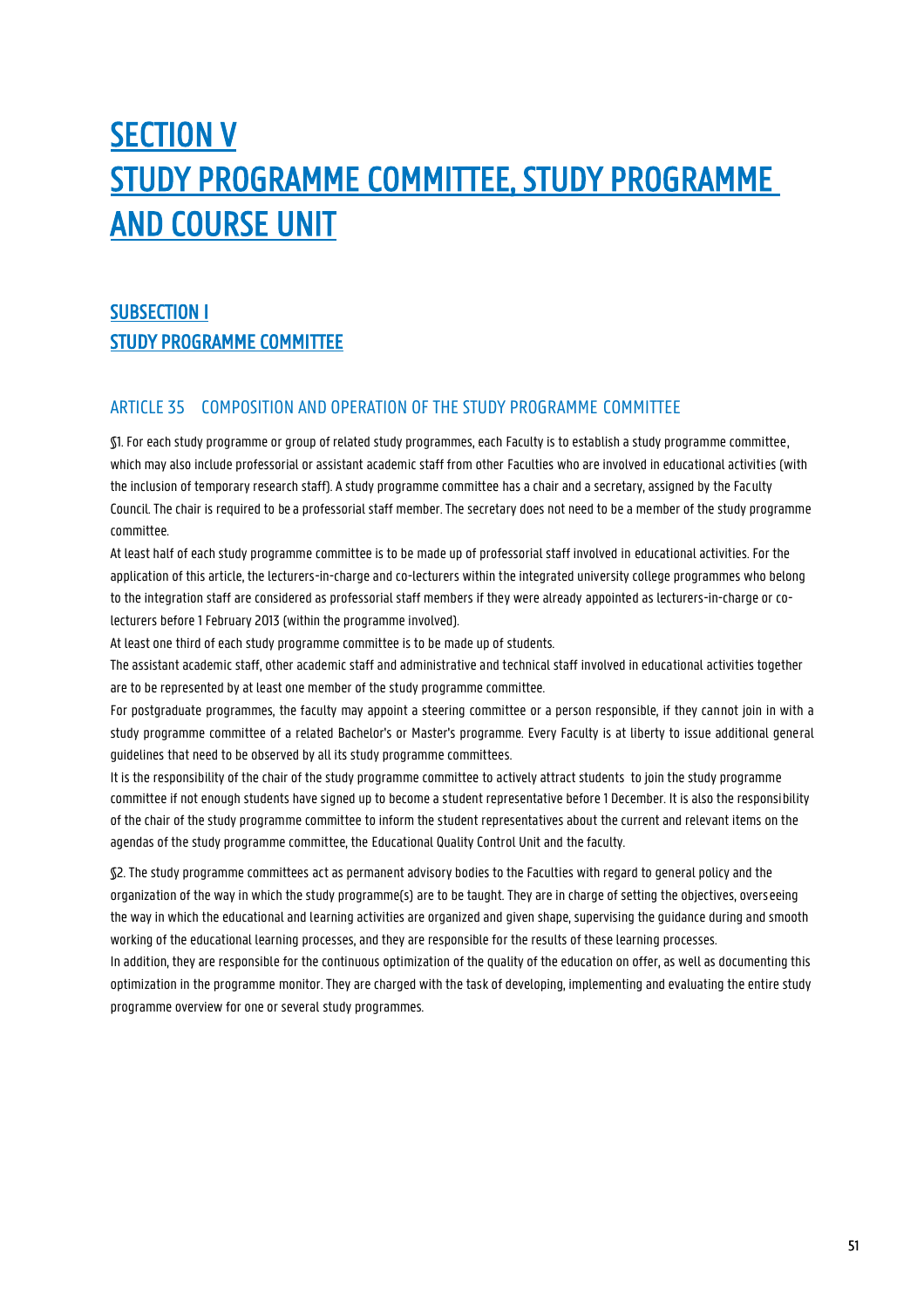## SUBSECTION II STUDY PROGRAMME

## ARTICLE 36 AVAILABLE STUDY PROGRAMMES

The university organizes:

- − Bachelor's programmes;
- − Master's programmes subsequent to Bachelor's programmes (ManaBa);
- − Master's programmes subsequent to other Master's programmes (Advanced Master's programmes);
- − Preparatory courses;
- − Linking courses;
- − Postgraduate programmes;
- − Predoctoral training programmes;
- The doctoral training programme;
- The doctorate;
- Lifelong learning programmes and summer schools.

## ARTICLE 37 COMPOSITION OF DELIBERATION SETS

§1. The faculty determines the deliberation sets per student and per study programme as follows: the deliberation sets are composed in such a way that they follow the full-time standard learning track of the study programme as closely as possible (also for students on a part-time standard learning track).

§2. If, in addition to his enrolment for a study programme under a contract to obtain a diploma, the student also enrols for a course unit featured in the same study programme under a contract to obtain credits in the same academic year, this course unit is not part of the student's curriculum to obtain a diploma and cannot be part of the deliberation set.

§3. If the Curriculum Committee allows a supernumerary course unit in accordance with the provisions of article 30 \$4, 8°, this course unit will not be a part of the student's deliberation set. An exception to this are the supernumerary course units that are allowed by the Curriculum Committee as a result of a change in the choice of a certain option (e.g. Minor, Major, learning track).

## ARTICLE 38 ELEMENTS OF A STUDY PROGRAMME

For each study programme, the study programme sheet is included in the study guide.

## ARTICLE 39 FOREIGN-LANGUAGE STUDY PROGRAMMES

§1. A study programme may be taught in a language other than Dutch in the following cases:

1° a Master's programme subsequent to another Master's programme (Advanced Master's programme - ManaMa);

- 2° a postgraduate study programme;
- 3° a lifelong learning programme;

4° an initial Bachelor's or initial Master's programme designed specifically for foreign students, or if there is sufficient proof of the added value of using a different language for the students and the target audience, as well as the functionality for the study programme;

5° a Master's programme subsequent to a Bachelor's programme (ManaBa) as part of an International Course Programme (ICP) or a Bachelor's or Master's programme that is organized jointly with one or several foreign institutions as part of a European education programme (e.g. Erasmus Mundus);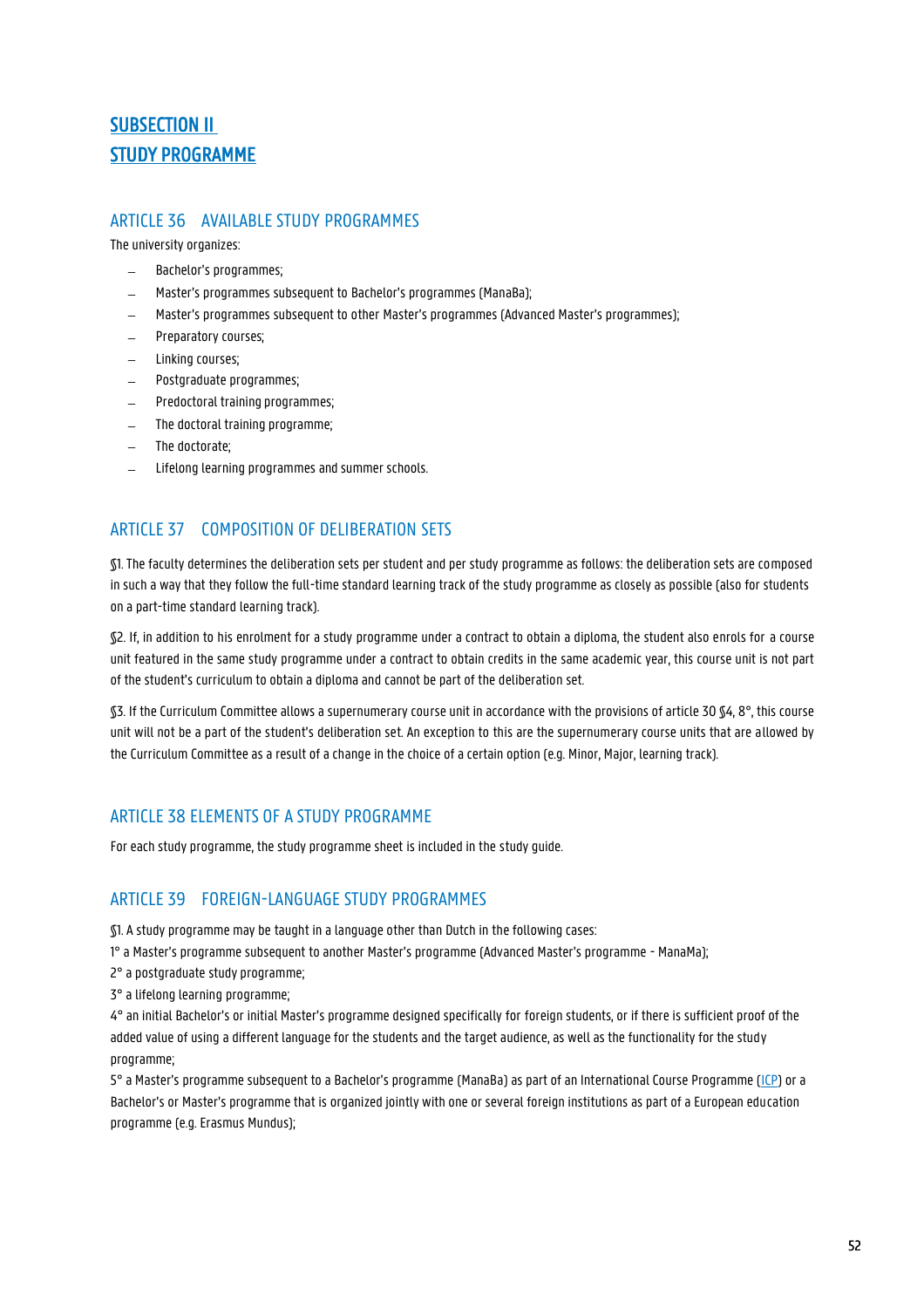#### 6° a doctoral training programme.

As far as cases 1, 2, 3, 5 and 6 are concerned, no restrictions are determined by decree. In case 4, an equivalent Dutch-language study programme needs to be available within the Flemish Community, which allows the student to follow a full curriculum in Dutch, unless the Flemish Government granted an exemption for the equivalency condition.

§2. Language coaching measures need to be included in the study programme overview of foreign-language Bachelor's and Masters' (ManaBa) programmes.

§3. Together with the study programme overview, the language of instruction of a study programme is determined by the Executive Board, after the recommendation of the Faculty Council, and is specified in the study guide.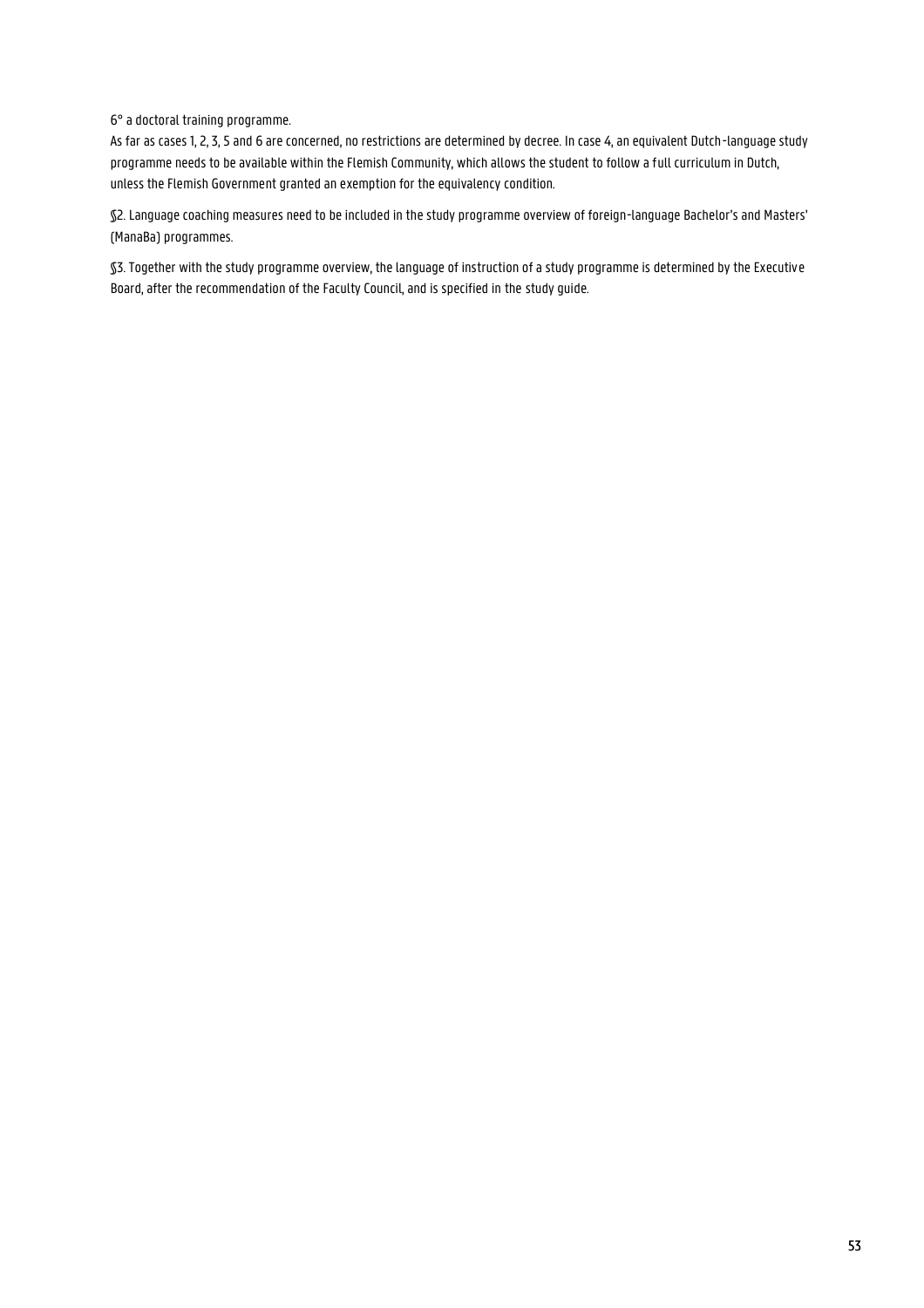## SUBSECTION III COURSE UNIT

## ARTICLE 40 CLASS TIME SLOTS AND CLASS SCHEDULES

#### §1. Class time slots

The educational activities of one particular course unit are organized in (consecutive) class time slots. One time slot comprises 90 minutes, of which 75 minutes are reserved for the actual lesson, followed by 15 minutes for a break or to allow students to go to the next class.

#### §2. Class schedules

1° The date, time and place of a class time slot are announced to the students in a class schedule before the start of the term concerned. Class time slots may be scheduled from Monday through Saturday, according to fixed time spans of 90 minutes, starting from 8:30 AM.

2° Classes may be scheduled after 7:00 PM:

- − For the educational Master's programme, Advanced Master's programmes, postgraduate programmes and lifelong learning programmes
- − For Bachelor's and Master-after-Bachelor's programmes and linking and preparatory programmes:
	- − for classes or sessions scheduled for groups of 200 students or more
	- − for classes or sessions scheduled for groups of less than 200 students, pending the approval of the director of the Department of Educational Policy, based on a substantiated request submitted by the Director of Studies of the faculty in question (via **onderwijs@ugent.be**)

The course feedback by students include a question about the organization of the course unit, which includes late teaching, for course units for which lessons are scheduled after 19:00.

§3. For the academic study programmes that are integrated in 2013, departures from §1 and §2, 1° are possible because of practical concerns. However, these departures are only possible if they are requested by the Faculty before the start of the academic year (through [onderwijs@ugent.be\)](mailto:onderwijs@ugent.be) and are approved by the director of the Department of Educational Policy.

## ARTICLE 41 ELEMENTS OF A COURSE UNIT – COURSE SHEET

The following elements are determined and announced through the course sheet in the study guide for each course unit, in accordance with the deadlines, procedures, guidelines and advisory authorities stipulated in the Handbook for Study Programmes. Except in case of force majeure, the course sheet can no longer be changed after the start of the academic year. Such deviations are communicated as soon as possible via the electronic learning environment.

(The present article does not apply to regular course units organized by the Doctoral Schools, for which the elements of the course sheet are established by the Doctoral School Board on the recommendation of the lecturer and which are announced to the students before the start of the course unit.)

#### 1° Study load expressed in terms of study time and ECTS credits

The Faculty is under obligation to stage surveys into actual study time amongst its students on a regular basis in order to accurately align estimated study time and the amount of study time that is actually spent by students.

#### 2° Term in which the course unit is scheduled

#### 3° Contact hours and teaching methods

Contact hours are determined by the average number of hours for which each student is coached and taught by a Ghent University lecturer.

#### 4° Lecturers: lecturers-in-charge and co-lecturers

The lecturers-in-charge and co-lecturers of the various course units of the study programmes are appointed in accordance with the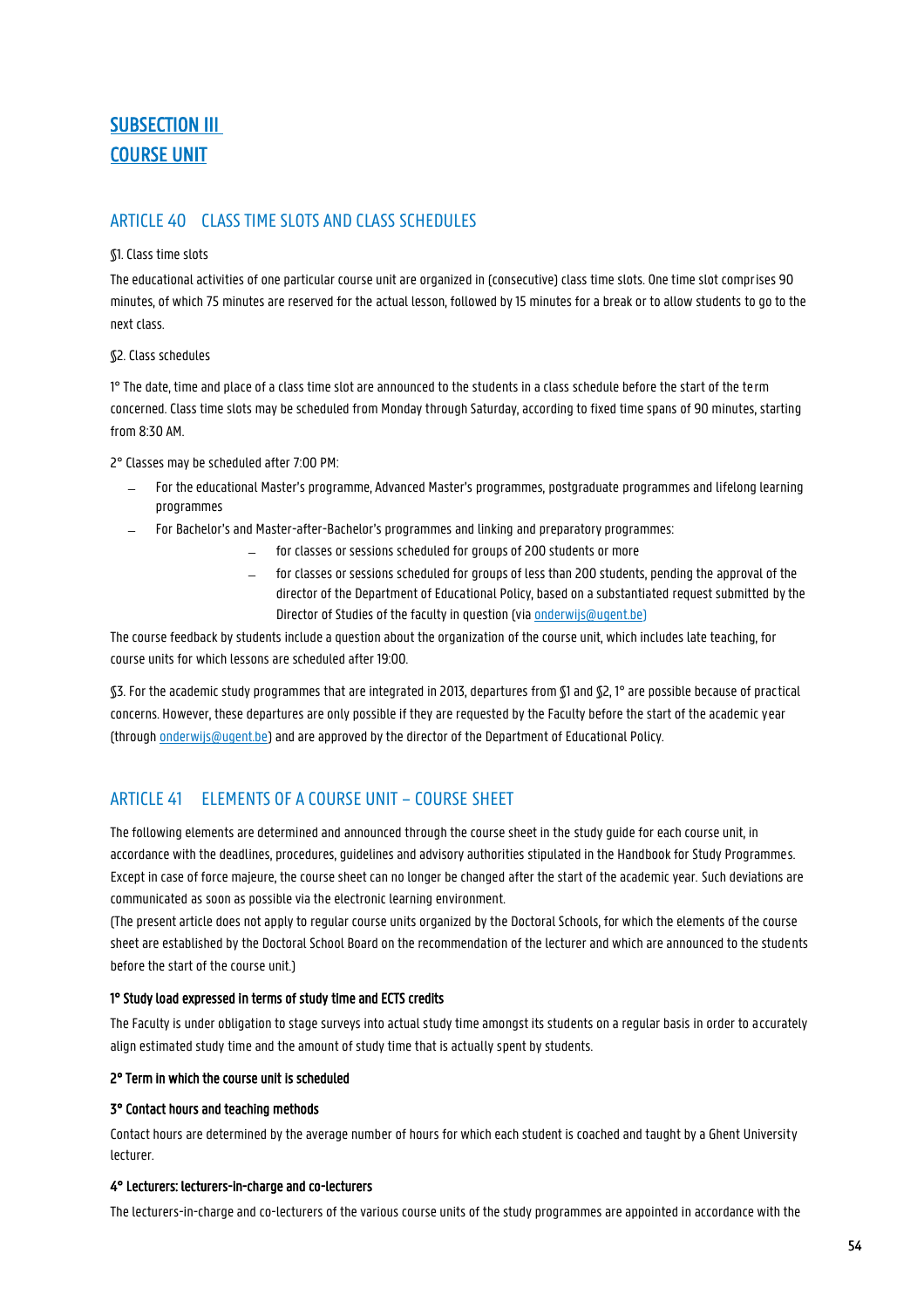regulations pertaining to the appointment of the lecturers and co-lecturers for the course units and their temporary replacement (cf. part XII)

As specified in the relevant regulations, the Faculty may – in exceptional cases – after the recommendation of the study programme committee and the Director of Studies, decide to replace the lecturer-in-charge during the course of the academic year. If this step requires an adjustment of the course sheet, this is to be done in accordance with the fixed procedure and students should be notified of in timely fashion.

#### 5° The department of the lecturer-in-charge

#### 6° Language(s) of instruction

7° Keywords

#### 8° Position of the course

This involves a short description of the place and purpose of the course unit (within the study programme).

#### 9° Contents

This is a description of the subject matter from the starting competencies to the learning outcomes.

#### 10° Starting competencies

These are the competencies needed to embark on a course unit. The starting competencies for each course unit form the basis for determining the standard learning track and the optimal order in which the course units are included in the curriculum within the context of a diploma contract. Within the context of a diploma contract, the student does not need to have acquired all of the aforementioned starting competencies before the course unit concerned may be included in the curriculum (see also article 30 \$4), unless a sequential progression is required by the Committee for Programmes, after the substantiated recommendation of the Faculty Council, on the proposal of the study programme committeeinvolved.

The fact that a learning outcome of a certain course unit is mentioned as a starting competence of another (subsequent) course unit does not imply that (part of) the learning outcomes of the first course unit have been acquired, when a student obtains a credit for the second course unit.

Within the context of a contract to obtain credits, the starting competencies of (prospective) students can be tested, in accordance with Article 31 §3.

#### 11° Learning outcomes

These are the competencies that are aspired within the course unit concerned.

12° Admissibility under a contract to obtain credits (cf. the provisions in article 31)

− r

13° Admissibility under an exam contract (cf. the provisions in article 30)

- − yes
- − no

#### 14° Learning materials and additional costs

This is an enumeration of the learning materials (specifying the exact or estimated price) and the additional costs involved in the course unit (e.g. laboratory materials, study visits, etc).

The learning materials may be in a language different from Dutch. If this is the case, this needs to be specified in this section.

#### **15° References to scientific publications marked as recommended reading**

#### 16° Course content-related student counselling

Counselling is offered to help students process the subject matter and attain the learning outcomes.

#### 17° Evaluation moment(s)

These are the moments at which study performance is evaluated by means of continuous or end-of-term assessment. For continuous assessment, the frequency and method of evaluation need to be expressly specified.

#### 18° Evaluation methods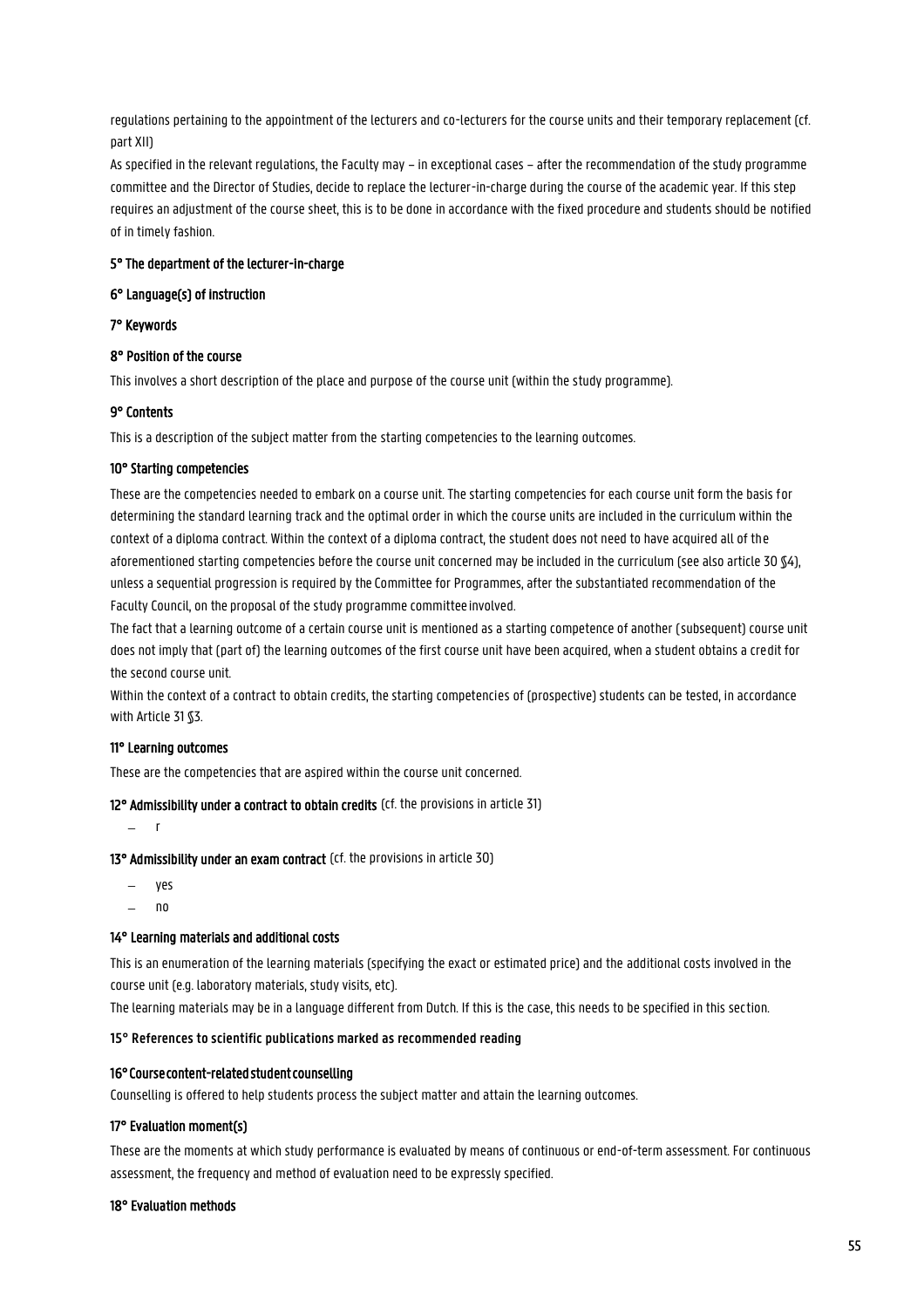These are the methods and contents of the evaluation(s) and the way these relate to the learning outcomes (oral, written, open book, multiple choice, etc).

Per examination opportunity, a different evaluation method may be planned in response to substantiated exceptions.

#### 19° Second exam opportunities for continuous assessment

- − yes
- − no
- − possible in modified form

#### 20° Calculation of the final marks and the terms and conditions to pass a course unit

If the evaluation consists of both continuous and end-of-term assessment and/or partial examinations (cf. article 50§5), then these marks are all factored in as part of the examination mark according to a fixed calculation that is determined in the course sheet. If there are any repercussions for students who are absent without any good reason or who do not participate in (part of) the evaluation, this should also be specified in the course sheet.

All the students that are enrolled for the relevant course unit are subject to these provisions.

21° Facilities for students with working student status (cf. article 25) The Faculty Council decides which study programmes will use these facilities.

#### 22° Alternating course units

The course sheet specifies in which academic year alternating course units are taught.

Whenever course units are taught on an alternating basis, the Faculties are required to make sure that students who are reenrolling for the course units concerned are able to sit the examinations for these course units.

#### ARTICLE 42 OPTIONS WITHIN STUDY PROGRAMME OVERVIEWS

§1. The first year of a standard learning track of a Bachelor's programme does not include any elective course units. Departures from this rule are possible for language-specific elective courses and for other course units after a substantiated request with the Committee for Programmes.

§2. The inclusion of an elective course unit or a specific minor or major in the student's curriculum is to be approved by the Curriculum Committee on the basis of the student's choices within the study programme overview.

With an open list from which non-nominally listed course units may be chosen, the Curriculum Committee cannot refuse any course units that appear on the list of university-wide elective course units, as approved by the Executive Board, if the following cumulative conditions are met:

The student in question has not yet taken up another university-wide elective course unit within the study programme concerned; There is no overlap of learning outcomes with course units in the study programme overview concerned.

§3. When an exemption is granted for a(n) (elective) course unit in application of article 29, the Faculty cannot impose an alternate course unit.

There is one exception to this rule, in which case the Curriculum Committee can impose (an) alternate course unit(s) amounting to at least as many ECTS credits: in an initial Master's programme, if the student in question has already taken up the course unit in a Bachelor's programme that directly precedes the Master's programme or in the linking or preparatory programme for that Master's programme.

§4. The lecturer-in-charge needs to formulate a recommendation if students choose an elective course unit that is part of another study programme than the one for which they are enrolled and special access requirements are in place for this course unit. If no message to the contrary is received from the lecturer-in-charge within 7 calendar days, this recommendation is assumed to be positive. Prior to this, students may also obtain advice from the Faculty learning track counsellor regarding the extent to which they hold the starting competencies that are required for the course unit concerned. If no specific starting competencies are formulated for a particular course unit, this advice is assumed to be positive, if no message to the contrary is received from the lecturer-incharge involved within 14 calendar days.

Students may not take up any course units as elective courses, for which a departure was granted in application of article 56 §1, if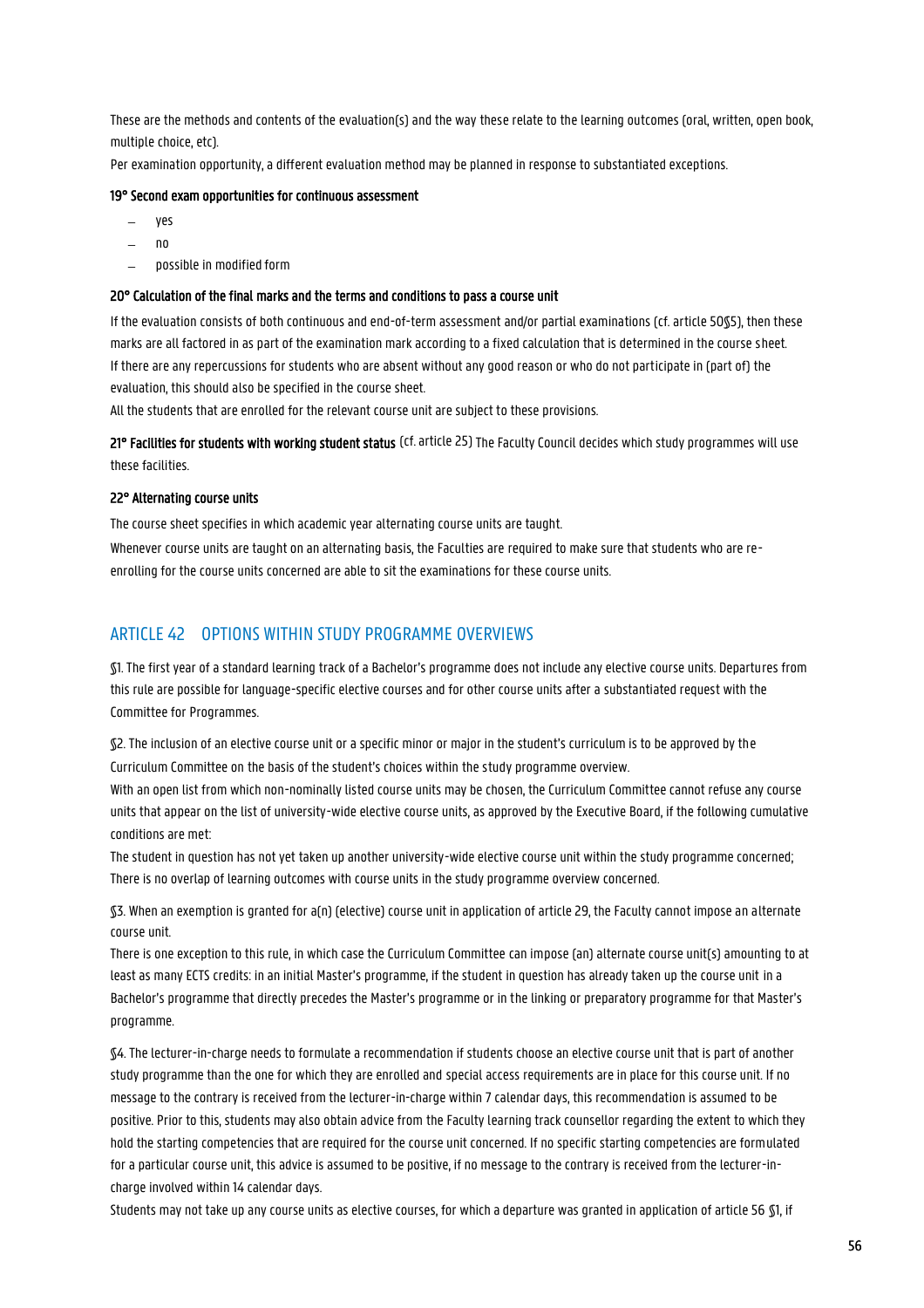they are not enrolled in the study programme involved.

§5. Students can appeal against an unfavourable decision on a request concerning the composition of a curriculum. They may file this appeal with the appeals body designated for this purpose by the Faculty Council (cf. article 30§6).

§6. The present article does not apply to the doctoral training programme.

## ARTICLE 43 MASTER'S DISSERTATION COURSE UNIT

As a course unit, the Master's dissertation is scheduled during the final year of the standard learning track of the Master's programme. Exceptions may be granted in response to a substantiated request, after a positive recommendation from the Institutional Programmes Committee and the approval of the Executive Board. With the approval of the Institutional Programmes Committee the Master's dissertation may be spread across several years of the standard learning track of a specific study programme.

### ARTICLE 44 ORGANIZATION OF COURSE UNITS WITHIN THE SEMESTER SYSTEM

§1. Course units are taught and evaluated within one term (cf. article 2).

§2. In contravention of §1, course units may be organized as full-year course units in the following cases:

- − If they are organized in the first year of the standard learning track of a Bachelor's programme.
- − If they are integration course units.
- − If the learning process or the organization of the educational activities requires a level of continuity or development that cannot be accomplished within the time span that is laid down for the educational activities in one term.

Any such departures are granted by a decision by the COP. Such a decision shall be based on the comprehensively substantiated recommendation of the relevant Faculty Council regarding the proposal made by the relevant study programme committee (with the exception of the course units organized by the Doctoral Schools). Once such a departure has been granted for a course unit, the departure remains in force until the Faculty Council concerned

decides to organize the course unit again and evaluate within one term. This departure does not need to be requested for the Master's dissertation and the work placement.

The educational activities of a full-year course unit cannot continue in the examination periods, the catch-up week or the periods in which educational activities and evaluations are suspended (cf. article 2), barring exceptions approved by the COP.

§3. In contravention of §1, regular course units may be organized as a summer school, if the following cumulative conditions are met:

- the course unit in question is an elective course unit;
- − the elective course unit only contains continuous assessment;
- − a second examination opportunity is not obligatory.

These departures are allowed by a decision by the COP on the basis of an extensively substantiated recommendation of the relevant Faculty Council concerning the proposal of the study programme committee involved. As soon as such a departure is granted for a course unit, this decision will remain valid until the Faculty Council in question takes another decision.

## ARTICLE 45 LANGUAGE IN WHICH THE COURSE UNITS ARE TAUGHT

§1. Course units from Dutch-language Bachelor's programmes and Master's programmes subsequent to a Bachelor's programme (ManaBa) may be taught in a language other Dutch, in the following cases:

1° if the course unit has this language as its subject;

2° if the course unit is taken at a different institute of higher education with the approval of the Faculty; 3° if the course unit is taught by a visiting professor who speaks a foreign language;

4° if using a foreign language for the course unit is an added value for students and is considered to be functional for the study programme.

Cases 1 and 2 are allowed without any restrictions.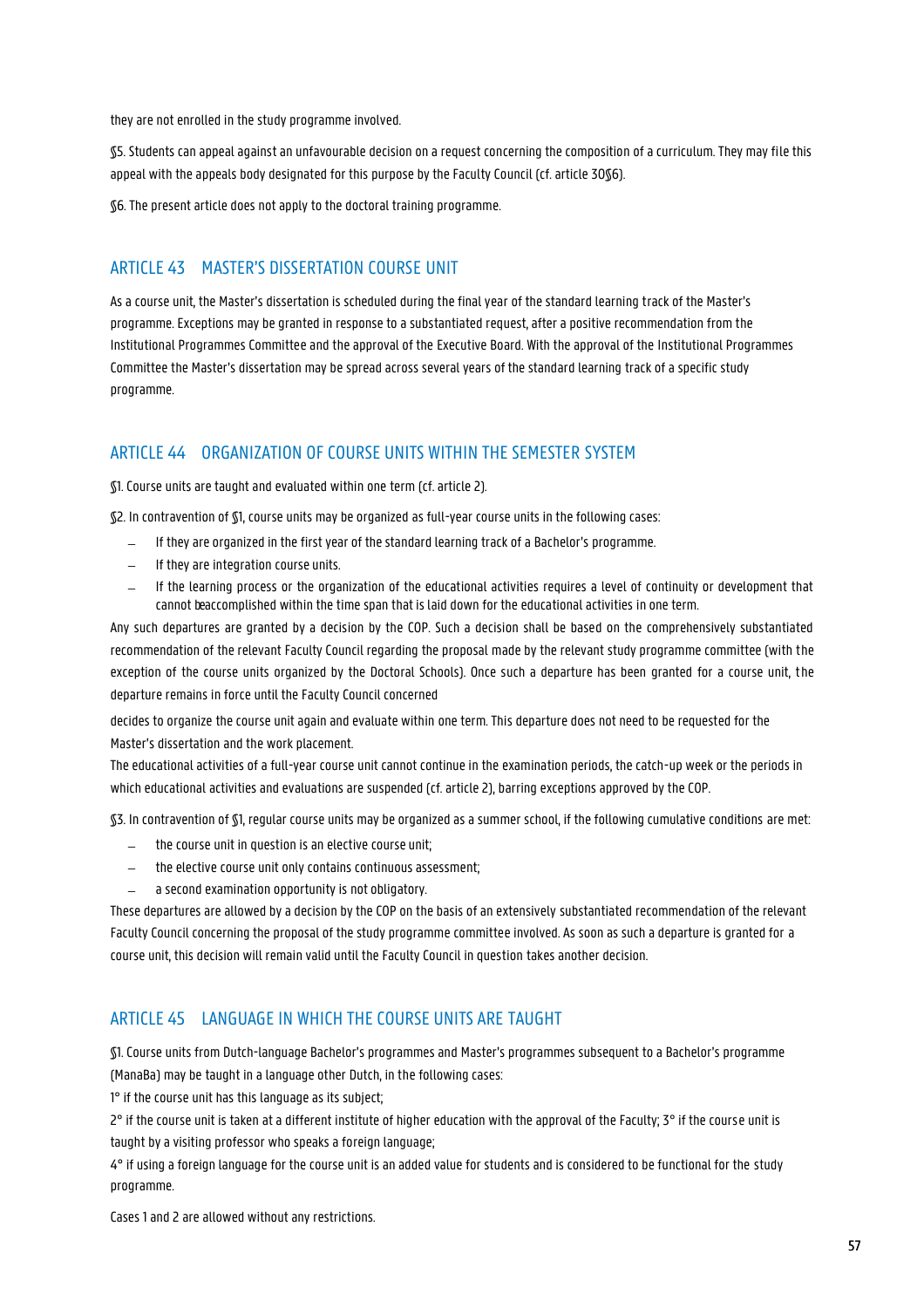Cases 3 and 4 are not allowed to jointly amount to more than 18.33% of the study programme concerned, if the study programme is a Bachelor's programme, and no more than 50% if it is a Master's programme subsequent to a Bachelor's programme. The language of instruction of a course unit is determined by the Faculty Council, after the recommendation of the Director of Studies. If the Faculty considers the use of a foreign language to be an added value for students and a functional element of the study programme, this is to be expressly and comprehensively substantiated.

§2. Language coaching measures need to be taken in the study programme overview of a Bachelor's programme in Dutch and a Master's programme subsequent to a Bachelor's programme (ManaBa) with foreign-language course units.

§3. For Advanced Master's programmes, foreign-language course units are allowed without any restrictions.

§4. Assignments of course units that are taught in Dutch can be drawn up and/or defended in a language other than Dutch. To do so, students need permission from the Faculty, except if the subject of the assignment is the language other than Dutch itself. If the Master's dissertation within a Dutch- language study programme is drawn up in a language other than Dutch, students shall be required to provide a summary in Dutch (see also article 59, §1, 3° on the language of the Master's dissertation.

### ARTICLE 46 COURSE UNITS AT A DIFFERENT INSTITUTION

§1. Elective course units at a different university recognized by the Flemish Community

In application of an agreement between the various universities recognized by the Flemish Community, students may take a course unit as an elective course unit within their personal curriculum at a different institution with the approval of both institutions. This arrangement only applies to students who are enrolled under a diploma contract for a Bachelor's programme, a Master's programme, or a doctoral training programme.

§2. Course units at the institutions of Ghent University Association (AUGent)

In application of the agreement between Ghent University, University College Ghent, University College West Flanders and Artevelde University College Ghent, students who are enrolled under a diploma contract may take a course unit within their study programme overview at one of the above university colleges, provided that the course unit concerned is not taught within a study programme at Ghent University.

§3. In application of an agreement (and in compliance with the applicable education and examination code), students may take part in educational activities and evaluations at another Belgian university college or university, in another institute of higher education that is officially registered, in a registered institute of higher education, at the Royal Military School in Brussels or a foreign institute of higher education, insofar as these institutions offer a study programme of at least 3 years.

For study programmes involving mandatory student mobility, the volume of this obligation is specified in the study guide.

§4. All Ghent University students who spend part of their study programme abroad (e.g., taking up course units at a foreign institution, an internship, research in the context of their Master's thesis or a compulsory study trip) must register as exchange students in Oasis before the deadline (as stated in the application procedure). Students who do not receive funding through Ghent University for their stay abroad must also complete this registration.

Students without registration in Oasis before the first Monday of the month preceding the month of departure cannot be allowed to spend part of their education abroad. In exceptional circumstances (e.g., for security reasons or for reasons that hinder the academic activities abroad), the university board has the right to withdraw this permission to spend part of the study programme abroad or to oblige students who are abroad to return. Academic recognition is not guaranteed for students without permission and no support is provided by Ghent University for the study stay abroad.Academic recognition cannot be guaranteed for students who have not registered their study abroad, or who have not registered it on time, nor can the regular supervision by Ghent University of the study abroad be guaranteed.

#### ARTICLE 47 PROVISIONS FOR EDUCATIONAL ACTIVITIES

§1. Anyone who takes part in the educational activities (including continuous assessment) – both lecturers and students – are expected to show mutual respect. Among other things, this means that these activities are not to be wilfully disrupted. Students who wish to take part in educational activities, including continuous assessment, are assumed to be present from the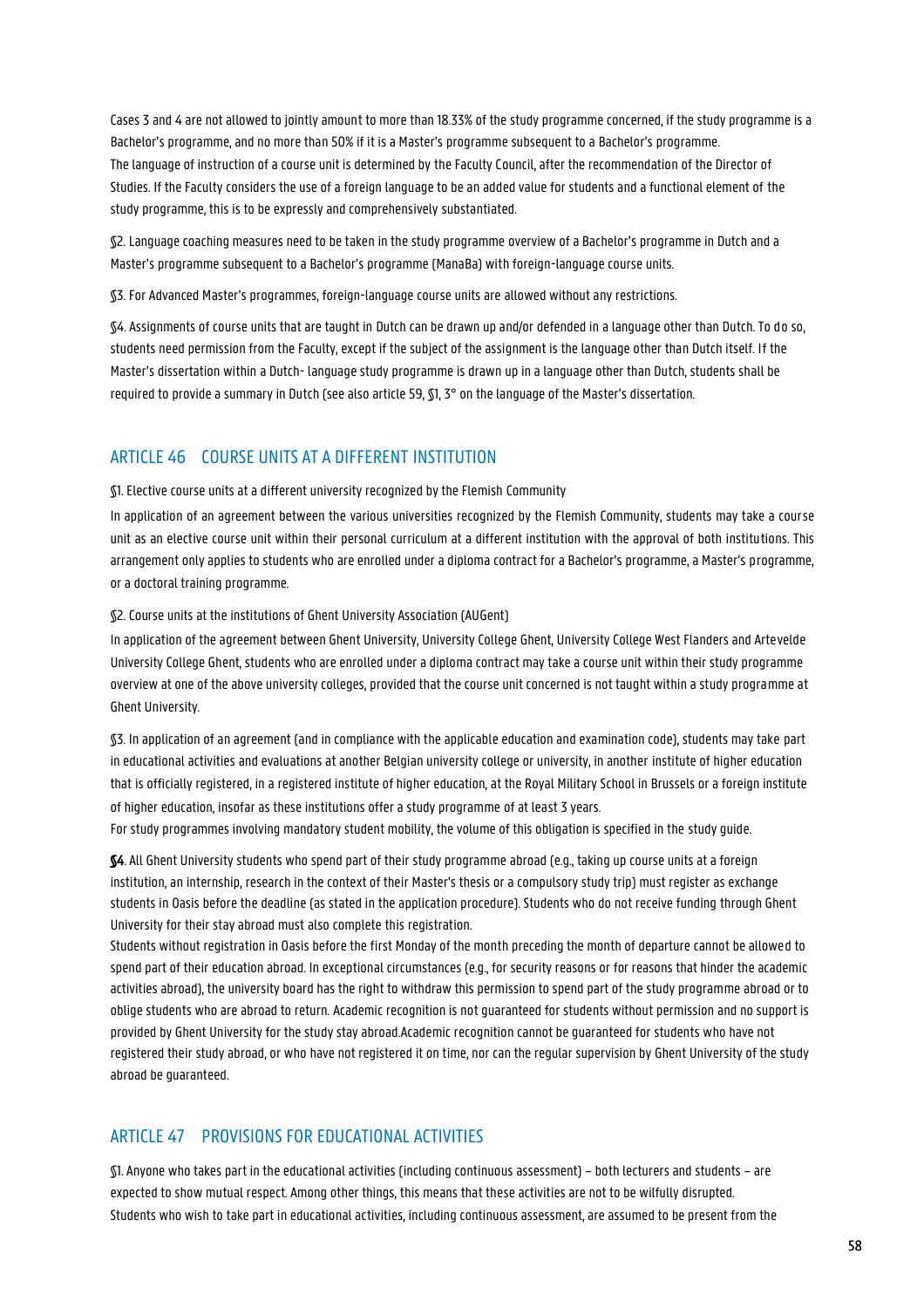announced start to the announced end of these activities.

As far as the lecturers are concerned, the educational activities are expected to take place as announced, including continuous assessment. This means that the time at which the activities start, as well as the time when they end is respected. Any amendments need to be communicated beforehand.

§2. The lecturer or counsellor can prohibit students who wilfully disrupt the educational activities, including continuous assessment, from taking further part in these activities as a disciplinary measure. This measure only concerns the activities where the disruptive behaviour occurred and is effective immediately.

§3. Students who repeatedly and wilfully disrupt educational activities, including continuous assessment, may be denied access to all the remaining educational activities of the same course unit. This measure is only possible if the lecturer or counsellor cautioned the student in question at a previous occasion, informed him/her that the behaviour is not tolerated and pointed out the possible consequences.

After the student has had the opportunity to be heard, the Dean may decide to take the above-mentioned measure. This decision is reported to the director of the Department of Educational Policy.

Students who, because of this measure, are denied access to the further educational activities are allowed to participate in the continuous and end-of- term assessment, except if the continuous assessment takes place during the educational activities.

§4. During the educational activities, including continuous assessment, students need to be able to identify themselves by means of their student card, identity card or any other official proof of identity. At the first request of the lecturer or counsellor, they are required to present this card or proof.

§5. Students are not allowed to use any means of image and/or sound recording to register the educational activities (including continuous assessment and feedback) and projected teaching materials without prior consent. This is regarded as disrupting the educational activities. Furthermore, the recording is inadmissible as evidence in administrative or legal proceedings and is to be destroyed at the first request.

Students may ask the lecturer in question for permission to use means of image and/or sound recording to register the educational activities and teaching materials. They are required to specify what, how, when and for what purpose they will record. The recording must not be used for any other purposes than for what the lecturer in question has granted permission. Ghent University reserves the right, in order to carry out the teaching assignment of Ghent University in the public interest, to record lessons and to make them available and reuse them later or simultaneously via the electronic learning environment to students and teaching staff for educational purposes, provided that the students participating in the lessons are informed of this at the start of the lessons. Students participating in these lessons can thereby be portrayed for recording and distribution within the electronic learning platform, should they come into the picture.

§6. It is not permitted either for students to share for payment and/or profit, image and/or sound recordings and all forms of course and examination material (syllabi, exercises, presentations, examination questions, lesson notes, lesson recordings, etc.) without permission of the lecturer in question and, if applicable, the author. This may give rise to disciplinary proceedings against the student(s) involved in accordance with the Disciplinary Regulations for Students.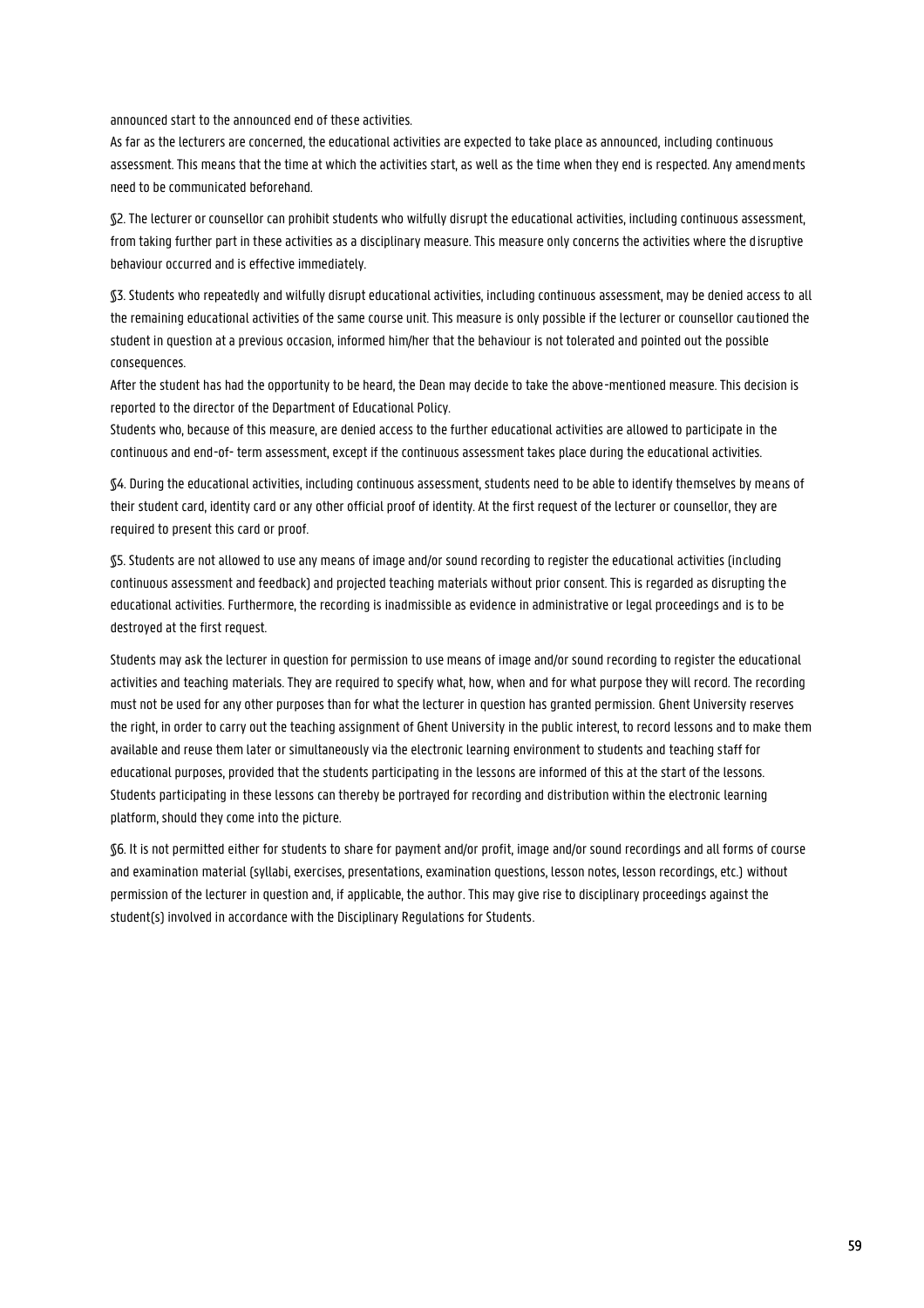# PART III EXAMINATION CODE

## ARTICLE 48 SCOPE

§1. The present examination code is intended as a minimal framework for all evaluations at Ghent University and may be complemented with specific provisions by the Faculties.

Departures from the examination code and the specific examination code can only be granted by the Board of Governors in response to a substantiated request from a Faculty Council and after the recommendation of the Educational Council. The Board of Governors expressly determines the period of validity of the granted departures. The examination code, the Faculty supplements, and any departures approved by the Board of Governors are to be communicated to students in electronic format.

§2. The general examination code for evaluations at Ghent University comprises parts I up to and including V.

§3. Evaluations as part of interuniversity Master's programmes for which students can enrol at more than one university are governed by the examination code for the interuniversity study programmes for which students can enrol at more than one [university.](https://www.ugent.be/student/nl/studeren/regelgeving/interuniversitairoer.pdf)

§4. Study programmes organized with other institutes of higher education from the Flemish or French Community or abroad may be subject to the specific examination code agreed between the institutions and approved by a separate decision of the Board of Governors at Ghent University.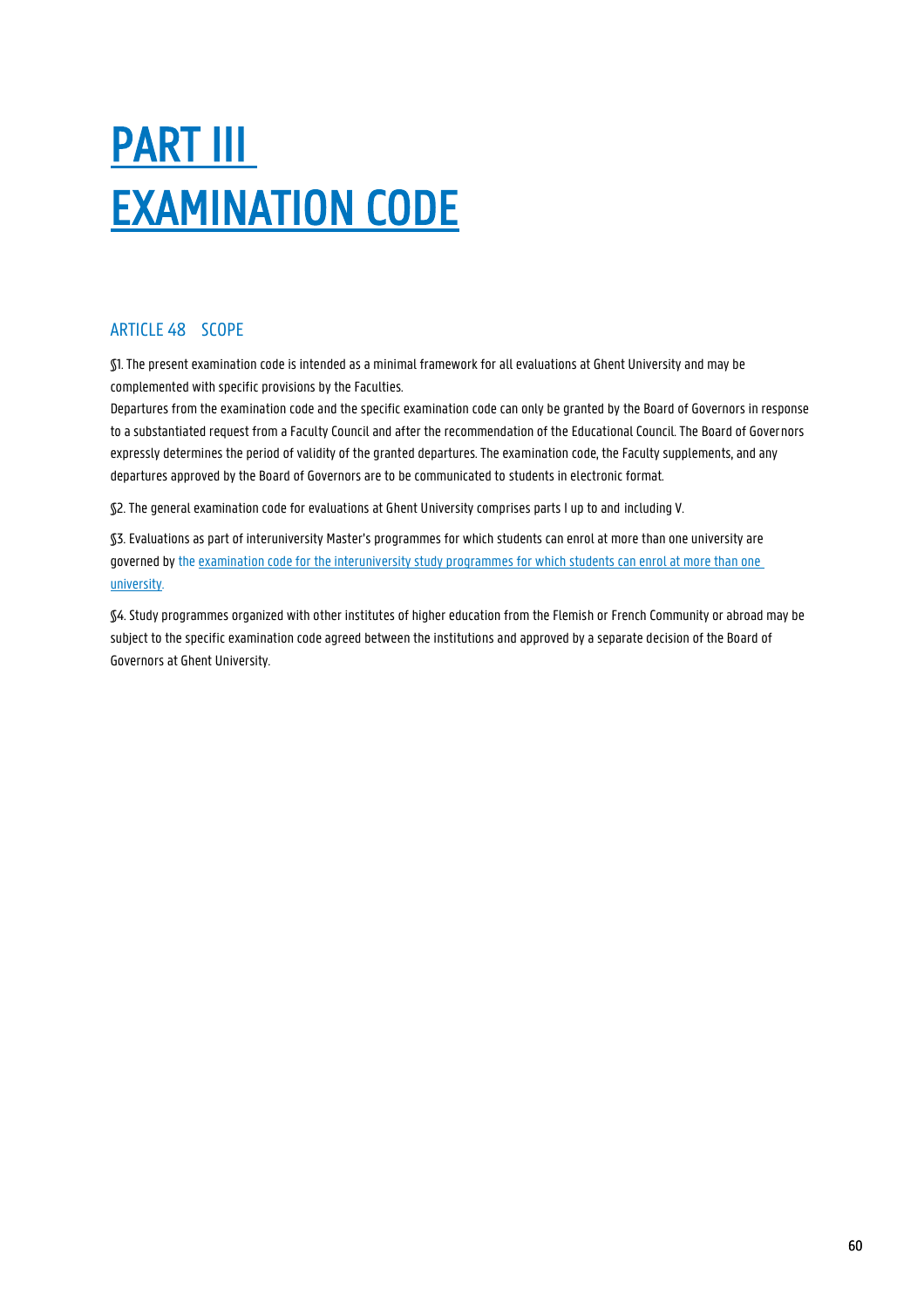## SECTION I ASSESSMENT PER COURSE UNIT

## ARTICLE 49 PREPARING EVALUATIONS

§1. Prior to the start of educational activities for each course unit, each lecturer needs to determine the subject matter for the evaluation in appropriate learning materials.

§2. All lecturers need to use questions and/or exercises in their educational activities, which reflect the concrete requirements of the evaluation.

## ARTICLE 50 EVALUATION MOMENTS

§1. Prior to the start of enrolments, students are provided with detailed information regarding the evaluation moment(s) for each course unit in the course sheet, in accordance with article 41. Irrespective of the type of contract that the students concluded, evaluations are required to take place in accordance with the evaluation moment(s) mentioned in the course sheet.

§2. There are two types of evaluation moments: continuous assessment and end-of-term assessment (i.e. examinations). These two types of evaluation moments may be combined to evaluate a student's performance for a specific course unit.

#### §3. End-of-term assessment (i.e. 'examination/exam')

The examinations of the first examination opportunity are administered in the first-term examination period or in the second-term examination period in accordance with the term in which the course unit has been scheduled; the examinations of the second examination opportunity of all course units are administered in the resit examination period (cf. article 2).

Examinations can either be oral and/or written. It is the task of the Study Programme Committee to ensure fair evaluation methods and study load in accordance with the assessment vision of Ghent University.

#### §4. Continuous assessment

The dates and nature of the continuous assessment are announced beforehand. Continuous assessment can occur both during and outside of the examination periods, but not in the recess periods (with the exception of summer recess) and uniform closing days of Ghent University (cf. article 2). Continuous assessment also includes practicals, projects, portfolios, participation in seminars, work placements, exercises, practical projects, clinics, tests etc imposed on students as part of their study programme overview, the results of which are factored in as part of the examination mark.

At the start of the academic year, the course sheet specifies which course units apply continuous assessment.

The results of the continuous assessment are to be announced as quickly as possible to students. Students will receive mid-term feedback, so that they can still adjust and improve their performance.

It is the responsibility of the study programme committee to ensure equitable evaluation methods and study load in accordance with the assessment vision [of Ghent University.](https://onderwijstips.ugent.be/en/tips/toetsvisie-en-toetsbeleid/)

#### §5. Partial examinations

Partial examinations are mandatory for full-year course units of the first year of the standard learning track of a Bachelor's programme (cf. article 44 §2), except for integration courses and/or if a system of continuous assessment is used. They are not allowed in any other cases, unless a full-year course unit is also organized at the same time in the first year of the standard learning track of a Bachelor's programme.

Partial examinations are organized in the first-term examination period.

The marks obtained for a partial examination are communicated to the students as soon as possible and only count for a part of the examination mark of the first examination opportunity if the student has passed it. Neither the mere participation in a partial examination, nor the mark obtained for such an examination may be regarded as a precondition to pass the entire course unit (which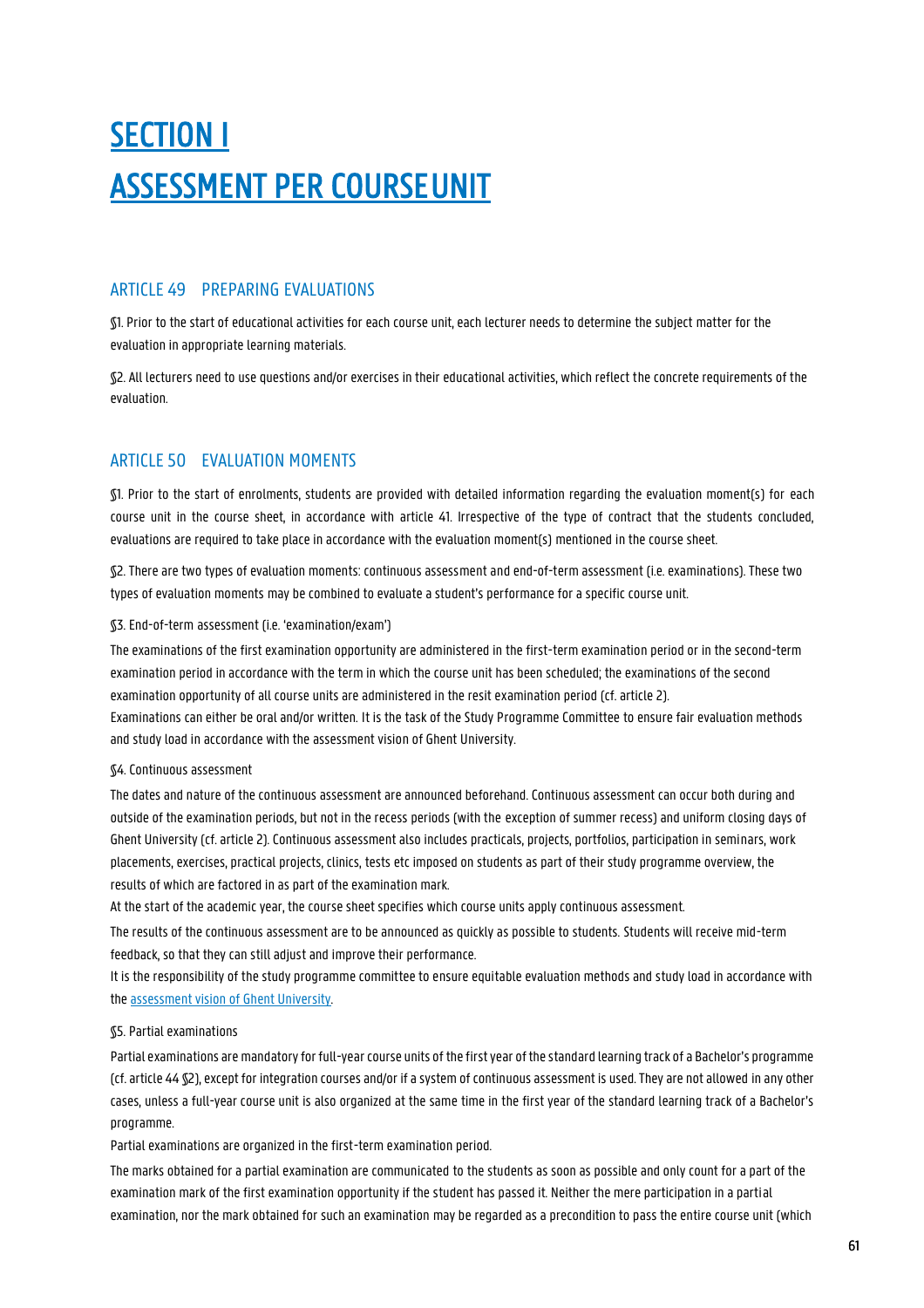is possible for non-continuous assessment).

If partial examinations are organized, it is possible that a part of the content or skills that are to be learned are no longer tested in the next examination in the second-term examination period.

Students who passed a partial examination may choose to retake an examination on this specific content or these skills in the second-term examination period. In this case, the last mark that was obtained is assumed to be the final mark for that part of the exam.

Marks for partial examinations can never be transferred to the resit examination period (exceptions are possible) or the following academic year.

Exceptions to these stipulations may be granted by the COP, after the recommendation of the Faculty Council, at the request of the study programme committee involved.

#### ARTICLE 51 EVALUATION METHODS

§1. Prior to the enrolment period, students are provided with detailed information regarding the evaluation method(s) for each course unit in the course sheet, in accordance with article 41.

§2. Irrespective of the type of contract that the student has concluded, evaluations occur in a uniform manner. However, students may be given permission by the Dean to be examined in a manner that is different from the prescribed method, provided that they have acute and good reasons to request this and the dean has consulted the lecturer-in-charge involved. In order to get this permission, students are to address a prior request to the Dean in writing and send a copy of this request to the lecturer-in-charge.

§3. If an evaluation cannot take place at the scheduled time (cf. article 25§5 and article 75), another type of evaluation method may be used, on condition that both the lecturer-in-charge and the student in question agree to this.

§4. If a replacement examiner is appointed in application of Article 76, another form of evaluation may be used, subject to the approval of the director of the Department of Educational Policy and subject to the agreement of the student(s) involved. However, the agreement of the student(s) concerned is not required if the examiner is unable to take examinations for a substantial part of the examination period due to force majeure (e.g. long-term illness, pregnancy, maternity leave).

## ARTICLE 52 ORGANIZATION OF EXAMINATIONS

§1. The Faculty Councils are in charge of coordinating and organizing the examinations.

§2. There are three examination periods in each academic year, which are laid down in the academic calendar. First- and second-term course units are evaluated in the first- or second-term examination period respectively. End-of-term assessments of full-year course units always take place in the second-term examination period, unless departures from this rule have been granted pursuant to article 48 §1. All course units may be evaluated in the resit examination period, without prejudice to the provisions of article 55 §2.

#### ARTICLE 53 PROVISIONS FOR ASSESSMENT

§1. Examinations (end of term assessments) take place between 8:00 AM and 8:30 PM and cannot take more than four consecutive hours, unless, pursuant to the application of Article 25, additional time may be granted (one fourth or a maximum of one hour extra). Examinations cannot be held on Sundays or official holidays. They take place in the location(s) specified by the Faculty.

§2. Regardless of the number of lecturers per course unit, during the regular examination period only two examinations may be staged for one course unit, for example one theoretical examination and one examination on practicals or exercises, or for example a written and an oral examination. The examination sessions are required to be contiguous, without any interruptions of examinations on other course units. In consultation with the faculty Director of Education, this can be deviated from very exceptionally and only for organizational reasons.

§3. The lecturer-in-charge is responsible for the examination and may appoint co-lecturer(s) and other academic staff members to assist him/her, for example to invigilate during an exam.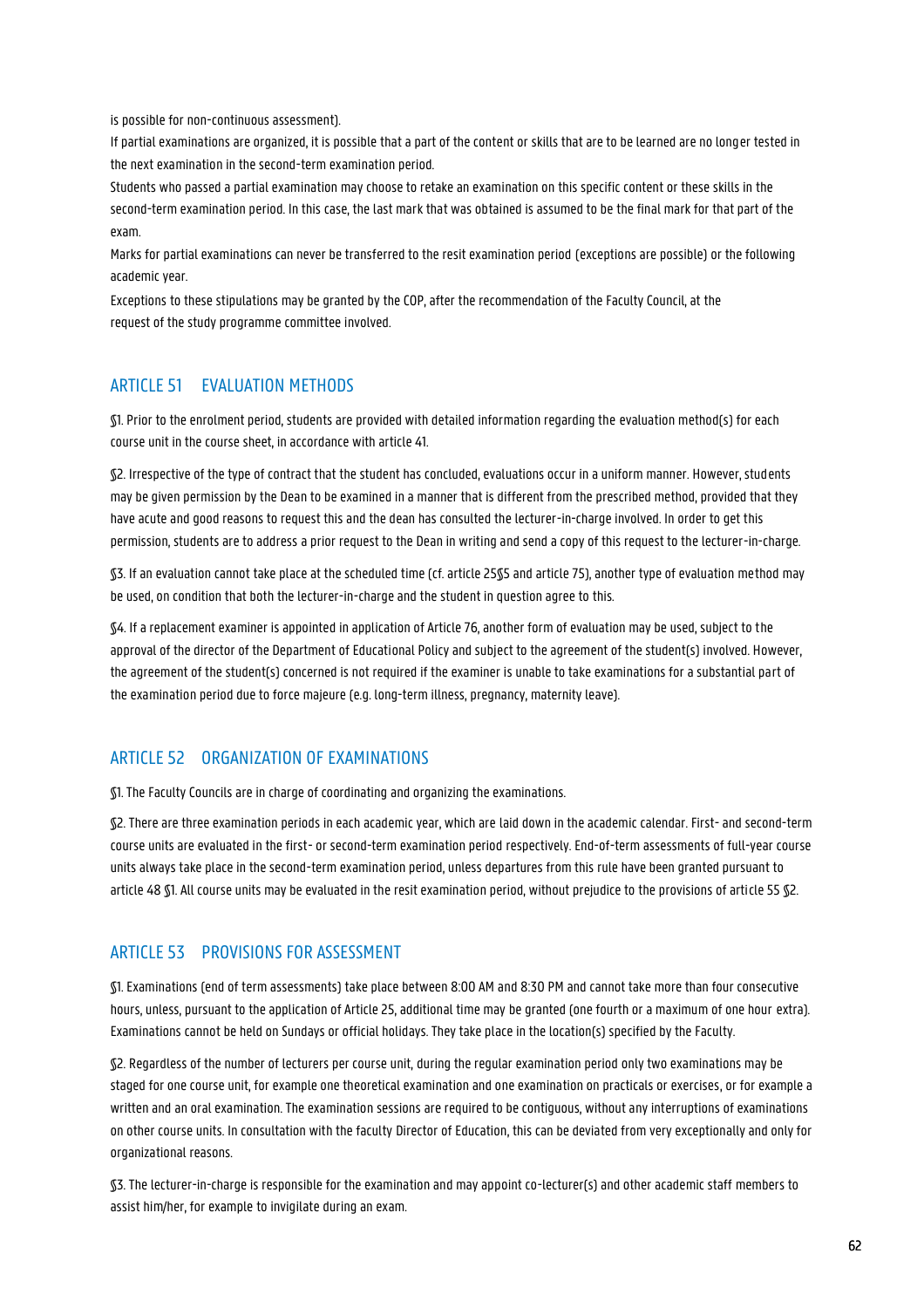The lecturer-in-charge or co-lecturer always needs to be present at an oral examination. For other forms of end-of-term assessment, the lecturer-in- charge or co-lecturer needs to be available in any case. If this is not possible, article 76 applies. In any case, someone always needs to be present to provide explanations, if necessary.

§4. All means of image and/or sound recording of assessments by students, observers or third parties is not allowed. Recordings are inadmissible as evidence in administrative or legal proceedings and are also to be destroyed at the first request.

§5. The recording of an assessment by the examiner and/or the observer via sound and/or video recordings with a view to the evaluation of the assessment, feedback and the prevention and investigation of irregularities or fraud is permitted for the implementation of the teaching assignment of Ghent University in the public interest, provided the student is informed of this before the start of the assessment.

In order to prevent irregularities or fraud in online assessments, the student can be asked to give a 360° view of the room in which s/he is located and proctoring software can be used. The student must have been informed of this prior to the online assessment.

Said sound and/or image recordings can only be used for the above-mentioned purposes and must be destroyed after one year after the academic year concerned.

§6. Unless expressly communicated otherwise to students, it is not allowed to use any tools or resources during examinations.

§7. The wilful disruption of an end-of-term assessment will be sanctioned in accordance with article 78.

## ARTICLE 54 EXAMINATION REGULATIONS

§1. For each year of a standard learning track and for each examination period, a set of comprehensive and detailed examination regulations are compiled under the responsibility of the Faculty Council.

These regulations comprise:

- the schedule, the location and the time of the start of the examinations;
- − the contact details of the Examination Office, the chair and secretary of the Examination Board, the Faculty ombudsperson and the Student Counselling Service.

§2. The dates are established in joint consultation with the student representatives in such a way that each student in a standard learning track is given a reasonable amount of time to prepare for the exams and an equitable spread of examinations of mandatory course units across the examination period as a whole. If the exam schedule is deemed unreasonable for a specific group of students, a second examination day can be staged for this group.

§3. Exam schedules are sent by the Faculties in electronic format by 26 November 2021 at the latest for the first-term examination period, by 18 March 2022 at the latest for the second-term examination period and by 13 July 2022 at the latest for the resit examination period.

§4. The Faculties may require students to confirm ahead of time that they will be taking an exam.

§5. All Faculties are required to set up a permanent Examination Office, if necessary for each separate study programme. The Examination Office can be contacted for all questions and comments about the exam schedule, as well as (but not limited to) the following:

- − changes to the exam schedule;
- − certified absences;
- − all events which may jeopardize the exam schedule or prejudice the smooth course of examination proceedings.

#### ARTICLE 55 EXAMINATION OPPORTUNITIES

§1. Without prejudice to the provisions of article 24 §9, in the third section of this paragraph and in §3 and §6 of the present article, and with the exception of exemptions and previously obtained credits, students are entitled to two exam opportunities per academic year for each course unit of the curriculum: one in the first-term examination period or the second-term examination period, respectively, and one in the resit examination period.

Students who fail are automatically registered to take part in the second exam opportunity.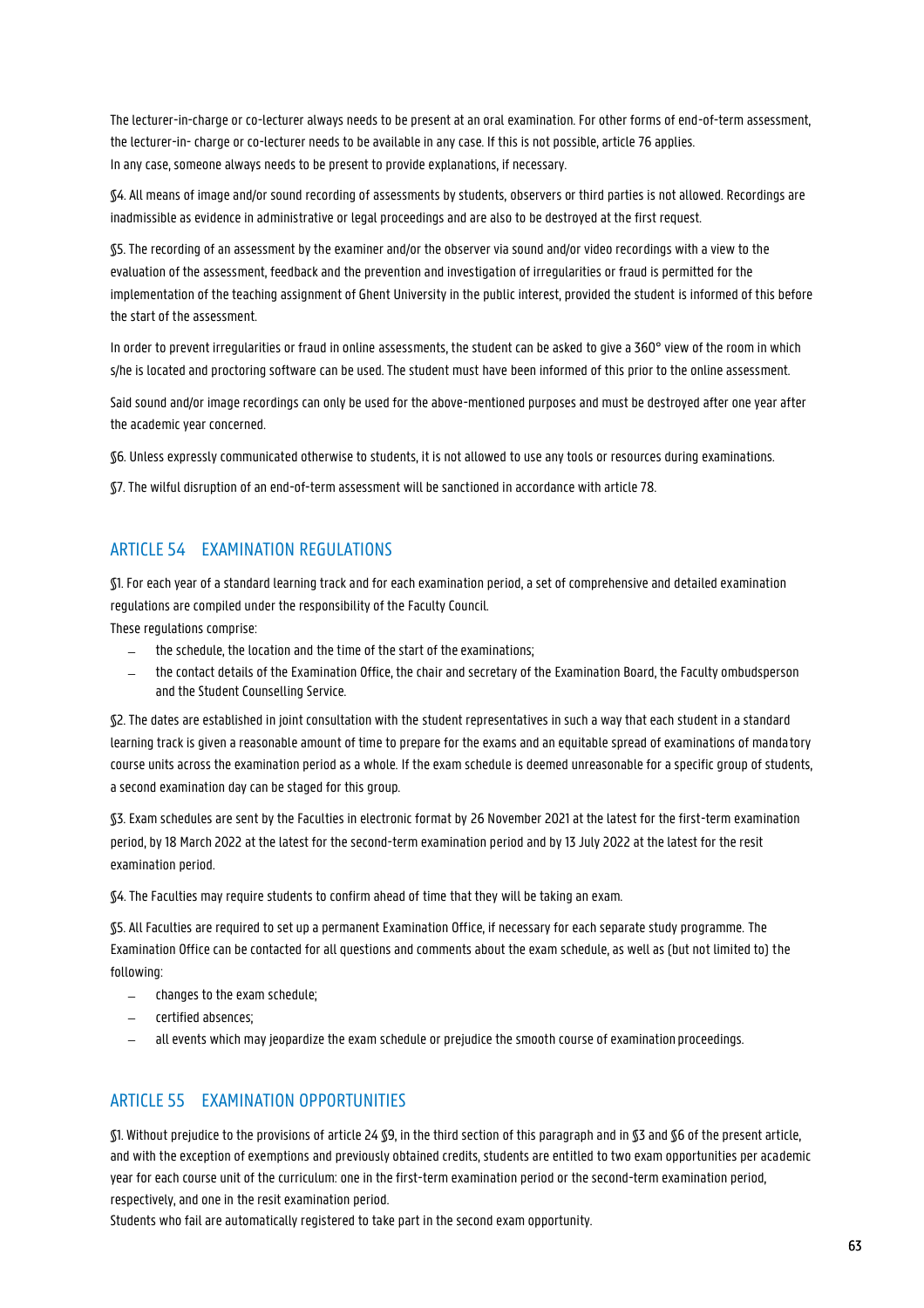Students have the right to make use of the examination opportunities provided for each course unit, regardless of their participation in any continuous assessment.

For continuous assessment purposes of course units however, either the second exam opportunity may be made available by way of a compensating activity between the first and the second examination opportunity or there may just be one examination opportunity available to students. The Faculty decision on this matter is detailed in the course unit's course sheet.

Students of the Educational Master's programme who can graduate after the first term of the current academic year and have resit examinations for first-term course units are exceptionally allowed to take their resit examinations during the second-term examination period, unless the lecturer-in-charge reasons that this is not feasible. If such students wish to make use of this right, they must inform the lecture-in-charge and the Examination Office of this before April 30.

§2. Students are entitled to avail themselves of the resit examination opportunity for each course unit for which they were unable to obtain a credit certificate in the first- or second-term examination period.

§3. Students cannot retake an examination in the second examination opportunity for a course unit for which they have already obtained a credit certificate.

§4. Students can no longer include in their curriculum a course unit for which they have already obtained credits for a period of 5 academic years, counting from the academic year after the one in which the credits were obtained.

§5. Students who are no longer enrolled for a course unit (in application of article 30§5 or article 34) lose the right to all accompanying examination opportunities from the registered date of these changes to the curriculum or the enrolment onwards.

§6. Outgoing exchange students have a right to the number of examination opportunities that the receiving institution is offering them per academic year per course unit. Additional examination opportunities at Ghent University are not possible.

### ARTICLE 56 EXAMINATION MARK

§1. The result of the evaluation is expressed as a single examination mark per course unit.

The final examination mark is determined by the lecturer-in-charge of the course unit concerned. This examination mark is a whole number, ranging from 0 up to and including 20, calculated as specified in the course sheet (cf. article 41, 20°). Marks are rounded off according to the generally accepted principles, unless there are serious grounds to depart from these: 0.5 and higher are rounded up, whereas anything less than 0.5 is rounded down.

If a student is absent from an evaluation, his/her examination result can only be "absent" if s/he was absent from all parts of the evaluation.

In exceptional cases, the examination results for Advanced Master's and postgraduate programmes and the doctoral training programme may be formulated as "passed" or "not passed". For Advanced Master's and postgraduate programmes, such departures may only be approved by the director of the Department of Educational Policy, on the basis of a comprehensively substantiated recommendation of the Faculty Council on the relevant proposal of the study programme committee involved. The faculty application file needs to be submitted to the Department of Educational Policy throug[h onderwijs@ugent.be \(](mailto:onderwijs@ugent.be)see also article 73§3). The course units in question may not be taken up in the curricula of students who are enrolled for another study programme than the one for which the departure was allowed.

For course units taken at a foreign higher education institution as part of an exchange within the regular Bachelor's or Master's programme, the examination results can exceptionally be formulated as "pass" or "fail" if, due to a lack of indication about the assessment of the examination mark no point conversion is possible, see art. 56 §4.

An examination mark can only be recorded for the course units that are included in the student's curriculum (see also article 55 §5), with the exception of exemptions and previously obtained credits, as specified under article 30.

§2. Within one and the same examination period, students can only be evaluated once for the same course unit.

§3. Transferring of examination marks and of partial results other than the results of a partial exam (regarding the results of a partial exam, see art. 50)

1° Examination marks below 10 out of 20 cannot be transferred to another examination period.

2° Partial results cannot be transferred to another examination period. Exceptions to this rule are the following:

partial results for which it is stipulated in the explanatory notes to the calculation of the examination mark (cf. article 41,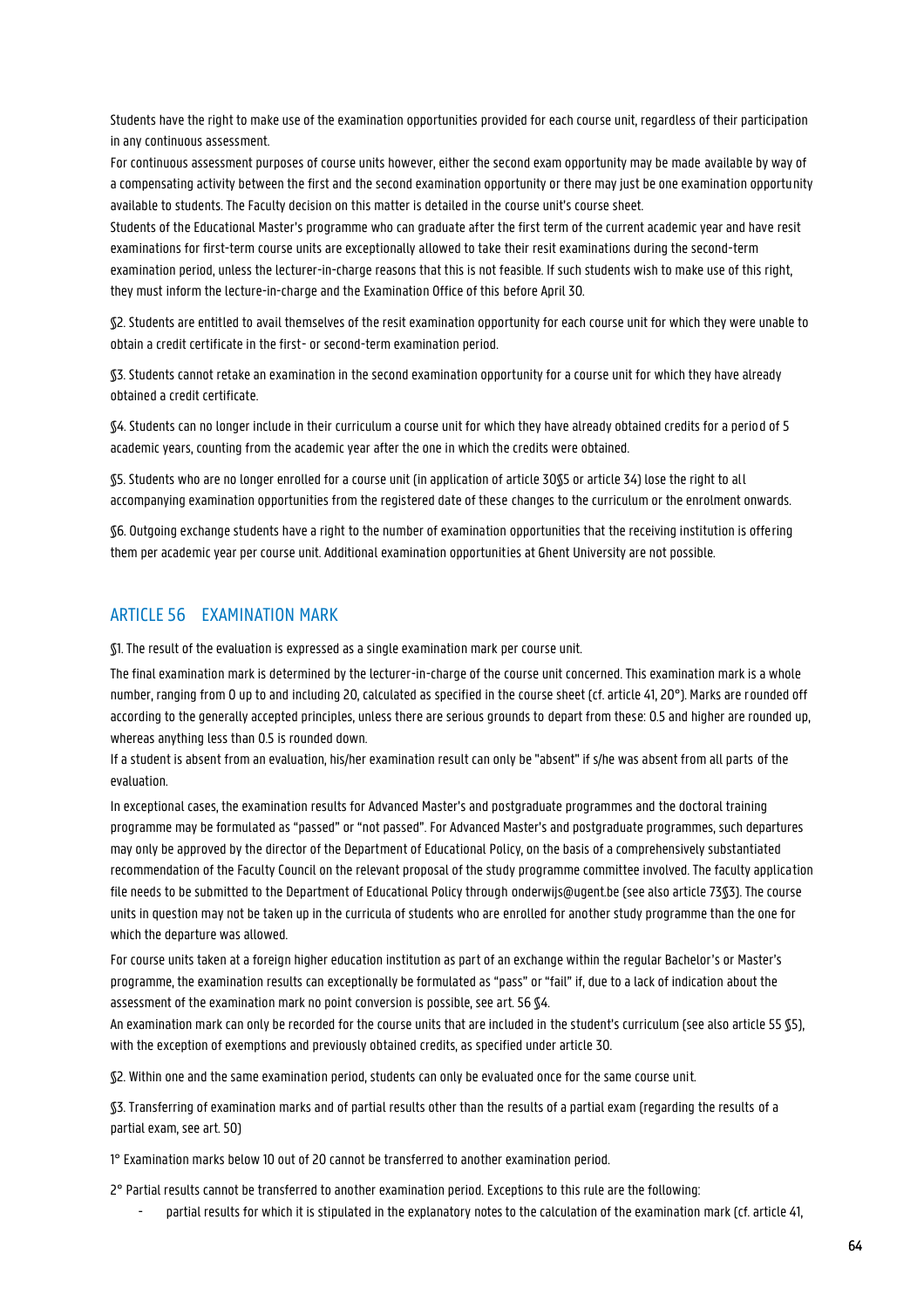20°) that they can be transferred to the second examination period;

- the partial results of a continuous partial assessment for which no second examination opportunity is offered (cf. article 41, 19°). In this case, the partial mark will be transferred to the second examination period;

3° Examination marks or partial results can never be transferred to a following academic year (see also article 29§5).

§4. Students are awarded examination marks by Ghent University upon their return if they take part in educational activities and sit exams at a domestic or foreign institute of higher education on parts of the Ghent University study programme overview, within the framework of a study programme for which they are enrolled at Ghent University. These examination marks are awarded in accordance with the local degree awarded per course unit based on a conversion in accordance with the guidelines in the ECTS Users' Guide), for which the procedure is described here: https:/[/www.ugent.be/nl/univgent/waarvoor-staat-](http://www.ugent.be/nl/univgent/waarvoor-staat-ugent/internationalisering/ects.htm)

[ugent/internationalisering/ects.htm. T](http://www.ugent.be/nl/univgent/waarvoor-staat-ugent/internationalisering/ects.htm)he awarded examination marks are communicated to the student in a transcript of records.

§5. Students may file an appeal against the examination mark awarded to them personally with the Institutional Appeals Committee, as specified in article 81.

## ARTICLE 57 CREDIT CERTIFICATE

Students pass any course unit for which their examination mark after assessment is at least 10 out of 20 or a "passed" designation (cf. article 56§1). For this, they will receive a credit certificate following the closing of the examination period in question. The credit certificate is an electronic registration. This registration contains information on the identity of the student, the nature of the study programme, the course unit, the number of credits obtained and the final evaluation awarded. Students who are enrolled under a contract to obtain a degree will receive a credit certificate by email at their express request. Students who are enrolled under a contract to obtain credits will automatically receive a credit certificate by email if they passed a particular course unit (without prejudice to the provisions of article 21 §2).

Credit certificates obtained at Ghent University have unlimited validity at Ghent University.

## ARTICLE 58 EVALUATION LANGUAGE

§1. Course units are evaluated in their language of instruction.

§2. Course units in Bachelor's programmes, Master's programmes subsequent to a Bachelor's programme (ManaBa), or linking or preparatory programmes will be evaluated in the language concerned if their learning outcomes include language proficiency. This will also be the case for course units that take a language as their subject and are followed at a different institute of higher education with the approval of the Faculty.

For course units in Dutch-language Bachelor's programmes, Dutch-language Master's programmes subsequent to a Bachelor's programme (ManaBa), or linking or preparatory programmes, students are always entitled to be evaluated in Dutch if the learning outcomes of the course unit in question do not include language proficiency. Students who wish to invoke this right need to notify the Faculty Student Administration by 14 November 2021 at the latest for first- term course units and by 28 February 2022 at the latest for second-term course units. The Faculty Student Administration shall notify the chair of the Examination Board and the latter shall request the Examination Board to assign a substitute examiner if need be.

## ARTICLE 59 EVALUATION OF THE MASTER'S DISSERTATION COURSE UNIT

§1. Establishing the subject, the dissertation supervisor, the members of the dissertation reading committee and the language of the Master's dissertation

1° The subject of the Master's dissertation is chosen in joint consultation with the student and the dissertation supervisor(s). The subject is approved by the Faculty Council.

The Faculty Council determines the dissertation supervisor(s) and member(s) of the dissertation reading committee.

2° The responsibility for the counselling of the Master's dissertation course unit rests with one or several dissertation supervisors. At least one supervisor belongs to one of the following categories and is administratively responsible:

− professorial staff members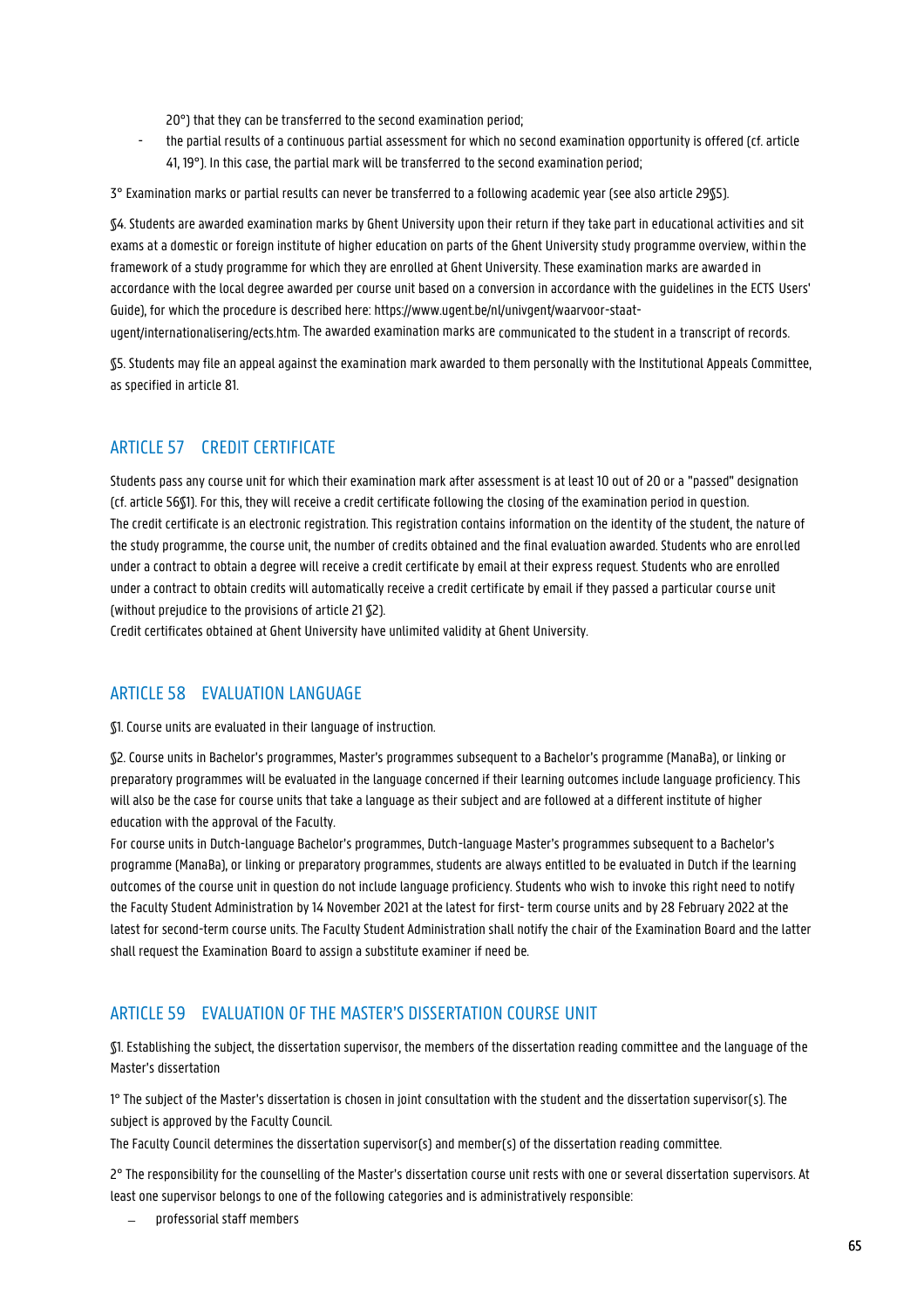- − post-doctoral assistants
- − research staff in the grade of post-doctoral researcher
- − visiting professors
- − lecturers appointed on the basis of a co-operation agreement made with another university (college) as stipulated in articles 79 and 80 of the university decree of 12 June 1991 and article 95§2 of the decree pertaining to the restructuring of Flemish higher education.

3° Departures from the categories mentioned in 2° are possible for lecturers-in-charge and co-lecturers within integrating academic university college programmes who were already appointed before 1 February 2013 as lecturer-in-charge or co-lecturer (within the study programme concerned) and who belong to the integration staff.

4° Departures from the categories mentioned in 2° are possible for experts affiliated with the Ghent University Hospital, with the approval of the faculty.

5° The Master's dissertation can be drawn up and/or defended in a language other than the language of instruction. For this, students need the permission of the faculty after the recommendation of the supervisor, except when the Master's dissertation has a different language as its subject. Only when the Master's dissertation of a Dutch language study programme is written in a language other than Dutch, students are required to provide a summary in Dutch.

#### §2. Submitting the Master's dissertation

The Faculty Council determines when the Master's dissertations are to be submitted. The electronically submitted pdf version is always the authentic version. Master's dissertations always need to be submitted at least electronically.

#### §3. Evaluating the Master's dissertation

1° At the proposal of the (respective) study programme committee(s), the Faculty shall determine - before the start of the academic year - the method of evaluation it will adopt for the Master's dissertations (possibly differentiated according to study programme or main subject), on the understanding that Master's dissertations always need to be evaluated in a uniform manner within one and the same study programme or main subject respectively. The manner of evaluation is specified in the course sheet.

The students will be informed electronically of the time and location that the Master's dissertation is to be defended. The defence of the Master's dissertation is not public, unless the faculty has decided otherwise and has announced that particular third parties (e.g. fellow students, professionals in the field in question, family members and friends) are allowed to attend.

2° All Master's dissertations are evaluated by a jury consisting of one or more dissertation supervisors and one or more member(s) of the dissertation reading committee. If the dissertation is strictly evaluated on the basis of the written reflection, at least three evaluators are required. If the dissertation is evaluated on the basis of the written reflection as well as the oral defence of the dissertation, at least dissertation supervisor and one member of the dissertation reading committee suffice. If less than two-thirds of the jury is present, a substitute needs to be appointed in accordance with article 76, so that this requirement is in fact met.

3° The only individual who is entitled to vote in the Examination Board per deliberation set is the dissertation supervisors, if s/he belongs to one of the following categories:

- − professorial staff members
- − post-doctoral assistants
- − research staff in the grade of post-doctoral researcher
- − visiting professors
- − lecturers appointed on the basis of a co-operation agreement made with another university (college) as stipulated in articles 79 and 80 of the university decree of 12 June 1991 and article 95§2 of the decree pertaining to the restructuring of Flemish higher education.

4° Departures from the provisions in 3° are possible for lecturers-in-charge and co-lecturers within integrating academic university college programmes who were already appointed before 1 February 2013 as lecturer-in-charge or co-lecturer (within the study programme concerned) and who belong to the integration staff.

5° The Faculty may lay down the requirements for retaking a Master's dissertation in the resit examination period in its Faculty examination code.

6° Any means of image and/or sound recording of an oral defence are not allowed, not by the student, the observer or third parties, except if the defence takes place through video conferencing. Prohibited recordings are inadmissible as evidence in administrative or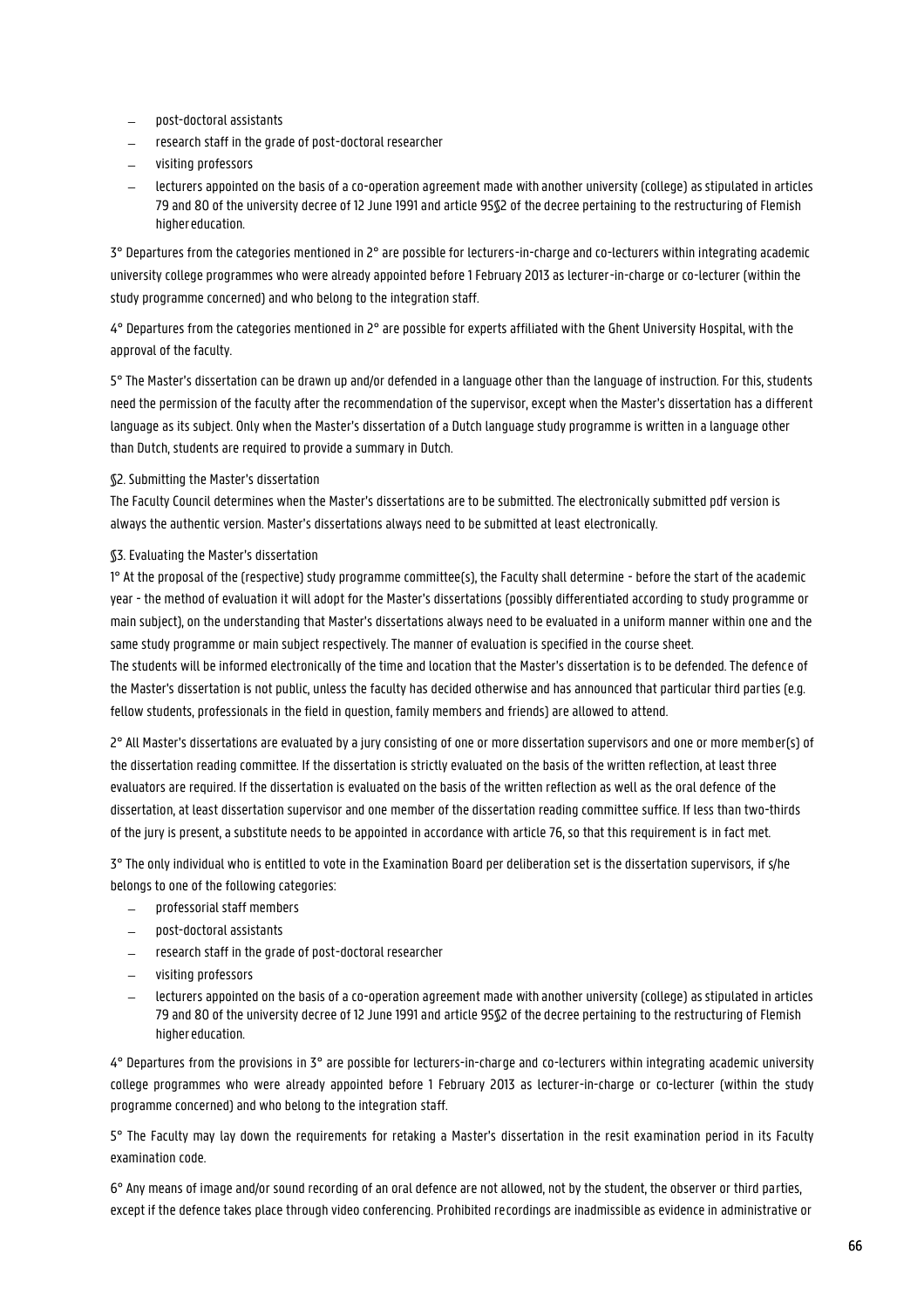legal proceedings and are also to be destroyed at the first request.

§4. Filing and accessibility of the Master's dissertation

For archival purposes, an electronic copy of the Master's dissertation of students who have passed is automatically delivered to the university library. Without detracting from the rights of the author, Ghent University or third parties, the university library will make the Master's dissertation accessible, after the supervisor has increased the level of confidentiality, if applicable, and in accordance with the provisions below, as well as th[e Valorisatiereglement:](https://codex.ugent.be/?regid=REG000101)

- − if it received an examination mark of at least 10/20, the Master's dissertation may be made available electronically within Ghent University;
- − if it received an examination mark of at least 14/20, the Master's dissertation may be made available electronically through an open access system.

## ARTICLE 60 FEEDBACK AND ACCESS TO THE EXAM

§1. After the first-term examination period, the second-term examination period and the resit examination period, feedback is provided as determined under article 2. The lecturers-in-charge or the people assigned by the former are available for feedback sessions with the students. Within the feedback period (cf. article 2) or after the examination results have been made available after every examination period, all students are entitled to get feedback and peruse their exam copy and assignments. The dates of the feedback sessions will be announced at the start of the examination period. Feedback on the continuous assessment and partial exams is given as quickly as possible and may also take place outside of the feedback sessions. Feedback or perusal is not granted to third parties.

If a student is absent due to legitimate reasons from the scheduled feedback session, it is possible to arrange for feedback or at least perusal of the exam within or outside the feedback period in question, after the student and lecturer have agreed on this.

§2. Subsequently, students can turn to the Faculty Student Counselling Service to discuss individual study results and/or study approach.

§3. Copies of written examinations, written preparations to oral examinations and assignments prepared as part of continuous assessment and the paper version of the Master's dissertation are to be kept by the lecturer-in-charge for 1 year after the close of the academic year concerned. For oral examinations, the course of the examination is recorded by the examiner. This document is to be kept by the lecturer-in-charge for at least 1 year after the close of the academic year concerned.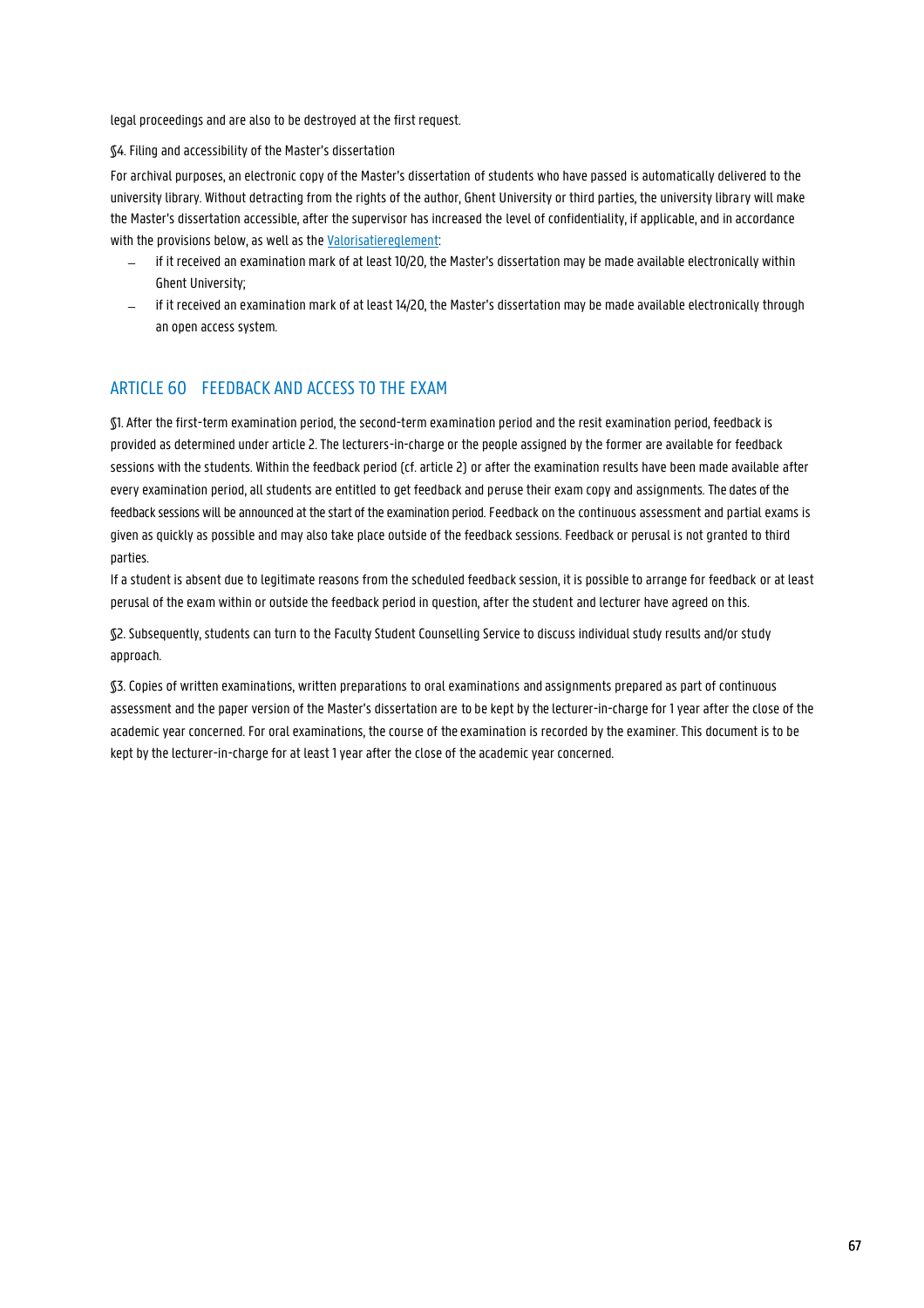## **SECTION II** EXAMINATION BOARDS

## ARTICLE 61 TYPES OF EXAMINATION BOARDS

There are two types of examination boards: the Examination Board per deliberation set and the Examination Board per study programme. Sections III and IV of the present Examination Code deal with the competencies and operation of the Examination Board per deliberation set and the Examination Board per study programme, respectively.

## ARTICLE 62 EXAMINATION BOARD MEETINGS

§1. Examination Boards deliberate at least twice per academic year (either in person or electronically):

the first time after the second-term examination period; the second time after the resit examination period.

§2. Examination Boards also deliberate by 15 February 2022 at the latest in a graduation year of a Bachelor's, linking or preparatory programme, a Master's programme, Advanced Master's programme, or a postgraduate programme, for students who have taken all their examinations at that time. In doing so, article 71 is fully applicable.

With the exception of the Master's dissertation and/or the work placement, first-term or full-year course units cannot be evaluated in the first term, unless the course unit is only assessed by means of continuous assessment and the lecturer agrees to have that assessment take place in the first semester.

#### §3. Deliberations in person

1° The chair and secretary always check the deliberation lists for any material errors or anomalies, and they shall make these available to the members of the Examination Board in electronic format. The Examination Board per deliberation set and the Examination Board per study programme may be convened by a simple request from a member or an ombudsperson. 2° For interuniversity study programmes, the Examination Board concerned can deliberate by video conference per deliberation set or per study programme if a member or ombudsperson requests a deliberation in person.

§4. The Examination Board per study programme may deliberate at any time to impose disciplinary measures relating to exams.

§5. The deliberations of the Examination Board are classified and meetings in person are held behind closed doors.

## ARTICLE 63 PARTICIPATION IN THE DELIBERATIONS OF AN EXAMINATION BOARD

The members of the Examination Board have a duty to participate in deliberations and to sign the attendance register when the meeting is held in person (cf. article 62). If the deliberation takes place through video conferencing, the secretary of the Examination Board shall draw up and certify an attendance list. In the event of electronic deliberations, the emails in question serve as proof of participation.

In order to validly deliberate on a student, at least half of the members of the examination board concerned must participate in the deliberations on that student.

If a member of the Examination Board is unable to participate in the deliberation meeting, s/he is to report this to the chair of the Examination Board without delay. If a member of the Examination Board is absent or does not participate, the chair may – if necessary - assign a member of the academic staff as a replacement. If the chair him/herself is absent, the competent Examination Board shall assign a replacement. If the secretary is absent, the chair of the Examination Board appoints a replacement. Faculty ombudspersons are entitled to participate in the deliberation meetings of the Examination Boards in an observer capacity.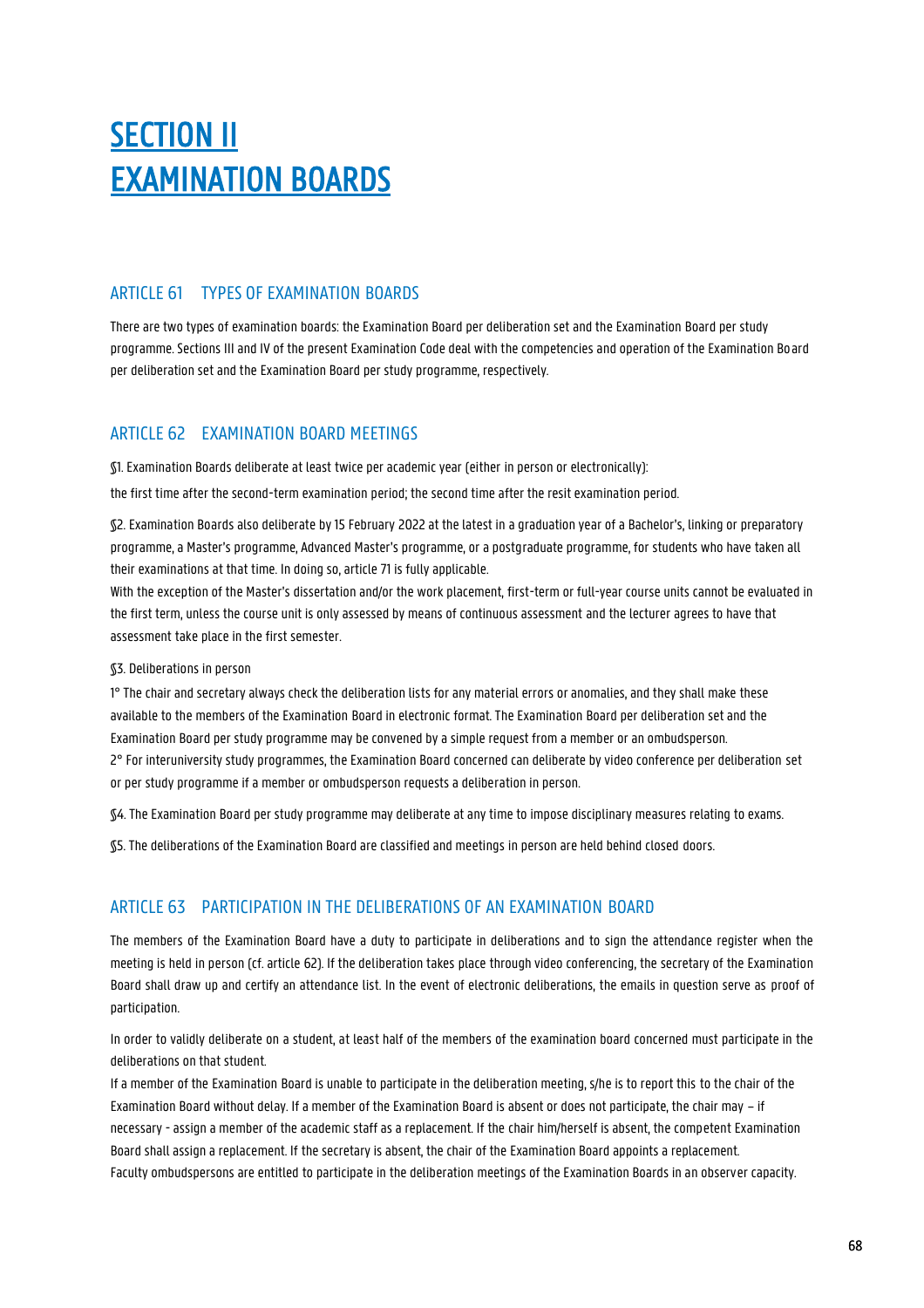## ARTICLE 64 SUBSTANTIATED DECISIONS OF THE EXAMINATION BOARD

The decisions of the Examination Board are recorded in a report.

At a minimum, the reports compiled by the Examination Boards per deliberation set are to contain the attendance register, the decision for each student, the motivations for departures from the general principles and study advice for each student. At a minimum, the reports compiled by the Examination Boards per study programme set are to contain the attendance register and the decision for each student, including the motivations for departures from the general principles.

These reports are kept on file for 5 years, after which they are transferred to the University's archives for storage. Students have the right to peruse the sections of the report that refer to them. To do so, they can contact the Faculty Student Administration.

## ARTICLE 65 RECONSIDERATION OF EXAM DECISIONS

§1. Material errors in the student's favour, causing the student to be awarded a higher examination mark due to a substantive error

- − are rectified if they are discovered within a maximum of 10 calendar days after the examination results announcement, when they affected the examination mark, the decision whether or not the student passed a deliberation set or a study programme, or the decision to assign a particular grade of merit. Such errors are repaired by a new decision from the chair of the competent Examination Board, which is communicated to the Dean and the members of the Examination Board;
- are not rectified if they are discovered later than 10 calendar days after the examination results announcement, when they affected the examination mark, the decision whether or not the student passed a deliberation set or a study programme, or the decision to assign a particular grade of merit;

§2. Material errors to the student's detriment, causing the student to be awarded a lower examination mark due to a substantive error, are rectified at all times if they affected the examination mark, the decision whether or not the student passed a deliberation set or a study programme, or the decision to assign a particular grade of merit. These errors are rectified by a decision from the chair of the competent Examination Board, which is communicated to the Dean and the members of the Examination Board.

§3. Material errors without any impact are rectified if they are discovered within a maximum of 10 calendar days after the examination results announcement. These errors did not affect the examination mark, the decision whether or not the student passed a deliberation set or the decision to assign a particular grade of merit. They are rectified by the chair of the competent Examination Board.

§4. Fraud: If fraud or irregularities have been discovered that affected the examination mark, the decision whether or not the student passed a deliberation set or a study programme, or the decision to assign a particular grade of merit, the competent Examination Board may review its decision at all times, in accordance with the procedure stipulated in article 78.

§5. The students concerned are notified of new decisions within 10 calendar days after the rectification by e-mail (Ghent University account). In case of a material error in the student's favour (causing the student to be awarded a higher examination mark), the student in question is notified by registered letter (or through a receipt that is signed by the student) within 5 calendar days after the rectification. The student is also informed of the possibilities of appeal, as described in article 81.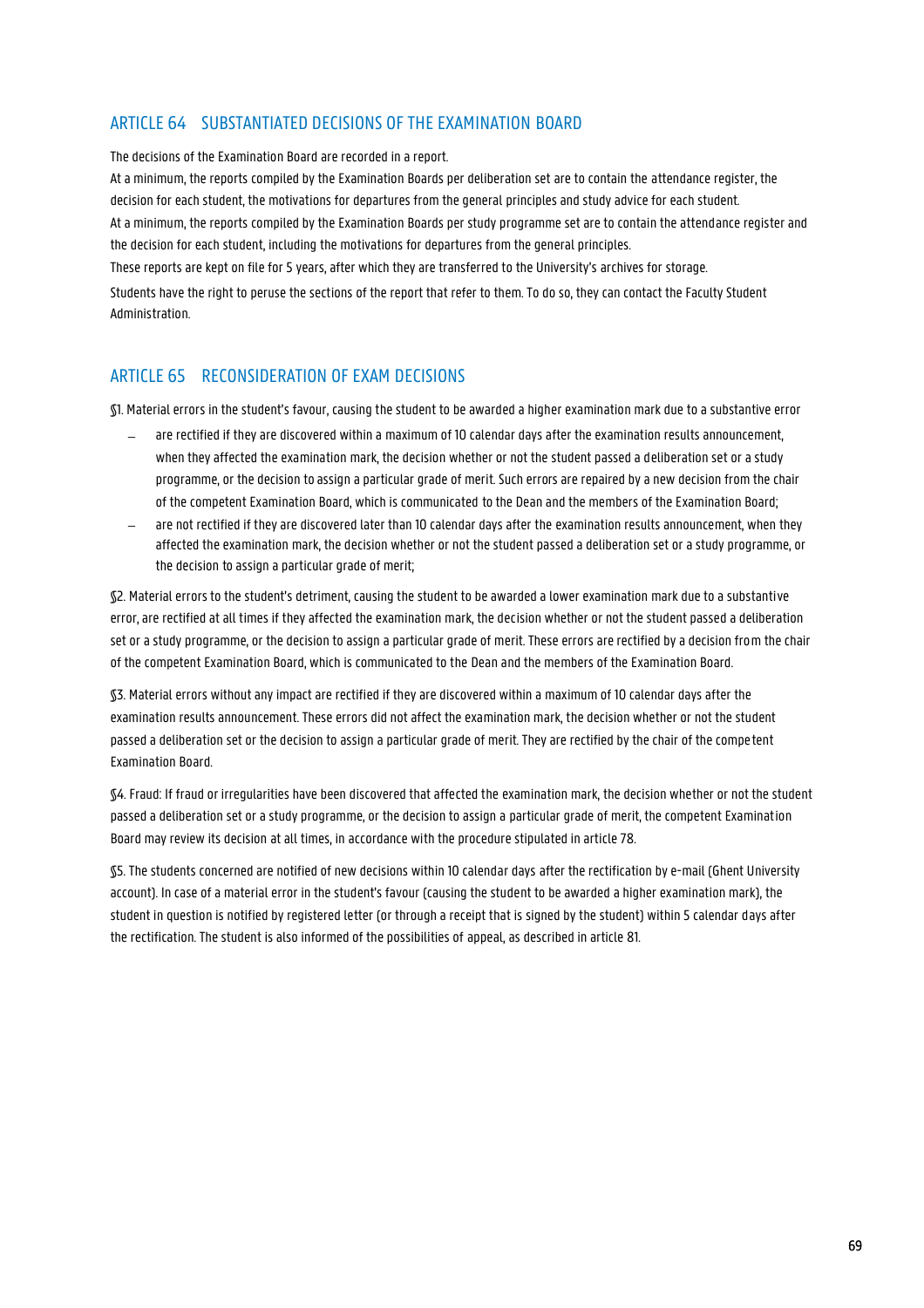## **SECTION III** ASSESSMENT PER DELIBERATION SET

## ARTICLE 66 COMPOSITION OF THE EXAMINATION BOARD PER DELIBERATION SET AND ITS AUTHORITY TO DELIBERATE

§1. The composition of the Examination Board per deliberation set is determined by the Faculty Council, on the understanding that the lecturers-in-charge of the mandatory course units concerned shall always be members of the Examination Boards per deliberation set. The chair and the secretary of the Examination Board per deliberation set are the same as those of the Examination Board per study programme of the study programme concerned (cf. article 70).

§2. The authority to deliberate of the Examination Board per deliberation set includes the following:

- − declaring whether a student has passed or failed a deliberation set as laid down under article 67;
- − providing non-binding study advice on the first year of the standard learning track of a Bachelor's programme for students who are enrolled for the first time under a contract to obtain a diploma.

§3. The Examination Board per deliberation set is not qualified to adjust any examination marks, except in the cases set out in article 65.

## ARTICLE 67 PASSING A DELIBERATION SET

§1. At the deliberation dates that are specified in article 62, the Examination Boards per deliberation set discuss by means of deliberation sets the study progress of students enrolled for a study programme under a contract to obtain a diploma.

§2. Passing a deliberation set:

1° If students pass all course units of a deliberation set, i.e. if they have obtained at least 10 out 20 (or have passed cf. article 56 §1), they are declared as having passed the deliberation set concerned by the Examination Board per deliberation set.

2° The Examination Board per deliberation set also declares the students as having passed the first deliberation set of a Bachelor's programme, provided that they comply with the following cumulative requirements:

- The first deliberation set only contains course units that are scheduled in the first year of the standard learning year of a Bachelor's programme.
- $-$  The deficit in order to pass one or two course units is a total of maximum 1% of the weighted total of the deliberation set<sup>1</sup> without the exemptions - in which the ECTS credits are used as weights<sup>1</sup>. The deficit is calculated by multiplying the deficit on the examination mark for the course unit by the ECTS credits that have been awarded to that particular course unit.
- The student has made use of the most recent examination opportunity for the relevant course units.
- The student has scored at least 8 out of 20 for all course units of the deliberation set concerned.
- − The student has a maximum of two course units in the deliberation set concerned for which s/he scored less than 10 out of 20.
- The student has obtained a total of at least 50% for the deliberation set.

§3. If a student does not pass according to the criteria stipulated in §2, 1° and 2°, the Examination Board per deliberation setcan decide that the student has passed after all – possibly after a secret ballot. Such a decision is only possible in special circumstances, and can only be taken on the condition that the objectives of the study programme have broadly been met. For each case, such a decision needs to be substantiated concretely. The faculty Director of Education monitors the application of a deliberation policy within the faculty.

§3. Students may file an appeal against the decision by the Examination Board per deliberation set with the Institutional Appeals Committee, as specified in article 81.

<sup>&</sup>lt;sup>1</sup> For a 60-credit SLT, the weighted total stands at 1200 with a maximum deficit of 12. For instance, under this provision, compensation may be offered for a 6-credit course unit for which the student scored 8 out of 20.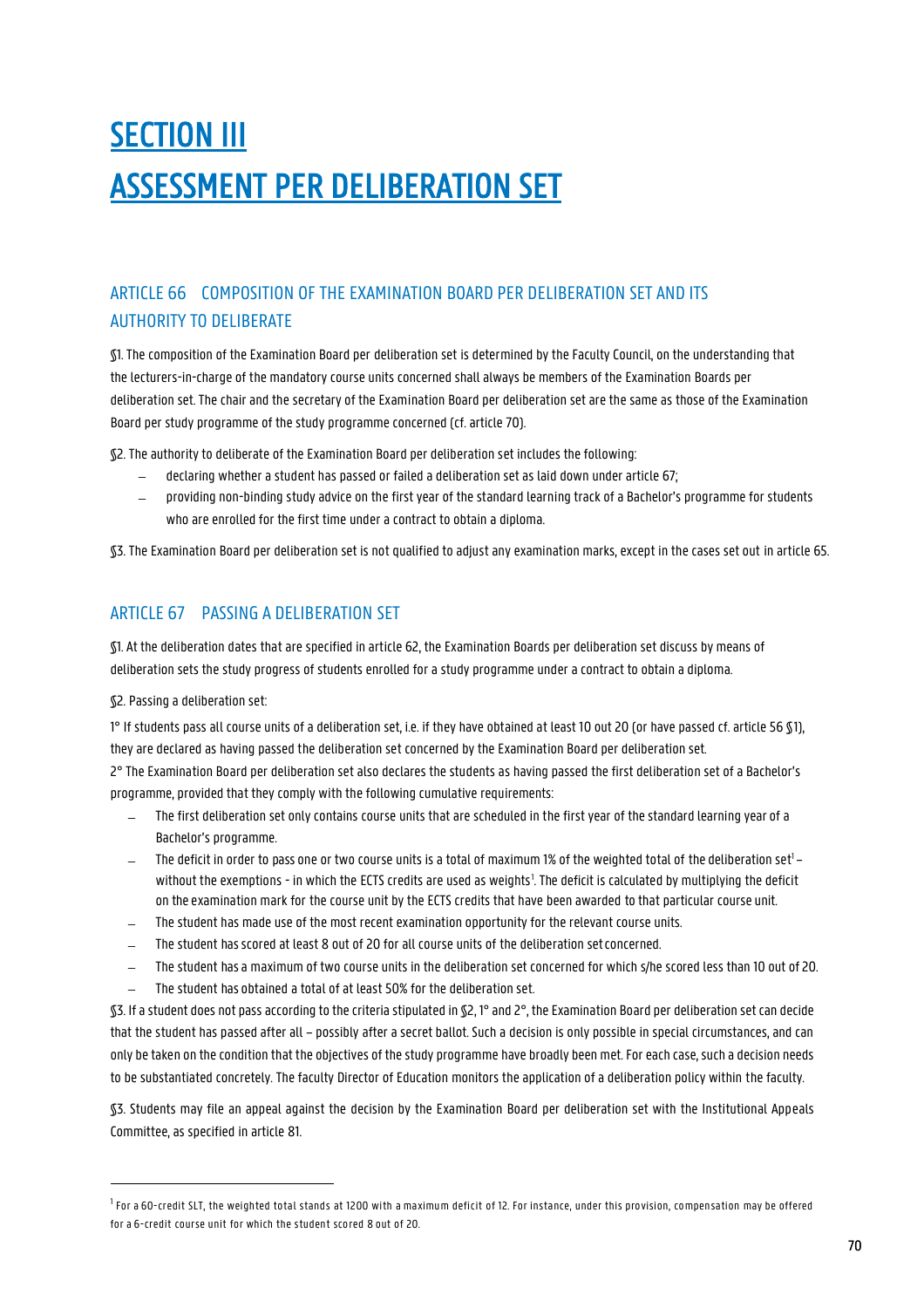## ARTICLE 68 VOTING IN THE EXAMINATION BOARD PER DELIBERATION SET

The chair and the secretary of the Examination Board have the right to vote, also regarding students who they have not evaluated themselves.

The lecturers-in-charge of the course units that belong to the student's deliberation set who are members of the Examination Board per deliberation set are entitled to vote during the deliberation on said student.

In order to deliberate legitimately on a student, at least half of the examiners of the Examination Board concerned who have the right to vote are required to be present. The quorum is determined on the basis of the number of examiners who have the right to vote. Per student, only one vote may be cast by each voting member. If a course unit was examined by more than one lecturer, the person entitled to vote shall be the lecturer who was assigned by the Faculty Council as the lecturer-in-charge of the course unit. Examiners who have been replaced in accordance with the procedure described in article 76 are not permitted to attend the meeting of an Examination Board on the student concerned. If this is the case, the replacement examiner shall participate in the Examination Board on the student in question and is entitled to vote.

Unless a member of an Examination Board per deliberation set or a Faculty ombudsperson requests for a decision to be brought to the vote, the chair's proposal for the final assessment is accepted as the general consensus.

Decisions are made with a majority of votes. Abstentions are not taken into consideration when voting. In the event of a tie, the decision is found in the student's favour.

## ARTICLE 69 EXAMINATION RESULTS ANNOUNCEMENT OF EXAMINATION MARKS AND DELIBERATION SETS

§1. After the first-term examination period, the second-term examination period and the resit examination period, the examination marks are communicated to the students.

After each examination period, students are individually provided with a transcript of records, at the earliest after the closing of the examination period and no later than:

- Friday 11 February 2022 after the closing of the first-term examination period:
- − Thursday 7 July 2022 after the closing of the second-term examination period, except for the shortened educational master by Friday 8 July 2022 at the latest;
- Saturday 17 September 2022 after the closing of the resit examination period.

If a deliberation took place, the decision by the Examination Board per deliberation set is also included in the transcript of records. If the deliberation took place after the closing of the first-term examination period in accordance with article 62§2, the transcript of records may be put at the student's disposal after Friday 5 February 2021, but no later than Saturday 13 February 2021. In contravention of these arrangements and deadlines, in accordance with the provisions in article 50§4 with regard to continuous assessment result announcements, the relevant final mark needs to be communicated as quickly as possible after the assessment, also for course units which are only assessed by means of continuous assessment.

§2. Provisional examination marks can be communicated by the Examination Office after the last examination day. Please note: these results only become final after ratification by means of public announcement in accordance with §1..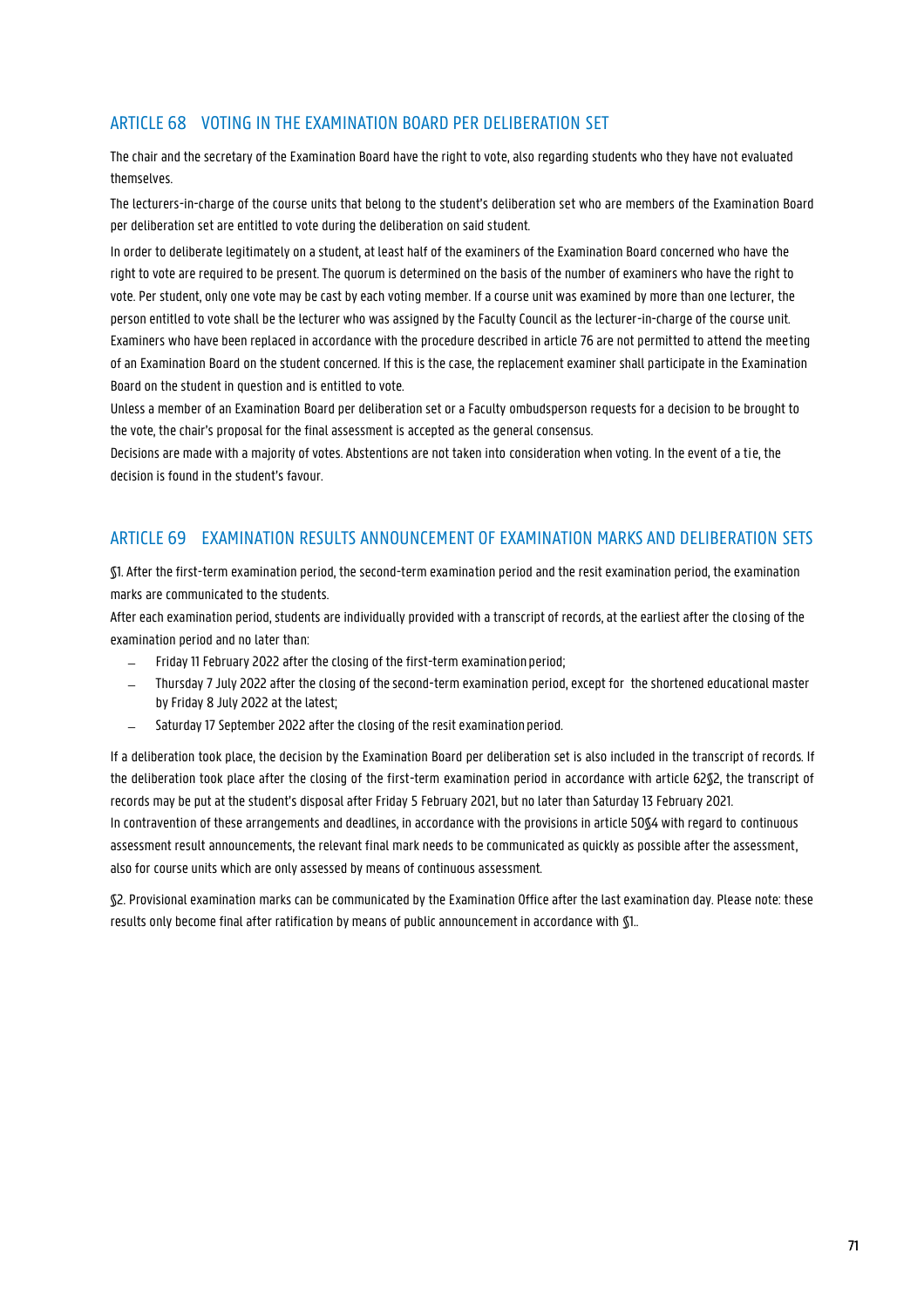# SECTION IV ASSESSMENT PER STUDY PROGRAMME

## ARTICLE 70 COMPOSITION AND COMPETENCE OF THE EXAMINATION BOARD PER STUDY PROGRAMME

§1. The composition of the Examination Board per study programme is determined by the Faculty Council.

The Faculty Council determines the composition of an Examination Board per preliminary programme and per bridging programme. These examination boards have the same authority as an examination board per study programme. For each Examination Board, the Faculty Council shall appoint a chair and a secretary, who may or may not themselves be examiners, and who are active professorial staff members.

§2. The competence of the Examination Board per study programme includes:

declaring whether a student has passed a specific study programme or linking or preparatory course, and whether the degree or certificate may be awarded; granting a student the grade of merit for a study programme; implementing an examination-related disciplinary decision (cf. article 78).

§3. The Examination Board per study programme is qualified to take examination-related disciplinary decisions in accordance with article 78, regardless of the type of contract with the student concerned.

§4. Except in cases of material error, the Examination Board per study programme is not qualified to adjust any examination marks.

## ARTICLE 71 PASSING A STUDY PROGRAMME

§1. In order to pass a study programme, students need to meet the following cumulative conditions:

They need to meet the access requirements of the study programme. If this is not the case, they are declared inadmissible and cannot pass the study programme.

They need to be enrolled for the study programme in question under a contract to obtain a diploma.

Without prejudice to the authority to deliberate of the Examination Board per study programme as specified in article 70, students need to have obtained a credit certificate for all the course units to be taken (cf. article 57), or have been granted an exemption, and/or be declared as having successfully passed all deliberation sets of the study programme in question (cf. article 67).

§2. The Examination Board per study programme also declares that students who are enrolled in the graduation year of a Bachelor's, a linking or preparatory programme or a Master's programme (after a Bachelor's or a Master's programme have passed if the following cumulative requirements are met:

- − The student in question has taken up all remaining course units to pass the study programme in his/her curriculum.
- − The deficit to pass one or two course units is maximum 6 weighted marks, using the ECTS credits as weights. The deficit is calculated by multiplying the deficit on the examination mark for the course unit by the ECTS credits that have been awarded to that particular courseunit.
- − The student in question has obtained at least 8/20 for all the course units.
- − The student has obtained less than 10/20 for two course units at the most.
- − The student has used the most recent examination opportunity for the course units concerned. Tolerance does not apply to the Master's dissertation and the mandatory workplacements.

§3. If a student does not pass according to the criteria stipulated in §1 and §2, the Examination Board per study programme can decide that the student has passed after all – possibly after a secret ballot. Such a decision is only possible in special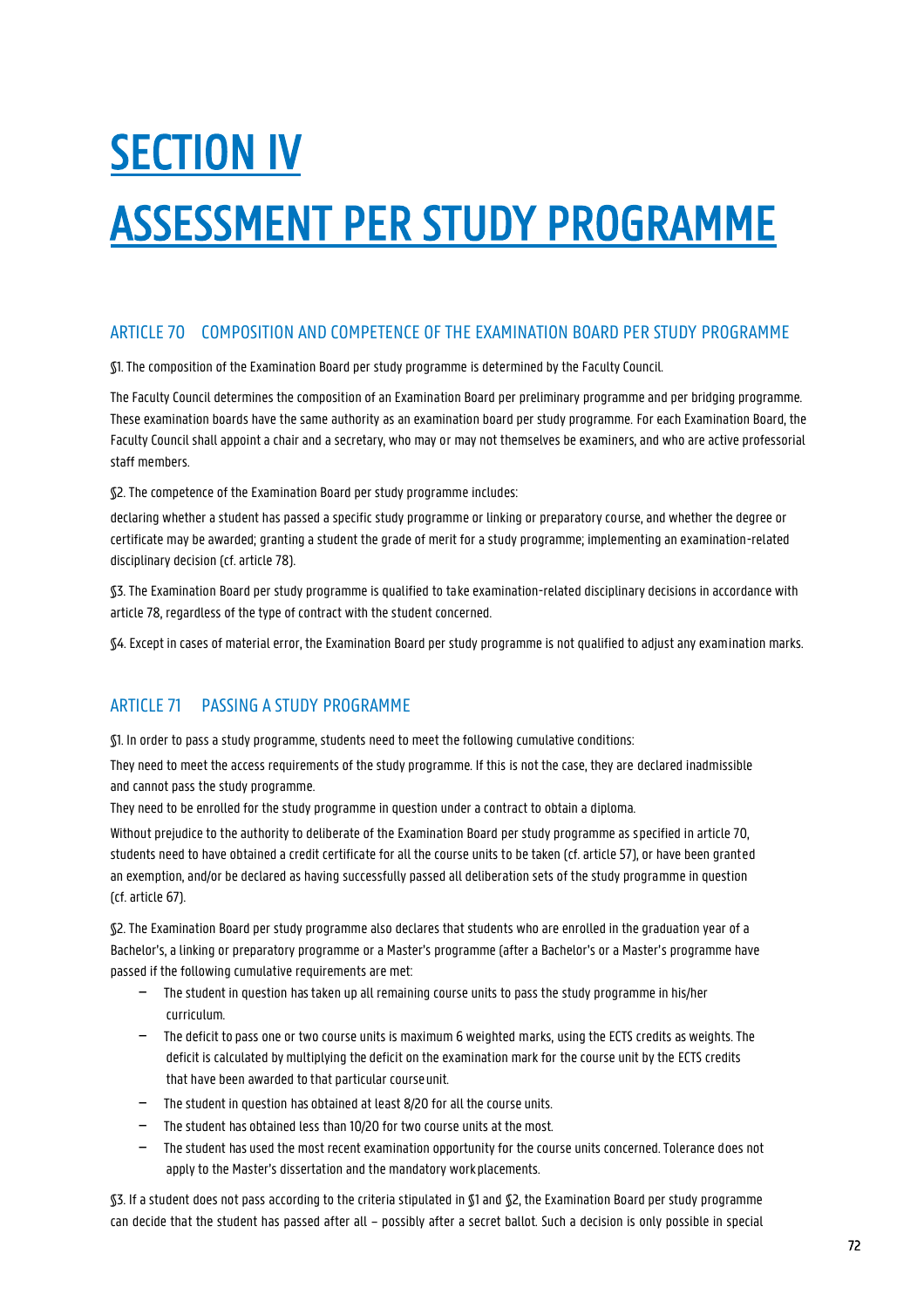circumstances, and can only be taken on condition that the objectives of the study programme have broadly been met. For each case, such a decision needs to be substantiated concretely. The faculty Director of Education monitors the application of a deliberation policy within the faculty;

§4. Students may file an appeal against the decision by the Examination Board with the Institutional Appeals Committee, as specified in article 81.

# ARTICLE 72 VOTING IN THE EXAMINATION BOARD PER STUDY PROGRAMME

The chair, the secretary and the members of the Examination Board have the right to vote.

In order to deliberate legitimately on a student, at least half of the voting members of the Examination Board concerned need to be present. The quorum is determined on the basis of the number of voting members.

Unless a member of an Examination Board per study programme or a Faculty ombudsperson requests for a decision to be brought to the vote, the chair's proposal for the final assessment is accepted as the general consensus.

Decisions are made with a majority of votes. Abstentions are not taken into consideration when voting. In the event of a tie, the decision is found in the student's favour.

# ARTICLE 73 GRADE OF MERIT

§1. Students who successfully pass a Bachelor's or a Master's programme, are awarded a grade of merit by the Examination Board per study programme.

In calculating the grade of merit, the examination marks for all course units which the student has taken under his contract to obtain a diploma for a study programme are factored in. This is done in due consideration of the weighting coefficients connected to the course units of the standard learning track of the study programme concerned, which are established by the Faculty Council and which are communicated to students at the start of the academic year.

§2. The grade of merit obtained by the student for a study programme is expressed as follows:

- − cum fructu (at least 500 out of 1000)
- − cum laude (at least 675 out of 1000)
- − magna cum laude (at least 750 out of 1000)
- summa cum laude (at least 825 out of 1000)

The total out of 1000 that is mentioned on the transcript of records is the result of the calculation according to the weighting coefficients that are determined by the Faculty in §1. The transcript of records also includes the total out of 1000 per deliberation set, invariably using the ECTS credits as weights.

The Examination Board per study programme can, in individual cases and to the student's advantage, depart from the minimum results that are required for a student to obtain a grade of merit, as specified in the first section of this paragraph. Any such departures can only be taken in exceptional circumstances and are to be justified in detail for each separate case. Course units taken at a foreign institution for which exceptionally "pass" or "fail" was awarded as determined in Article 56§1 are not taken into account when calculating the grade of merit.

§3. No grades of merit are awarded if students have obtained less than 30 ECTS-credits, or if director of the Department of Educational Policy decides not to award a grade of merit in application of article 56§1.

§4. Students may file an appeal against the decision by the Examination Board with the Institutional Appeals Committee, as specified in article 81.

# ARTICLE 74 EXAMINATION RESULTS ANNOUNCEMENT OF A STUDY PROGRAMME

§1. After the first-term examination period, the second-term examination period and the resit examination period, the examination marks are communicated to the students, in the manner specified in article 69. If a deliberation took place, the decision by the Examination Board per study programme is also included on the transcript of records.

§2. Decisions by the Examination Board per study programme, including the grade of merit, may be announced publicly.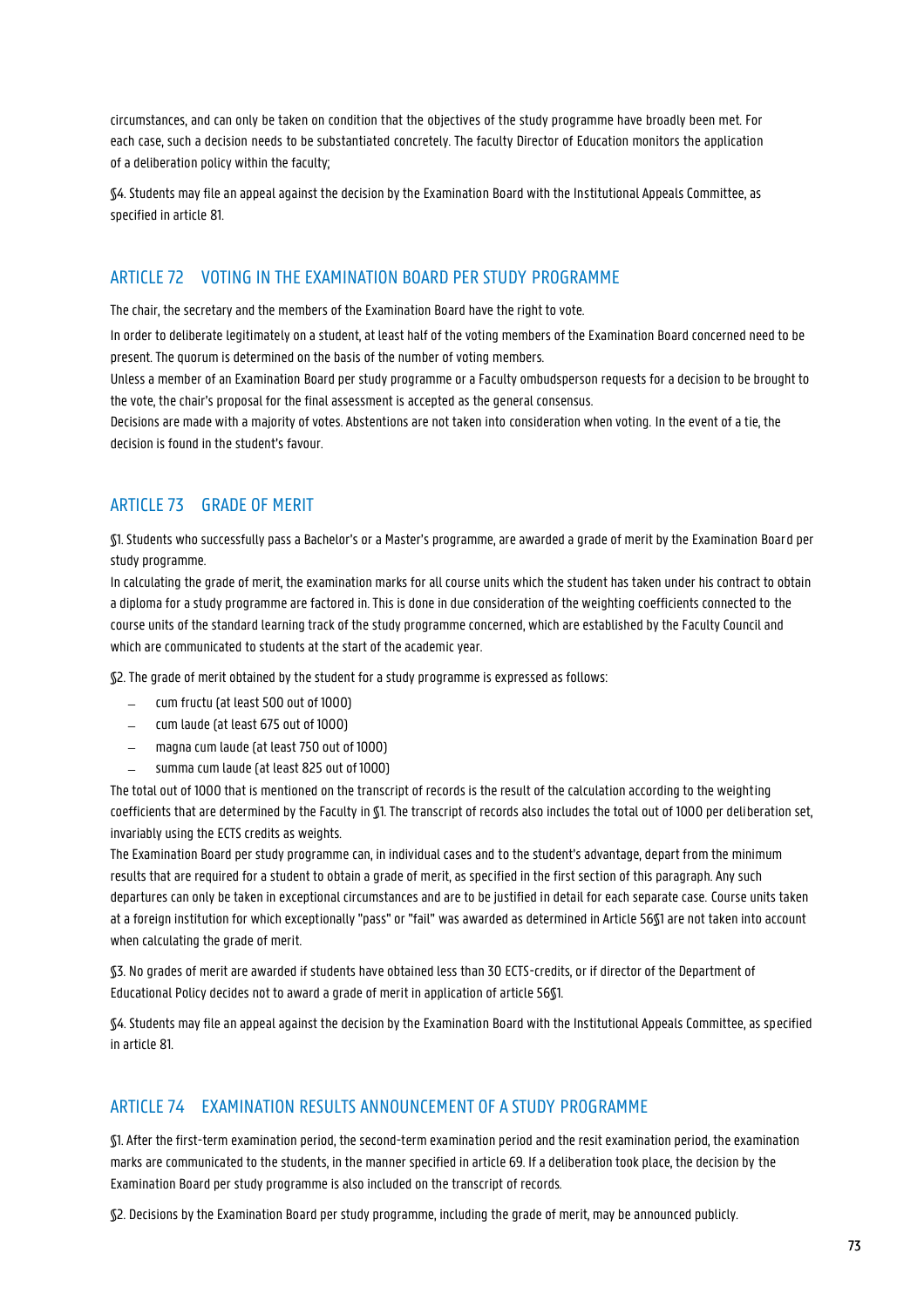§3. In accordance with the provisions of the resolution of the Flemish Government establishing the form of the diplomas and the contents of the accompanying diploma supplement that is awarded by higher education institutions in Flanders, as approved on 11 June 2004, students who passed a study programme will receive a diploma or a certificate with an accompanying diploma or certificate supplement (without prejudice to the provisions of article 21 §3).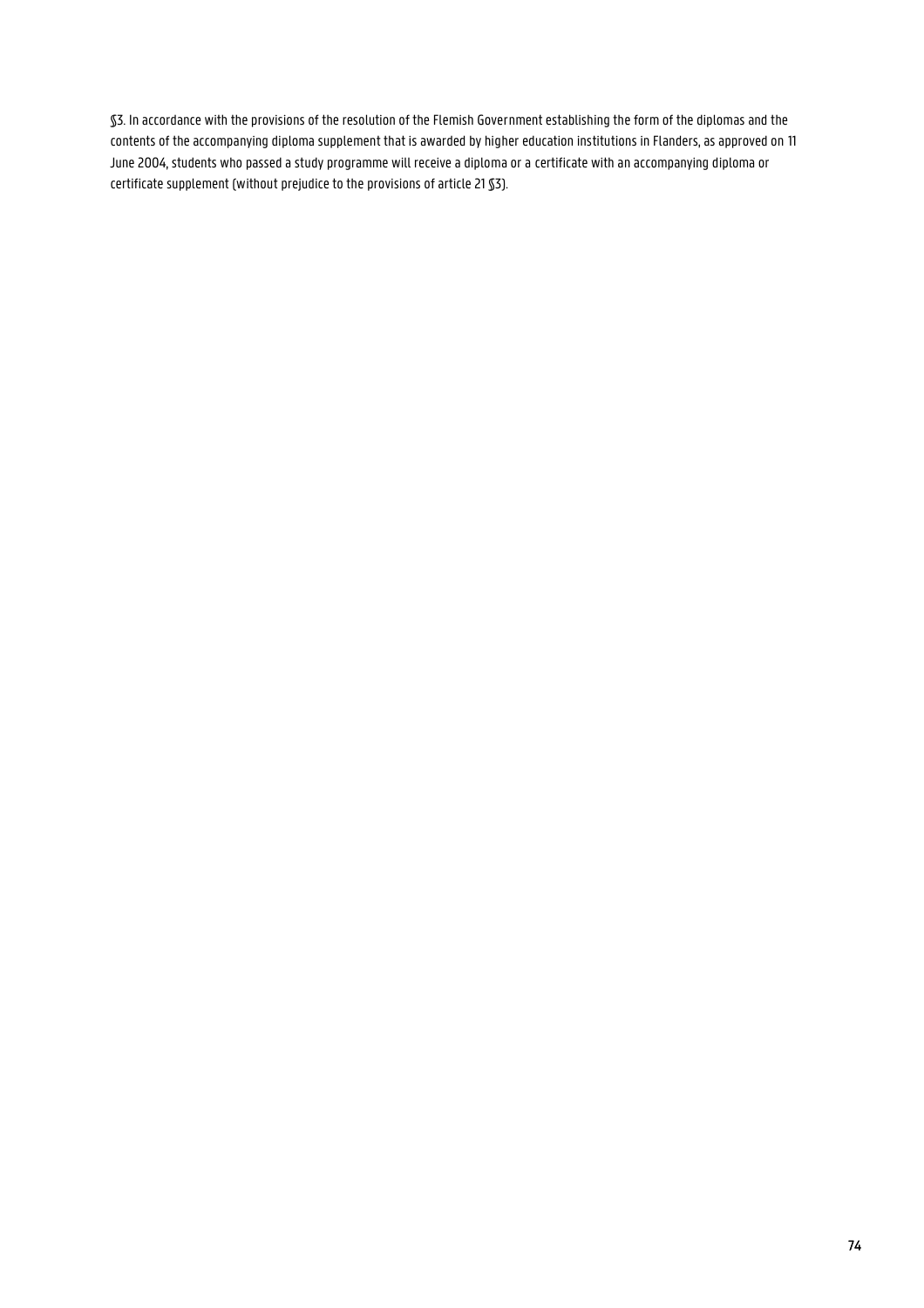# **SECTION V** SPECIAL CIRCUMSTANCES

# ARTICLE 75 COMPLIANCE WITH EXAMINATION REGULATIONS

§1. The parties involved in the evaluation strictly comply with the announced examination regulations, both for end-of-term assessment (cf. article 54) and for continuous assessment (cf. article 41, 17°).

# §2. End-of-term assessment

1° the examination regulations is cancelled if a student is not present when an evaluation is scheduled to start.

- a. if the examiner considers the absence to be unjustified, the student is registered as absent for this evaluation.
- b. if the examiner finds that the student had good cause to be absent, whether or not after an intervention by the ombudsperson, the student may take a catch-up examination in the same examination period. The examiner cannot refuse to organize a catch-up examination; unless it is materiallyimpossible to organize a catch-up examination within the same examination period.

Legitimate reasons to be absent are the following:

- illness or an accident that prevents a student from taking an exam;
- the death, during the examination period concerned, of a relative by blood or marriage in the first degree (i.e. parents or children) or in the second degree (i.e. grandparents, grandchildren, brother, sister) or of a person living with the student;
- judicial reasons (e.g. summons before a court of law);
- an overlap with other examinations, other than catch-up examinations, within a personalised learning track. Overlapping means that two or more examinations take place on the same day; the student must give priority to the preceding course unit in the order as set up in the standard learning track.
- other forms of force majeure (i.e. an event which has nothing to do with the student and which could not have been reasonably foreseen, prevented or overcome).

For the catch-up exam, a different evaluation method may exceptionally be used, in consultation between the lecturer-in-charge and the student with notification to the Examination Office. If the student does not agree with the changed evaluation method, he or she will renounce the catch-up exam.

After the student has contacted the examiner, the examiner determines the day of the catch-up exam. The catch-up exam may not be held on a day on which the student in question has another examination according to the examination regulations of the year of the standard learning track to which the course belongs. The student will immediately inform the examiner whether he or she will participate in this catch-up exam.

If the examination regulations referred to in article 54 provide for more than one examination date for the same course unit, the examiner may allow the student to take the examination on one of these other dates.

An examiner cannot be obliged to organize more than one catch-up exam within the same examination period.

2° If an examiner or his/her replacement (cf. article 76) fails to start the examination session at the scheduled time, the students are requested to inform the examination office. The examination office will then inform the students as soon as possible if the examination is postponed to a later time on the same day or to a later date within the same examination period. If the examination will take place on the same day, it needs to start within two hours after the original starting hour.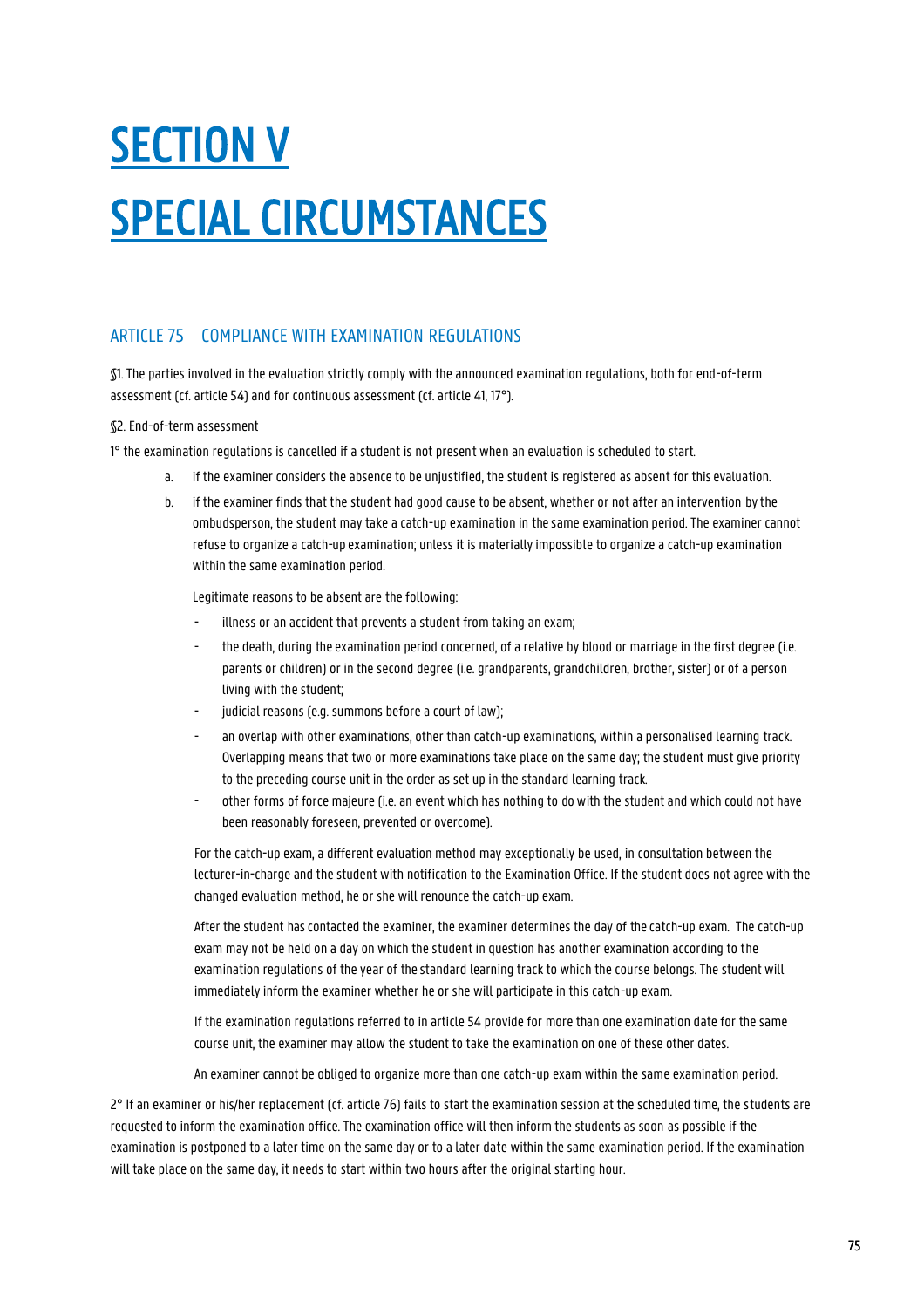# §3. Continuous assessment

1° Due to circumstances beyond his/her control, a student may be unable to take part in a component of the continuous assessment, even when the date has been announced ahead of time and the method has been described in the course sheet (as specified in article 41). In this case, the student needs to inform the lecturer-in-charge without delay.

- − If the lecturer-in-charge finds that the student had good cause to be absent, s/he may impose the same or a compensatory activity on the student, thus enabling the latter to pass the course unit concerned. However, the lecturer is also at liberty to exempt the student from the evaluation concerned.
- − If the lecturer-in-charge considers the absence to be unjustified, s/he may declare the student as having failed the course unit concerned, provided that this is expressly stated in the course sheet (cf. article 41, 20°).

2° If, due to unforeseen circumstances, the examiner is unable to proceed with the continuous assessment described in the course sheet (as determined in article 41) on the scheduled date, the lecturer-in-charge will immediately notify the student. Subsequently, the lecturer-in-charge will set at least two new dates for the assessment, preferably after first consulting with the student representative(s).

§4. Any absences need to be reported to the Examination Office as soon as possible and no later than the day of the exam. Students who believe that they have a well-founded reason to be absent are required to submit the original supporting documents to the examination secretary as soon as possible and no later than three working days after the examination concerned.

In case of illness or accident, a medical certificate is required from a doctor who declares that he or she effectively examined the students at the latest on the day of the missed examination and established the illness or the consequences of the accident himself or herself. Certificates are not accepted if they only report the student's explanation (i.e. dixit notes) or if they were drawn up after the day of the illness or accident (i.e. certificates after the event).

Doctor's certificates dealing with (particular) sports activities need to specify the activities in which the student cannot take part.

# ARTICLE 76 SUBSTITUTION OF THE EXAMINER

§1. If an examiner is unable to examine students on the dates specified in the examination schedule, s/he is to immediately notify the chair of the Examination Board in writing. The chair of the Examination Board will then appoint as his/her replacement an examiner who belongs to one of the following categories:

- − professorial staff members
- − post-doctoral assistants
- − research staff in the grade of post-doctoral researcher
- − visiting professors
- − lecturers appointed on the basis of a co-operation agreement made with another university (college) as stipulated in articles 79 and 80 of the university decree of 12 June 1991 and article 95§2 of the decree pertaining to the restructuring of Flemish highereducation.

Departures are possible for lecturers-in-charge and co-lecturers within integrating academic university college programmes who were already appointed before 1 February 2013 as lecturer-in-charge or co-lecturer (within the study programme concerned) and who belong to the integration staff.

§2. The examiner needs to request a replacement from the chair of the Examination Board if s/he needs to evaluate a student who is a relative by blood or by marriage up to and including the fourth degree. Any relations arising from a legal partnership are hereby considered equivalent to those arising from marriage. The examiner needs to take similar measures if, for reasons of personal involvement with the student, the objectivity of the evaluation might be impaired.

§3. Examiners can also request to be replaced during examinations for personal reasons. In this case, the member of the Examination Board will notify the chair of the Examination Board who, if s/he agrees, assigns a replacement.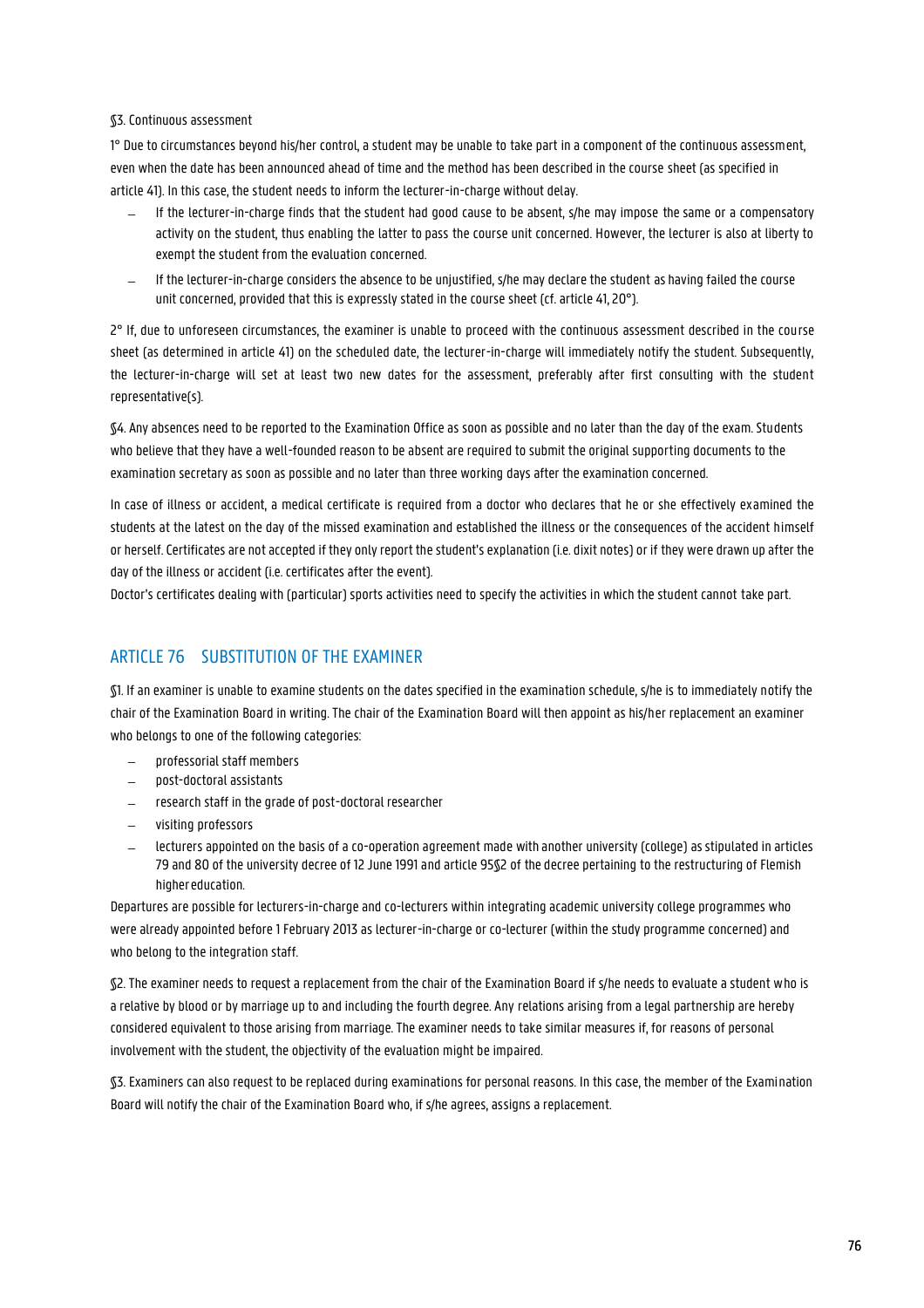# ARTICLE 77 ATTENDANCE OF OBSERVERS AT ORAL EXAMINATIONS

Students may request for an observer to attend their oral examination. The observer cannot be a student who is examined by the examiner concerned in the same academic year, nor can the observer be related by blood or by marriage in the third degree or be personally involved with the student. The student needs to notify the chair of the Examination Board and the Faculty ombudsperson at least 7 days prior to the examination, who shall in their turn immediately inform the examiner concerned. Observers are only allowed to take notes on paper.

Examiners may request for a member of the academic staff to attend the oral examination, insofar as there are no irreconcilabilities between the student and this member of the academic staff.

# ARTICLE 78 FRAUD OR IRREGULARITIES

§1. If an invigilator in charge has reason to suspect that a student is committing fraud or irregularities, s/he may immediately discontinue the ongoing evaluation for this student, or s/he may give this student a new, blank exam copy or let the student restart an online examination.

If a student is carrying and/or using a digital or electronic tool or means of communication during an exam or another test, this will automatically be regarded as fraud, unless explicitly stated otherwise or after permission in individual exceptional circumstances. The examiner shall promptly notify the chair of the Examination Board per study programme of the events.

§2. Committing plagiarism is a form of fraud. For the study programme concerned, the Examination Board per study programme can complete or specify the basic definition of "plagiarism" that is outlined in the present code. This information is to be communicated to the students taking the study programme in question. The evaluator in charge is free to test the originality of the papers and assignments submitted – which always need to be submitted in electronic format – by means of anti-plagiarism software. If a lecturer-in-charge has reason to suspect a student has committed plagiarism and this is likely to affect the evaluation, s/he shall promptly notify the chair of the Examination Board per study programme.

§3. Whether or not examination-related disciplinary measures should be imposed will be decided by the Examination Board per study programme that is qualified for the study programme for which the student suspected of fraud or irregularities has enrolled under a contract to obtain a diploma, or for the study programme involving the course unit for which the student has enrolled under a contract to obtain credits.

If a student who is suspected of having committed fraud or irregularities has enrolled for several study programmes, the Examination Boards per study programme for each of the study programmes concerned will convene together. Articles 63 and 72 apply in full for each of the members of the Examination Boards involved.

§4. No later than 5 calendar days before the hearing where the student is to be heard by the Examination Board(s) concerned, the chair of the Examination Board per study programme invites the student concerned. Alternatively, if several Examination Boards per study programme are convening together in application of §3 (second section) on the fraud or irregularity offence, one of the chairs of the Examination Boards involved will invite the student. The invitation is sent to the student's e-mail address connected to his/her Ghent University account and needs to state the time, date and place of the hearing, as well as describe the charges against the student and the possible disciplinary measures for exams as stated in §6. The student has the right to peruse the case file. A Faculty ombudsperson will be invited to attend the hearing. At the hearing, the student may be accompanied by a trusted representative or a legal adviser. If the student is legitimately absent, s/he has the right to let a legal adviser represent him/her or to put his/her defence forward in writing. If the student is absent from the hearing and has not appointed a legal representative, nor put forward any defence in writing, the Examination Board(s) per study programme will take cognizance of this and may yet officially deliberate on the case at hand and impose a disciplinary measure for exams.

§5. The Examination Board(s) per study programme that need(s) to rule on the fraud or irregularity offence will convene as soon as possible after the hearing to arrive at a decision on the case in question. A faculty ombudsperson is invited to attend the deliberations.

§6. The examination-related disciplinary measure is pronounced by the examination disciplinary body, i.e. the Examination Board per study programme, or in the case described in the second section of §3, by the Examination Boards per study programme that have convened together.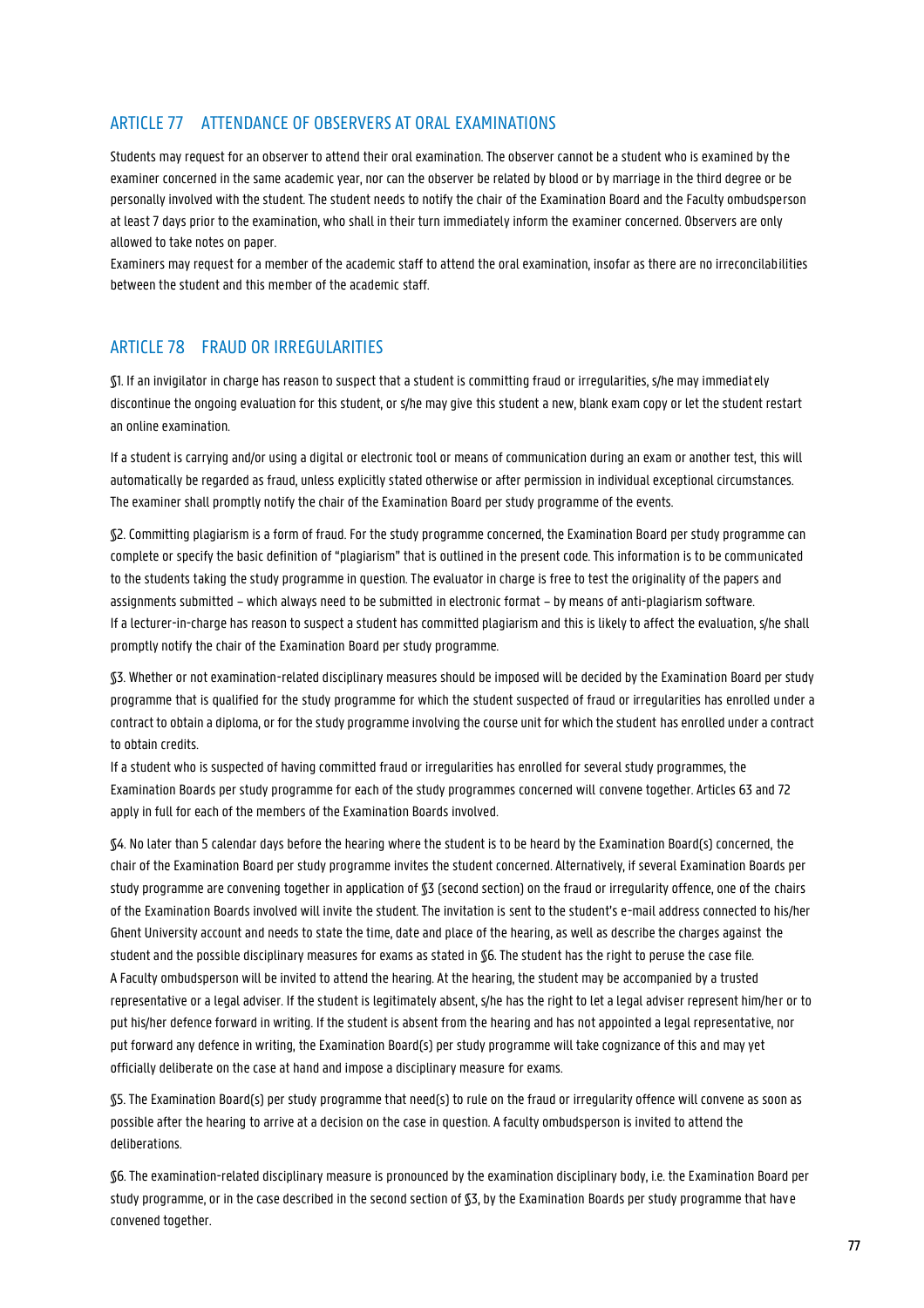If the offence is considered to be substantiated, the disciplinary body may impose (a combination of) the following examinationrelated disciplinary measures:

- The student's examination mark is adjusted for the exam or the assignment by which the course unit concerned wasevaluated.
- The student is given a 'fraud' designation for the course unit concerned.
- The student is prevented from obtaining a credit certificate for a part of the course units taken up by the student in the relevant academic year. This is to be determined in consideration of the severity of the offence, and translates into an examination mark of 0/20 for the course units in question. The part of the course units for which the student cannot obtain a credit certificate may amount to the whole of the course units taken up.
- The student is prohibited from taking part in the evaluations of the resit examination period for (part of) the course units concerned.
- The student is excluded.

If a student is given the 'fraud' designation, this implies that s/he will not be awarded an examination mark for the course unit concerned in that particular examination period.

If a student is excluded, s/he immediately loses student status and is prohibited from re-enrolling at Ghent University for a number of academic years that is specified in the examination-related disciplinary decision, but not for more than 10 academic years. When determining the disciplinary measure, the disciplinary body takes into account the specific circumstances of the case, including

- − whether it relates to an irregularity or actual fraud;
- − whether the irregularity or fraud was committed intentionally or was the result of negligence on the part of the studentconcerned;
- the seriousness of the committed acts:
- − the student's possible repeat offense.

§7. After the examination disciplinary body has arrived at an examination-related disciplinary decision, the Examination Board per deliberation set will rule – in due consideration of the examination-related disciplinary measure imposed – whether or not the student has passed the deliberation set involving the course unit for which the s/he committed fraud or irregularities. When the occasion arises, the Examination Board per study programme may then decide whether or not the student concerned has passed the study programme.

§8. If the fraud was only discovered after the student was awarded a credit certificate for the relevant course unit, the examination disciplinary body may as yet declare the obtained credit certificate to be null and void and, if appropriate, it may also declare the diploma or the certificate that was awarded for the study programme concerned to be null and void and reclaim this diploma or certificate. In this case, the student will as yet be given the 'fraud' designation for the course unit concerned.

Moreover, the examination disciplinary body may decide that the student cannot be awarded a credit certificate in a following examination period of the same academic year for a part of the course units taken up by the student in the relevant academic year. The severity of the offence will determine for how many course units this is the case, and it is possibly the case for the whole of the course units taken up.

Finally, the examination disciplinary body may also decide to exclude the student concerned for no more than 10 academic years.

§9. In its report, the examination disciplinary body includes a list of the people that were present at the meeting. The report needs to specify the offence(s) and the reasons that have led to the examination-related disciplinary decision. A copy of this report will be sent to the director of the Department of Educational Policy and the lecturer(s) involved. The examination disciplinary body sends the motivated examination disciplinary decision, if necessary including a statement of the imposed examination disciplinary sanction(s) and the reference to the possibility of internal appeal, to the student concerned by registered letter.

§10. As long as no examination-related disciplinary decision has been taken or as long as the examination-related disciplinary decision is not yet final, students suspected of fraud or irregularities may continue to sit further evaluations at their own risk. An examination-related disciplinary decision becomes final if an appeal or a subsequent external appeal fails to be filed in time or if said external appeal is turned down by the Council for Disputes on Decisions on Study Progress (Raad voor Betwistingen inzake Studievoortgangsbeslissingen).

§11. Students may file an appeal against the examination-related disciplinary decision with the Institutional Appeals Committee, as specified under article 81.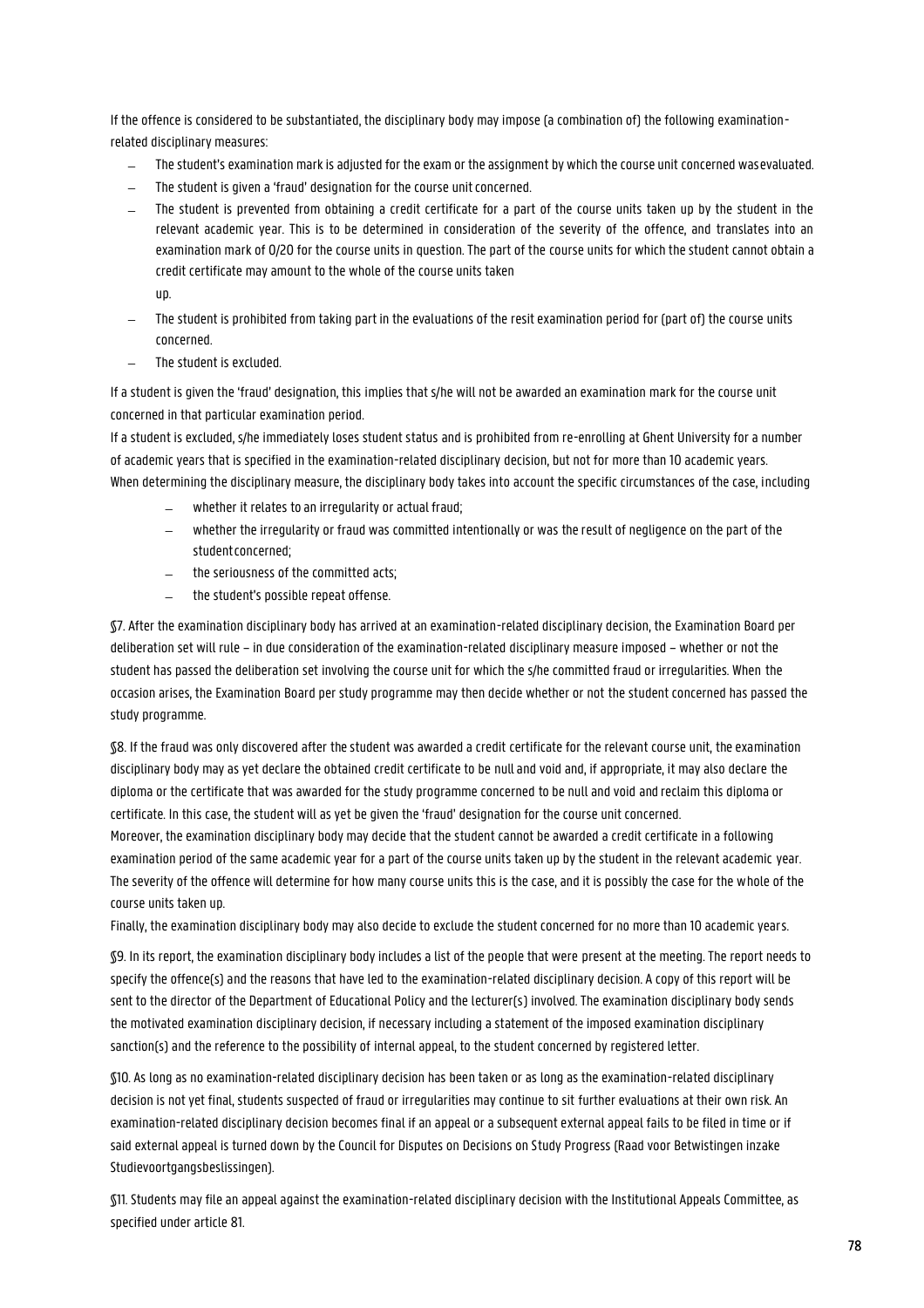§12 If an examiner establishes that fraud or irregularities have been committed during an examination or other assessment by a substantial group of students, as a result of which the validity of the examination is no longer guaranteed, but without it being possible to identify all students involved, s/he immediately informs the chairperson of the Examination Board per study programme to which the course unit belongs.

In consultation with the Examination Board, the examiner can decide per study programme to cancel the results of the examination or assessment concerned in full or, if the fraud or irregularities were limited to an identifiable group of students, to cancel them for that group of students. The faculty ombudsperson is invited to attend these consultations.

In the event that the results of an examination or assessment are cancelled, the examiner concerned can decide for each study programme in consultation with the examination committee to conduct a new examination or assessment of the group of students concerned. In the event that the fraud or irregularities were committed during a non-periodical assessment, it can be decided not to organize a new assessment, but to determine the final mark of the group of students concerned only on the basis of the results of those students on the other components of the assessment. In that case, a different final score calculation than the one recorded in the ECTS-sheet can be applied.

Students who were involved in these frauds or irregularities and who are identifiable may also be subject to an examination disciplinary procedure in accordance with paragraphs 1 to 11 of this article. The examiner concerned takes the initiative for this.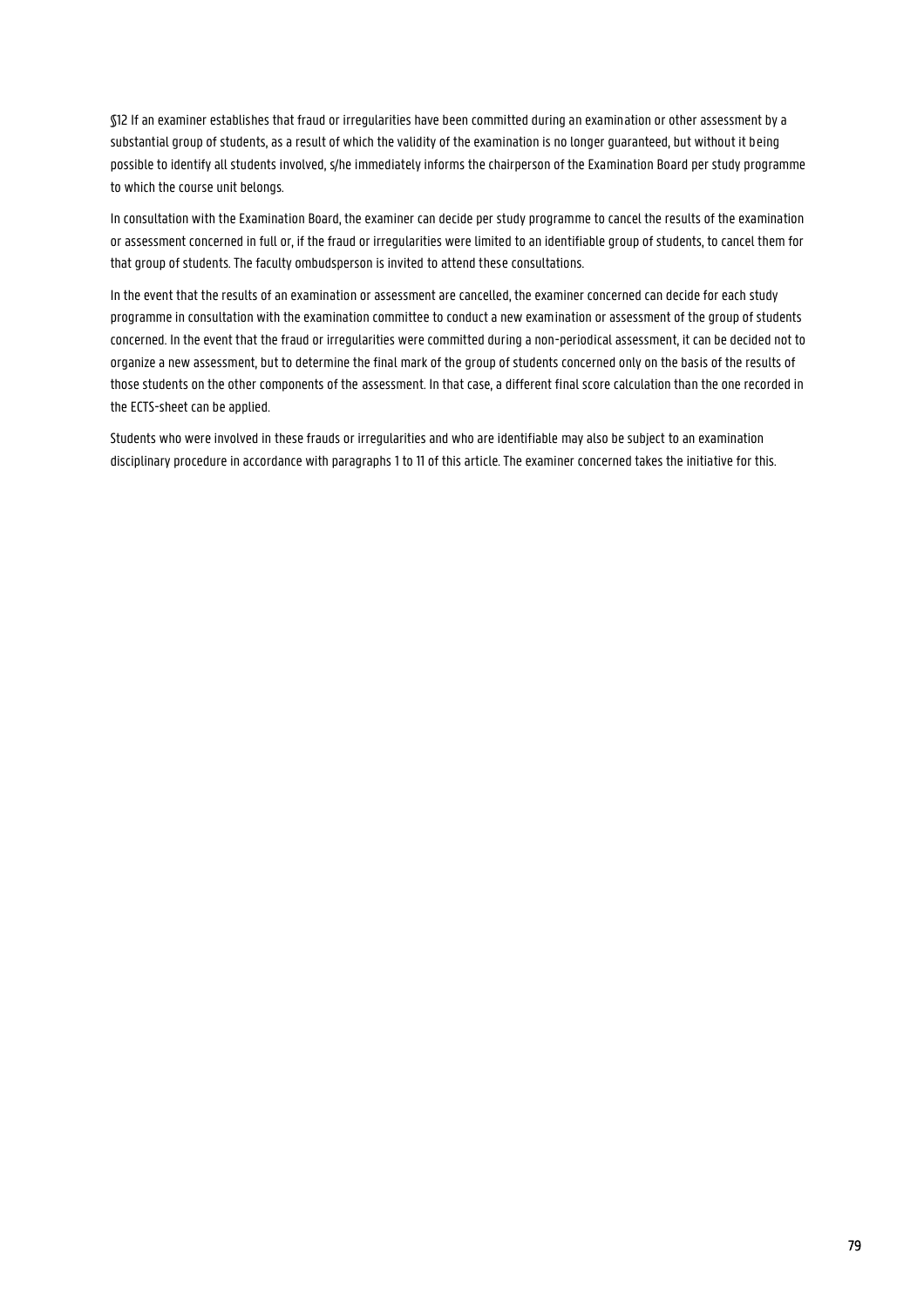# PART IV **OMBUDSPERSONS**

# ARTICLE 79 FACULTY OMBUDSPERSONS

§1. For doctoral students, at least one permanent and one replacement Faculty ombudsperson is appointed by the Faculty Council from the professorial staff, before 1 November of each academic year, on the recommendation of the representation of the assistant academic staff. For the other students, at least one permanent and one replacement Faculty ombudsperson is selected from the Faculty academic staff by the Faculty Council before 1 November of each academic year, on the recommendation of the student representatives.

In the absence of any nominations, the Dean nominates the candidates himself. The replacement Faculty ombudsperson is called in if a permanent Faculty ombudsperson is unexpectedly prevented from assuming these duties or is an involved party. The Faculty ombudspersons for doctoral students may be identical to those for the other students.

§2. The Faculty ombudsperson deals with complaints regarding the implementation of the present Education and Examination Code and/or the provisions governing the legal position of the people involved and/or situations that are perceived to be unfair within the larger framework of educational or examination activities.

Complaints are to include a description of the events they decry.

When the occasion arises, the Faculty ombudsperson will:

- endeavour to get the parties to resolve their dispute themselves by way of mediation (i.e. a process of voluntary consultation between conflicting parties, supervised by the Faculty ombudsperson, who facilitates communication);
- inform the complainant about the option to file a complaint with the University ombudsperson;
- − inform the complainant about the option to file an appeal with the Institutional Appeals Committee pursuant to article 81.

The Faculty ombudsperson is not required to handle a complaint:

- if the complainant's identity or contact details are unknown;
- if it pertains to events for which a complaint has already been filed, which was treated according to the provisions in the present article;
- − if it pertains to events that occurred more than one year before the complaint was filed;
- − if the complaint is clearly unfounded;
- − if the complainant is unable to demonstrate any stake in thematter.

The investigation into the complaint will be suspended if and as long as an administrative appeal or legal proceedings have been instigated with respect to the events.

If the complaint is not handled or is suspended pending the outcome of an administrative appeal or legal proceedings, the Faculty ombudsperson informs the complainant of this without delay, by letter or by e-mail. It is essential that any refusals to handle a complaint or any suspensions are substantiated.

§3. The Faculty ombudsperson needs to be readily accessible during evaluation periods. Even before the deliberations of the Examination Boards, the Faculty ombudsperson is entitled to the relevant information regarding each evaluation for which a complaint has been filed or for which there is a dispute. The Faculty ombudsperson attends the deliberations of the Examination Boards and is given access to the reports of these deliberations at all times.

The Faculty ombudsperson has the right to attend the deliberations of the Examination Boards as an observer and to peruse the reports of those deliberations.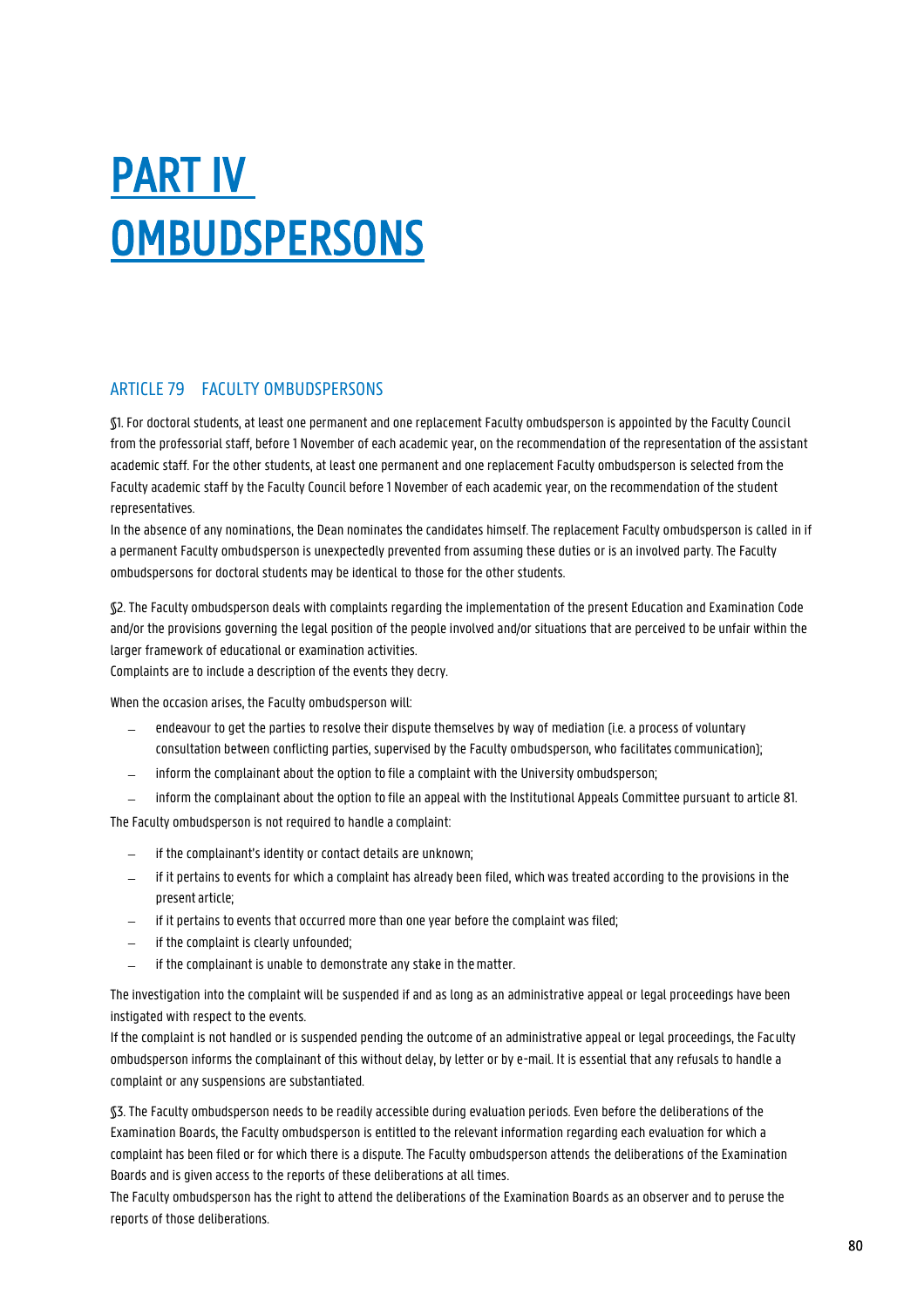§4. With regard to the competencies assigned to him in the present article, the Faculty ombudsperson may add items to the Faculty Council's agenda.

§5. The Faculty ombudsperson is bound to discretion.

§6. Before 1 November of each year, the Faculty ombudspersons report on their activities to the Faculty Council and, if need be, the Doctoral School(s) with which the Faculty is involved. The Faculty Council is to send this report to the Institutional ombudsperson.

# ARTICLE 80 THE UNIVERSITY OMBUDSPERSON

§1. The University ombudsperson is appointed by the rector and handles the complaints on the implementation of the present Education and Examination Code and/or the provisions governing the legal position of students and/or situations which are perceived to be unfair within the larger framework of educational and examination activities, after this complaint was first treated by the Faculty ombudsperson and no solution was reached.

Complaints are to include a description of the events they decry.

When the occasion arises, the University ombudsperson will:

- − endeavour to get the parties to resolve their dispute themselves by way of mediation (i.e. a process of voluntary consultation between conflicting parties, supervised by the University ombudsperson, who facilitates communication);
- − inform the complainant about the option to file an appeal with the Internal Appeals Committee pursuant to article 81.

The University ombudsperson is not required to handle a complaint:

- if the complainant's identity or contact details are unknown;
- − if it pertains to events for which a complaint has already been filed, which was treated according to the provisions in the present article;
- − if it pertains to events that occurred more than one year before the complaint was filed;
- − if the complaint is clearly unfounded;
- − if the complainant is unable to demonstrate any stake in thematter.

The investigation into the complaint will be suspended if and as long as an administrative appeal or legal proceedings have been instigated with respect to the events.

If the complaint is not handled or is suspended pending the outcome of an administrative appeal or legal proceedings, the Faculty ombudsperson informs the complainant of this without delay, by letter or by e-mail. It is essential that any refusals to handle a complaint or any suspensions are substantiated.

§2. The University ombudsperson holds the same competencies, rights and responsibilities as the Faculty ombudspersons.

§3. Before 1 March, the University ombudsperson is to report on each calendar year to the rector, who is to send a copy of this report to the Government Commissioner.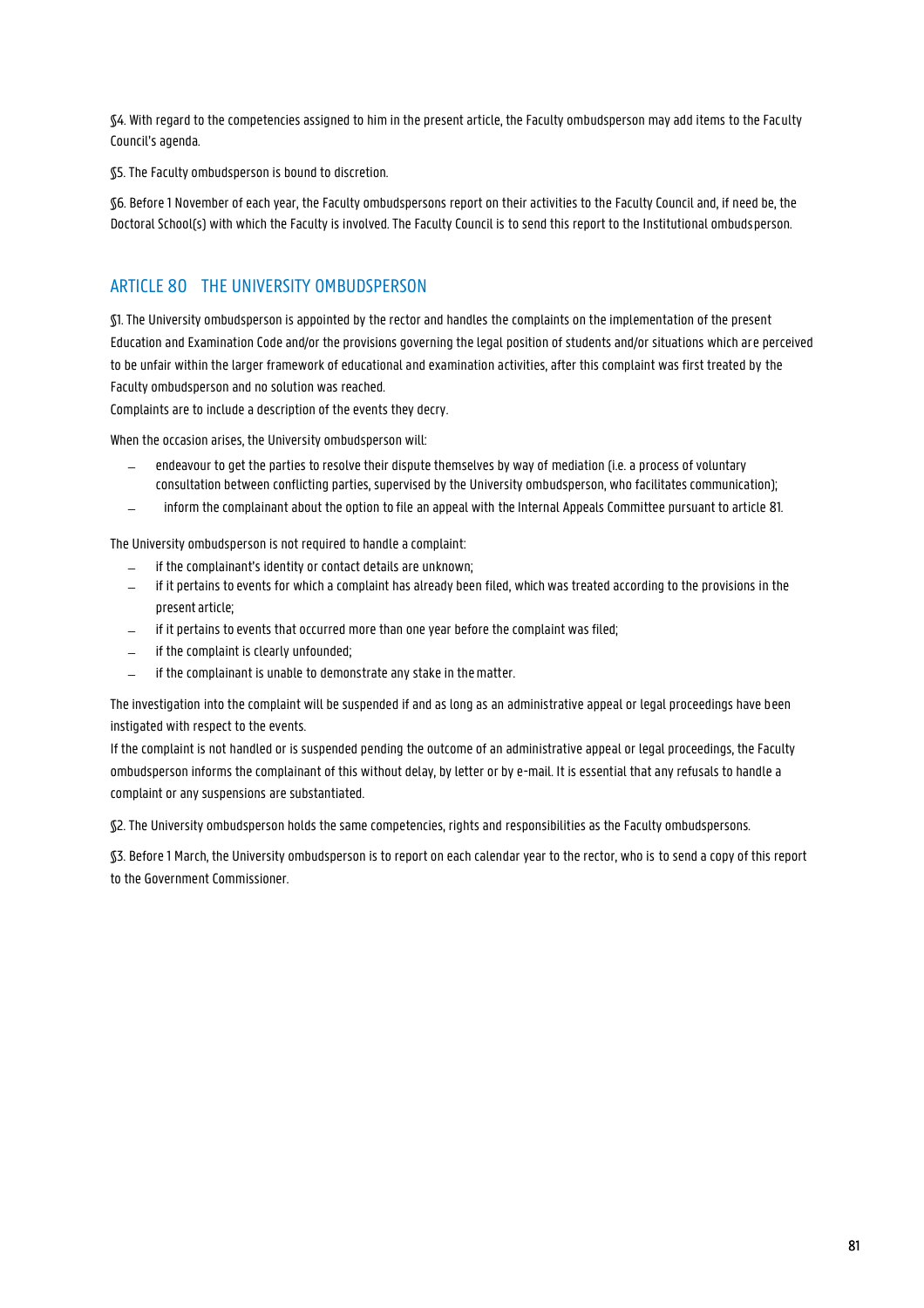# PART V APPEALS PROCEDURE

# ARTICLE 81 INSTITUTIONAL APPEALS COMMITTEE

§1. If students deem that a decision is detrimental to their interests due to a violation of their rights, they may file an appeal with the Institutional Appeals Committee. This applies to the following decisions:

- examination decisions, pursuant to articles 56, 65, 67, 71 and 73 of the present examination code;
- examination-related disciplinary decisions, pursuant to article 78 of the present code;
- decisions pertaining to a request for an exemption, pursuant to article 29 of the present code;
- − decisions related to taking a preparatory and/or linking course pursuant to article 6 §1 of the presentcode;
- − decisions related to requests for exceptions to the access requirements concerning the learning account in accordance with article 11 of the present code;
- − decisions involving the imposition of binding conditions or a refusal of enrolment pursuant to article 24 of the present code;
- − decisions involving the early termination of a work placement or another practical course unit pursuant to article 24 §9 of the present code;
- − decisions involving the refusal of education and examination facilities for students with a specialstatus.

In doing so, students may seek assistance from a legal adviser, who is required to hold a written power of attorney on pain of inadmissibility of the appeal, except if s/he is registered with the Bar or the list of trainee lawyers.

§2. The appeal is filed by means of a signed and dated petition that is sent to the rector (Sint-Pietersnieuwstraat 25, 9000 Gent) by registered and signed post, on pain of inadmissibility of the appeal. At a minimum, this document is to specify the student's identity, the disputed decision(s) and a description of the facts and arguments on pain of inadmissibility. The burden of proof lies with the student. Any arguments that the student could only know after perusal of the file or after the feedback session need to be added in a supplementary note on pain of inadmissibility, either immediately after the perusal or feedback session or at least within 7 calendar days after the period of appeal has lapsed. At the same time, the student is to send an electronic version of the petition by e-mail to [ombuds@ugent.be b](mailto:ombuds@ugent.be)y way of information. The postmark of the recorded delivery serves as the date for the appeal. For exam decisions, the appeal needs to be filed within the peremptory time limit of 7 calendar days, starting on the calendar day after the examination results announcement. The fact that a student has not yet received any feedback within that period does not affect this time limit, and there is no new appeal period once the student has received feedback. If there was no public announcement of the challenged exam decision, the exam decision is deemed to have been publicly announced on the dates mentioned in article 69§1, second section, unless the student can prove that the exam decision was not announced until a later date. With regard to the other decisions mentioned in \$1, the peremptory time limit takes effect on the calendar day after the day on which the student was informed of the decision in question.

§3. The appeal is considered by the Institutional Appeals Committee, which is composed on an ad hoc basis by the rector and consists of the following people:

- − the rector or the vice-rector;
- − four professorial staff members with the rank of associate professor, full professor or senior full professor, belonging to at least two different Faculties, selected from the professorial staff members assigned for this purpose by the Faculty; each Faculty is to assign one male and one female professorial staff member of the aforementioned rank to sit on the Institutional Appeals Committee if required. Any successions or
- alterations of professorial staff members are communicated to the institutional ombudsperson;
- − the Chief Academic Administrator or the Director of Educational Policy.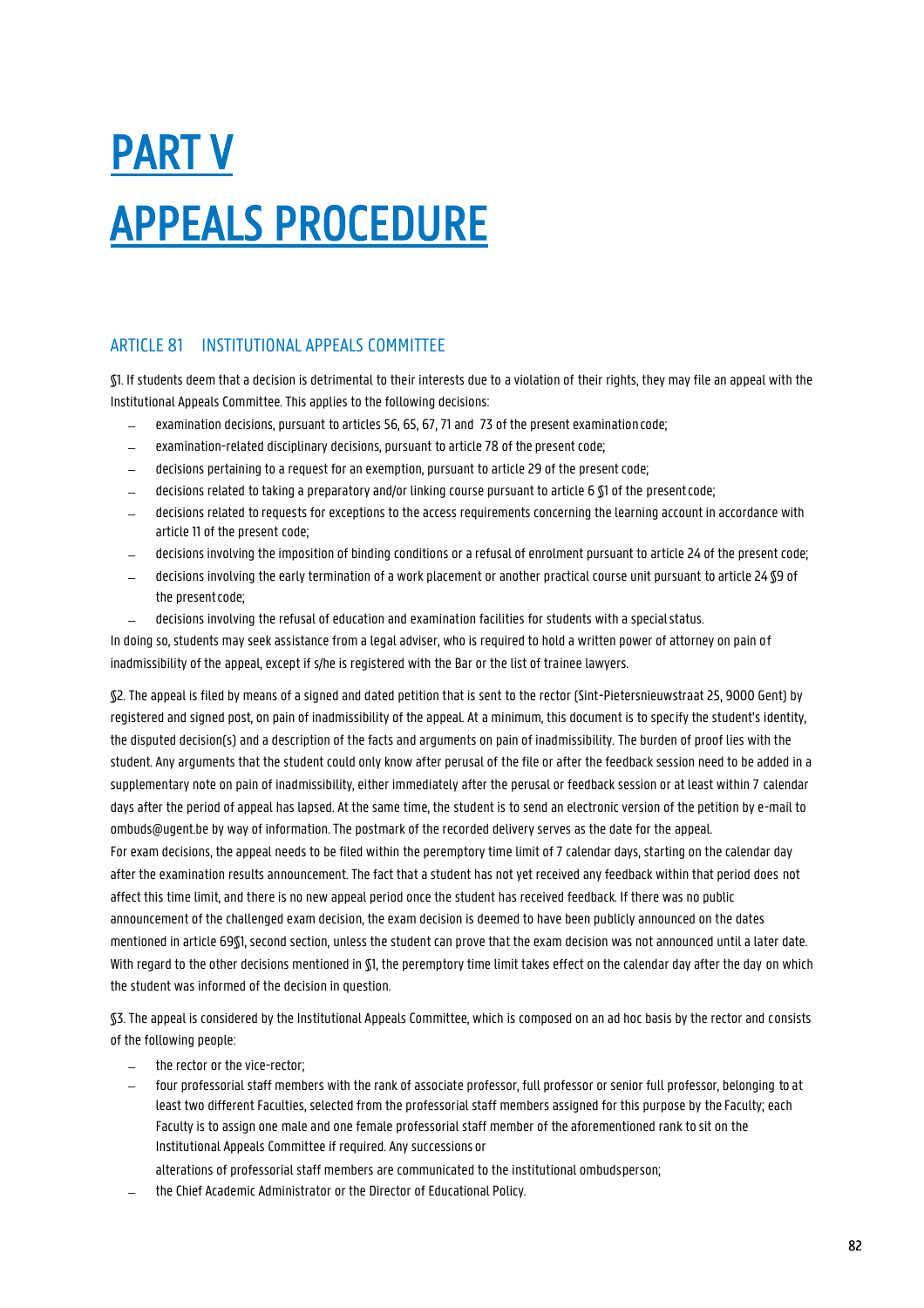Maximum two-thirds of the members of this ad hoc Institutional Appeals Committee may be of the same sex.

Meetings are chaired by the rector or the vice-rector. If the latter is unable to attend the meeting or needs to abstain from considering a case for reasons of personal involvement, the following people will serve as acting chair in accordance with the following hierarchical ranking order: the Chief Academic Administrator or the Director of Educational Policy, or the eldest of the other members of the Institutional Appeals Committee who are present.

The University ombudsperson is welcome to attend the sessions of the Institutional Appeals Committee, but does not have the right to vote.

The Institutional Appeals Committee can only deliberate legitimately if at least two thirds of its members are present. Each member has one vote. In the event of a tie, the chair has the decisive vote.

§4. The Institutional Appeals Committee treats appeals on the basis of exhibits. However, the Commission may invite any person or party to be heard if they consider this to be useful.

The Institutional Appeals Committee is free to call up or request any information, records and documents it deems useful to treat the appeal. The members of the university community are obliged to provide the Commission with this information, records and documents at their first request.

The Institutional Appeals Committee is free to seek and gather all the advice it deems useful to treat the appeal. Amongst other parties, it may seek the assistance from a lawyer, who is allowed to attend the meetings, but does not have the right to vote. The student or counsel may request perusal of the file that was compiled with regard to his/her petition. This question shall be formulated, either in the application itself or by email t[o ombuds@ugent.be, n](mailto:ombuds@ugent.be)o later than five calendar days after the date on which the petition was lodged. The person who the Institutional Appeals Committee put in charge of the preparation of the file will then arrange a meeting with the applicant, so that s/he may peruse the file. If required, the applicant may then elaborate on his previous grievances in accordance with the stipulations of §2.

§5. At the chair's request and provided that each of the commission members agrees, the Institutional Appeals Committee is free to deliberate via e-mail in the following cases:

- if the appeal concerns the refusal of facilities for students with a special status due to a disabillity;
- − if the appeal is clearly inadmissible or unfounded;
- if a final decision is taken in a case in which an interim decision was taken at a previous meeting;
- if the appeal involves a limited degree of complexity and the decision is so obvious that a physical meeting of the members of the commission has no added value for the treatment of the appeal.

If the chair proposes to deliberate by e-mail, all exhibits of the case are to be made available to the members of the commission, preferably in electronic format.

§6. The Institutional Appeals Committee may decide:

- to reject the appeal, on the grounds of its inadmissibility or the Commission's lack of jurisdiction;
- or to confirm and uphold the challenged decision:
- − or to review the challenged decision. To do so, the Institutional Appeals Committee has the same authority as the body that took the disputed decision. If an appeal has been instigated against an examination decision entailing a final evaluation of a course unit, and the Institutional Appeals Committee believes it has insufficient information to effectively reappraise the taken examination, it may decide to award the student a

new exam opportunity. In doing so, the commission will determine the terms and conditions of any such examination.

If the appeal relates to an examination mark for a course unit that is part of a full deliberation set, the Institutional Appeals Committee will also decide whether or not the applicant passes the deliberation set and, if applicable, it will decide whether the applicant passed the study programme and what grade of merit is awarded. The Institutional Appeals Committee exercises this authority in consideration of the provisions in articles 67, 71 and 73. The decision also needs to state the reasons behind it. The decision of the Institutional Appeals Committee is served on the student within 20 calendar days, starting from the day after the day on which the appeal was instigated. All notifications are sent by e-mail and by registered post. If necessary, a copy of the decision will be sent to the student's legal counsel by email or regular post. If the Institutional Appeals Committee is unable to reach a decision on the petition in a timely fashion, the student and his counsel will be informed within 20 calendar days, in which case a deadline is set for the Commission to inform the parties involved of its decision.

Unless the Institutional Appeals Committee decides otherwise, its decision takes effect on the day it was taken. Decisions that declare a student to have passed a study programme take effect on the date of the examination results announcement of the study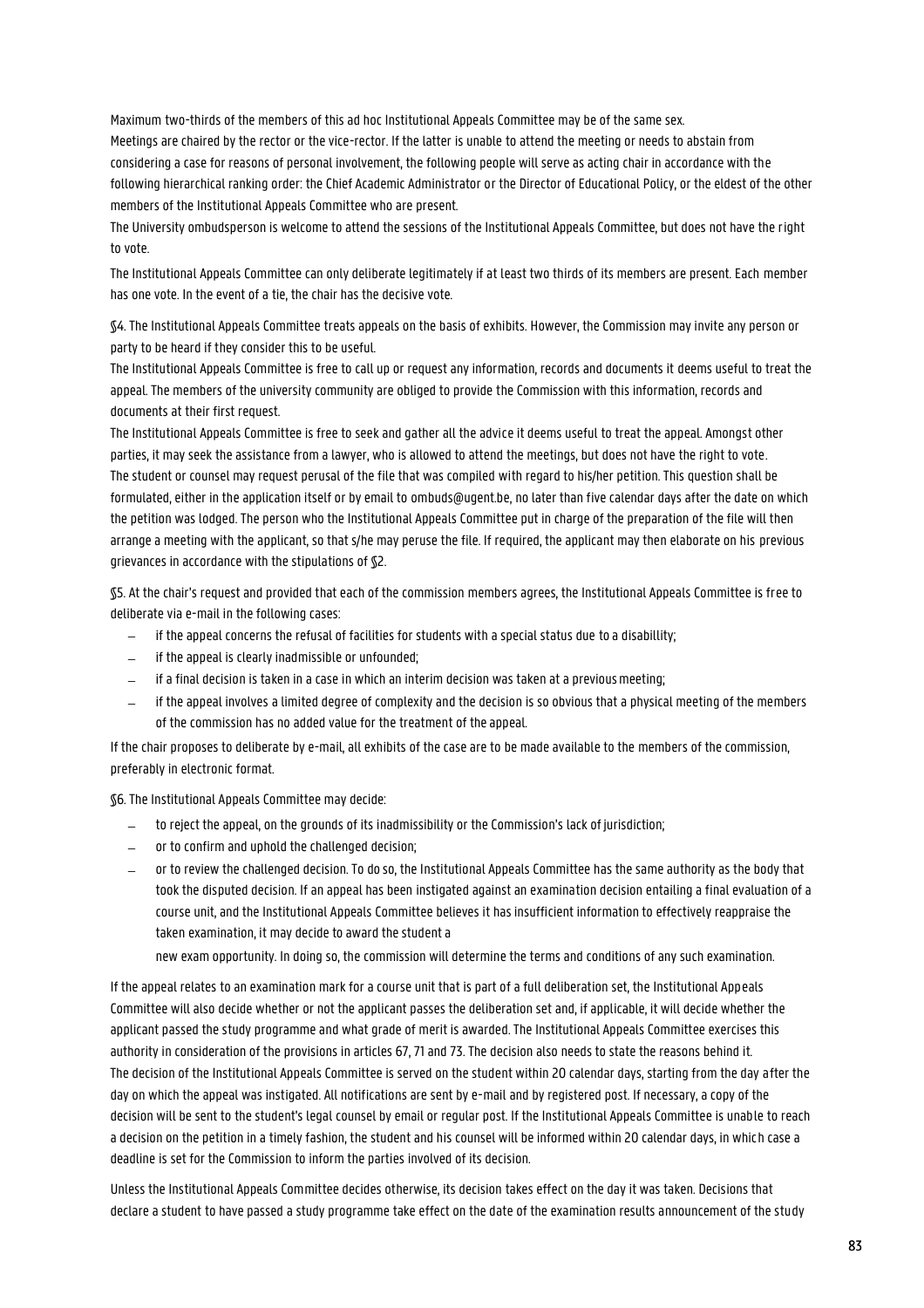programme in the examination period in which the disputed decision was taken.

People who are not enrolled cannot partake in the educational activities. If they have filed an internal appeal against the refusal to enrol them on the basis of article 24 before 1 October (of the year in which the refusal took effect), they are allowed to partake in the educational activities until the Institutional Appeals Committee has reached a decision. If this decision is positive, the student can still partake in the educational activities until 5 working days after the decision, as long as the student has not (re-)enrolled.

§7. The decisions of the Institutional Appeals Committee are to specify the further appeals open to students against any decisions and the terms and conditions of any such appeals.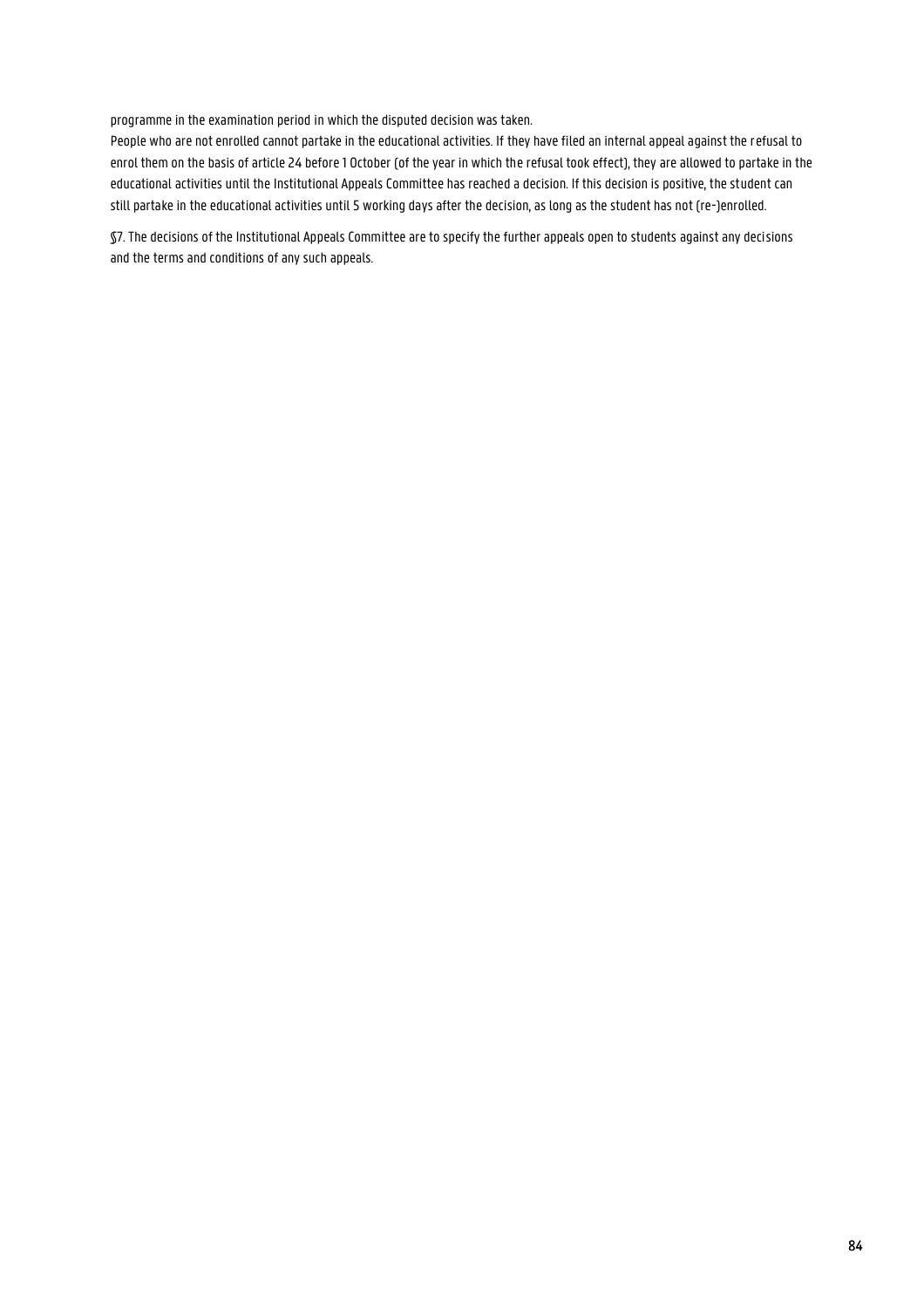# PART VI FEEDBACK ON EDUCATION BY THE **STUDENTS**

# ARTICLE 82 EDUCATIONAL QUALITY CONTROL UNIT

§1. Each faculty sets up an Educational Quality Control Unit (Commissie Kwaliteitszorg Onderwijs, CKO), which consists of at least the following voting members:

- the faculty Director of Studies, who acts as chair;
- at least one student who sits on a study programme committee of a basic programme (Bachelor or Master);
- at least one chair of the study programme committee of a basic programme;
- at least one assistant academic staff member who sits on a study programme committee of a basic programme;
- at least one administrative and technical staff member who is appointed as a quality assurance staff member in the faculty.

The student, the assistant academic staff member and the professorial staff members are preferably part of different study programme committees. The Educational Quality Control Unit appoints one of its members as secretary. Each faculty is free to issue additional general guidelines with which the composition of the Educational Quality Control Unit must comply, including provisions regarding other appointed voting and non-voting members and their proxies.

§2. The Educational Quality Control Unit acts as a consultation platform where education providers and users are united at the faculty level. It is a forum where study programme committees (chairs and / or members and students) meet to shape the faculty's education policy together with the education supporters. The Educational Quality Control Unit handles all educational themes across study programmes and is responsible for drawing up and implementing the faculty's education policy. In addition, it is responsible for the continuous optimization of the quality of education and directs all quality assurance initiatives of the faculty. To this end, the Educational Quality Control Unit makes use of the Faculty Team site and the Faculty Monitor.

# ARTICLE 83 COURSE FEEDBACK BY STUDENTS

§1. Ghent University considers internal quality control of the educational activities to be crucial in order to optimize academic education. Ghent University expects all its academic and administrative and technical staff, as well as its students to be actively involved in the processes that are aimed at internal quality care.

One of the ways in which internal quality care is maintained is by allowing (former) students and exchange students to assess the education that they have received in structured feedback. After each term, the (former) students and exchange students are asked to provide feedback on certain aspects of the educational practice and the educational organization.

§2. The output of the course feedback by students yields information that is used by the lecturers and the institutional bodies to assess and remedy educational practices. Indirectly, this output also contributes to the permanent implementation of general educational policy. As the (former) students and exchange students need to participate in these surveys if these objectives are to be attained, participation is mandatory.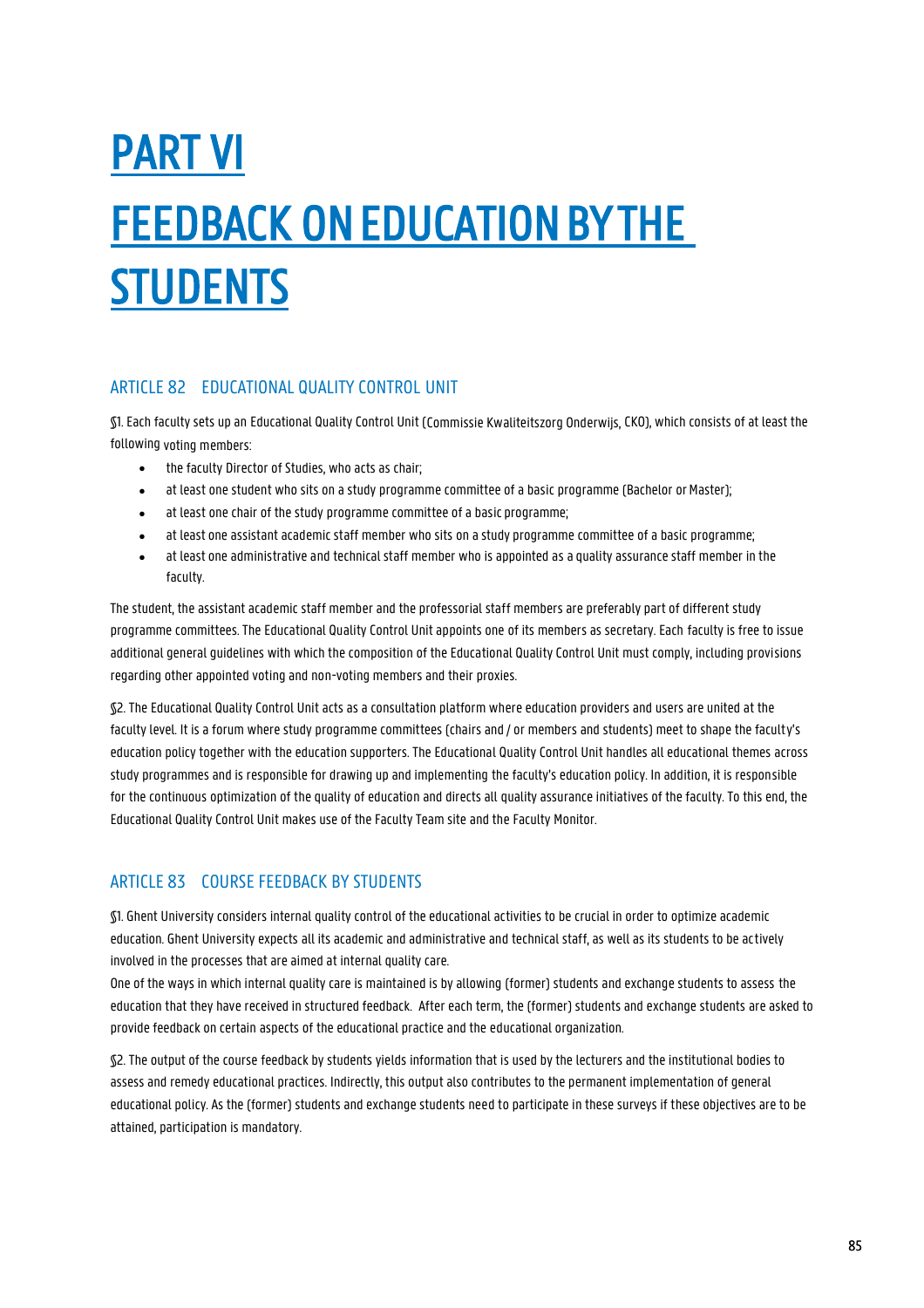# ARTICLE 84 COURSE FEEDBACK BY STUDENTS: ORGANIZATION

§1. For the course feedback by students, a questionnaire is used which is drawn up by the director of the Department of Educational Policy, on the advice of the Educational Council. At the suggestion of the Educational Quality Control Unit and in joint consultation with the students, this questionnaire may be complemented with other items to be queried, after the approval of the Faculty Council.

§2. The Department of Educational Policy is responsible for the coordination of the course feedback by students. In joint consultation with the Educational Quality Assurance Office, the Educational Quality Control Unit (or a subcommittee appointed by the Educational Quality Control Unit) ensures that all course units of any given study programme or any lecturer are frequently surveyed. All course units and the lecturers-in-charge and co-lecturers that are mentioned in the course file are surveyed once every 3 years. Every year, the faculty selects the course units that are included in the course feedback for that year.

§3. The questionnaires are handed out to all students who have taken the course unit concerned, once all stages of the educationlearning process have been completed. In principle, this also includes the examinations. After being processed, the results per course unit are sent to the Director of Studies of the faculty concerned.

§4. The results, together with the answers to the open questions, are provided to the relevant lecturer. The lecturer is invited to analyze the results and evaluate if and in which areas s/he sees room for improvement or adjustment. Within a set period of time, the lecturer can formulate a short response to the committee which deals with the course evaluations.

§5. The results per course unit (together with possible comments) are discussed in the committees set up for this purpose within the faculty. This committee examines for which course units follow-up is considered necessary.

§6. Only if it deems follow-up necessary, does the committee come up with an action plan:

- 1. If the response of the staff member already contains a proposal for an action plan that is clear enough and sufficient in the opinion of the committee, the professorial staff member will be supported to carry out these actions. This step can be done via e-mail or in a meeting with the professorial staff member in question, as per the preference of the committee. The professorial staff member involved can always request a meeting.
- 2. If there is no response from the staff member or the response and / or the proposal for an action plan is not clear enough and / or is not sufficient in the opinion of the committee, a meeting is planned with the professorial staff member and with the chair of the study programme committee and / or the Director of Studies and / or the dean to discuss an action plan and make clear agreements for follow-up. If desired, students can also be involved.

The committee always acts from a development perspective and sets out to reach agreements in consensus with the professorial staff member in question. In both cases set out above, the professorial staff member is also informed that the course unit will be included in the list again the following year to be presented to the students.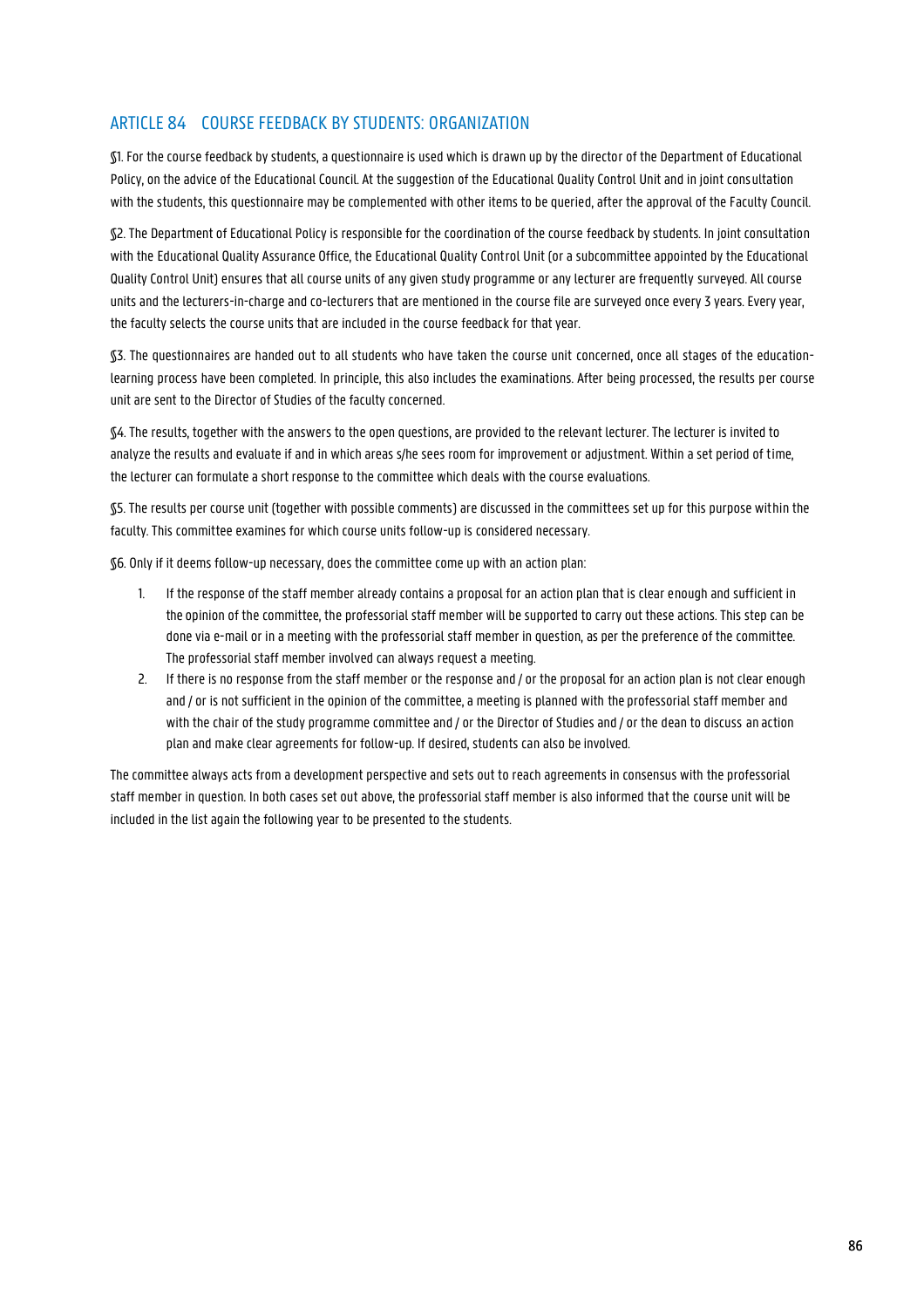# PART VII FINAL PROVISIONS

# ARTICLE 85 THE EDUCATION AND EXAMINATION CODE

The provisions of the present Education and Examination Code may only be amended by the Board of Governors, after the recommendation of the Educational Council. In contravention of this, in the event of force majeure, the rector can immediately take the necessary measures and decisions to safeguard the functioning of the institution, its students and staff.

The rector decides on cases which have not been mentioned in the present Education and Examination Code, for disputes relating to the interpretation of the present code or in case of material errors. Any such decisions are publicly announced.

Each year, before 1 November after the closing of the previous academic year, the Faculties report on the application of the Code of Conduct for languages of instruction other than Dutch at Ghent University. The Educational Council evaluates the application of said code of conduct for the benefit of the Board of Governors.

The Faculty Council is at liberty to delegate the powers that the present code describes to the Dean or to Faculty members on an individual or collective basis.

# ARTICLE 86 DEPARTURES FROM THE EDUCATION AND EXAMINATION CODE

§1. Departures from the present Education and Examination Code are possible:

as a result of an agreement approved by the Executive Board concerning a study programme staged in conjunction with one or more other institutes of higher education;

to serve student mobility within a bilateral and multilateral agreement with other institutes of higher education; as part of framework programmes financed by a public authority.

§2. For outgoing exchange students with a main enrolment at Ghent University, the regulations and arrangements of the receiving institution applies to the education and examination procedures of the course units belonging to the individual learning agreement, without prejudice to the provisions of articles 2§6, 30, 55§6 and 56§4. With regard to the deliberation decisions for outgoing exchange students, the Education and Examination Code of Ghent University invariably applies.

§3. For incoming exchange students with a main enrolment at another educational institution than Ghent University, the present regulations apply to the education and examination procedures of the course units belonging to the individual learning agreement, including the provisions of articles 2§6 and 18. With regard to the deliberation decisions for incoming exchange students, the Education and Examination Code of Ghent University does not apply and the regulations and arrangements of the sending institution are in force.

# ARTICLE 87 SPECIFIC EXAMINATION CODE FOR STUDY PROGRAMMES ORGANIZED IN CONJUNCTION WITH DIFFERENT INSTITUTES OF HIGHER EDUCATION

For study programmes that are jointly organized with other institutes of higher education, a specific examination code may apply that is drawn up by the institutions and approved by separate decision by the Board of Governors at Ghent University.

# ARTICLE 88 IMPLEMENTATION OF THE EDUCATION AND EXAMINATION CODE

The present Education and Examination Code comes into effect from the 2021-2022 academic year onwards.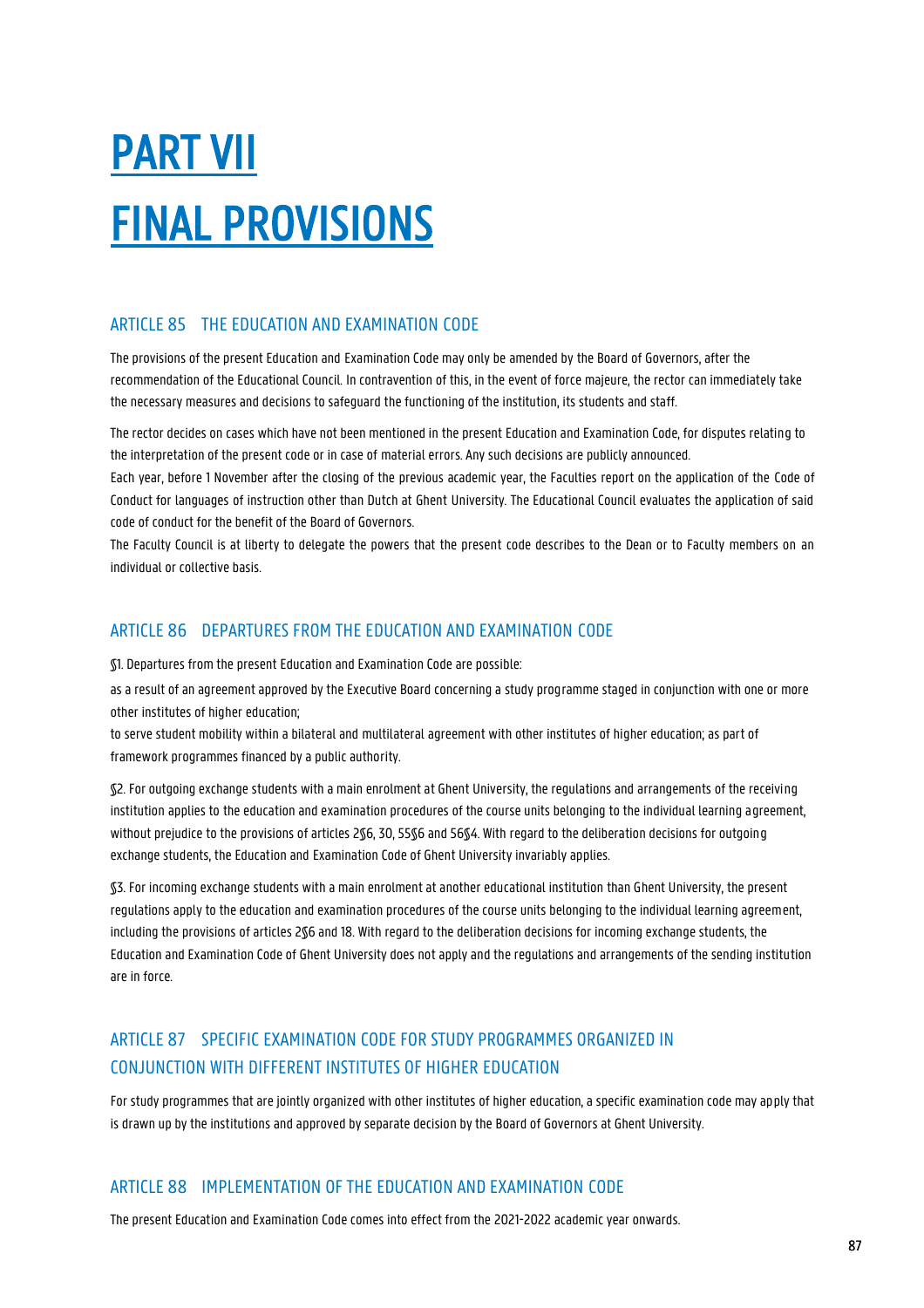# PART VIII GLOSSARY OF TEACHING AND EVALUATION METHODS

# SECTION I GLOSSARY OF TEACHING METHODS

# CLINIC (KLINIEK)

Interactive learning situation in which students – under the supervision of a clinician – acquire knowledge and competencies by discussing and examining actual patients (cases) from clinical practice and by determining and/or conducting the appropriate treatment(s) for these patients, next to analysing their progress. In clinics, the patients are actually present; this is not the case in clinical seminars. The supervisor encourages students to think actively, cooperate and become involved. S/he allows students to speak, anticipates students' prior knowledge in a differentiated and individual manner, and provides support when students still lack particular knowledge or competencies. In view of the intensity of these coaching efforts, only a limited number of students are allowed to sit in on clinics.

#### DEMONSTRATION (DEMONSTRATIE)

Collective learning situation in which the lecturer demonstrates particular techniques to a group of students. The students' activity chiefly consists of listening, taking notes and possibly imitating the techniques demonstrated. The interaction, which is chiefly from the lecturer to the students, is aimed at supporting the transfer of knowledge. The lecturer can only check to a small extent whether all students have acquired the new knowledge, and follow-up and coaching towards individual students is limited.

# FIELDWORK (VELDWERK)

The whole of coaching sessions and independent learning situations in which students leave the university premises and put specific knowledge and skills into practice at a selected outside location.

Whereas the focus of attention of study visits or company visits chiefly lies with the acquisition of knowledge, the purpose of fieldwork is to enable students to apply and practise the

acquired knowledge.

Therefore, it is crucial that the lecturer or other experts provide personalized coaching and feedback on the way in which they apply the acquired knowledge and intervene when necessary.

#### GROUP WORK (GROEPSWERK)

Independent and co-operative learning situation in which students conduct a series of activities as a group, without constant supervision. These activities are intended to produce a final product which is to be submitted for final evaluation. This final evaluation consists of a final mark (per student and/or per group) and/or a collective follow-up discussion. The supervisor's duties are to devise the assignment and to appraise the final product (paper) as well as the process (approach, group processes, etc). If, during the training period, (groups of) students have but a limited understanding of the positive and negative elements of the final product that they have submitted or the process that they have experienced, they are given feedback and further suggestions for improvement.

#### GUIDED SELF-STUDY (BEGELEIDE ZELFSTUDIE)

A set of guided sessions and independent learning situations in which students acquire and/or process knowledge for (a part of) a course on an individual basis. In the case of self-study, adapted learning materials are provided with built-in coaching components (i.e. embedded support). Examples of these components include overviews, tables of contents, "advance organizers", preliminary and subsequent questions for selftests (in an electronic learning environment with feedback), diagrams, key concepts, summaries, explicit learning objectives per unit, processing assignments, examples, suggestions for revising, etc. Guided self-study is different from distance learning in that it involves personal contact (whether collective or individual, online or in person) with the lecturer,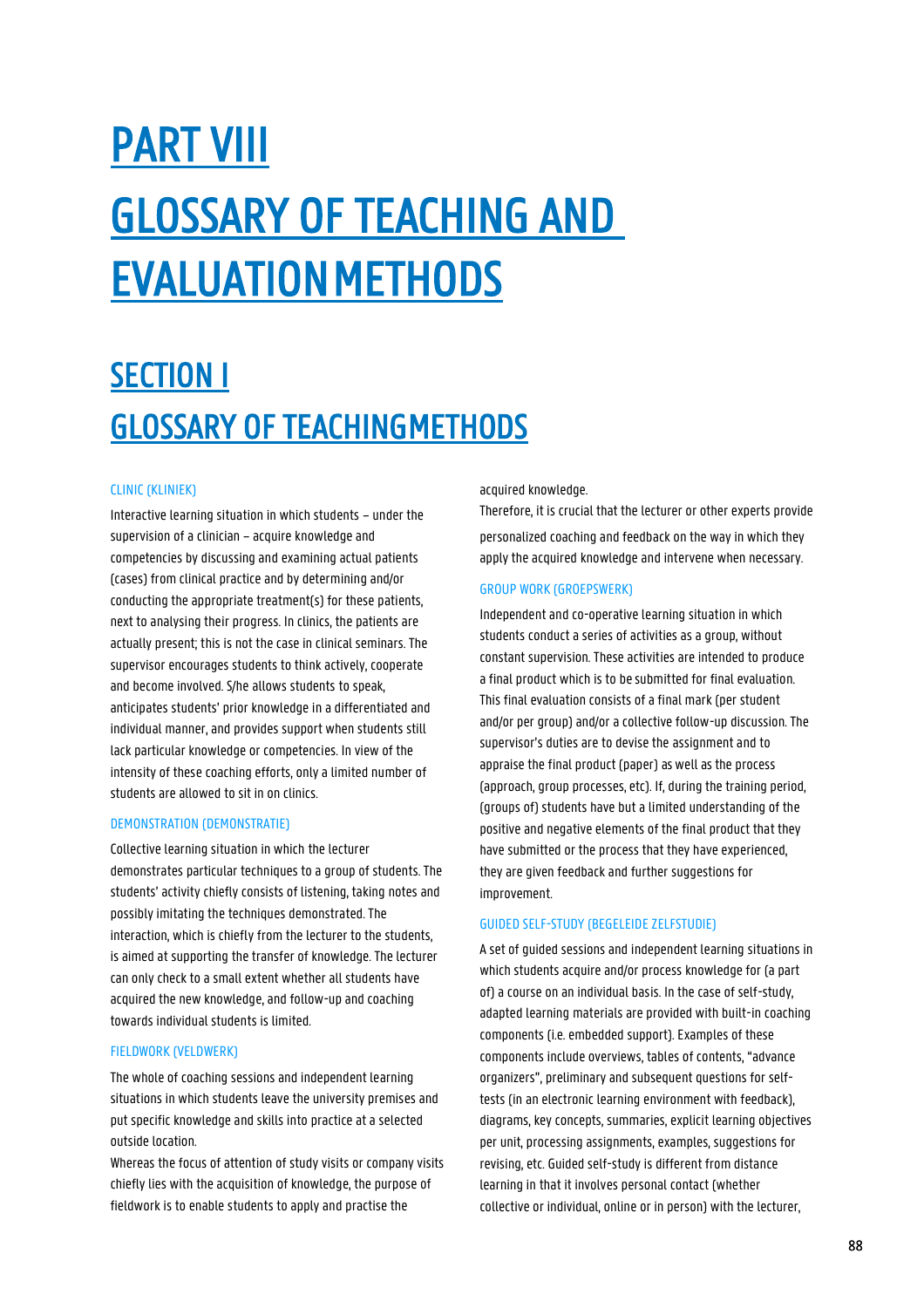#### who steers and/or coaches.

Guided self-study can also be used in preparation of lectures and seminars, for example.

#### INDEPENDENT WORK (ZELFSTANDIG WERK)

#### Sub form: legal writing

Independent learning situation in which students individually conduct a series of activities without any form of constant supervision (sometimes also referred to as homework). These activities are intended to procure a final product for their final evaluation, which can be a final mark and/or a collective follow-up discussion. The supervisors' duties are to devise the assignment and to appraise the final product (paper) and, possibly, the process (approach). If, during the training period, students have but a limited understanding of the positive and negative elements in the final product submitted by them or the process that they are experiencing, they are given feedback and suggestions for improvement.

#### INTEGRATION SEMINAR (INTEGRATIESEMINARIE)

Interactive learning situation with an explicit focus on the integration of contents from different course units. An integration seminar differs from a seminar in that a seminar is not specifically aimed at the integrated application of contents from different disciplines. Integrated seminars draw on learning and educational conversations, discussions, exercises, role plays, simulations, short assignments, etc. The total number of students is limited, so that the supervisors can actively monitor the learning progress of all the students, provide individual guidance (or in groups) and possibly even intervene when necessary.

#### LECTURE (HOORCOLLEGE)

Sub forms: plenary exercises, clinical lectures and response lecture Collective learning situation in which the lecturer transfers knowledge to a group of students. The students' activity is mostly limited to listening and taking notes, although lecturers may ask students questions or give them minor assignments. Interactions are mainly initiated by the lecturer, and are intended to support the transfer of knowledge. The lecturer can only check to a small extent whether all students have acquired the new knowledge, and follow-up and coaching towards individual students is limited. Lectures (i.e."ex- cathedra" classes) may set out from concrete situations or refer to material that was read by the students beforehand.

Plenary exercises as a teaching method are collective learning situations in which exercises are solved by the lecturer. The intended purpose is largely to demonstrate solution methods, with only limited interaction with and input from the students. During clinical classes or clinical lectures, the lecturer starts out from a patient case and holds a discussion on this case. Other than that, clinical lectures are essentially similar to

lectures. Clinical classes are distinct from clinical seminars and clinics in that the latter two are staged for smaller groups of students, while emphasizing the input of students in discussing the case (with the patient being physically present or not). Lectures may be offered electronically by video conference (i.e. teleclassing).

During a response lecture, the contents are discussed interactively and in a question-driven manner. Students prepare for this lecture and study relevant sources beforehand (e.g. an article, case, text, or

audiovisual document). During the response lecture, the lecturer systematically discusses the questions, critical comments or preparations and clarifies them. Students are encouraged to ask and answer questions and to actively think along with the lecturer and fellow students.

The main goal of interactive or response lectures is to urge students to process the learning material in an active and critical way and to learn from each other.

#### MASTER'S DISSERTATION (MASTERPROEF)

The Master's dissertation is a research project (cf. below) that completes a Master's programme and that needs to meet certain requirements defined by decree, set out in the present Education and Examination Code.

#### MICROTEACHING

Independent learning situation in which students present specific content which they have prepared individually or in groups to their fellow students (also referred to as student lessons or student presentations). These types of sessions are aimed at the active (selection, analysis and) processing of specific contents, while equally focusing on practising presentation and teaching skills. The supervisor and possibly the fellow students comment on the students who gave the lesson or presentation and give suggestions regarding the contents and/or form of the lesson or presentation. The supervisor may also choose to organize remedial sessions during the preparation stage.

#### ONLINE DISCUSSION GROUP (ONLINE DISCUSSIEGROEP)

Interactive learning situation in which students communicate online and learn from each other by posting messages and responses to messages from fellow students. To get the discussion going, the supervisor usually introduces a topic or a proposition, poses a question, or assumes a particular viewpoint on a specific topic. The goal of online discussions is to allow students to process knowledge content in an insightful manner. Moreover, electronic discussion groups can be set up in order to train students in developing and amending a professional opinion of their own and to train their ability to express and substantiate these views. Discussion groups are mostly used in combination with other teaching methods. The role of the supervisor can be to comment on the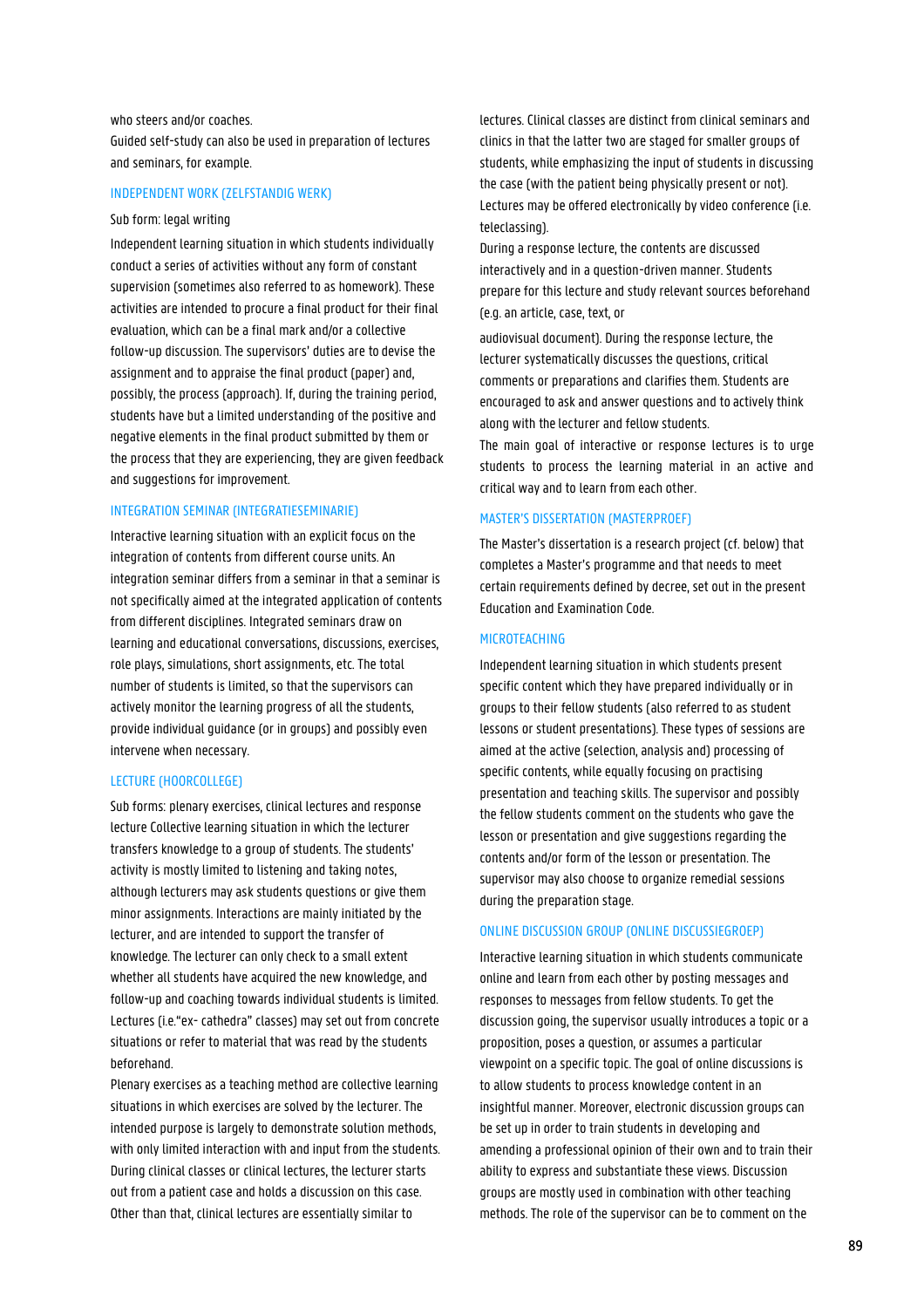students' contributions, to take part in the discussion himself, to summarize and/or steer the discussion, to introduce new items for discussion, to encourage students to make the contribution themselves, etc.

### PBL TUTORIAL (PGO-TUTORIAL)

Interactive learning situation within problem-based learning (PBL), in which a tutor coaches a small group of students in analysing a problem that is poorly structured, in defining students' learning questions and in arriving at joint conclusions from the students' individual self-study efforts. In problem-based learning, it is not the tutor who offers knowledge to the students. Instead, it is the students who set out in search of the required knowledge (insofar as they do not possess it already), on the basis of the problems with which they are confronted. Overall, the role of the tutor in this process is a facilitating one, in which s/he raises questions which can primarily impact on the learning process. The tutor does not lead the discussion and only contributes to a limited extent in terms of contents.

#### PRACTICAL (PRACTICUM)

Independent learning situation in which the students themselves actively acquire and/or practise specific manual techniques, skills or work methods. Related terms include (language) lab, skills lab and workshop exercises. Students practise individually or in small teams, and are given intensive coaching. The supervisor is responsible for the practical arrangements and coaches the students. In contrast with seminars, students are hardly addressed collectively. On the whole, practicals or (skills) labs are geared towards the development of skills that students will need in their prospective professional careers. As this requires quite rigorous and individual coaching efforts, groups are kept fairly small. Practicals can also include moments when students are given collective instructions.

#### **PROJECT**

Projects include both coaching situations and independent learning situations, which take place during a specific type of assisted independent work or group work which focuses on the integration of the contents and competencies of different course units. As in independent work or group work, students perform a series of activities, either individually or in teams, without constant supervision. These activities lead to a final product which is to be submitted for assessment. The supervisors' duties are to devise the assignment, to offer interim assistance and advice, and to evaluate the final product (paper) as well as the process (approach, group processes, etc). Unlike independent work, projects aim to integrate the skills and contents of several course units and therefore require intensive teamwork and in- depth consultation among the various lecturers of the course units

concerned. This co-operation goes beyond an introductory consultation round. Moreover, the majority of lecturers concerned are permanently involved in the educational and coaching activities.

#### RESEARCH PROJECT

#### Sub forms: dissertation

A set of individualized coaching sessions and independent learning situations, in which students work on a researchrelated thesis or design. This thesis or design may complete the study programme. In this writing or design project, the student should demonstrate that s/he is able to interpret, report and evaluate the results from his/her own research or that of others, or that s/he can devise and/or conduct guided independent research. This learning process is actively coached by the lecturer in several sessions, during which both the end result and the learning process are discussed.

#### SEMINAR (WERKCOLLEGE)

Sub forms: coached exercises, practical PC room classes, clinical seminars

A collective interactive learning situation in which students learn and practise competencies or techniques, apply knowledge or discuss and

work out a problem or a case, under the supervision of academic staff. In these types of sessions, the lecturer makes use of educationally useful interviews, discussions, exercises, short assignments, etc. Only a limited number of students are allowed to sit in on these seminars, so that the staff can monitor the learning progress of all the students, provide the necessary guidance (individually or in groups) and intervene in the learning process if required. Unlike lectures, where interactions are chiefly lecturer to students, seminars more often also include forms of interaction in which students communicate with each other or in which they are required to interact with the lecturer.

The teaching method of coached exercises refers to a collective interactive learning situation in which exercises are solved by students under the supervision of a lecturer. Unlike plenary exercises, coached exercises require a greater level of activity from students. Practical PC classes are coached exercised in which students work on PCs.

Clinical seminars consist of the elaborate discussion of cases, real-life patients, without said patients being present.

#### STUDY VISIT (EXCURSIE)

Collective learning situation in which students leave the university campus in order to become acquainted with the real-life context of enterprises, organizations, institutions, projects, etc, or to be taught specific elements of the course contents (sometimes also referred to as company visits). Unlike fieldwork, these activities are chiefly aimed at transferring knowledge about specific organizations,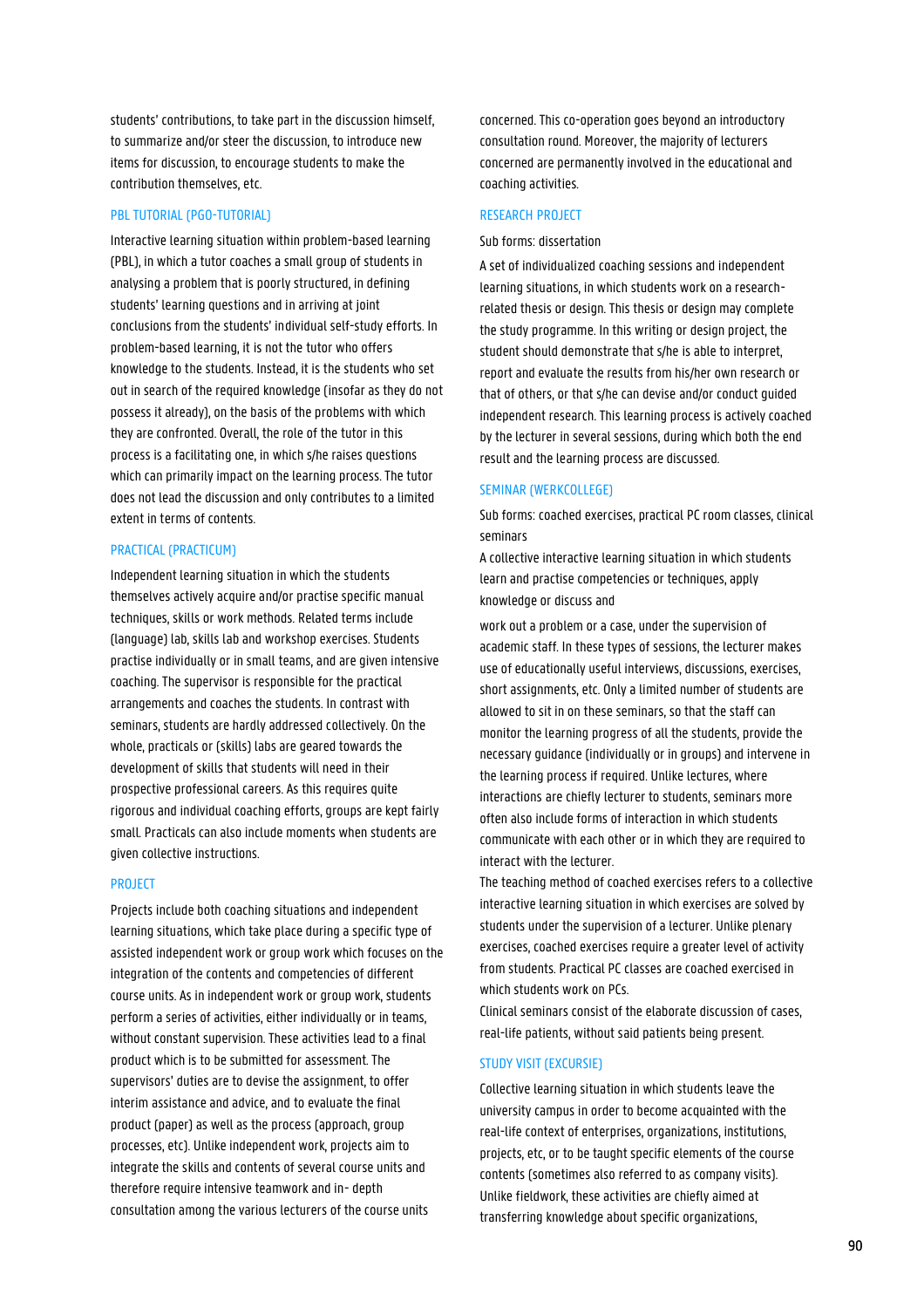phenomena, etc. These types of study visits may be guided by the lecturer, an on-site expert (such as a member of the company's staff), or a guide.

### WORK PLACEMENT (STAGE)

The whole of individual coaching situations and independent learning situations during a period of experiential learning in a professional practice setting in which the students engage in the daily activities at the trainee post. Work placements are designed to allow students to practise and apply professionoriented knowledge and competencies. In most cases, students are alone on a work placement, but they may also be part of a small group of students. The supervisor is involved in the selection of the placement post, and in preparing the students for the experience. In addition, the supervisor provides support, follow-up, puts forward comments and suggestions and is responsible for the evaluation. Work placements differ from other forms of field experience by their comparatively lengthy duration and the comparative level of autonomy students have in everyday practice.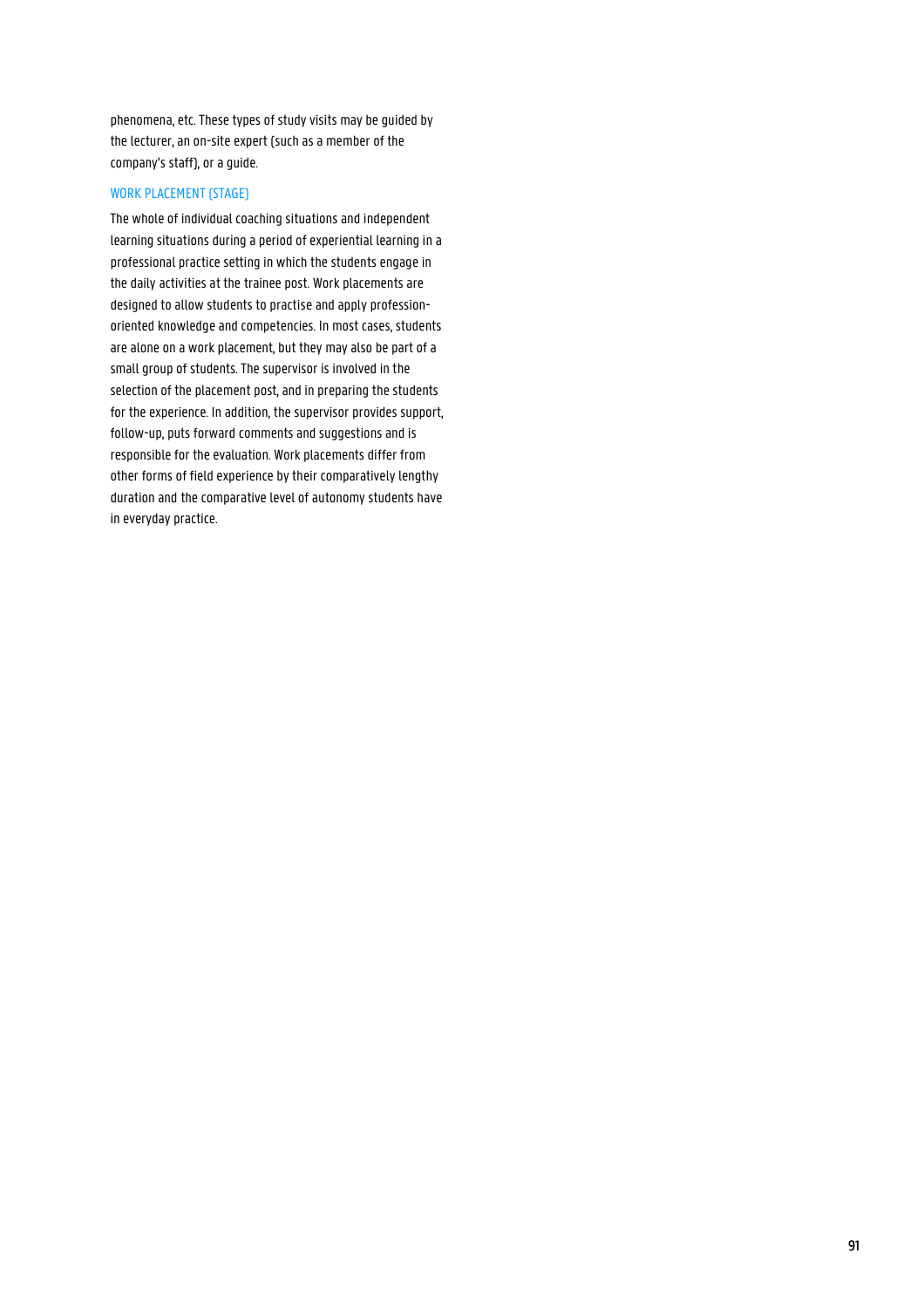# SECTION II GLOSSARY OF EVALUATION **METHODS**

#### ASSIGNMENT (WERKSTUK)

Related terms: report, project report, log, paper, group work, writing assignment, dissertation, essay, scale-model, design or draft, record, project assignment.

The evaluation of the end result created by an individual student or a group of students after a specific question or assignment from the lecturer(s). The end result can take on a variety of different forms: reports, papers, scale-models, designs, video productions, etc. The aim of these assignments is to develop and test competencies such as the ability to critically and thoroughly analyse specific cases or issues, to apply knowledge in an integrated manner, or to independently develop new knowledge, methods, understanding and/or scientific writing abilities. As these competencies are usually of a more complex nature, it is important that evaluation criteria are formulated. Such guidelines are to offer sufficient support to both students in the execution of their assignment and lecturers and assistants in reviewing and evaluating students' products.

# BEHAVIOURAL EVALUATION ON THE WORK FLOOR (GEDRAGSEVALUATIE OP DE WERKVLOER)

Related terms: performance assessment, work sample test, 360° feedback method.

An integral test in which students are required to perform complex tasks over longer periods of time in actual professional or research situations. Unlike skills tests, which test isolated skills, a behavioural evaluation is a much broader form of evaluation in which the assignments are representative of the integral (vs. the isolated) conduct of professionals. Behavioural evaluations are used to establish whether the execution of the professional duties and tasks are in accordance with the required competence level. This usually implies ready knowledge, analytic and problemsolving skills, professional attitudes, discussion techniques and/or knowledge of the procedures and methodologies that are relevant for professional behaviour. To appraise the skills demonstrated by students, assessment scales and/or observation lists or checklists are used.

The criteria that are used in these scales or lists involve observable behavioural components. The people appraising the students may be people at the place of work, the trainee supervisor and/or the university student counsellor. The advantage in using people from the shop floor to evaluate the students is that these people get to see the students over longer periods of time at work in an operational setting, which prevents the evaluation from amounting to little more than just a snapshot. This form of evaluation is often part of the overall evaluation of the work placement.

#### OPEN BOOK EXAMINATION (OPENBOEKEXAMEN)

Variations: Problem based learning (PBL) assignments, Over All Tests. A written examination in which students can consult sources of information to answer the questions, assignments or cases that are presented to them. Examples of such sources include (sections from) the textbook or syllabus, articles, students' own notes, PowerPoint slides, formula tables, legal texts, the Internet, maps, drawings, or databases. Examinations in which the use of tools such as dictionaries, pocket calculators or drawing materials is permitted are considered "regular" written examinations with open or closed questions instead of open book examinations.

For open book examinations, students are not expected to be able to reproduce any information. The aim is to establish to what extent students are capable of employing the available sources in order to establish links, analyse problems, substantiate possible solutions and evaluate the solutions/decisions of a case or issue.

Variations of open book examinations are PBL assignments and Over All Tests.

A PBL assignment is an assignment that is at the core of problem- based learning. Often, the assignment is a case that describes a problem, situation or event and places it in the actual context. Students solve the case by consulting sources and by applying the seven-step method that is often used for PBL.

An Over All Test (OAT) is an open book examination in which students apply information sources from a variety of different disciplines which they have consulted beforehand (typically as part of a project) onto a new case.

#### ORAL EXAMINATION (MONDELING EXAMEN)

Variations: evaluation reviews, presentations.

An oral examination is a form of dialogue in which the examiner asks questions which the student answers orally. Oral examinations involve direct communication between the examiner and the student, which makes it possible for the examiner to probe the student's knowledge of the subject matter or to rephrase his questions. The examination may consist of (a selection of) the following phases: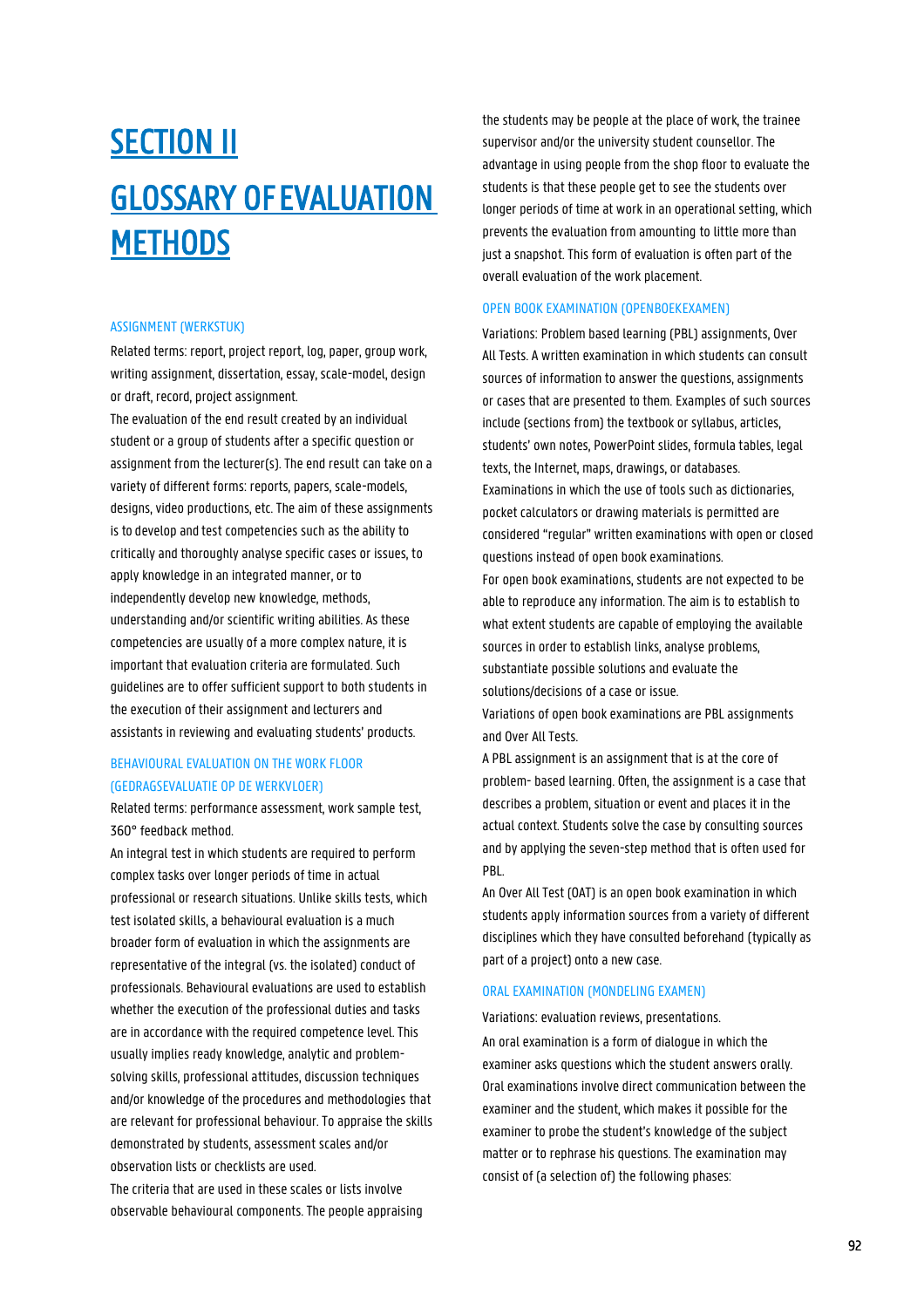(1) the student prepares the questions presented to him (inwriting),

(2) the examiner goes through the student's written answers drafted in preparation,

(3) the student provides an oral explanation in which s/he answers the questions,

(4) the examiner asks additional questions in order to explore a specific topic in depth, to give the student the opportunity to remedy any discrepancies in his/her answer or to arrive at a more accurate assessment by asking specially adapted supplementary questions.

Variations of the oral examination include the evaluation review between the examiner and the student and student presentations. For independent work, group work, projects, work placements, etc, students may be asked to give a presentation on their end results.

When evaluating such presentations, examiners may take into account the student's general presentation skills, as well as the contents of the presentation.

The performance review is a dialogue between the examiner and the student(s) who has/have produced a paper with the aim of arriving at an in-depth examination of particular elements or establishing the extent to which each of the individual students contributed to the group work. The performance review can also be included as part of an oral examination in which a section of the examination is reserved for questions on the independent work, the group work, projects, work placements, etc.

#### PARTICIPATION (PARTICIPATIE)

Variations: attendance, application, substantive input Participation involves an assessment of the way in which students

participate in (follow-up) reviews and discussions, practicals, coached exercises, etc.

During these activities, various aspects can be considered as part of the assessment: in some cases, attendance can be an assessment factor, for example.

In other cases, the examiner focuses more on the manner in which students apply themselves during activities (e.g. by taking the floor, posting reactions on online discussion forums, making physical efforts, showing perseverance). As attendance and application do not involve the mastery of any specific skills in terms of contents, this type of participation is but one element of a much broader assessment.

Matters are taken a step further if the evaluation does not only concern the non-content related application of students but the actual content- related quality of their input. This type of evaluation of students' participation in specific

activities may involve a final assessment of a course unit. In order to assess the way in which the student participates, the examiner can use tally lists, assessment scales and/or observations lists or checklists. The lecturer or teaching assistant supervising the activities can observe and decide for themselves whether additional appraisers are to be involved.

#### PEER ASSESSMENT (PEER-EVALUATIE)

Students assess each other's team work or the quality of each other's output/performance against criteria that their lecturer has formulated for them or together with them. By assessing others, students learn how they themselves can still improve their performance and they are prompted to reflect on what is appropriate. Peer assessment can only make a (limited) contribution to a student's final assessment, and it cannot determine whether or not students pass a course unit. It is also possible that the quality of the feedback given to fellow students itself is evaluated.

The use of peer assessment as a form of evaluation often requires both the examiners and the students to adjust their attitude and skills.

Students should therefore be trained in how they can apply (and formulate) criteria and how they can give each other constructive feedback.

#### PORTFOLIO

Related terms: placement report, (placement) portfolio. In a portfolio, students present their own individual learning process or acquired competencies, amongst other things by collecting "evidence". This evidence may consist of papers, evaluation reports by the lecturer (and/or fellow students), images, video footage, etc. Portfolios enable lecturers to obtain a truthful and integrated picture of students' learning progress over a longer period of time. In addition to their evidential function, portfolios also often serve to make students reflect on their own development process and to systematically look back on their own actions, while assessing and analysing their actions (cf. self- assessment). Portfolios are primarily used for learning processes that are in close keeping with practice because they paint an authentic picture of the way in which students perform tasks in complex professional or research situations. Therefore, portfolios are often used to coach and assess work placements. Portfolios may be kept in paper or electronic form (cf. e-portfolios).

#### REPORT (VERSLAG)

Evaluation of the students' report on the way in which specific (team) assignments were completed and/or the input of the various team members. In contrast with an assignment, it is not the end result itself that is important, but rather the process that the students went through to arrive at this result.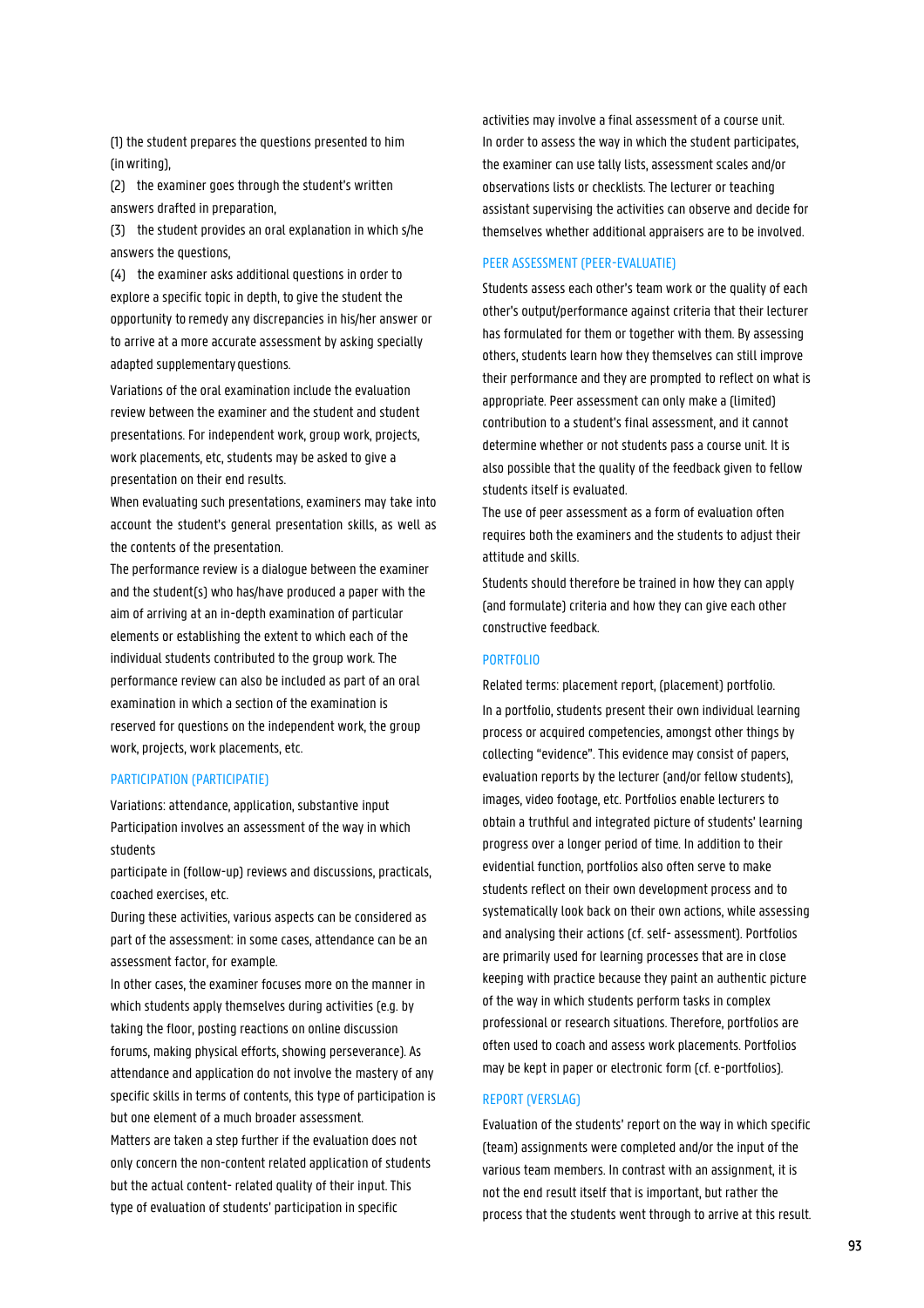Another potentially relevant aspect involved in this teaching method is the extent to which the (team of) students is/are able to describe and substantiate their approach, to reflect on the positive and negative aspects of this approach and any alternative or future approaches. It is advisable to formulate specific appraisal criteria, to make sure that students know exactly what is expected of them in the report, and to ensure that the evaluation is made to occur as objectively as possible.

#### SIMULATION (SIMULATIE)

#### Variation: role-play

An evaluation of the way in which students apply knowledge, perform particular actions, or show a certain behaviour or attitude in a simulation of a real situation. To stage a simulation, the lecturer will deliberately select elements from a real professional or research context, in order to create a situation in which students perform tasks in accordance with the desired level of competence. Unlike behavioural evaluations, these are not real professional or research situations but live simulations, computer simulations or video simulations that are staged in an educational setting, not on the actual shop floor. In order to assess the students' competencies, assessment scales and/or observation lists or checklists can be used and several appraisers may be involved.

### SKILLS TEST (VAARDIGHEIDSTEST)

Related terms: dexterity test, hands-on test, treatment/action, assignment during practicals, training assignment, operation, appraisal of activities during practicals.

Skills tests are designed to establish to what extent students are able to perform the desired competencies adequately, in most cases drawing on their scientific background knowledge. Unlike behavioural evaluations, which involve the integral review of complex professional competencies, skills tests focus on a single isolated action that is based on knowhow. Depending on the intended aim, the lecturer determines whether an isolated skill is to be tested as a whole or whether the test will principally focus on specific aspects of the skill in question. The students' competencies are mostly tested by way of a practical or action assignment in which they are required to perform a task that is relevant in a professional setting and that possibly involves the use of professional equipment (e.g. lab equipment, specific software, instruments, measuring devices, etc). In order to assess the students' skills, assessment scales and/or observation lists or checklists are used and several appraisers may be involved.

# WRITTEN EXAMINATION WITH MIII TIPLE-CHOICE OUESTIONS (SCHRIFTELIJK EXAMEN MET MEERKEUZEVRAGEN)

Variations: multiple-choice questions, true/false questions, matching questions, ordering questions.

A written examination consisting of questions in which students are required to pick the right answer, as opposed to open question forms in which the students need to formulate the answers themselves. In addition to testing the students' ability to reproduce knowledge, closed questions allow for a wide variation of knowledge and skills to be ascertained, including higher competencies. Multiple-choice questions contain the formulation of a problem (stem) and a number of possible answers including incorrect alternatives (distractors) and one (or several) correct answers. First, the problem is formulated, by means of a description of a case or other information that is necessary to solve the question. Then, the actual question is presented.

True/false questions put forward propositions that students need to identify as right or wrong. Formula scoring (i.e. correction for guessing, "giscorrectie") is not allowed for (multiple-choice) exams. Formula scoring has been replaced by standard setting (higher cutting score), in accordance with the formula set by the university board. If a higher cutting score is used, the students need to be informed of the number of questions they need to answer in order to pass, on the day of the exam at the latest.

Matching questions consist of a number of stems and a number of options. It is up to the student to link the stems with the appropriate options.

Ordering questions consist of a number of events, step-bystep plans, developments, procedures, etc that are constructed according to certain ordering principles. The answering options include different possible sequences from which the student is required to choose.

# WRITTEN EXAMINATION WITH OPEN QUESTIONS (SCHRIFTELIJK EXAMEN MET OPEN VRAGEN)

Variations: short-answer questions, essay questions. This evaluation method is a written examination consisting of questions to which the students need to formulate the answers themselves, as opposed to closed question forms in which the students can select the appropriate answer from a supplied number of possible answers.

Depending on the length of the expected answer and the extent of prestructuring by the lecturer, a number of variations can be distinguished, i.e. short-answer questions and essay questions.

For short-answer questions, students are expected to answer with just a few words, one or several sentences, a formula or a drawing. These types of prestructured questions force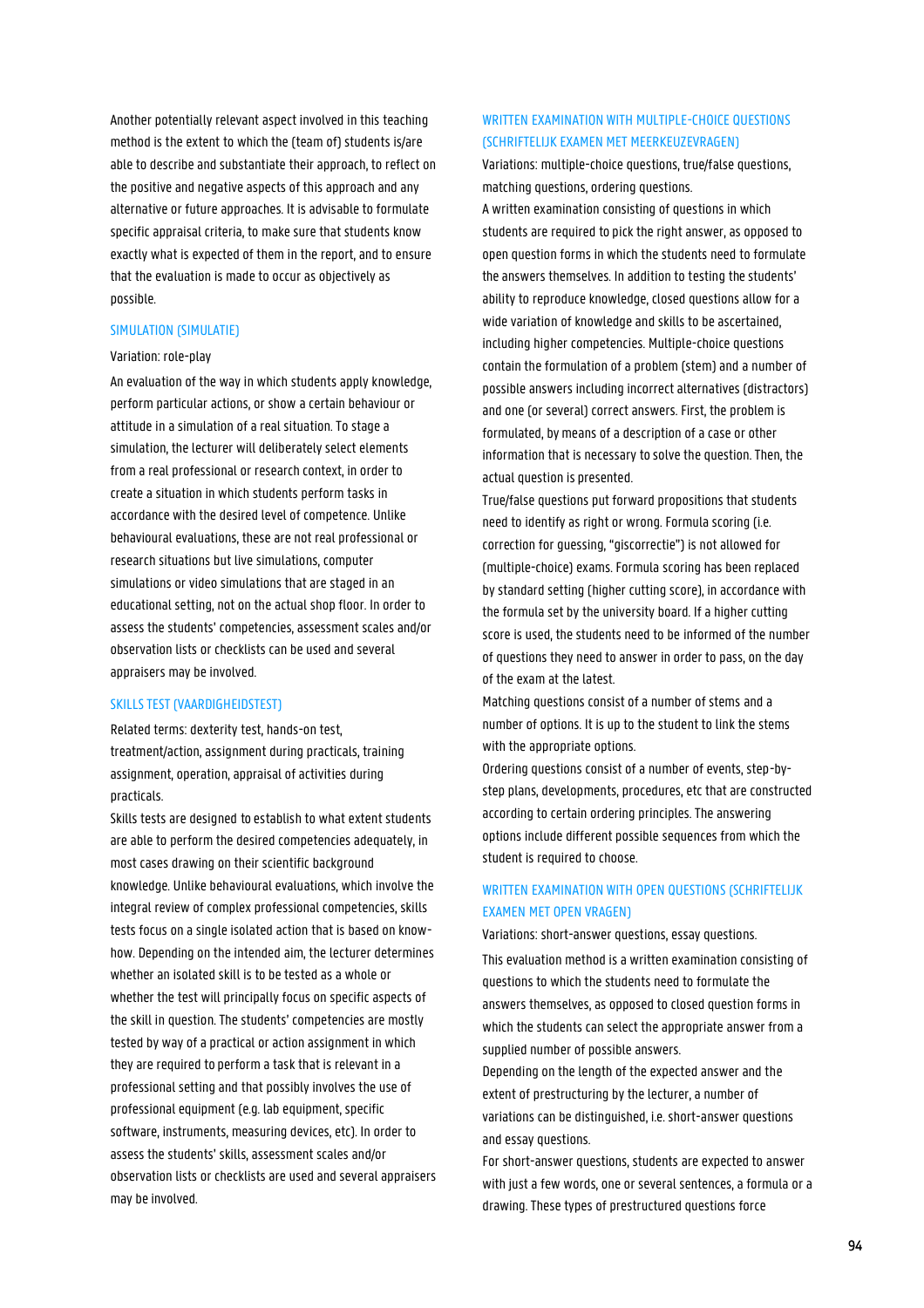students to answer concisely. Essay questions, on the other hand, require a more comprehensive answer from students and are primarily used to establish whether students are able to relate specific insights and understandings, analyse more complex issues or cases, perform a complicated calculation, or furnish complex evidence. For essay questions too, the lecturer may prestructure the questions to a certain degree, by providing guidelines as to which elements the answer is required to contain. The students' answers are assessed by means of answer models or answer keys that explicitly state these elements.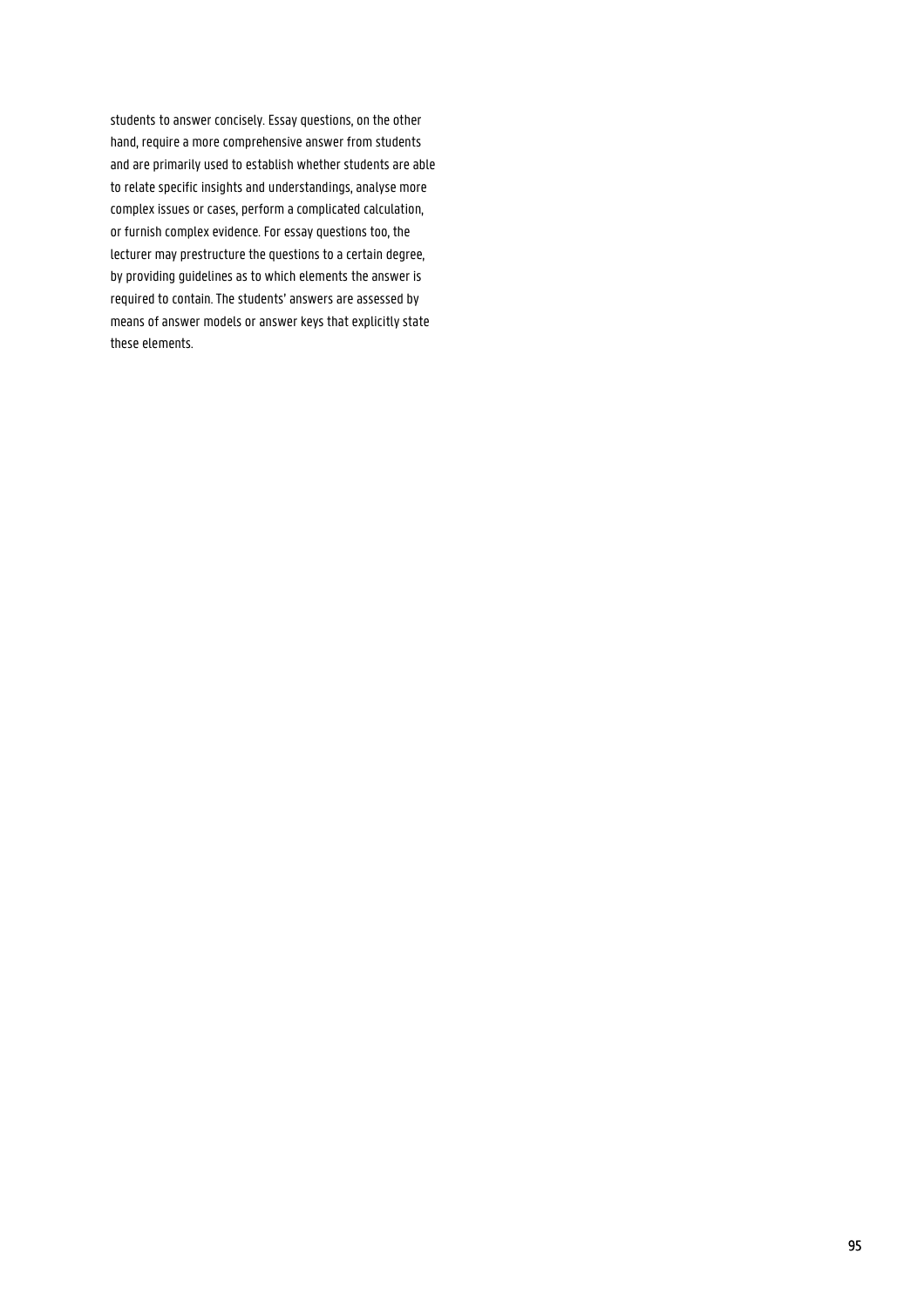# **PART IX** OVERVIEW "WHAT CAN TAKE PLACE WHEN?"

Cf. Article 2

|                                                                                             | <b>SCHOOLWEEK</b>                            | CATH-UP WEEK                                 | EXAMINATION PERIOD        | CHRISTMAS - INTERTERM<br>RECESS - EASTER                                                         | SUMMER RECESS                                                                                    | <b>LATE SUMMER</b>                                                  | <b>CLOSING DAYS</b>                                                                                         |
|---------------------------------------------------------------------------------------------|----------------------------------------------|----------------------------------------------|---------------------------|--------------------------------------------------------------------------------------------------|--------------------------------------------------------------------------------------------------|---------------------------------------------------------------------|-------------------------------------------------------------------------------------------------------------|
| ADMISSION PROCEDURE                                                                         | V                                            | V                                            | $\ensuremath{\mathsf{V}}$ | V                                                                                                | V                                                                                                | V                                                                   | X                                                                                                           |
| STUDENT RECEPTION                                                                           | V                                            | ۷                                            | Χ                         | V                                                                                                | V                                                                                                | V                                                                   | χ                                                                                                           |
| EDUCATIONAL ACTIVITIES                                                                      | V                                            | V<br>(catch-up classes)                      | Χ                         | χ                                                                                                | Χ                                                                                                | Χ                                                                   | χ                                                                                                           |
| EDUCATIONAL ACTIVITIES, POSTGRADUATE<br>PROGRAMME, PERMANENT AND (PRE)<br>DOCTORAL TRAINING | V                                            | V                                            | Χ                         | V                                                                                                | V                                                                                                | V                                                                   | χ                                                                                                           |
| REVISION CLASSES                                                                            | V                                            | ٧<br>(no new material)                       | X                         | X                                                                                                | Χ                                                                                                | X                                                                   | X                                                                                                           |
| <b>EXTRA EXERCISES</b>                                                                      | V                                            | V<br>(no new material)                       | Χ                         | χ                                                                                                | χ                                                                                                | χ                                                                   | X                                                                                                           |
| WORK PLACEMENT AND CLINICS                                                                  | V                                            | $\mathsf{V}$                                 | X                         | V<br>if decided by<br><b>Faculty Council</b>                                                     | V<br>if decided by<br><b>Faculty Council</b>                                                     | V<br>if decided by<br><b>Faculty Council</b>                        | V                                                                                                           |
| WORK PLACEMENT OF THE NEXT ACADEMIC<br>YEAR                                                 | χ                                            | X                                            | $\pmb{\mathsf{X}}$        | χ                                                                                                | V<br>if decided by<br>Faculty Council +<br>report before 1<br>April                              | V<br>if decided by<br>Faculty Council +<br>report before 1<br>April | V                                                                                                           |
| CONTINUOUS ASSESSMENT                                                                       | V                                            | V                                            | V                         | X                                                                                                | V                                                                                                | Χ                                                                   | X                                                                                                           |
| EXAMINATIONS (END- OF- TERM ASSESSMENT)                                                     | χ                                            | Χ                                            | $\ensuremath{\mathsf{V}}$ | χ                                                                                                | Χ                                                                                                | Χ                                                                   | X                                                                                                           |
| EXAMINATIONS GUEST AND EXCHANGE S<br>TUDENTS                                                | V<br>if decided by<br><b>Faculty Council</b> | V<br>if decided by<br><b>Faculty Council</b> | V                         | V<br>if decided by<br><b>Faculty Council</b>                                                     | V<br>if decided by<br><b>Faculty Council</b>                                                     | V<br>if decided by<br><b>Faculty Council</b>                        | χ                                                                                                           |
| EXAMINATIONS ON PRACTICALS AND EXERCICES                                                    | χ                                            | V<br>if decided by<br><b>Faculty Council</b> | V                         | χ                                                                                                | V<br>if decided by<br><b>Faculty Council</b>                                                     | χ                                                                   | χ                                                                                                           |
| EXAMINATIONS PREPARATORY, L I NKING AND<br>POSTGRADUATE PROGRAMME, ERASMUS MUNDUS           | V<br>if decided by<br><b>Faculty Council</b> | V<br>if decided by<br><b>Faculty Council</b> | V                         | V<br>if decided by<br><b>Faculty Council</b>                                                     | V<br>if decided by<br><b>Faculty Council</b>                                                     | V<br>if decided by<br><b>Faculty Council</b>                        | χ                                                                                                           |
| DOCTORAL EXAMINATION                                                                        | V                                            | V                                            | V                         | V<br>Permission dean,<br>supervisor, members<br><b>Examination Board</b><br>and doctoral student | V<br>Permission dean,<br>supervisor, members<br><b>Examination Board</b><br>and doctoral student | V                                                                   | $\mathsf{V}$<br>Permission dean,<br>supervisor, members<br><b>Examination Board</b><br>and doctoral student |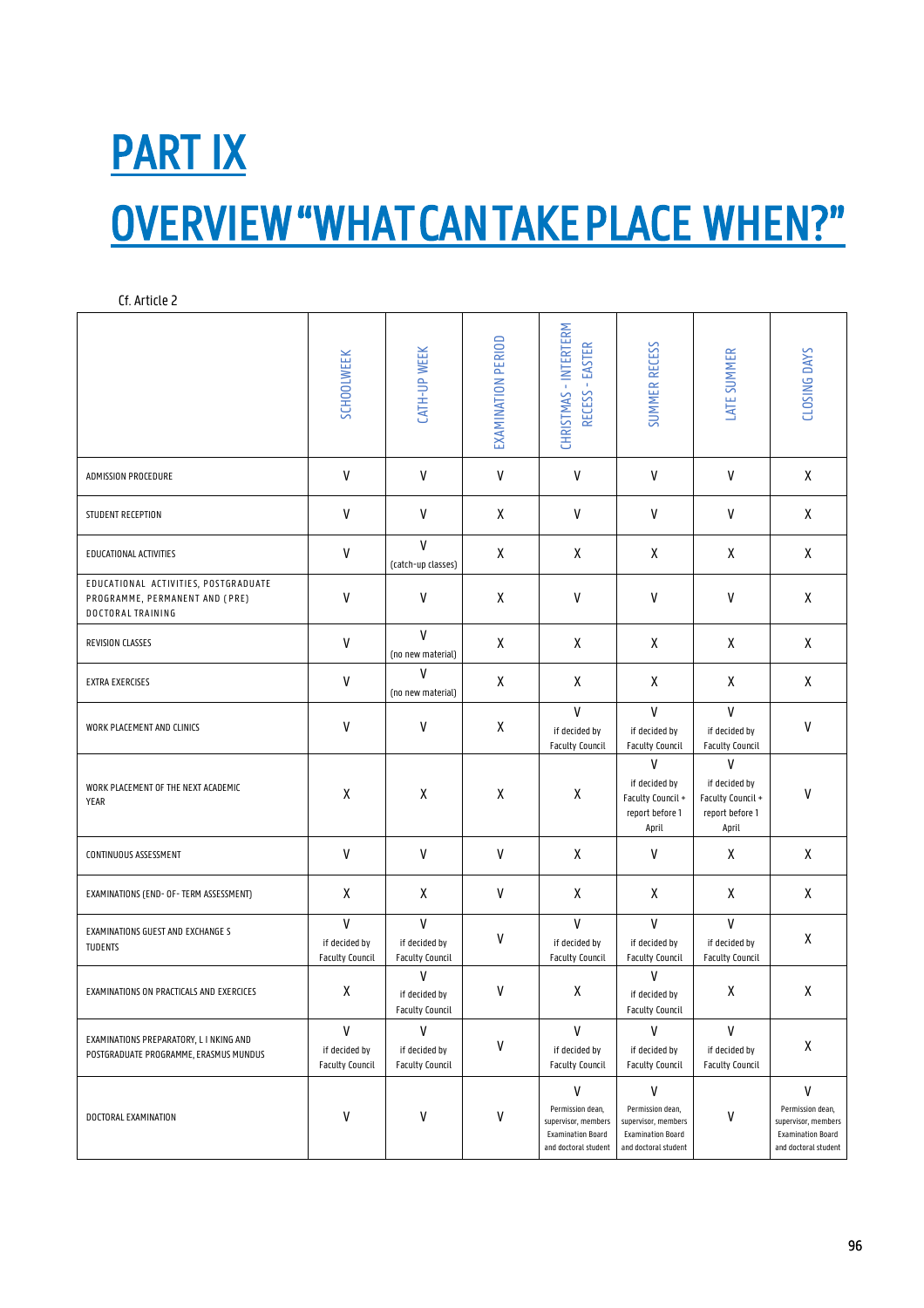# **PART X** REGULATIONS CONCERNING THE **STORAGE OF DOCUMENTS**

| <b>DOCUMENT</b>                                                                                                                                                                                 | <b>HOW LONG SHOULD IT BE KEPT?</b>                                                                                                           | <b>BY WHOM?</b>                           |  |  |  |  |
|-------------------------------------------------------------------------------------------------------------------------------------------------------------------------------------------------|----------------------------------------------------------------------------------------------------------------------------------------------|-------------------------------------------|--|--|--|--|
| <b>EXAMINATIONS</b>                                                                                                                                                                             |                                                                                                                                              |                                           |  |  |  |  |
| Copies of written a student's examinations                                                                                                                                                      | Until 1 year after the close of the academic year<br>concerned                                                                               | Lecturer-in-charge                        |  |  |  |  |
| Leftovers of examination questions                                                                                                                                                              | To be destroyed when administrative use lapses                                                                                               | Lecturer-in-charge                        |  |  |  |  |
| Written preparation for a student's oral examination                                                                                                                                            | Until 1 year after the close of the academic year<br>concerned                                                                               | Lecturer-in-charge                        |  |  |  |  |
| Written reflection on the course of an oral<br>examination, recorded by the examiner                                                                                                            | Until 1 year after the close of the academic year<br>concerned                                                                               | Lecturer-in-charge                        |  |  |  |  |
| Certificates for absence from examinations (for<br>example, doctor's certificates)                                                                                                              | 1 year after the close of the academic year<br>concerned                                                                                     | <b>FSA</b>                                |  |  |  |  |
| Lists of deliberations and examination results<br>announcements                                                                                                                                 | 5 years<br>Then: permanently                                                                                                                 | <b>FSA</b><br>University archives         |  |  |  |  |
| <b>DISSERTATIONS</b>                                                                                                                                                                            |                                                                                                                                              |                                           |  |  |  |  |
| Assignments as part of continuous assessment, such<br>as Bachelor's dissertations and work placement<br>reports                                                                                 | Until 1 year after the close of the academic year<br>concerned                                                                               | Lecturer-in-charge                        |  |  |  |  |
| Master's dissertations                                                                                                                                                                          | Paper (if submitted) and electronic version:<br>permanently<br>Paper version: until 1 year after the close of the<br>academic year concerned | University library Lecturer-in-<br>charge |  |  |  |  |
| Doctoral dissertations                                                                                                                                                                          | Paper and electronic version: permanently                                                                                                    | University library                        |  |  |  |  |
| Administrative preparations concerning Master's or<br>doctoral dissertations: forms with working titles and<br>definitive ones, title pages of Master's dissertations,<br>signature lists, etc. | To be destroyed when administrative use lapses                                                                                               | <b>FSA</b>                                |  |  |  |  |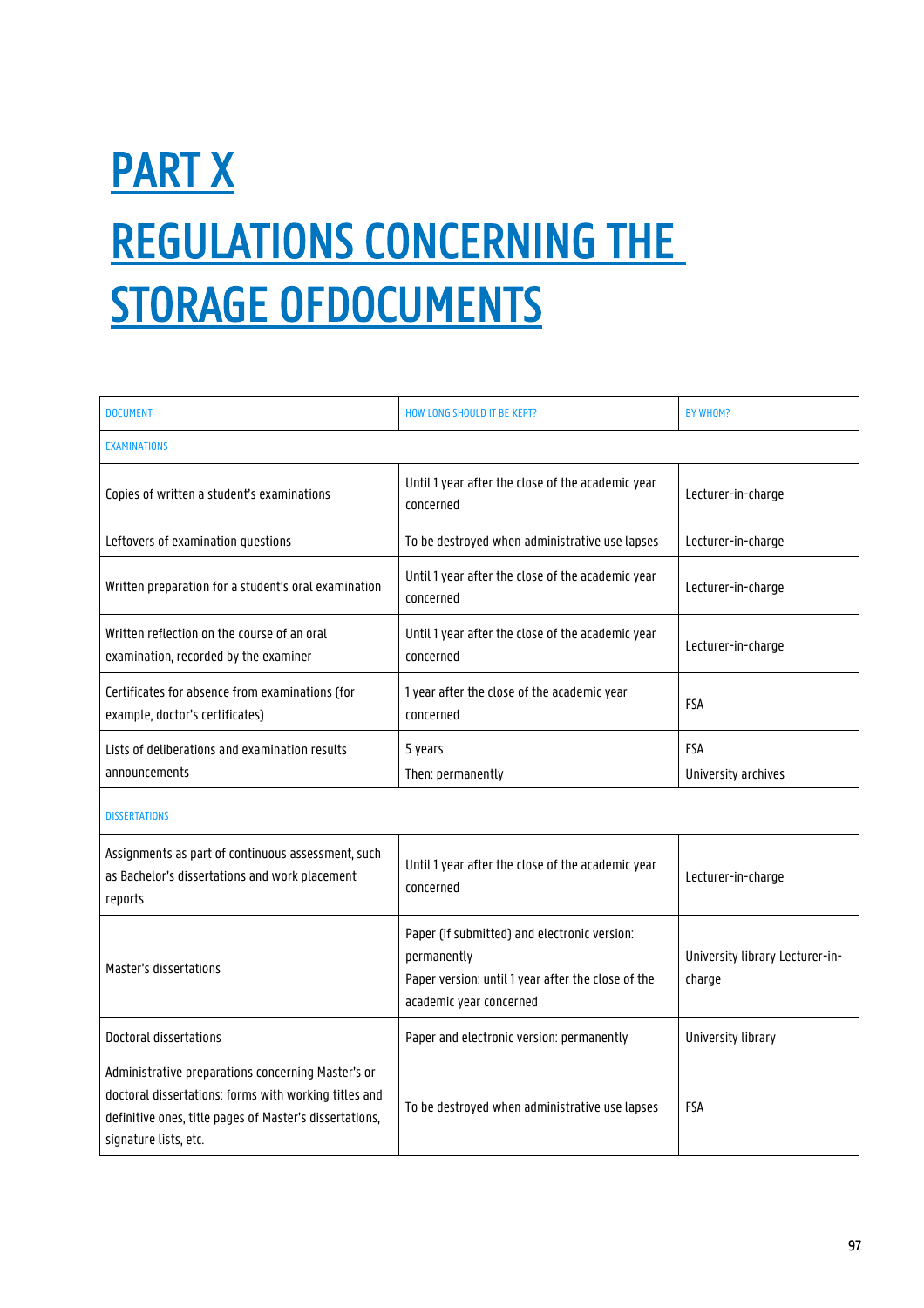| <b>REPORTS</b>                              |                              |                                |  |  |  |
|---------------------------------------------|------------------------------|--------------------------------|--|--|--|
| <b>Reports Examination Boards</b>           | 5 years<br>Then: permanently | Faculty<br>University archives |  |  |  |
| Reports/evaluation forms Master's           | 5 years                      | Faculty                        |  |  |  |
| dissertations                               | Then: permanently            | University archives            |  |  |  |
| Reports Examination Board predoctoral       | 5 years                      | Faculty                        |  |  |  |
| training programme                          | Then: permanently            | University archives            |  |  |  |
| Reports Examination Board doctoral training | 5 years                      | Faculty                        |  |  |  |
| programme                                   | Then: permanently            | University archives            |  |  |  |
| Reports doctoral examination                | 5 years<br>Then: permanently | Faculty<br>University archives |  |  |  |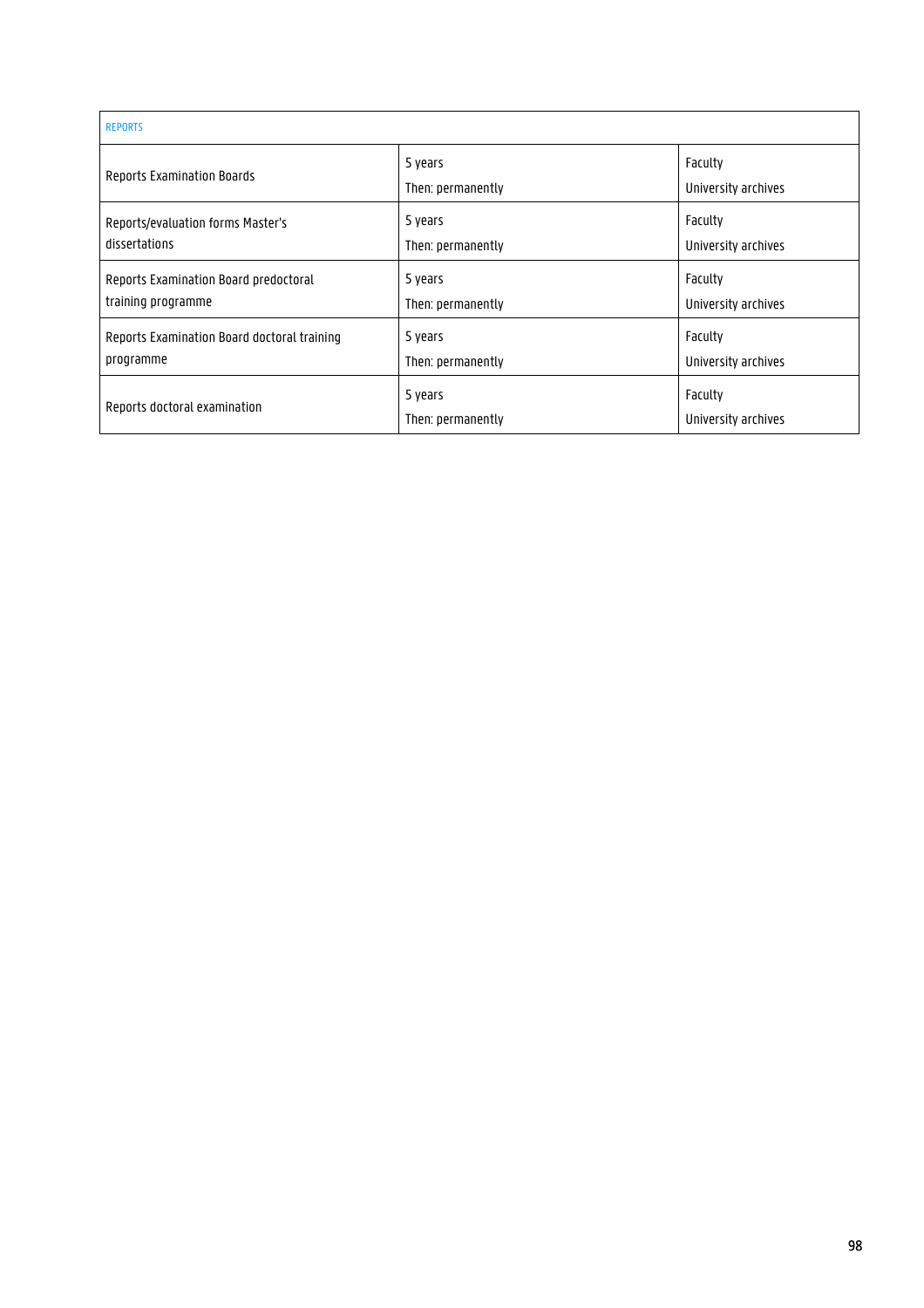# PART XI REGULATIONS PERTAINING TO THE APPOINTMENT OF LECTURERS-IN-CHARGE AND CO-LECTURERS FOR THE COURSE UNITS, AS WELL AS THEIR TEMPORARY REPLACEMENTS

(Board of Governors of 28 October 1999, as amended on 19 June 2009 and 24 May 2013.)

In view of the decree of 12 June 1991 pertaining to the universities in the Flemish Community, as amended, especially article 81; In view of the special decree of 26 June 1991 pertaining to Ghent University and Antwerp University Centre, as amended, especially article 21;

In view of the decree of 4 April 2003 pertaining to the restructuring of Flemish higher education, as amended, especially article 91 novies §1 and §2, inserted with the decree of 13 July 2012 pertaining to the integration of the academic university college programmes into the universities;

In view of the resolution of the Board of Governors of 24 May 1996 to determine the composition, operation and authority of the Faculty Councils at Ghent University, as amended, especially article 10, §1, b)2, which stipulates that the Faculties are authorized to appoint lecturers(in-charge) for the different course units of the study programmes that they organize and that are related to the disciplines belonging to their authority;

In view of the regulations on the terms and conditions governing the execution of posts of assistant academic staff, as approved by the Executive Board of 6 July 2006, as amended;

In view of the regulations at Ghent University pertaining to the careers and remuneration of the research staff, as approved by the Executive Board of 6 March 2008;

Whereas the university board needs to be able to urgently replace professorial staff members who are suddenly unavailable in order to ensure the continuity of the educational and research activities;

Without prejudice to the prerogatives of the government commissioner and the government delegate for Finance, as setremined in the above-mentioned decree of 12 June 1991, especially articles 177 and 180 for the execution of the decisions.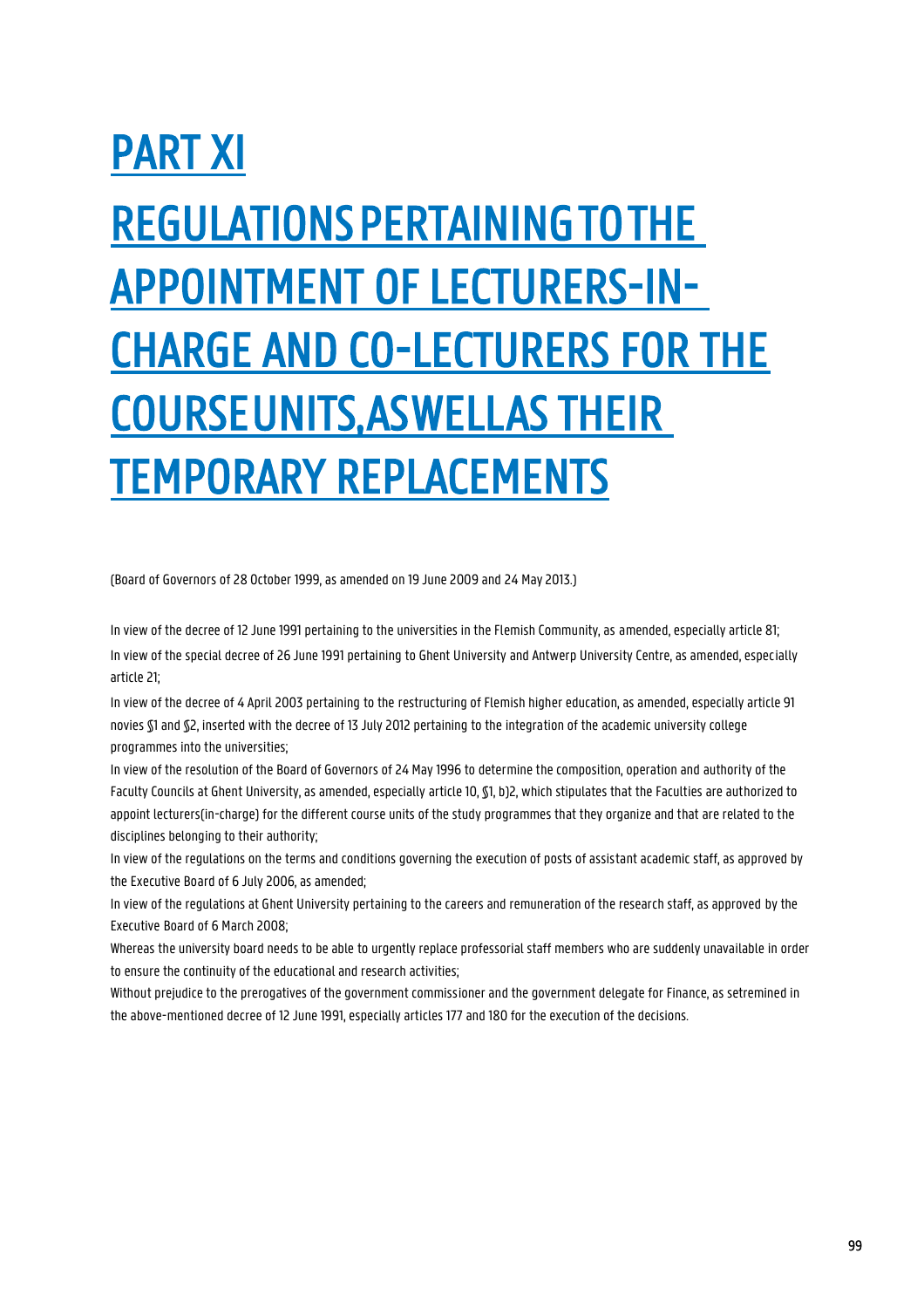# ARTICLE 1 CONCEPTUAL FRAMEWORK

In the present regulations, the following concepts are used (in accordance with the Education and Examination Code at Ghent University): 1° lecturer-in-charge: lecturer appointed by the Faculty Council who is ultimately responsible for a course unit. 2° co-lecturer: lecturer appointed by the Faculty Council, who does not have the ultimate responsibility for the course unit concerned.

# ARTICLE 2 APPOINTMENT OF LECTURERS-IN-CHARGE AND CO-LECTURERS FOR THE COURSE UNITS

§1. The Faculty Councils are authorized to appoint the lecturers-in-charge and co-lecturers for the course units that they organize, on the advice of the relevant study programme committees. They do this before 1 May before the start of the academic year in question. To this end, after consulting the parties involved, each study programme committee will request the competent department(s) to propose prospective lecturers.

The study programme committees need to address any departments that they expect to have the required expertise to organize particular course units, taking into account the different disciplines within the department. This inquiry will be executed for all course units with the code of the own faculty. However, if specific expertise is available at other faculties for the course unit in question, the study programme committees will not limit themselves to the departments of their own faculty when proposing new lecturers-in-charge or co-lecturers.

§2. The following may only be considered as lecturers-in-charge and co-lecturers:

- − professorial staff members
- − postdoctoral assistants
- − research staff in the grade of postdoctoral staff member
- − visiting professors, clinical professors and guest lecturers in accordance with applicable [regulations](https://codex.ugent.be/?regid=REG000132&lang=NL)
- emeriti in accordance with applicable [regulations](https://codex.ugent.be/?regid=REG000121&lang=NL)
- − lecturers appointed on the basis of a co-operation agreement with another university or university college, as determined in articles 79 and 80 of the university decree of 12 June 1991 and article 95 §2 of the decree pertaining to the restructuring of higher education in Flanders.

In addition to lecturers-in-charge and co-lecturers, staff members who contribute to the educational activities may also be appointed.

§3. Departures from the provisions in §2 are possible

1° For lecturers-in-charge and co-lecturers within integrating academic university college programmes who were already appointed before 1 February 2013 as lecturer-in-charge or co-lecturer (within the study programme concerned) and who belong to the integration staff.

2° For contractually appointed members of the research staff who were already appointed before 1 February 2013 as lecturer-incharge or co-lecturer within the integrating study programmes and who were contractually appointed by the university college before 1 October 2013. This exception is applicable to a nominative list of staff members that belong to this special type of research staff with a teaching assignment.

Article 2, §2 and §3 in these regulations, as well as the exceptions listed in §3, replace the list of categories of possible lecturers-incharge and co- lecturers in article 59 §1, part 2 and 3, article 59 §3, part 3 and 4, and article 76 §1 in the Education and Examination Code. These categories are listed in article 2, **\$2** and **\$3** in the current regulations.

§4. A copy of all decisions concerning the appointment of lecturers-in-charge and co-lecturers will be delivered to the government commissioner within 5 working days.

# ARTICLE 3 TEMPORARY REPLACEMENT OF LECTURERS

§1. Essentially, temporary replacements of lecturers-in-charge and co-lecturers are arranged through the procedure for the appointment of temporary academic staff or visiting professors. If the timetable cannot be adjusted and activities cannot be rescheduled because a lecturer-in-charge or co-lecturer is suddenly and unexpectedly unavailable (e.g. due to illness, an accident or a death) and the above procedures cannot be followed, the dean may appoint a temporary replacement. This replacement will hold until the lecturer-in-charge or co-lecturer is available again, but is always terminated at the end of the current academic year, regardless of when the replacement started.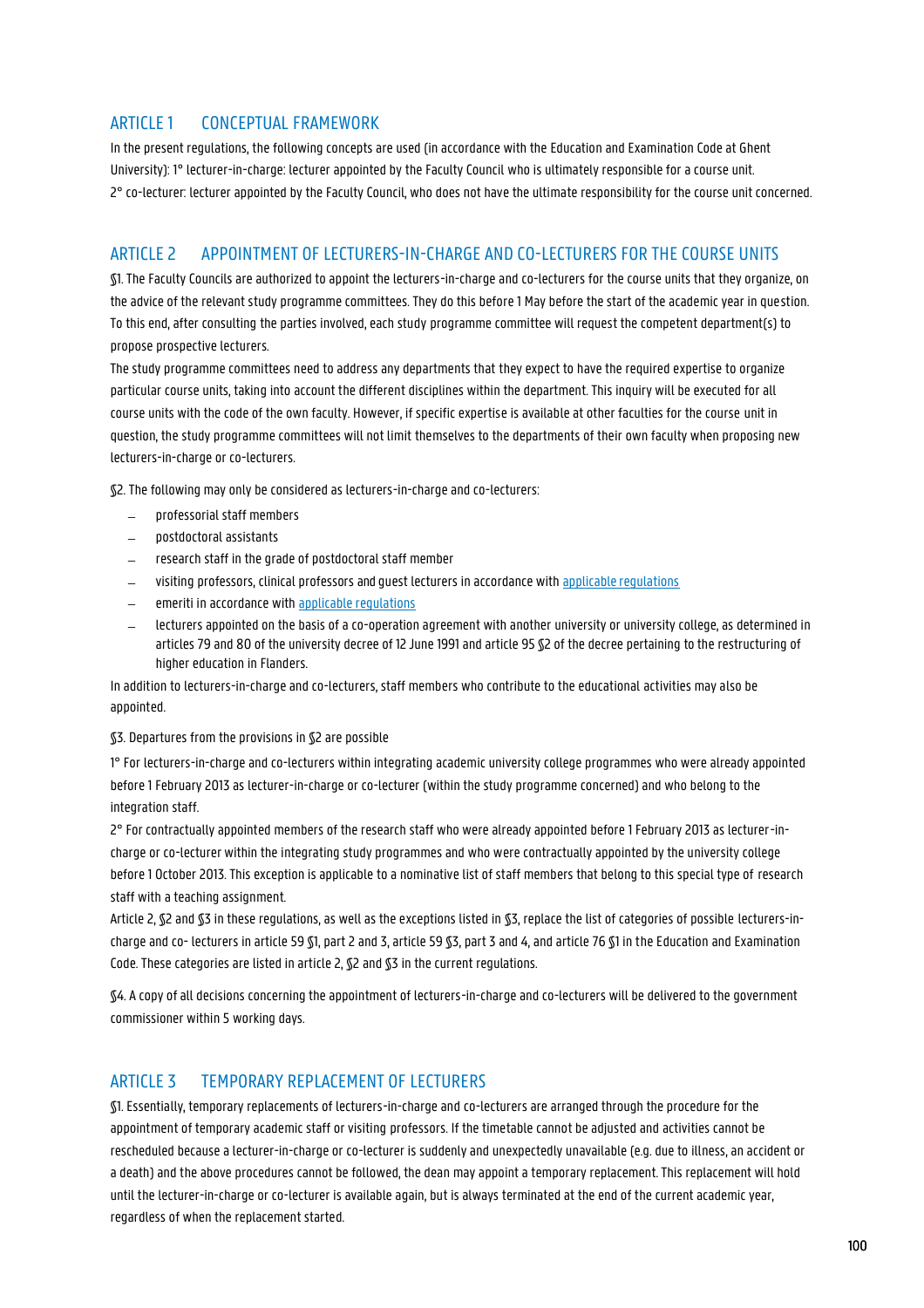§2. In order to ensure the continuity of the educational activities of an unavailable lecturer-in-charge or co-lecturer as described in §1, any study programme committee involved will suggest temporary replacements to the dean involved. It will do so on the advice of the department(s) that have the required expertise in the discipline(s) at hand and will respect the following order of importance:

- − professorial staff members at Ghent University or members of the teaching staff in grade 3 of the integration staff at Ghent University;
- − any other academic staff members at Ghent University or members of the teaching staff in grade 2 of the integration staff at Ghent University;
- − research staff members in the service of Ghent University or employed at Ghent University. In the absence of the abovementioned candidates, an external party may also beappointed.

The dean will appoint the temporary replacements, will send a copy of the decisions that were taken to the rector and the government commissioner within 5 working days and will also communicate the decisions to the Faculty Council at its next meeting. The termination of the temporary replacement will also be communicated to the above-mentioned parties.

The external temporary replacements are appointed by Ghent University and are assigned to maximum one of the salary scales for assistant professors.

# ARTICLE 4 LANGUAGE REQUIREMENTS

Lecturers-in-charge need to master the language of instruction in which they teach a course unit at the C1 level of the CEF. This needs to be attested by means of a certificate of qualification awarded by an officially recognized institution. Lecturers are exempted from any further language tests if they have obtained a Bachelor's, Master's or doctoral degree in the language of instruction at an institution where this language is the language of instruction.

# ARTICLE 5 EXECUTION

The rector is charged with the Execution of This Resolution.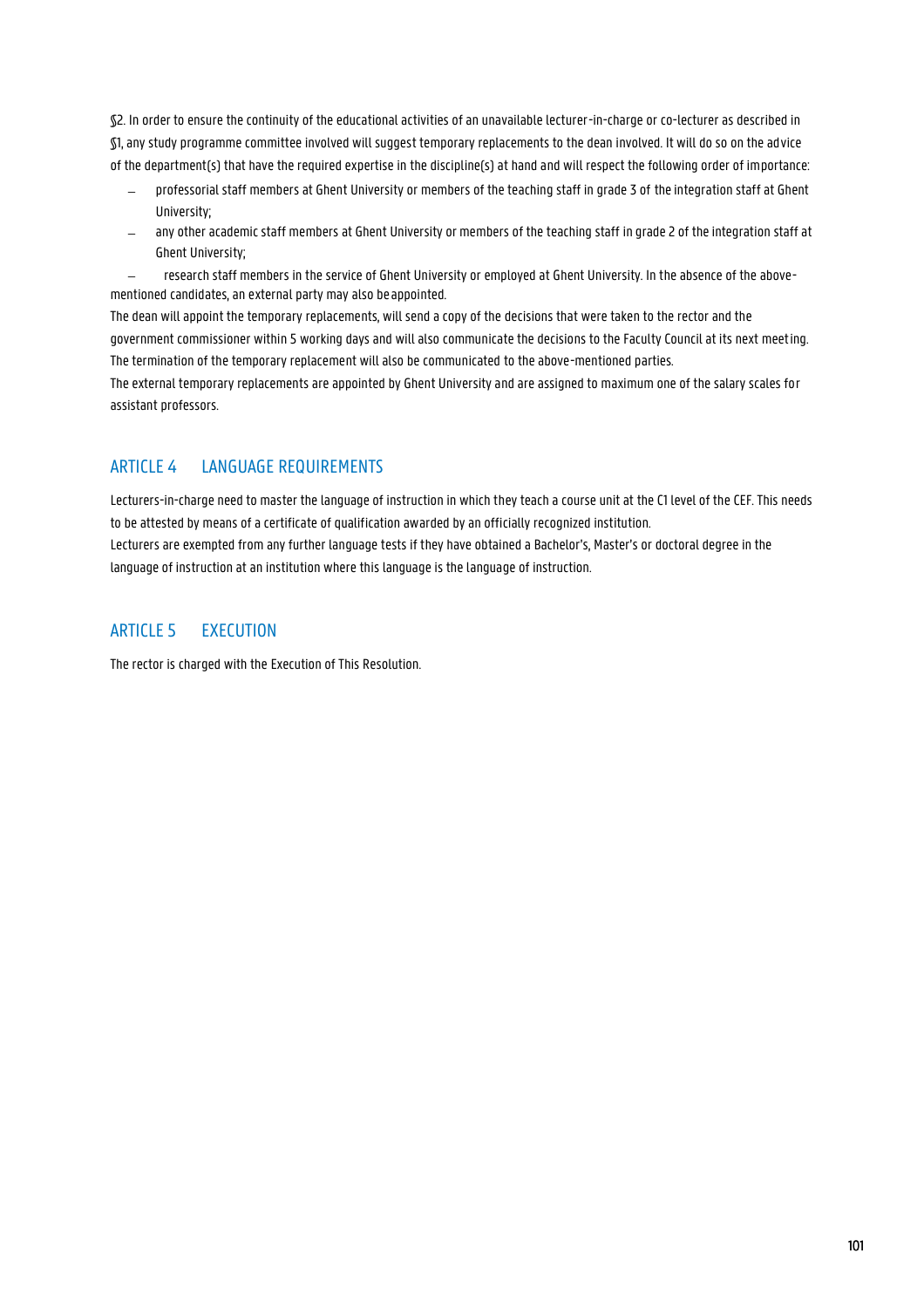# PART XII STUDENT ASSISTANCE AND STUDENT SERVICES

# **SECTION I CENTRAL LEVEL**

# 1 STUDENT ADMINISTRATION

The Registrar's Office is the principal contact for all matters relating to the present Education and Examination Code, the study guide, student enrolments, certifications, etc.

Contact: Department of Educational Policy, Registrar's Office Ufo - Sint-Pietersnieuwstraat 33, 9000 Ghent Tel. 09 331 00 99

[studentenadministratie@ugent.be](mailto:studentenadministratie@ugent.be) (Helpdesk for International Students: studentadministration@ugent.be) <http://www.ugent.be/student/en/administration>

# 2 UNIVERSITY OMBUDSPERSON

More information on <https://www.ugent.be/student/en/study-support/ombuds-offices>

Ufo - Sint-Pietersnieuwstraat 33, 9000 Ghent tel. 09 331 00 63 [ombuds@ugent.be](mailto:ombuds@ugent.be)

# 3 ADVISORY CENTRE FOR STUDENTS

# CHOOSING A STUDY AND STUDY ADVICE

# FOR WHOM?

Future and current students, parents, teachers and professionals who have questions about choosing a study programme.

# WHAT?

a personal conversation with a study adviser who offers professional help with the following:

- − content questions about study programmes
- questions about feasibility
- − reorientation
- information brochures on all Ghent University study programmes
- − general brochures about studying and living in Ghent
- information library ("infotheek"): all course materials that are used in the first year of each Bachelor's programme are available for perusal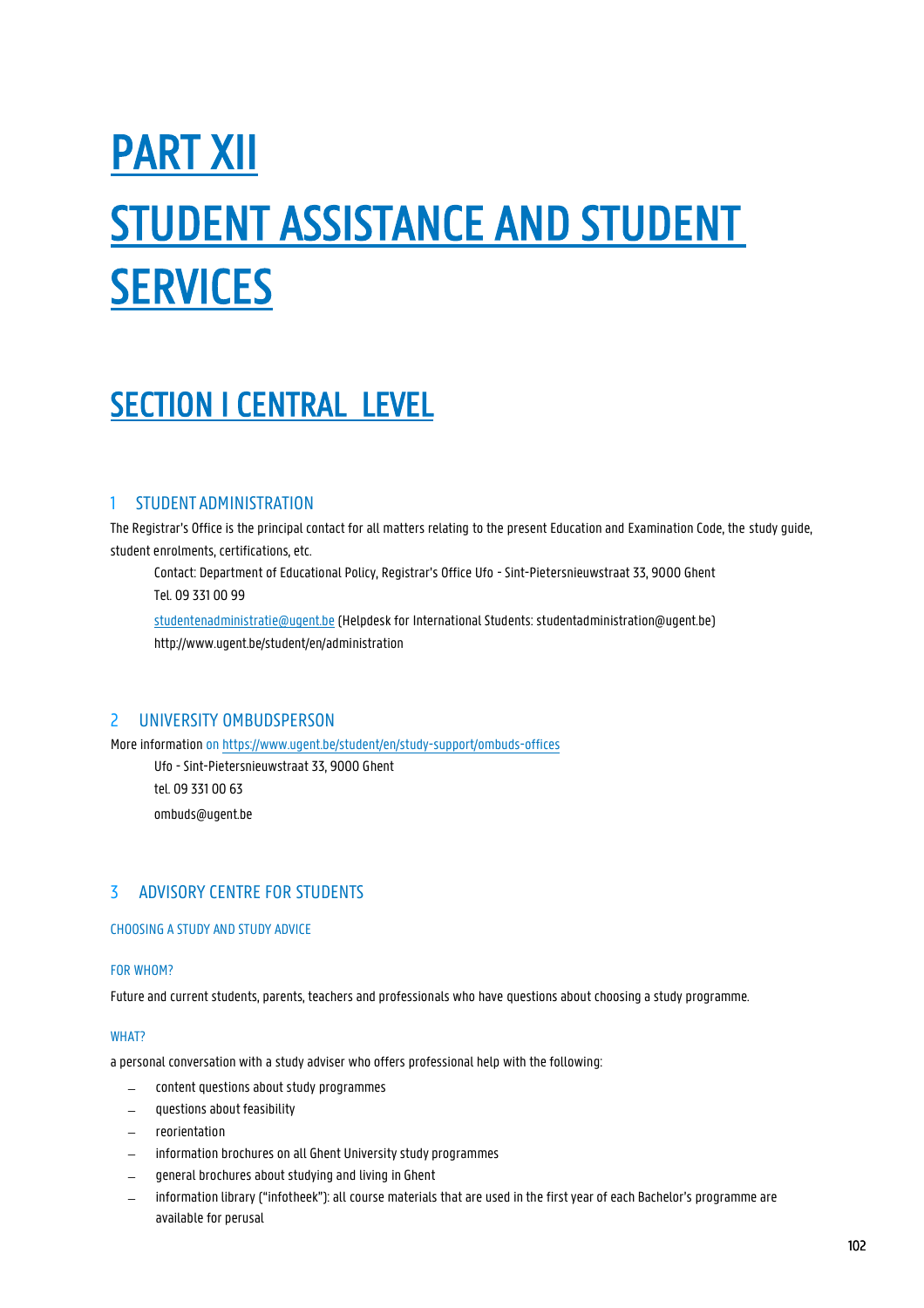#### STUDY SUPPORT

#### FOR WHOM?

Students who are confronted with:

- study-related problems: interest, motivation, time management, planning, study skills, memory, concentration, writing papers/the Bachelor's dissertations/the Master's dissertation, etc.
- − personal or psychological problems: (examination-related) stress, procrastination, performance anxiety, relational issues, assertivity, fear or depression.

#### WHAT?

- − A personal conversation with one of our student psychologists, followed by specific counselling or a guided transferral.
- Workshops: study skills and methods, performance anxiety and procrastination

#### FOR WHOM?

Students with a disability / Disability office

#### WHAT?

- assistance with applying for special status
- − advice on education and exam facilities
- support with living independently in a student's apartment
- − workshops:
- time management and planning for students with AD(H)D
- software SPRINTO PLUS for students with dyslexia / dysorthographia

#### GRADUATION AND ENTERING THE LABOUR MARKET FOR WHOM?

Students who are preparing for graduation and entering the labour market.

#### WHAT?

- − A personal conversation with a career adviser on finding a suitable job, orientation on the labour market, social and legal aspects
- − "vacatureforum": [www.alumnivacatures.ugent.be](http://www.alumnivacatures.ugent.be/)
- Information sessions on the transition from studying to working
- − Career fair

#### THE INFORMATION DESK IS THE PRINCIPAL CONTACT.

The desk staff will be happy to answer as many questions as possible: in person, over the phone or by e-mail. They will provide you with the required information themselves or make an appointment with a study counsellor, student psychologist or career adviser.

Department of Educational Policy – Study and Career Counselling Office Sint-Pietersnieuwstraat 33 (first floor), 9000 Ghent 09 331 00 31

[acs@ugent.be](mailto:acs@ugent.be)

Opening hours and further information:<http://www.ugent.be/adviescentrum>

#### DISABILITY OFFICE

Stalhof 6, 9000 Ghent 09 264 72 66 – 09 264 72 69 [www.ugent.be/functiebeperking](http://www.ugent.be/functiebeperking)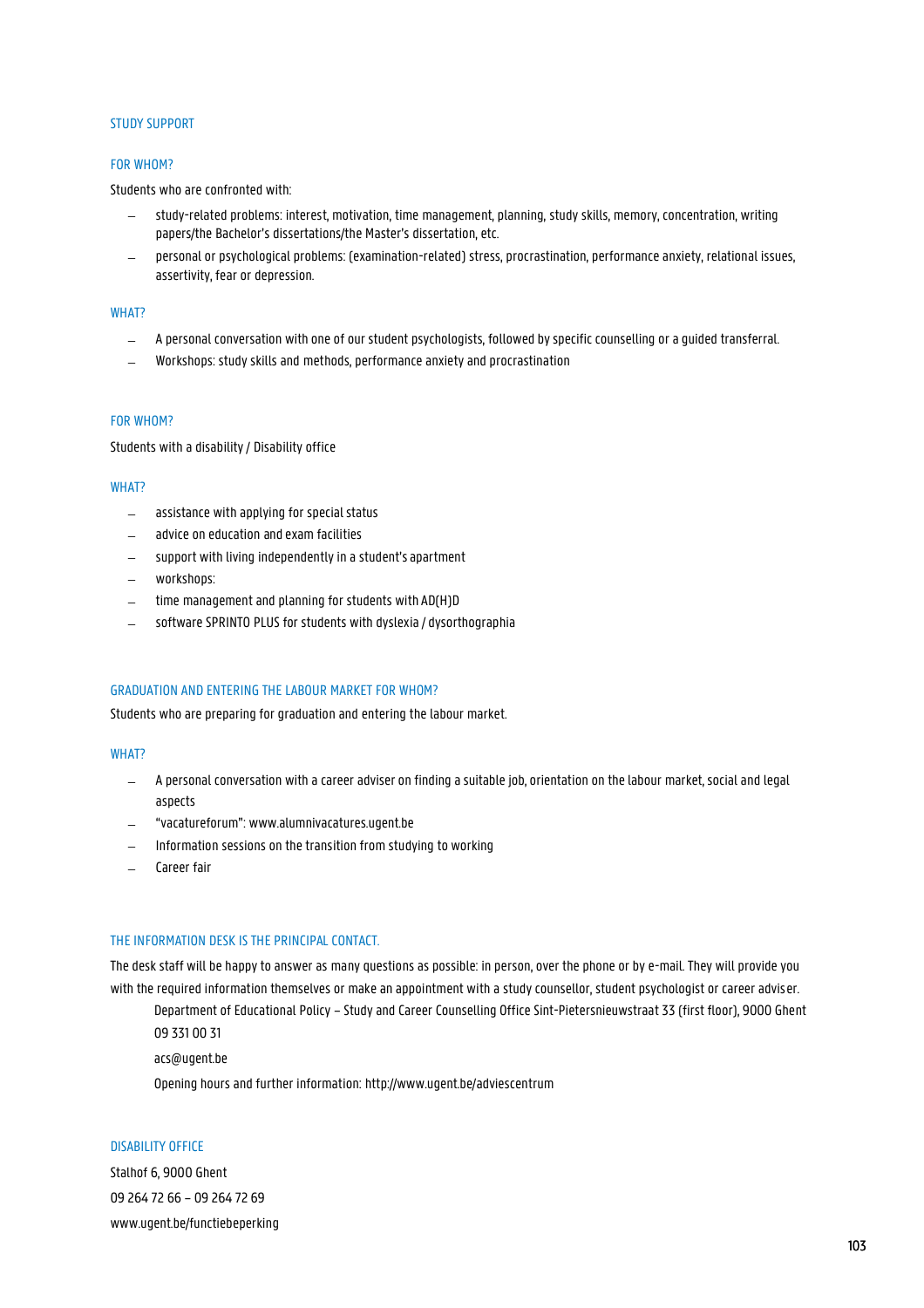# **SECTION II** FACULTY LEVEL

# 1 FACULTY STUDENT ADMINISTRATION SERVICES

# FACULTY OF ARTS AND PHILOSOPHY

<http://www.flw.ugent.be/fsa> [fsa.lw@ugent.be](mailto:fsa.lw@ugent.be) Blandijnberg 2, office 05.03.100.049, 9000 Gent

# STUDENT REGISTRATION OFFICER

Heidi Geers[, heidi.geers@ugent.be, 0](mailto:heidi.geers@ugent.be)9 264 39 46

# STAFF MEMBERS

Linguistics and Literature, Oriental Languages and Cultures, African Languages and Cultures, Master in Historical Linguistics and Literature, Master of Arts in Comparative Modern Literature, Advanced Master in Advanced Studies in Linguistics, Advanced Master in Literary Studies:

Marjon Cole[, marjon.cole@ugent.be, 0](mailto:marjon.cole@ugent.be)9 264 98 97 Blandijnberg 2, office 05.03.100.049

Applied Linguistics, Master in Translation, Master in Interpreting, Master in Multilingual Communication, Moral Sciences, Philosophy, Advanced Master in Multilingual Business Communication, Postgraduate Studies (PG) in Conference Interpreting, PG Complementary International Studies in Applied Linguistics, PG in Dutch and Translation, PG in Certificate Computer-Assisted Language Mediation:

Nadine De Neve[, nadine.deneve@ugent.be, 0](mailto:nadine.deneve@ugent.be)9 331 19 43

Groot-Brittanniëlaan 45 office BO.16

History, Art History, Archeology, Master in Gender and Diversity, Advanced Master in Archival Science, PG in Exhibition and Management of Contemporary Art, PG in Curatorial Studies:

Inge Geernaert[, inge.geernaert@ugent.be, 0](mailto:inge.geernaert@ugent.be)9 264 39 37 Blandijnberg 2, office 05.03.100.049

Doctorate // Moral Sciences, Philosophy, East European Languages and Cultures Arne Smet[, arne.smet@ugent.be, 0](mailto:arne.smet@ugent.be)9 264 39 76 Blandijnberg 2, office 05.03.100.049

# FACULTY OF LAW

https:/[/www.ugent.be/re/nl/voor-studenten/fdo/fsa](http://www.ugent.be/re/nl/voor-studenten/fdo/fsa) [fsa.rechten@ugent.be](mailto:fsa.rechten@ugent.be) Voldersstraat 3, ground floor, office 100.033, 9000 Ghent

# STUDENT REGISTRATION OFFICER

Mieke Mestdagh[, mieke.mestdagh@ugent.be, 0](mailto:mieke.mestdagh@ugent.be)9 264 97 18

# STAFF MEMBERS

Goele Stevens, [goele.stevens@ugent.be, 0](mailto:goele.stevens@ugent.be)9 264 67 78 Evi Nemeth[, evi.nemeth@ugent.be, 0](mailto:evi.nemeth@ugent.be)9 264 67 64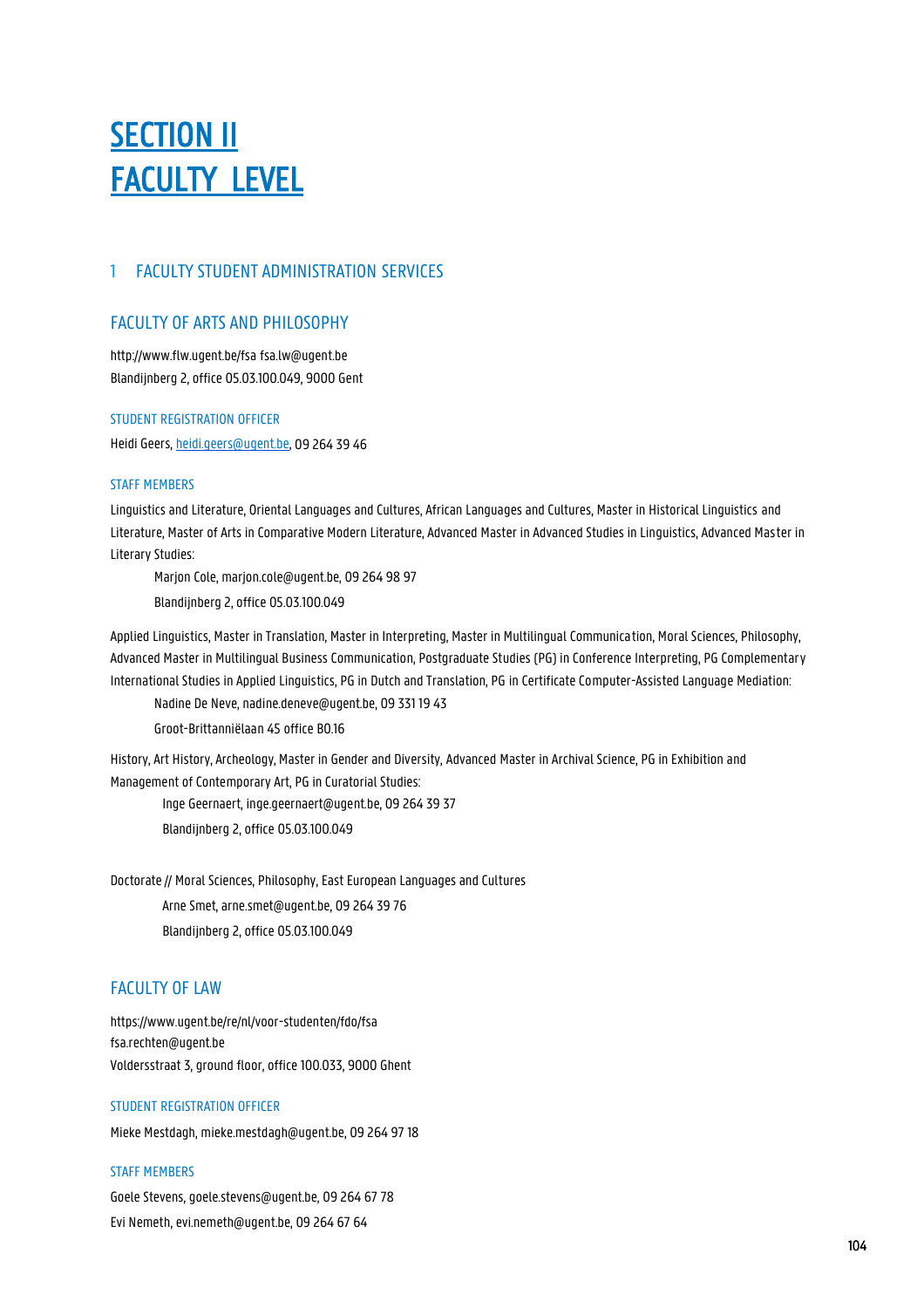# FACULTY OF SCIENCES

https:/[/www.ugent.be/we/nl/onderwijs/fsa](http://www.ugent.be/we/nl/onderwijs/fsa) [fsa.we@ugent.be](mailto:fsa.we@ugent.be) Krijgslaan 281/S2, 9000 Gent

### STUDENT REGISTRATION OFFICER

Joeri Delamane, [joeri.delamane@ugent.be, 0](mailto:joeri.delamane@ugent.be)9 264 50 50

STAFF MEMBERS Iona Tielemans[, iona.tielemans@ugent.be, 0](mailto:iona.tielemans@ugent.be)9 264 50 44

# FACULTY OF MEDICINE AND HEALTH SCIENCES

https:/[/www.ugent.be/ge/nl/voor-studenten/fsa](http://www.ugent.be/ge/nl/voor-studenten/fsa) [fsa.ge@ugent.be](mailto:fsa.ge@ugent.be) Campus UZ Gent, Corneel Heymanslaan 10 - entrance 42 (3K3), B-9000 Ghent

### STAFF MEMBERS

Greetje Martens, 09 332 39 18 Lucie Bataillie, 09 332 01 09 Kim De Keyser, kim.dekeyser@ugent.be, 09 332 08 69 (information on the doctorate and doctoral training programme)

# INFORMATION CONCERNING THE DOCTORATE OR THE DOCTORAL TRAINING PROGRAMME

Lynn De Poorter[, lynn.depoorter@ugent.be, 0](mailto:lynn.depoorter@ugent.be)9 332 41 94

# FACULTY OF ENGINEERING AND ARCHITECTURE

https:/[/www.ugent.be/ea](http://www.ugent.be/ea)

# STUDENT REGISTRATION OFFICER

Ingrid De Rycke

# STAFF MEMBERS

Civil Engineering and Civil Engineering Architecture, Industrial Engineering (Gent):

Thierry Bonne, Katrien Devynck, Ann Galle, Veerle Joliet, Katrien Mortier

Jozef Plateaustraat 22, 9000 Gent [fsa.ea@ugent.be, 0](mailto:fsa.ea@ugent.be)9 264 41 62

Industrial Engineering (Kortrijk): Carine Vertriest, Evy Vanderbrugghen Graaf Karel de Goedelaan 5, 8500 Kortrijk [fsa.kortrijk@ugent.be, 0](mailto:fsa.kortrijk@ugent.be)56 24 12 53

Information on the doctorate and doctoral training programme: Muriel Vervaeke, Valerie Bastien, Sofie Messiaen Jozef Plateaustraat 22, 9000 Gent [doctoraat.ea@ugent.be,](mailto:doctoraat.ea@ugent.be) 09 264 37 1Vervaeke, 09 264 37 13 Valerie Bastien, 09 264 37 17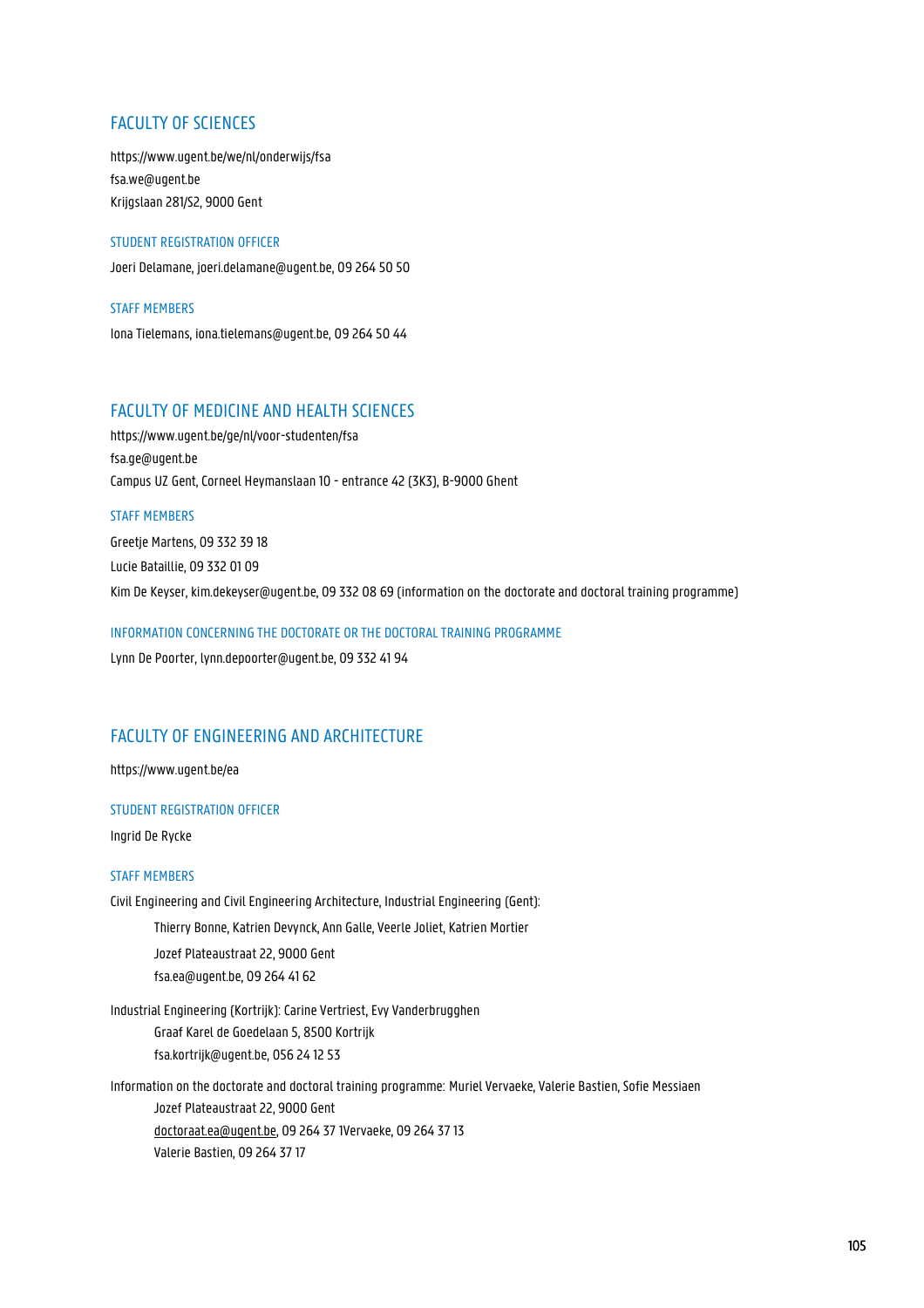# FACULTY OF ECONOMICS AND BUSINESS ADMINISTRATION

https:/[/www.ugent.be/eb/nl/student/fsa](http://www.ugent.be/eb/nl/student/fsa) [fsa.eb@ugent.be](mailto:fsa.eb@ugent.be) Campus Tweekerken, Tweekerkenstraat 2, 9000 Ghent Hoveniersberg building, ground floor

# STAFF MEMBERS

09 264 79 27 Benedikte De Vocht, Soetkin Drieghe, Jimmy Florkin, Nadine Neyt, Evelien Roegiers

#### CURRICULUM MANAGER

Annelies Roegiers

# FACULTY OF VETERINARY MEDICINE

https:/[/www.ugent.be/di/nl/voor-studenten/fsa](http://www.ugent.be/di/nl/voor-studenten/fsa) [fdo.di@ugent.be](mailto:fdo.di@ugent.be) Salisburylaan 133, 9820 Merelbeke

#### STAFF MEMBERS

Liesbeth Dooms 09 264 75 02

# FACULTY OF PSYCHOLOGY AND EDUCATIONAL SCIENCES

<https://www.ugent.be/pp/nl/diensten/fdo/contactfdo.htm> Henri Dunantlaan 2, 9000 Gent

#### OPENING HOURS

Monday, Wednesday and Friday: 8:15AM - 1:15PM Tuesday and Thursday: 12:45PM - 5:45PM

# FACULTY OF BIOSCIENCE ENGINEERING

<http://www.ugent.be/bw/nl/faculteit/facultaire-diensten/fdo/studentenadministratie>

#### OPENING HOURS

FSA Campus Coupure, Coupure Links 653, Office A1.101, 9000 Gent 9:00AM - 12:00AM and 1:30PM. - 4:30PM (Closed on Thursday)

FSA Campus Schoonmeersen, Valentin Vaerwyckweg 1: Office GSCHC.4.008 (4<sup>th</sup> floor, building C) 9:00AM - 12:00AM and 1:30PM - 5: 30PM (Closed on Wednesday)

FSA Campus Kortrijk, Graaf Karel de Goedelaan 5, lokaal A.0.313, 8500 Kortrijk: 9:00AM - 12:30PM and 1:30PM - 5:00PM (Closed on Friday)

#### STAFF MEMBERS

Campus Coupure[: fsa.fbw@ugent.be 0](mailto:fsa.fbw@ugent.be)9 264 59 02 or 09 264 60 81

Lien Bertrem[, lien.bertrem@ugent.be](mailto:lien.bertrem@ugent.be)

Hilde Ghellynck[, hilde.ghellynck@ugent.be](mailto:hilde.ghellynck@ugent.be)

Sofie Kindt[, sofie.kindt@ugent.be](mailto:sofie.kindt@ugent.be)

Industrial Engineering Campus Schoonmeersen:

Marijke Van Depitte, [marijke.vandepitte@ugent.be, 0](mailto:marijke.vandepitte@ugent.be)9 243 24 80